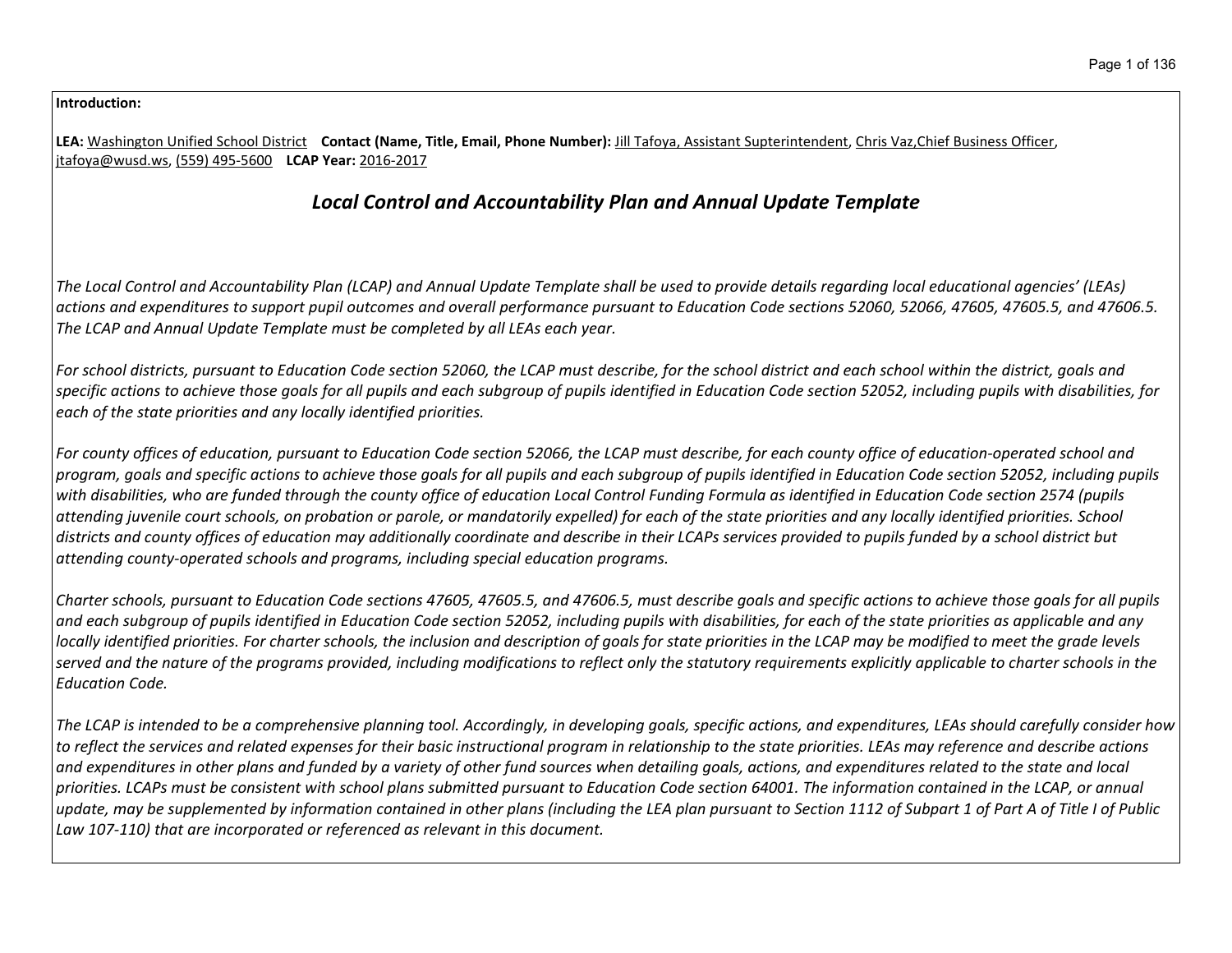For each section of the template, LEAs shall comply with instructions and should use the guiding questions as prompts (but not limits) for completing the information as required by statute. Guiding questions do not require separate narrative responses. However, the narrative response and goals and actions should demonstrate each guiding question was considered during the development of the plan. Data referenced in the LCAP must be consistent with the school  $\vert$  accountability report card where appropriate. LEAs may resize pages or attach additional pages as necessary to facilitate completion of the LCAP.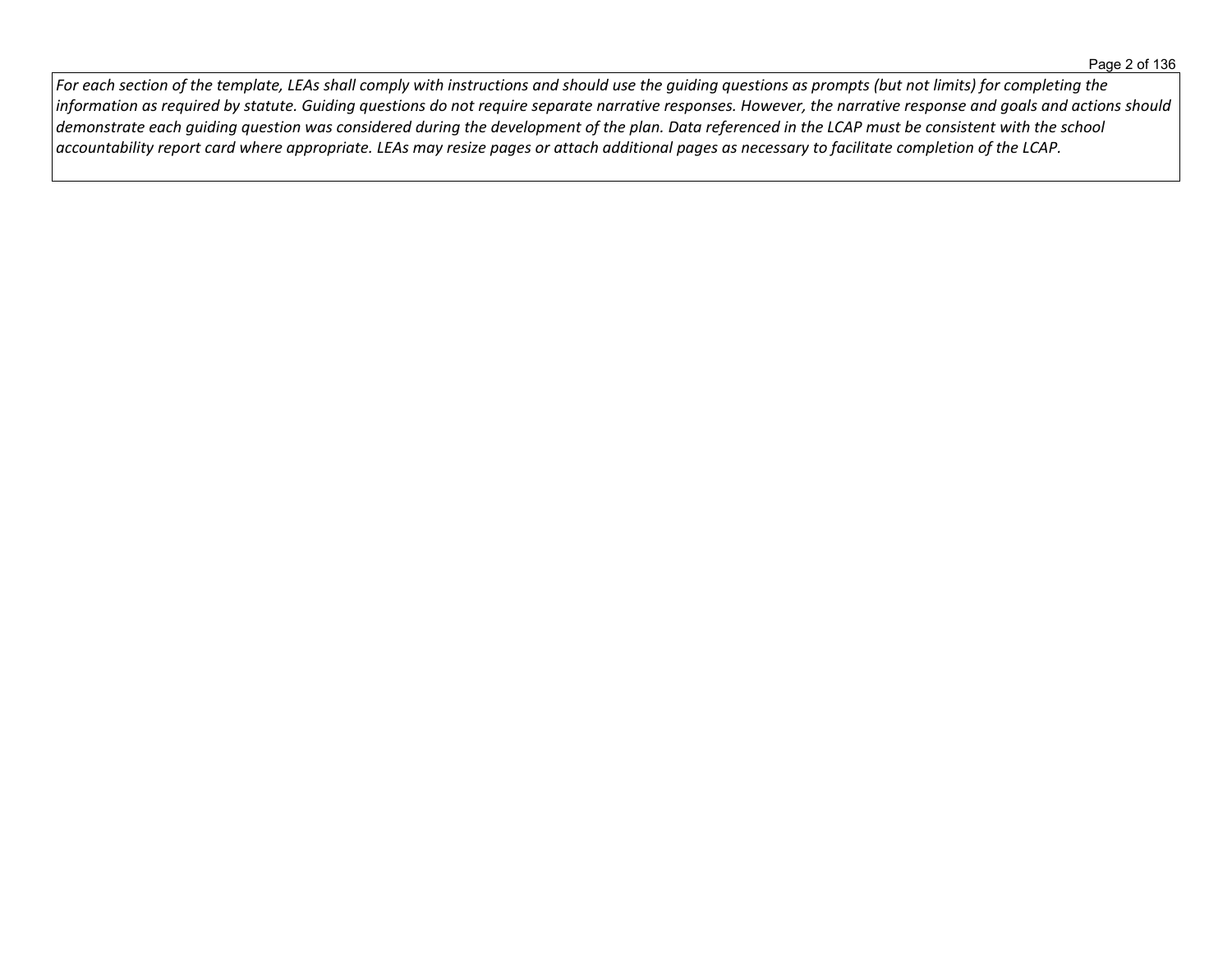# *State Priorities*

The state priorities listed in Education Code sections 52060 and 52066 can be categorized as specified below for planning purposes, however, school districts and county offices of education must address each of the state priorities in their LCAP. Charter schools must address the priorities in Education Code section 52060(d) that apply to the grade levels *served, or the nature of the program operated, by the charter school.*

#### *A. Conditions of Learning:*

**Basic:** degree to which teachers are appropriately assigned pursuant to Education Code section 44258.9, and fully credentialed in the subject areas and for the pupils they are teaching; pupils have access to standards-aligned instructional materials pursuant to Education Code section 60119; and school facilities are maintained in good repair pursuant *to Education Code section 17002(d). (Priority 1)*

Implementation of State Standards: implementation of academic content and performance standards and English language development standards adopted by the state board *for all pupils, including English learners. (Priority 2)*

Course access: pupil enrollment in a broad course of study that includes all of the subject areas described in Education Code section 51210 and subdivisions (a) to (i), inclusive, of *Section 51220, as applicable. (Priority 7)*

Expelled pupils (for county offices of education only): coordination of instruction of expelled pupils pursuant to Education Code section 48926. (Priority 9)

Foster youth (for county offices of education only): coordination of services, including working with the county child welfare agency to share information, responding to the *needs of the juvenile court system, and ensuring transfer of health and education records. (Priority 10)*

#### *B. Pupil Outcomes:*

Pupil achievement: performance on standardized tests, score on Academic Performance Index, share of pupils that are college and career ready, share of English learners that become English proficient, English learner reclassification rate, share of pupils that pass Advanced Placement exams with 3 or higher, share of pupils determined prepared for *college by the Early Assessment Program. (Priority 4)*

Other pupil outcomes: pupil outcomes in the subject areas described in Education Code section 51210 and subdivisions (a) to (i), inclusive, of Education Code section 51220, as *applicable. (Priority 8)* 

#### *C. Engagement:*

Parental involvement: efforts to seek parent input in decision making at the district and each schoolsite, promotion of parent participation in programs for unduplicated pupils *and special need subgroups. (Priority 3)*

Pupil engagement: school attendance rates, chronic absenteeism rates, middle school dropout rates, high school dropout rates, high school graduations rates. (Priority 5)

School climate: pupil suspension rates, pupil expulsion rates, other local measures including surveys of pupils, parents and teachers on the sense of safety and school *connectedness. (Priority 6)*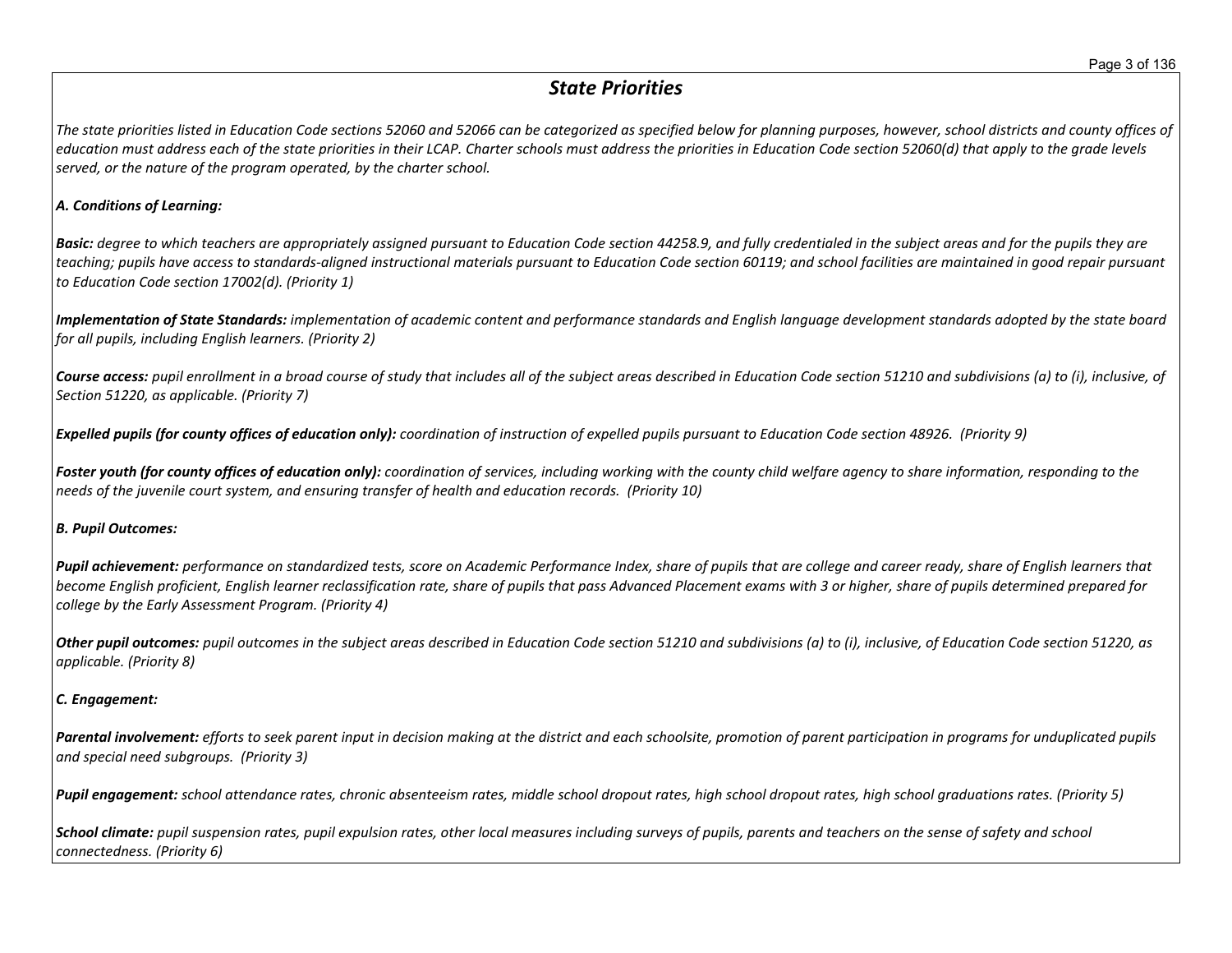#### **Section 1: Stakeholder Engagement**

Meaningful engagement of parents, pupils, and other stakeholders, including those representing the subgroups identified in Education Code section 52052, is critical to the LCAP and budget process. Education Code sections 52060(g), 52062 and 52063 specify the minimum requirements for school districts; Education Code sections 52066(g), 52068 and 52069 specify the minimum requirements for county offices of education, and Education Code section 47606.5 specifies the minimum requirements for charter schools. In addition, Education Code section 48985 specifies the requirements for translation of documents.

**Instructions:** Describe the process used to consult with parents, pupils, school personnel, local bargaining units as applicable, and the community and how this consultation contributed to development of the LCAP or annual update. Note that the LEA's goals, actions, services and expenditures related to the state priority of parental involvement are to be described separately in Section 2. In the annual update boxes, describe the stakeholder involvement process for the review, and describe its impact on, the development of the annual update to LCAP goals, actions, services, and expenditures.

#### **Guiding Questions:**

- 1) How have applicable stakeholders (e.g., parents and pupils, including parents of unduplicated pupils and unduplicated pupils identified in Education Code section 42238.01; community members; local bargaining units; LEA personnel; county child welfare agencies; county office of education foster youth services programs, court-appointed special advocates, and other foster youth stakeholders; community organizations representing English learners; and others as appropriate) been engaged and involved in developing, reviewing, and supporting implementation of the LCAP?
- 2) How have stakeholders been included in the LEA's process in a timely manner to allow for engagement in the development of the LCAP?
- 3) What information (e.g., quantitative and qualitative data/metrics) was made available to stakeholders related to the state priorities and used by the LEA to inform the LCAP goal setting process? How was the information made available?
- 4) What changes, if any, were made in the LCAP prior to adoption as a result of written comments or other feedback received by the LEA through any of the LEA's engagement processes?
- 5) What specific actions were taken to meet statutory requirements for stakeholder engagement pursuant to Education Code sections 52062, 52068, and 47606.5, including engagement with representatives of parents and guardians of pupils identified in Education Code section 42238.01?
- 6) What specific actions were taken to consult with pupils to meet the requirements 5 CCR 15495(a)?
- 7) How has stakeholder involvement been continued and supported? How has the involvement of these stakeholders supported improved outcomes for pupils, including unduplicated pupils, related to the state priorities?

| <b>Involvement Process</b>                                                                                                                                                                                                                                                                                                                                                                                                                                                                                                                                                                                                                                                                     | <b>Impact on LCAP</b>                                                                                                                                                                                                                                         |
|------------------------------------------------------------------------------------------------------------------------------------------------------------------------------------------------------------------------------------------------------------------------------------------------------------------------------------------------------------------------------------------------------------------------------------------------------------------------------------------------------------------------------------------------------------------------------------------------------------------------------------------------------------------------------------------------|---------------------------------------------------------------------------------------------------------------------------------------------------------------------------------------------------------------------------------------------------------------|
| 1.A. Informational meetings, vetting the Local Control Funding Formula (LCFF)<br>and the Local Control Accountability Draft Plan (LCAP) priorities and goals were staff and parents with an understanding of the eight state priorities, the $\overline{ }$<br>held at the April, May and June 2016 Board meetings, and in April 2016 at<br>district sites (School Site Council, Migrant Advisory Committee, English<br>Language Advisory Committee, District Advisory Committee, Parent-Teacher<br>Association and Parents' Club. Translation and Spanish materials were<br>provided. Parents of socio-economically disadvantaged students, EL students<br>and foster youth were represented. | A. Informational meetings impacted the LCAP language and goals by providing<br>California funding formula (LCFF) and the Local Control Accountability Plan<br>(LCAP) development process and goals. Feedback provided affirmed existing<br>goals and actions. |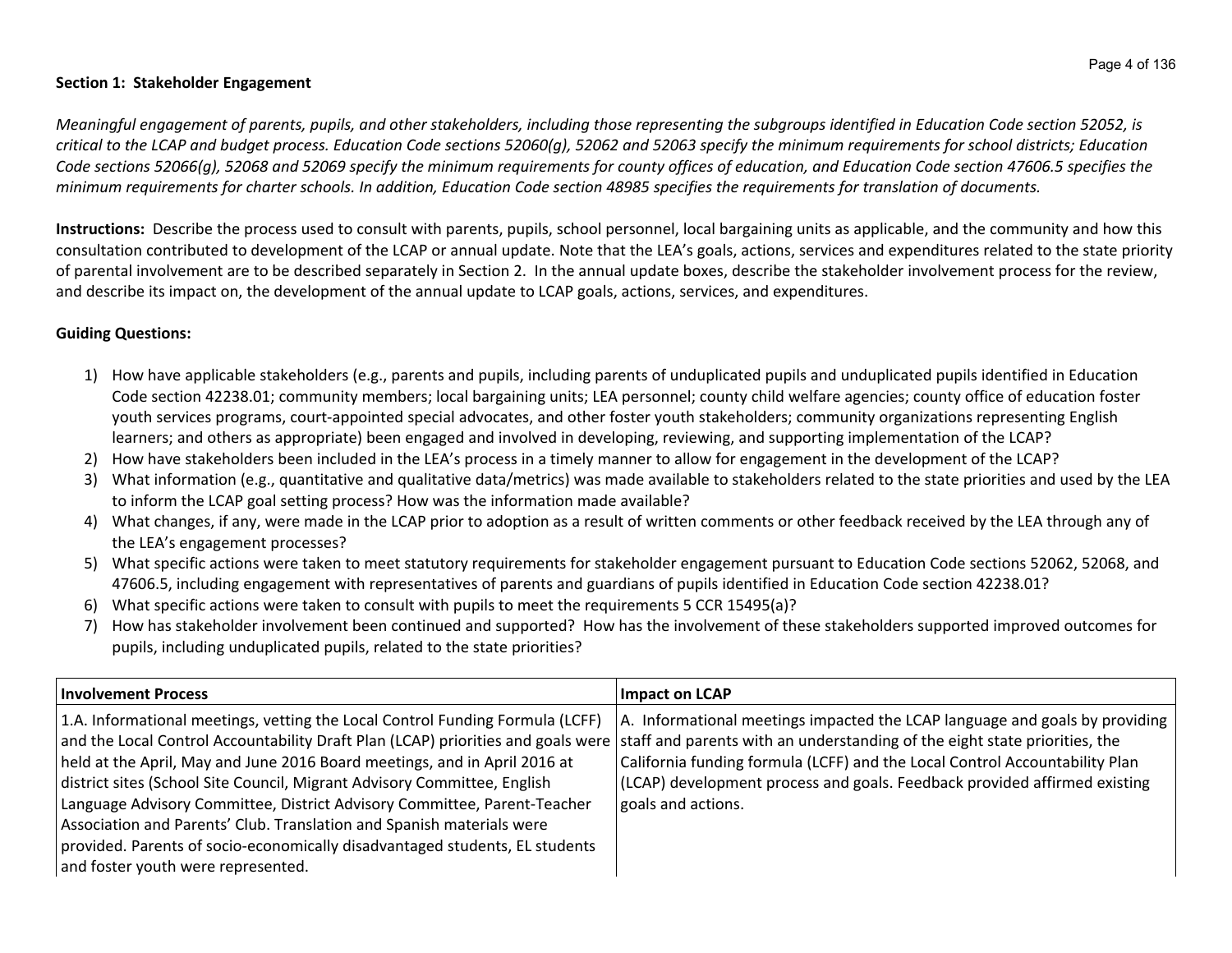|                                                                                                                                                                                                                                                                                                                                                                                                                                                                                                                                                                                                                                                                                           | Page 5 of 136                                                                                                                                                                                                                                                                                                                                                                                                                                                                                                                                                               |
|-------------------------------------------------------------------------------------------------------------------------------------------------------------------------------------------------------------------------------------------------------------------------------------------------------------------------------------------------------------------------------------------------------------------------------------------------------------------------------------------------------------------------------------------------------------------------------------------------------------------------------------------------------------------------------------------|-----------------------------------------------------------------------------------------------------------------------------------------------------------------------------------------------------------------------------------------------------------------------------------------------------------------------------------------------------------------------------------------------------------------------------------------------------------------------------------------------------------------------------------------------------------------------------|
| B. Information about the LCFF, as well as the current LCAP Draft were made<br>available to the public on the district website for input and comment from<br>April 22 through May 31, 2016. Final LCAP will be made available to the public<br>on May 2, 2016 after Board approval.                                                                                                                                                                                                                                                                                                                                                                                                        | B. No feedback was received by stakeholders who accessed the LCAP online.                                                                                                                                                                                                                                                                                                                                                                                                                                                                                                   |
| C. Staff, parent, and student surveys were distributed in April and May, 2016<br>soliciting feedback about current district practices and input about the eight<br>LCAP priorities, district goals and use of new LCFF resources.                                                                                                                                                                                                                                                                                                                                                                                                                                                         | C. Certificated and classified staff completed surveys, and students took parent<br>surveys home for completion. LCFF, LCAP information and parent surveys<br>were made available on the district website. Responses were compiled and<br>considered for their impact on LCAP goals and actions. See below for results.                                                                                                                                                                                                                                                     |
| D. Evening Community Meetings were in April 2016 at two location: WUSD<br>District Office and at West Fresno Elementary School allowing for explanation<br>and the inclusion, engagement, and input from stakeholders in the<br>development of the LCAP. Materials were available in English and Spanish, and<br>translation provided. Sign in sheets indicate low attendance. However, input<br>by those in attendance indicated a high level of agreement regarding LCAP<br>priorities and goals.<br>American Union/Washington Union High School Community meeting: April 14,<br>2016 6:00 PM<br>West Fresno Elementary and Middle Schools Community meeting: April 14,<br>2016 6:00 PM | D. Input by those in attendance indicated a high level of agreement regarding<br>LCAP priorities and goals.<br>Input was provided and presented at the public meeting and DLAC meetings,<br>Input indicated parent and community would like:<br>*Increased and more timely communication about school events, including<br>test messages<br>*Site cleanliness and higher fences<br>*Increase assistance for English Learners<br>*Increased intervention for students to meet graduation requirements<br>*Intervention for ELA and Math<br>*Parent workshops and conferences |
| *2. Stakeholders were included in the WUSD process in a timely manner,<br>allowing for engagement in the development of the LCAP Draft by providing<br>information and soliciting feedback on the following dates:<br>Numerous informational meetings provided ample opportunity for parents<br>and community members to provide input into the development of WUSD<br>goals and the LCAP plan.                                                                                                                                                                                                                                                                                           | 2. Informational meetings provided ample opportunity for parents and<br>community members to provide input into the development of WUSD goals<br>and the LCAP plan.                                                                                                                                                                                                                                                                                                                                                                                                         |
| April 6, 2016 Regular Board Meeting Review of state priorities and district<br>goals<br>April 10, 2016 DLAC review of goals, outcomes, and LCAP draft and<br>opportunuty for input and feedback<br>April 14, 2016 American Union/Washington Union High School Community<br>Meeting<br>April 18, 2016 West Fresno Middle School ELAC meeting<br>May, 4, 2016 Public Hearing Regular Board Meeting Review of District draft<br>LCAP goals<br>April 26, 2016 West Fresno Elementary SSC and ELAC LCAP Draft review                                                                                                                                                                           |                                                                                                                                                                                                                                                                                                                                                                                                                                                                                                                                                                             |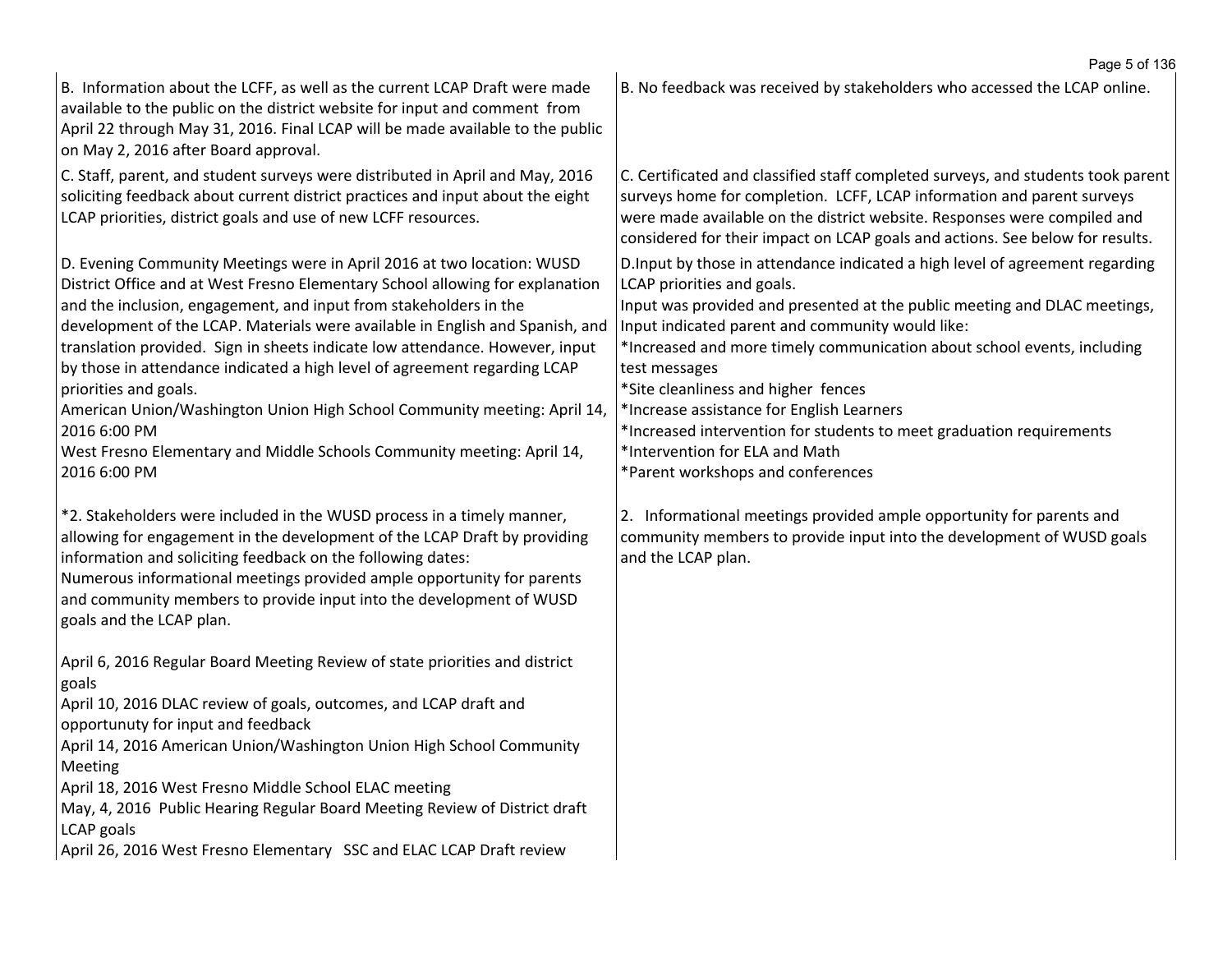|                                                                                                                                                                                                                                                                                                                                                                                                      | Page 6 of 136                                                                                                                                                                                                                                                                                                                                                                                                                                                                                                                                                                                                                                                                                                                                                                                                                                                                                          |
|------------------------------------------------------------------------------------------------------------------------------------------------------------------------------------------------------------------------------------------------------------------------------------------------------------------------------------------------------------------------------------------------------|--------------------------------------------------------------------------------------------------------------------------------------------------------------------------------------------------------------------------------------------------------------------------------------------------------------------------------------------------------------------------------------------------------------------------------------------------------------------------------------------------------------------------------------------------------------------------------------------------------------------------------------------------------------------------------------------------------------------------------------------------------------------------------------------------------------------------------------------------------------------------------------------------------|
| June 1, 2065 Regular Board Meeting LCAP Update approval                                                                                                                                                                                                                                                                                                                                              |                                                                                                                                                                                                                                                                                                                                                                                                                                                                                                                                                                                                                                                                                                                                                                                                                                                                                                        |
| 3. AT COMMUNITY MEETINGS, STAKEHOLDERS WERE PROVIDED WITH<br>CURRENT DATA IN RELATION TO THE DISTRICT GOALS AND THE EIGHT STATE<br><b>PRIORITIES:</b>                                                                                                                                                                                                                                                | 3.AT COMMUNITY MEETINGS, STAKEHOLDERS WERE PROVIDED WITH<br>CURRENT DATA IN RELATION TO THE DISTRICT GOALS AND THE EIGHT STATE<br><b>PRIORITIES:</b>                                                                                                                                                                                                                                                                                                                                                                                                                                                                                                                                                                                                                                                                                                                                                   |
| Priority 1: 97% of the WUSD teachers are highly qualified, and 97% are<br>appropriately assigned to teach courses aligned with their credential. 100% of<br>students, at all sites, have access to standards aligned textbooks and<br>instructional materials. As per the annual Williams inspection and maintenance<br>by the WUSD staff, all school facilities are in good to exemplary condition. | Priority 1:<br>The District received praise for the percent of certificated teachers and asked<br>about timelines for teachers to received necessary certifications. Impact Goal<br>1A<br>80% of staff strongly agreed or agreed that WUSD provides standards based<br>textbooks and instructional materials for all students. Impact Goal 1B<br>78.1% of staff strongly agreed or agreed that their site provides a safe, clean,<br>and well maintained learning environment.<br>96.97 % of parents agreed or strongly agreed that their child's school provided<br>a safe, orderly learning environment.<br>91.42% of parents agreed or strongly agreed that their child's school was safe,<br>clean, and in good repair.<br>30.9% of students feel their school is clean, safe and in good repair.<br>87.6% of students feel they are provided the materials they need to learn.<br>Impact: Goal 1C |
| Priority 2: During the 2012-2013 and 2013-2014 school years, all teachers and<br>instructional staff received Professional Development about the Common Core<br>State Standards (CCSS)Professional development continued in 2014-15 and<br>2015-2016 to include lesson design, 4Cs, ELD, STEM, and Line of Site<br>Curriculum.                                                                       | Priority 2:<br>WUSD offered professional development to assist teachers to implement the<br>state standards as well as improve instructional strategies (Kagan) at the<br>Summer and Winter training facilitated by FCOE.<br>WUSD offered professional development to teachers and departments to<br>support instruction and learning needs around the new state standards. WUSD<br>implemented a Learning Directors' PLC.<br>As per the certificated survey:<br>51% of WUSD teachers have substantially or fully implemented state standards<br>in ELA, Math and ELD.<br>78.1%% of students indicated their principal and/or teacher have explained<br>and discussed the new standards.<br>89.6% of students agreed that they are learning current state standards.<br>Impact goal 2                                                                                                                  |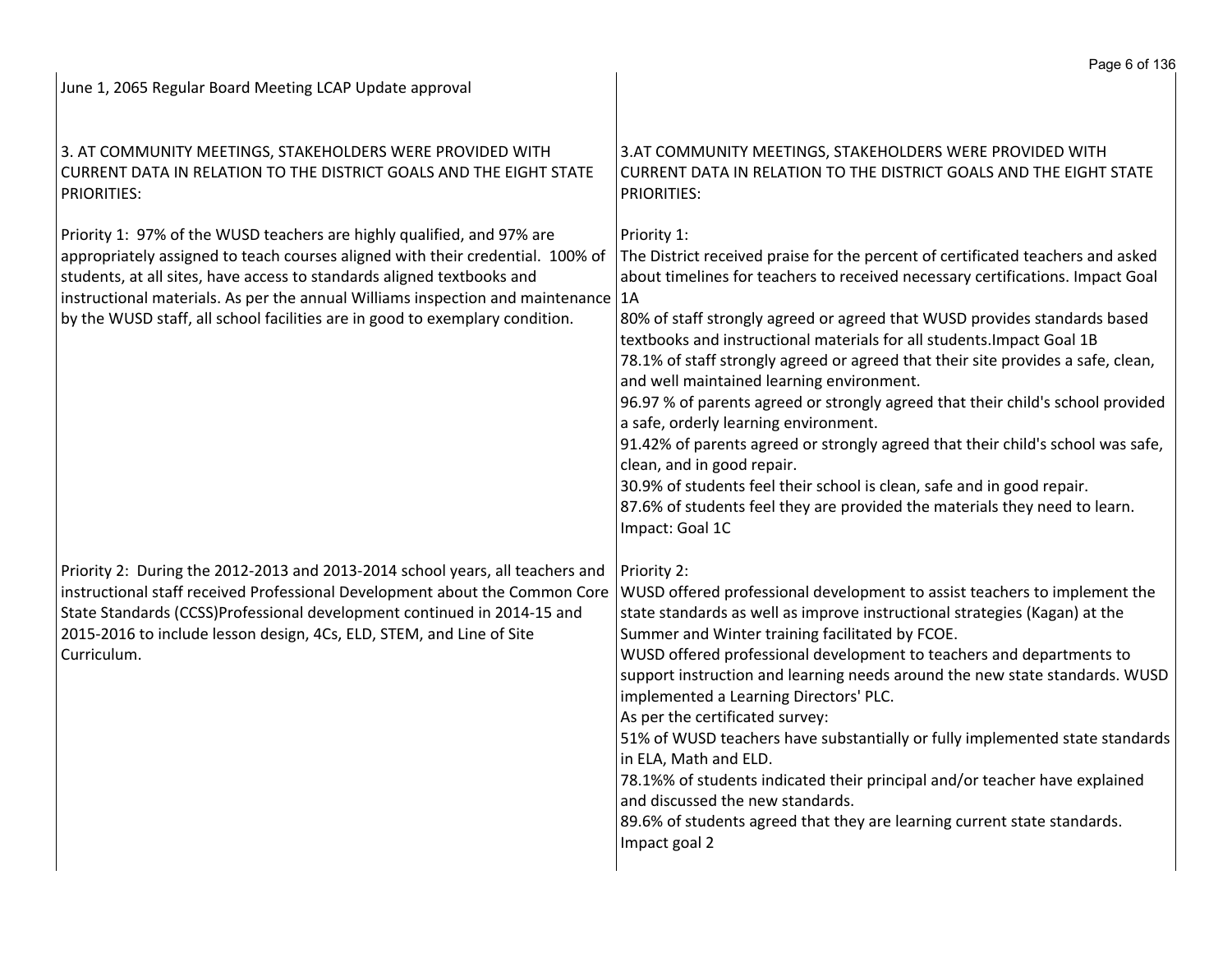| Priority 3: Current opportunities for parent involvement include School site<br>council, ELAC, DLAC, DAC, Migrant Advisory Committee, Parents Club, Parent-<br>Teacher Conferences, Literacy Night, monthly Coffee With The Principal<br>meetings, carnivals, parent-student dances, Trunk or Treat Family Night, movie<br>night, well as other site activities. | Priority 3: Parent Involvement<br>97.48% of parents surveyed indicated they felt welcome at their child's school.<br>95.46% of parents indicated they feel comfortable talking to their child's<br>teacher.<br>93.43 %. feel that their school actively seeks involvement and participation.<br>91.41 % of parents indicated they attend school Open House and 90.91%<br>indicated they attend Parent Conferences.<br>83.5% of staff strongly agreed or agreed that WUSD provides amply<br>opportunities for parents to participate and provide input into their child's<br>education.<br>94.95% of parents agreed or strongly agreed that they received timely<br>communication about events at their child's school.<br>Results of the survey affirm the District's belief, practice, goals, and actions to<br>provide opportunities for parent input and involvement. Stakeholder input<br>indicated that parents would like increased and more timely communication<br>about school events.<br>Impact: Goal 5 |
|------------------------------------------------------------------------------------------------------------------------------------------------------------------------------------------------------------------------------------------------------------------------------------------------------------------------------------------------------------------|-------------------------------------------------------------------------------------------------------------------------------------------------------------------------------------------------------------------------------------------------------------------------------------------------------------------------------------------------------------------------------------------------------------------------------------------------------------------------------------------------------------------------------------------------------------------------------------------------------------------------------------------------------------------------------------------------------------------------------------------------------------------------------------------------------------------------------------------------------------------------------------------------------------------------------------------------------------------------------------------------------------------|
| Priority 4: Current student achievement data was provided at the community<br>meetings in the areas of CELDT, and SBAC proficiency in English Language Arts<br>and Math for all student groups, Advanced Placement course opportunities<br>and scores, percent of students completing A-G requirements, graduation and<br>drop-out rates.                        | Priority 4:<br>95.37% of parents surveyed indicated they were informed about their child's<br>academic progress.<br>83.83% of parents indicated that their child received skills that prepared them<br>of college and/or career.<br>85.6% of students agreed that they are being prepared for the future.<br>Results of the survey affirm the District belief, practice, goals, and actions to<br>provide opportunities for parent input and involvement. In response WUSD<br>increased intervention actions:<br>81.15% of students agreed that their school works with their and contacts<br>their parents about their academic progress.<br>Stakeholder input indicated that parents would like increased opportunities for<br>academic intervention in reading and Math in order to meet graduation<br>requirements.<br>Goal 4A, 4B, 4E, 7                                                                                                                                                                     |
| Priority 5: Pupil engagement rates as measured by attendance, tardies,<br>absenteeism, referrals to SARB, middle and high school dropout rates and<br>graduation rates were used to set goals for the LCAP.                                                                                                                                                      | Priority 5:<br>72.76% of staff strongly agreed or agreed the WUSD addresses chronic<br>absenteeism.<br>95.45% of parents agreed or strongly agreed that their child's school focused                                                                                                                                                                                                                                                                                                                                                                                                                                                                                                                                                                                                                                                                                                                                                                                                                              |

Page 7 of 136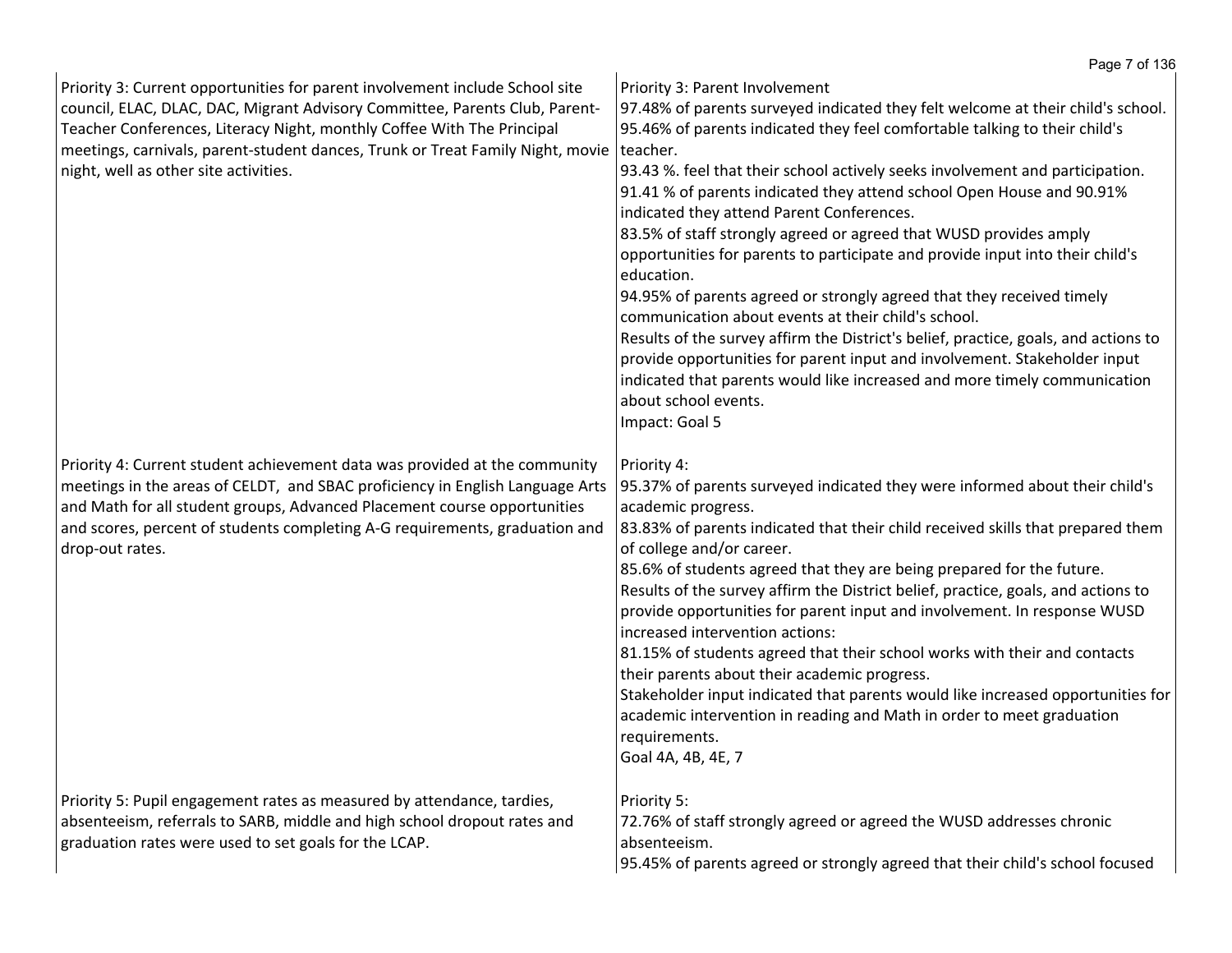|                                                                                                                                                                                                                                                                                                                               | Page 8 of 136                                                                                                                                                                                                                                                                                                                                                                                                                                                                                                                                                                                                                                                                                                                                                                                                                                                                                                                                                                                                                                                              |
|-------------------------------------------------------------------------------------------------------------------------------------------------------------------------------------------------------------------------------------------------------------------------------------------------------------------------------|----------------------------------------------------------------------------------------------------------------------------------------------------------------------------------------------------------------------------------------------------------------------------------------------------------------------------------------------------------------------------------------------------------------------------------------------------------------------------------------------------------------------------------------------------------------------------------------------------------------------------------------------------------------------------------------------------------------------------------------------------------------------------------------------------------------------------------------------------------------------------------------------------------------------------------------------------------------------------------------------------------------------------------------------------------------------------|
|                                                                                                                                                                                                                                                                                                                               | on improving attendance.<br>71.6% of students agreed that their school contacts their parents if they are<br>absent of having difficulty.<br>Impact: Goal 6                                                                                                                                                                                                                                                                                                                                                                                                                                                                                                                                                                                                                                                                                                                                                                                                                                                                                                                |
| Priority 6: School climate as measured by suspension and expulsion rates. The<br>current District suspension rate is decreased from 11.5% to 9.4% and the<br>expulsion rate went from .22% to 0%.                                                                                                                             | Priority 6:<br>86% of staff strongly agreed or agreed that WUSD programs aim to reduce<br>suspensions and expulsions.<br>WUSD has fully implemented PBIS at all sites. Impact: Goal 9                                                                                                                                                                                                                                                                                                                                                                                                                                                                                                                                                                                                                                                                                                                                                                                                                                                                                      |
| Priority 7: Enrollment of student groups in a broad course of studies including<br>ELA, Math, Science, Social Science, Health, Physical Education, Foreign<br>Language, Visual and Performing Arts, and Career and Technical Education                                                                                        | Priority 7:<br>93.44% of parents surveyed indicated they agreed or strongly agreed that their<br>child has access to a broad course of study as defined in Ed Code 51220.<br>76.5% of staff strongly agreed or agreed that WUSD is preparing our students<br>for college and/or career.<br>85.6% of students agreed that they are being prepared for college and/or<br>career.<br>94.6% of students feel they are receiving a good education.<br>95.9% of students indicated they are learning math.<br>93.1% of students indicated they are learning ELA<br>84% of students indicated they are learning Social Science.<br>88.5% of students indicated they are learning about science.<br>64.4\$ of students reported they receive art/the arts instruction.<br>94.6% of students reported they received instruction in Physical Education<br>75.5% of students indicated they are learning about technology.<br>WUSD continues to offer a broad course of student at all sites ans is expanding<br>career pathways at the high school level.<br>Impact: Goal 3, 4D, 4E. |
| Priority 8: Pupil outcomes as described in Priority 7.<br>SBAC scores indicate that 27% of students district wide Met or exceeded ELA<br>standards and 15% in Math. The graduation rate exceeds the state average.<br>Common core formative assessments and benchmarks are being developed to<br>measure academic achievement | Priority 8:<br>53.1% of staff strongly agreed or agreed that WUSD students are making<br>adequate progress of state and local assessments.<br>78.28% of parents agreed or strongly agreed that their child's schoolwork was<br>rigorous.<br>90.4 % of parents agreed or strongly agreed that their child's school had high<br>standards and focused on instruction.<br>Impact Goal 4A-G                                                                                                                                                                                                                                                                                                                                                                                                                                                                                                                                                                                                                                                                                    |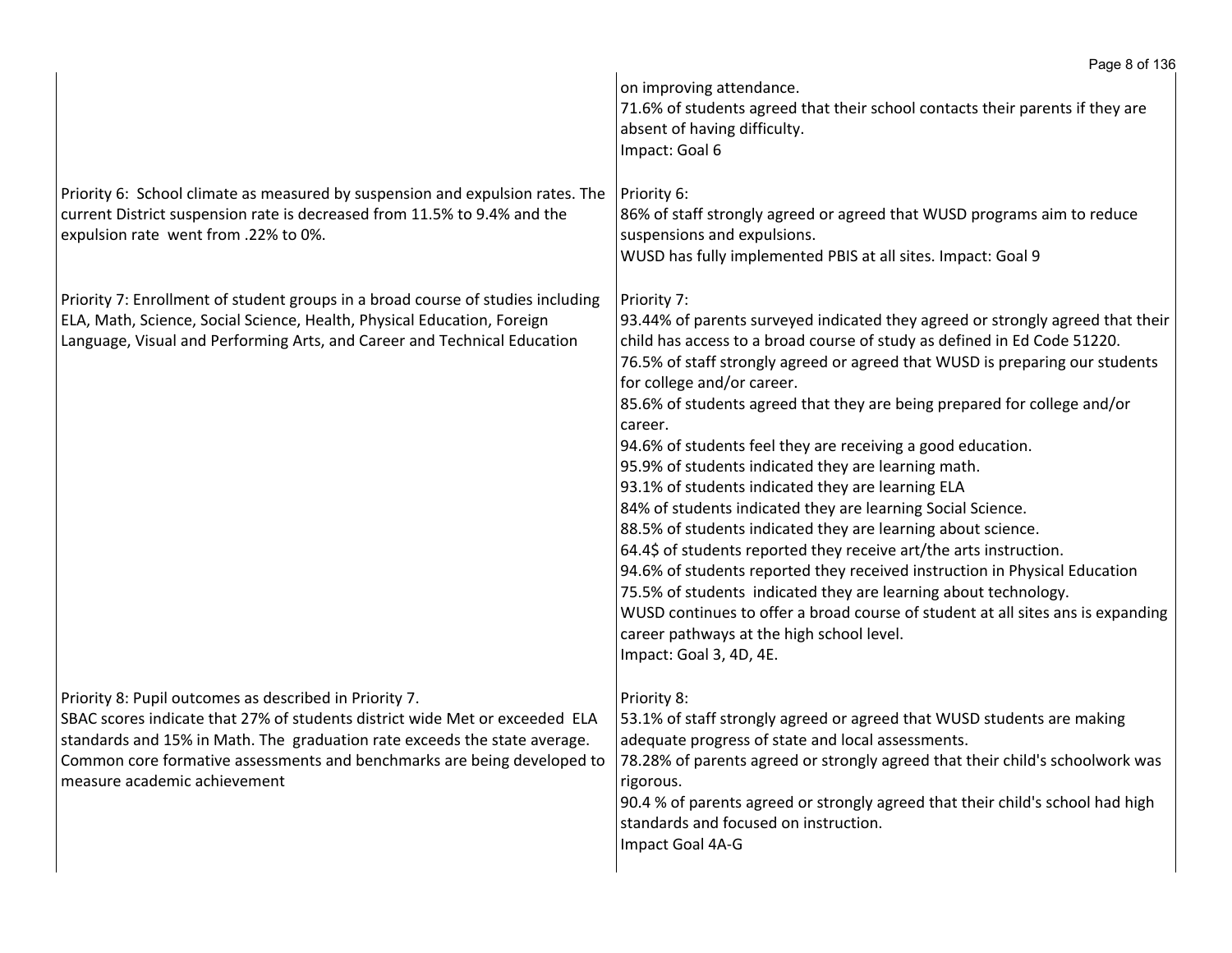| 4. Staff, parents and guardians provided input and affirmation of LCAP goals,<br>actions and services.<br>5. The district administration presented the LCAP to the parent advisory<br>committees, the English learner parent advisory committees, School Site<br>Councils, and Parent Groups and responded to their comments received. The<br>public was given the opportunity to provide input and respond to specific<br>actions and expenditures proposed in the plan. | 4.<br>WUSD received written feedback to LCAP goals or actions. Summary of that<br>feed back included:<br>*Increased and more timely communication about school events, including<br>test messages<br>*Site cleanliness and fences<br>*Increase assistance for English Learners<br>*Increased intervention for students to meet graduation requirements<br>*Intervention for ELA and Math<br>*Parent workshops and conferences<br>5. WUSD held meetings with the DLAC, ELAC and LCAP Advisory committees to<br>review progress toward goals and to review the Draft LCAP.<br>Feedback affirmed existing WUSD goals and actions. DLAC indicated they<br>would like to have more timely communication about site events.<br>76.26% of parents agreed or strongly agreed that their child is making<br>adequate progress toward learning English.<br>74.24% of parents agreed or strongly agreed that they were informed about<br>their child's progress in English language development.<br>84.4% of students agreed that English Learners are being taught to listen,<br>speak, read and write in English.<br>67.68% of parents agreed or strongly agreed that they were informed about<br>ELAC meetings. |
|---------------------------------------------------------------------------------------------------------------------------------------------------------------------------------------------------------------------------------------------------------------------------------------------------------------------------------------------------------------------------------------------------------------------------------------------------------------------------|---------------------------------------------------------------------------------------------------------------------------------------------------------------------------------------------------------------------------------------------------------------------------------------------------------------------------------------------------------------------------------------------------------------------------------------------------------------------------------------------------------------------------------------------------------------------------------------------------------------------------------------------------------------------------------------------------------------------------------------------------------------------------------------------------------------------------------------------------------------------------------------------------------------------------------------------------------------------------------------------------------------------------------------------------------------------------------------------------------------------------------------------------------------------------------------------------------|
| At a regular May 4, 2016 meeting, the WUSD governing board held a public<br>hearing to solicit public recommendations and comments regarding the<br>specific actions and expenditures proposed to be included in LCAP.                                                                                                                                                                                                                                                    | At a regular May 4, 2016 meeting, the WUSD governing board held a public<br>hearing to solicit public recommendations and comments regarding the<br>specific actions and expenditures proposed to be included in LCAP. There were<br>no public comments.                                                                                                                                                                                                                                                                                                                                                                                                                                                                                                                                                                                                                                                                                                                                                                                                                                                                                                                                                |
| At the June 17, 2015 meeting, the WUSD governing board adopted the LCAP.                                                                                                                                                                                                                                                                                                                                                                                                  | At the June 1, 2016 meeting, the WUSD governing board approved the 2016-<br>2017 LCAP.                                                                                                                                                                                                                                                                                                                                                                                                                                                                                                                                                                                                                                                                                                                                                                                                                                                                                                                                                                                                                                                                                                                  |
| 6. Students were administer in grades 3-12.                                                                                                                                                                                                                                                                                                                                                                                                                               | Students were surveyed in 2016                                                                                                                                                                                                                                                                                                                                                                                                                                                                                                                                                                                                                                                                                                                                                                                                                                                                                                                                                                                                                                                                                                                                                                          |
| 7. Stakeholder meetings are held on a regular basis throughout the year. While<br>meetings are advertised and attended, WUSD continues to encourage parents<br>to attend, provide relevant input, and hold elected positions in advisories.                                                                                                                                                                                                                               | 7. Discussion about LCAP goals and actions are an ongoing part of regularly<br>held staff, parent and stakeholder meetings.                                                                                                                                                                                                                                                                                                                                                                                                                                                                                                                                                                                                                                                                                                                                                                                                                                                                                                                                                                                                                                                                             |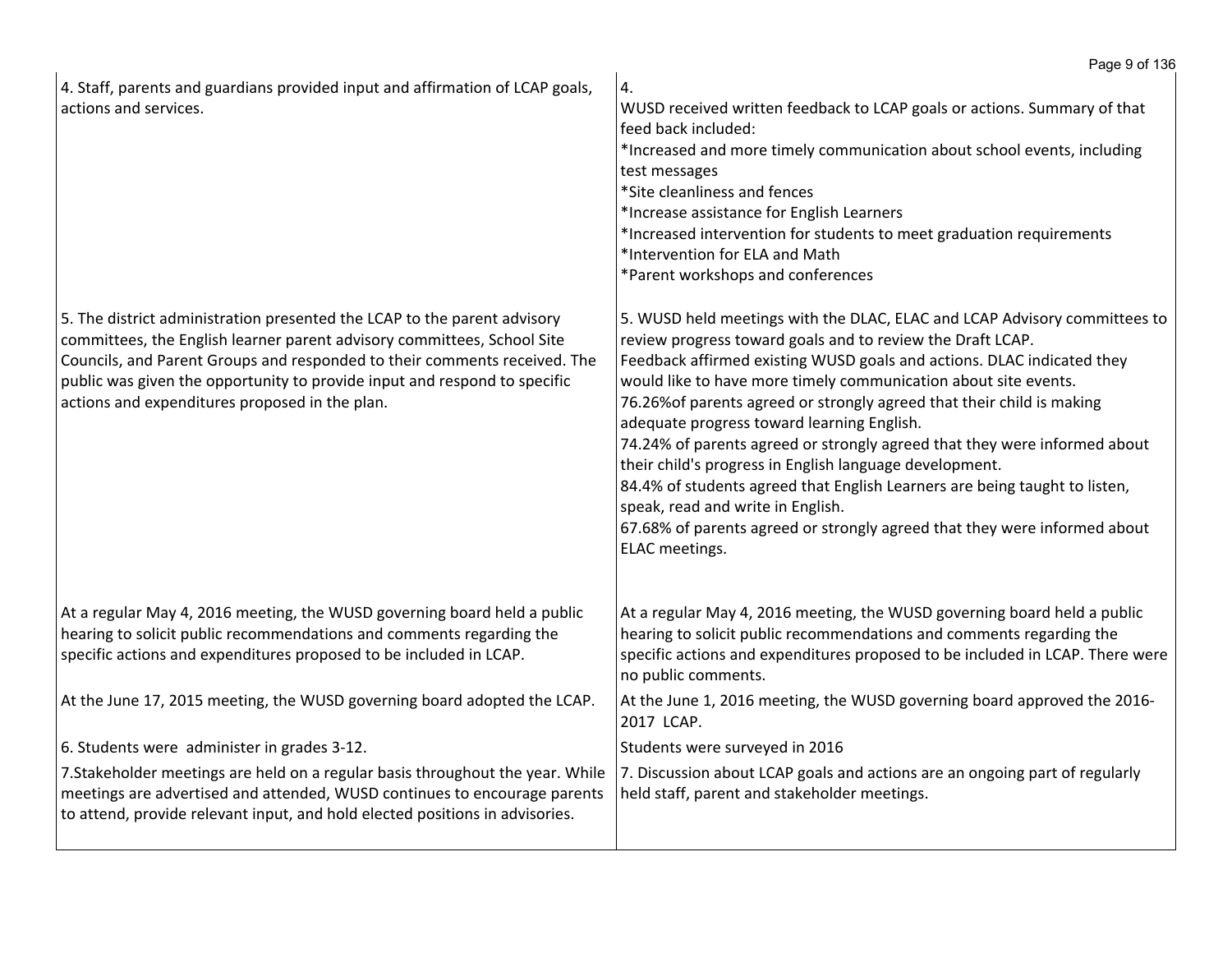|                                                                                                                                                                                                                                               | Page 10 of 136                                                                                                                                                                                                  |
|-----------------------------------------------------------------------------------------------------------------------------------------------------------------------------------------------------------------------------------------------|-----------------------------------------------------------------------------------------------------------------------------------------------------------------------------------------------------------------|
| Annual Update:                                                                                                                                                                                                                                | <b>Annual Update:</b>                                                                                                                                                                                           |
| Survey and metric results were presented to stakeholders during the<br>involvement process (above).<br>Through presentations, communications, and dialogue, stakeholders affirmed<br>the districts goals, progress, and actions of 2014-2015. | Input from meetings indicated stakeholders, parents and community would<br>like:<br>*Increased communication<br>*ESL classes for parents<br>*Increased intervention for students<br>*Alternatives to suspension |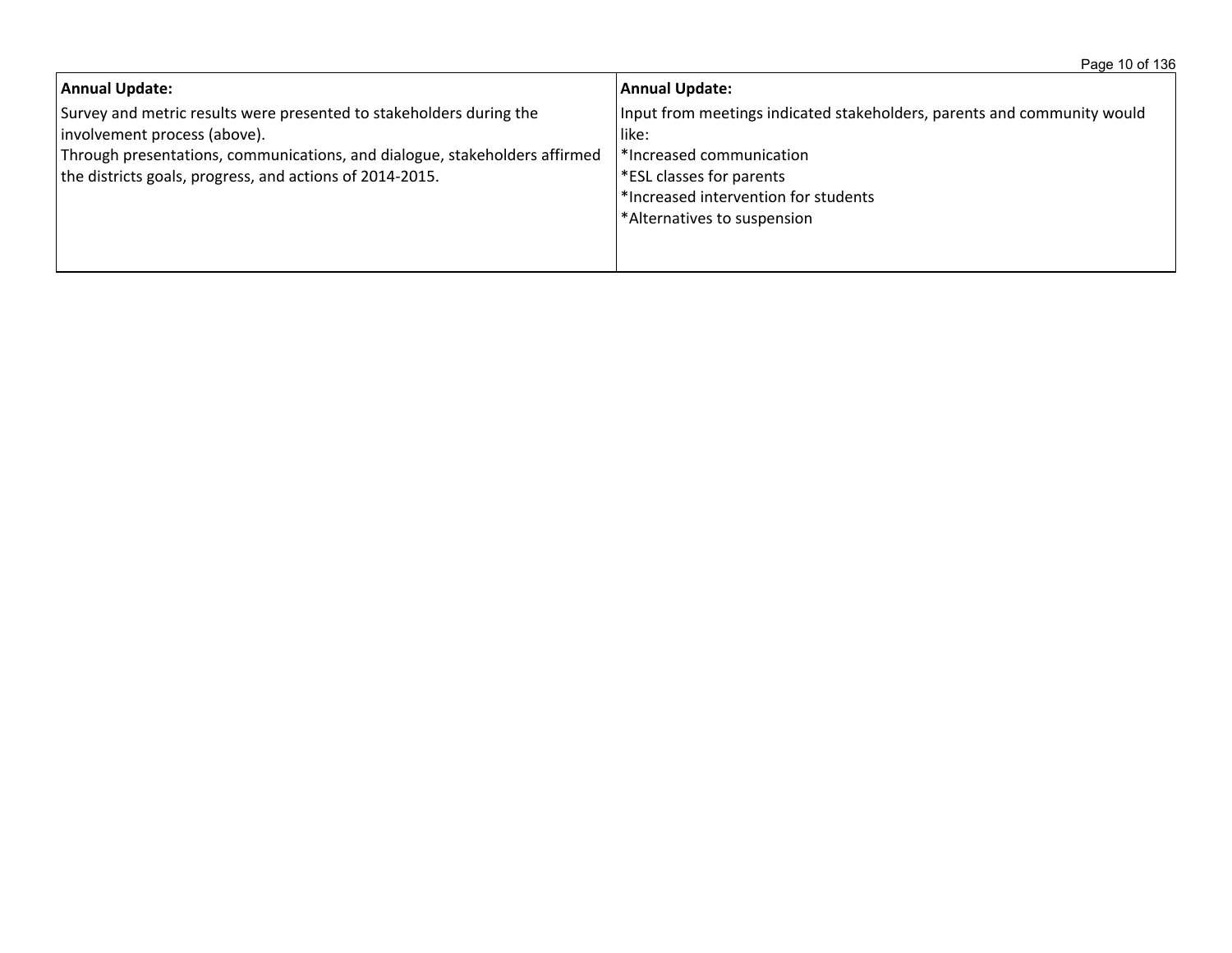#### **Section 2: Goals, Actions, Expenditures, and Progress Indicators**

#### **Instructions:**

All LEAs must complete the LCAP and Annual Update Template each year. The LCAP is a three-year plan for the upcoming school year and the two years that follow. In this way, the program and goals contained in the LCAP align with the term of a school district and county office of education budget and multiyear budget projections. The Annual Update section of the template reviews progress made for each stated goal in the school year that is coming to a close, assesses the effectiveness of actions and services provided, and describes the changes made in the LCAP for the next three years that are based on this review and assessment.

Charter schools may adjust the table below to align with the term of the charter school's budget that is submitted to the school's authorizer pursuant to Education Code section 47604.33.

For school districts, Education Code sections 52060 and 52061, for county offices of education, Education Code sections 52066 and 52067, and for charter schools, Education Code section 47606.5 require(s) the LCAP to include a description of the annual goals, for all pupils and each subgroup of pupils, to be achieved for each state priority as defined in 5 CCR 15495(i) and any local priorities; a description of the specific actions an LEA will take to meet the identified goals; a description of the expenditures required to implement the specific actions; and an annual update to include a review of progress towards the goals and describe any changes to the goals.

To facilitate alignment between the LCAP and school plans, the LCAP shall identify and incorporate school-specific goals related to the state and local priorities from the school plans submitted pursuant to Education Code section 64001. Furthermore, the LCAP should be shared with, and input requested from, schoolsite-level advisory groups, as applicable (e.g., schoolsite councils, English Learner Advisory Councils, pupil advisory groups, etc.) to facilitate alignment between school-site and district-level goals and actions. An LEA may incorporate or reference actions described in other plans that are being undertaken to meet the goal.

### Using the following instructions and guiding questions, complete a goal table (see below) for each of the LEA's goals. Duplicate and expand the fields as **necessary.**

**Goal:** Describe the goal:

When completing the goal tables, include goals for all pupils and specific goals for schoolsites and specific subgroups, including pupils with disabilities, both at the LEA level and, where applicable, at the schoolsite level. The LEA may identify which schoolsites and subgroups have the same goals, and group and describe those goals together. The LEA may also indicate those goals that are not applicable to a specific subgroup or schoolsite.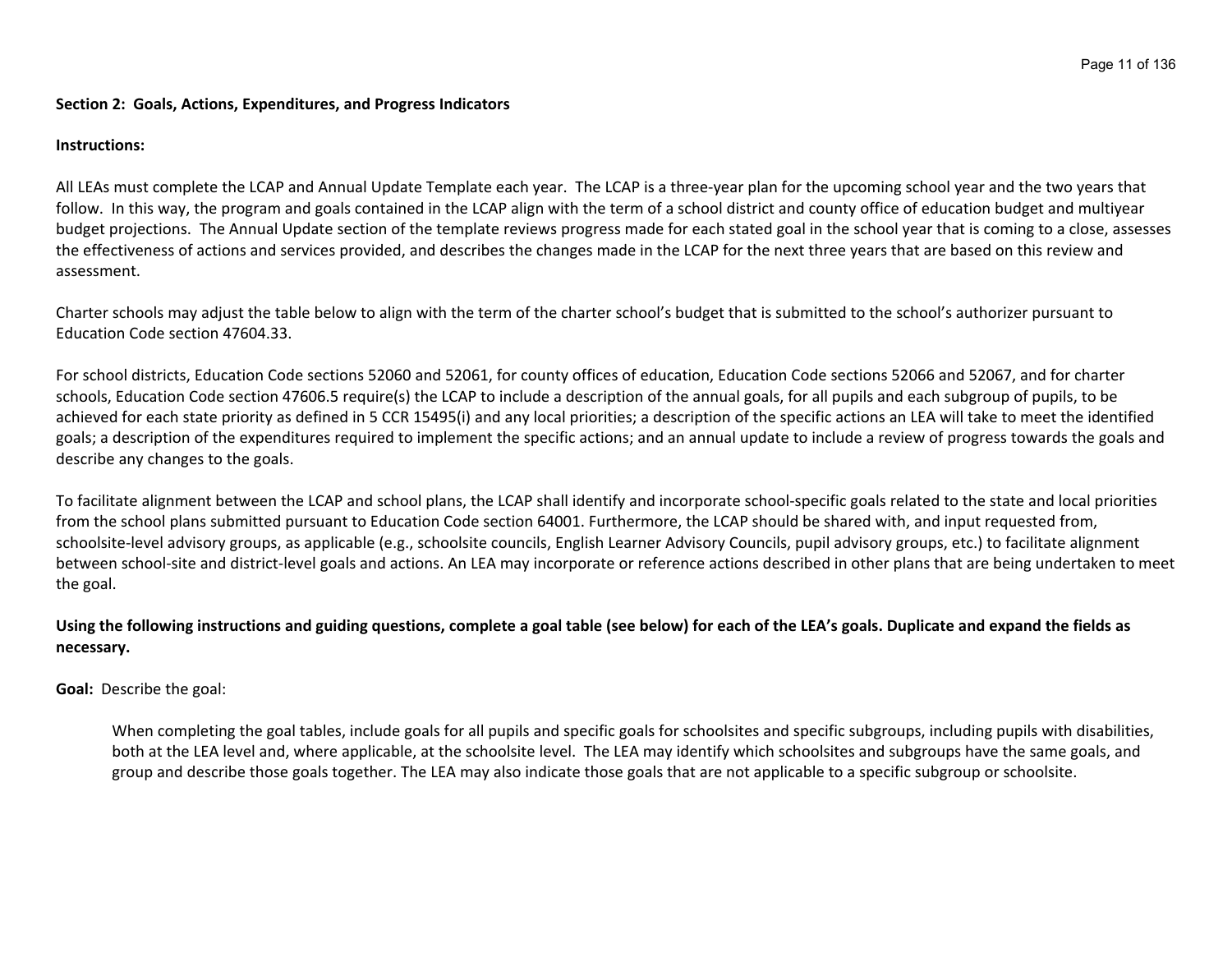Page 12 of 136

**Related State and/or Local Priorities:** Identify the state and/or local priorities addressed by the goal by placing a check mark next to the applicable priority or priorities. The LCAP must include goals that address each of the state priorities, as defined in 5 CCR 15495(i), and any additional local priorities; however, one goal may address multiple priorities.

**Identified Need:** Describe the need(s) identified by the LEA that this goal addresses, including a description of the supporting data used to identify the need(s).

Schools: Identify the schoolsites to which the goal applies. LEAs may indicate "all" for all schools, specify an individual school or a subset of schools, or specify grade spans (e.g., all high schools or grades K-5).

**Applicable Pupil Subgroups:** Identify the pupil subgroups as defined in Education Code section 52052 to which the goal applies, or indicate "all" for all pupils.

**Expected Annual Measurable Outcomes:** For each LCAP year, identify and describe specific expected measurable outcomes for all pupils using, at minimum, the applicable required metrics for the related state priorities. Where applicable, include descriptions of specific expected measurable outcomes for schoolsites and specific subgroups, including pupils with disabilities, both at the LEA level and at the schoolsite level.

The metrics used to describe the expected measurable outcomes may be quantitative or qualitative, although the goal tables must address all required metrics for every state priority in each LCAP year. The required metrics are the specified measures and objectives for each state priority as set forth in Education Code sections 52060(d) and 52066(d). For the pupil engagement priority metrics, LEAs must calculate the rates specified in Education Code sections 52060(d)(5)(B), (C), (D) and (E) as described in the Local Control Accountability Plan and Annual Update Template Appendix, sections (a) through (d).

**Action/Services:** For each LCAP year, identify all annual actions to be performed and services provided to meet the described goal. Actions may describe a group of services that are implemented to achieve the identified goal.

Scope of Service**:** Describe the scope of each action/service by identifying the schoolsites covered. LEAs may indicate "all" for all schools, specify an individual school or a subset of schools, or specify grade spans (e.g., all high schools or grades K-5). If supplemental and concentration funds are used to support the action/service, the LEA must identify if the scope of service is districtwide, schoolwide, countywide, or charterwide.

Pupils to be served within identified scope of service**:** For each action/service, identify the pupils to be served within the identified scope of service. If the action to be performed or the service to be provided is for all pupils, place a check mark next to "ALL."

For each action and/or service to be provided above what is being provided for all pupils, place a check mark next to the applicable unduplicated pupil subgroup(s) and/or other pupil subgroup(s) that will benefit from the additional action, and/or will receive the additional service. Identify, as applicable, additional actions and services for unduplicated pupil subgroup(s) as defined in Education Code section 42238.01, pupils redesignated fluent English proficient, and/or pupils subgroup(s) as defined in Education Code section 52052.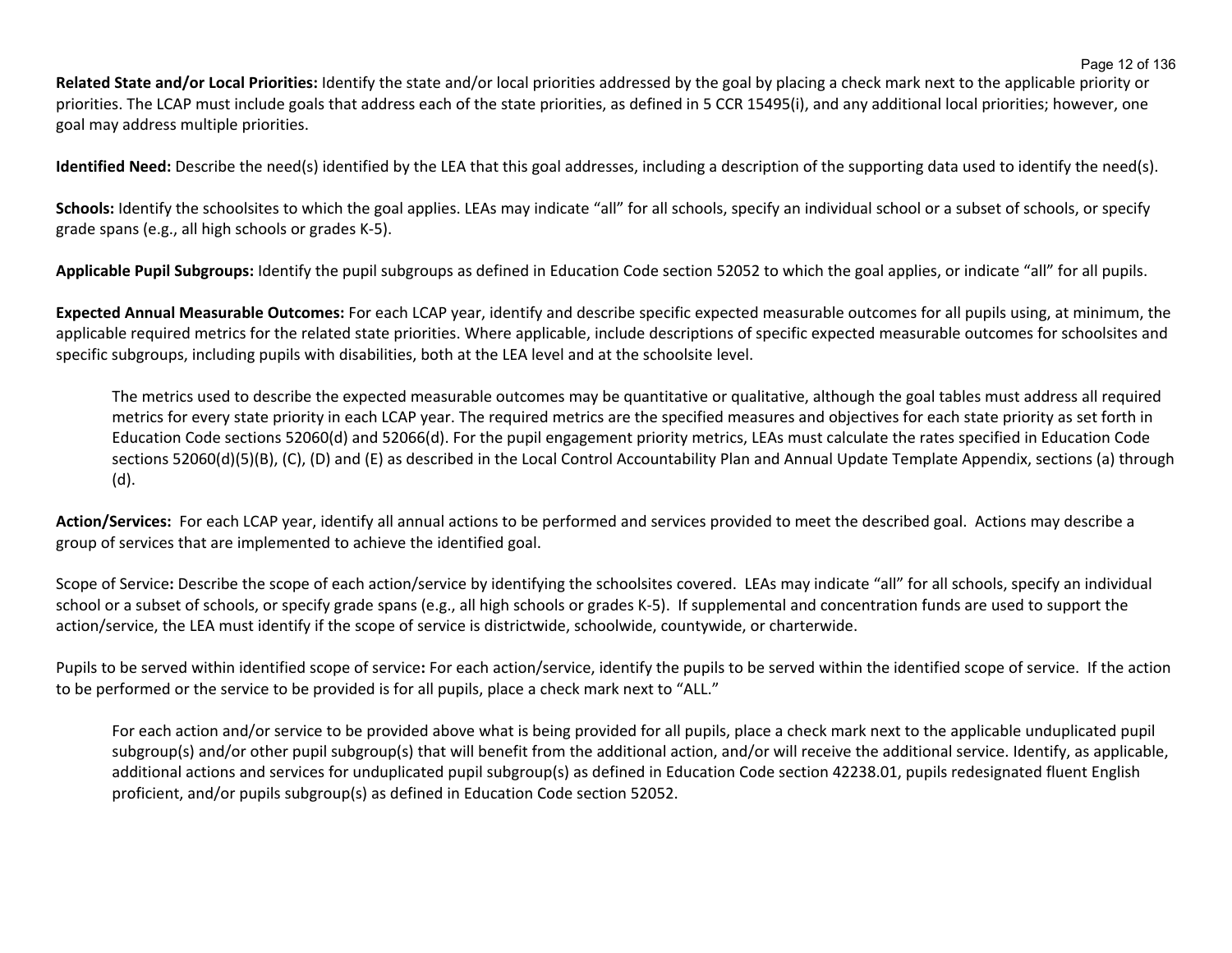**Budgeted Expenditures:** For each action/service, list and describe budgeted expenditures for each school year to implement these actions, including where those expenditures can be found in the LEA's budget. The LEA must reference all fund sources for each proposed expenditure. Expenditures must be classified using the California School Accounting Manual as required by Education Code sections 52061, 52067, and 47606.5.

### **Guiding Questions:**

- 1) What are the LEA's goal(s) to address state priorities related to "Conditions of Learning"?
- 2) What are the LEA's goal(s) to address state priorities related to "Pupil Outcomes"?
- 3) What are the LEA's goal(s) to address state priorities related to parent and pupil "Engagement" (e.g., parent involvement, pupil engagement, and school climate)?
- 4) What are the LEA's goal(s) to address any locally-identified priorities?
- 5) How have the unique needs of individual schoolsites been evaluated to inform the development of meaningful district and/or individual schoolsite goals (e.g., input from site level advisory groups, staff, parents, community, pupils; review of school level plans; in-depth school level data analysis, etc.)?
- 6) What are the unique goals for unduplicated pupils as defined in Education Code sections 42238.01 and subgroups as defined in section 52052 that are different from the LEA's goals for all pupils?
- 7) What are the specific expected measurable outcomes associated with each of the goals annually and over the term of the LCAP?
- 8) What information (e.g., quantitative and qualitative data/metrics) was considered/reviewed to develop goals to address each state or local priority?
- 9) What information was considered/reviewed for individual schoolsites?
- 10) What information was considered/reviewed for subgroups identified in Education Code section 52052?
- 11) What actions/services will be provided to all pupils, to subgroups of pupils identified pursuant to Education Code section 52052, to specific schoolsites, to English learners, to low-income pupils, and/or to foster youth to achieve goals identified in the LCAP?
- 12) How do these actions/services link to identified goals and expected measurable outcomes?
- 13) What expenditures support changes to actions/services as a result of the goal identified? Where can these expenditures be found in the LEA's budget?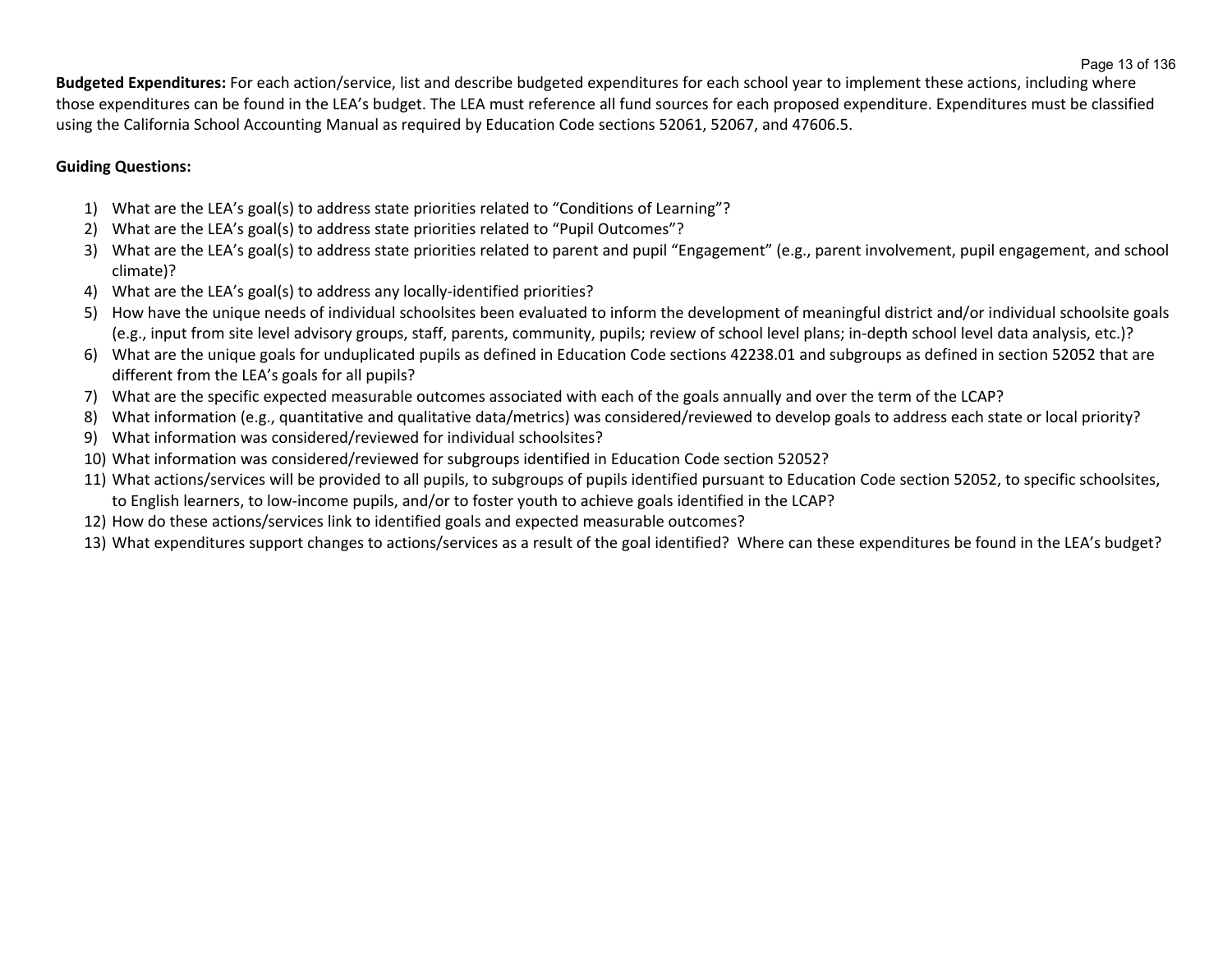|                                                                                                                                                                                                                                                                                                                                                                                                                                                                                                                                                               | 100% of the WUSD teachers will be credentialed to improve instruction and ensure rigorous implementation of Related State and/or Local Priorities:<br>state standards.<br>$1 \times 2 \times 3 = 4 \times 5 = 6 = 7 \times 8 \times 1$ |                     |                                                                                                                                                                                     |                 |                                                             |
|---------------------------------------------------------------------------------------------------------------------------------------------------------------------------------------------------------------------------------------------------------------------------------------------------------------------------------------------------------------------------------------------------------------------------------------------------------------------------------------------------------------------------------------------------------------|----------------------------------------------------------------------------------------------------------------------------------------------------------------------------------------------------------------------------------------|---------------------|-------------------------------------------------------------------------------------------------------------------------------------------------------------------------------------|-----------------|-------------------------------------------------------------|
| GOAL 1:                                                                                                                                                                                                                                                                                                                                                                                                                                                                                                                                                       |                                                                                                                                                                                                                                        |                     |                                                                                                                                                                                     |                 | COE only: $9 - 10$                                          |
|                                                                                                                                                                                                                                                                                                                                                                                                                                                                                                                                                               |                                                                                                                                                                                                                                        |                     |                                                                                                                                                                                     |                 | Local: Specify District Goal 2, LEAP<br>Goal 3, SPSA Goal 3 |
| Identified Need:<br>In order to increase academic achievement, WUSD will increase the percentage of credentialed teachers and reduce the number of<br>assignments and vacancies.<br>NEED:<br>100% of WUSD teachers need to be properly credentialed.<br>100% of WUSD teachers need to be appropriately assigned and fully credentialed in the subject areas for the pupils they are teaching.<br>METRIC:<br>District Personnel audit.<br>Credentialled rate.<br>Rate of teacher assignment and misassignment<br>Schools: All school sites<br>Goal Applies to: |                                                                                                                                                                                                                                        |                     |                                                                                                                                                                                     |                 |                                                             |
| Applicable Pupil<br>All students<br>Subgroups:                                                                                                                                                                                                                                                                                                                                                                                                                                                                                                                |                                                                                                                                                                                                                                        |                     |                                                                                                                                                                                     |                 |                                                             |
| LCAP Year 1: 2016-2017                                                                                                                                                                                                                                                                                                                                                                                                                                                                                                                                        |                                                                                                                                                                                                                                        |                     |                                                                                                                                                                                     |                 |                                                             |
| Expected Annual WUSD will increase the percentage of credentialed teachers by 1% annually and reduce the number of misassignments and vacancies by 1%<br>Measurable<br>annually.<br>Outcomes:                                                                                                                                                                                                                                                                                                                                                                 |                                                                                                                                                                                                                                        |                     |                                                                                                                                                                                     |                 |                                                             |
|                                                                                                                                                                                                                                                                                                                                                                                                                                                                                                                                                               | Actions/Services                                                                                                                                                                                                                       | Scope of<br>Service | Pupils to be served within<br>identified scope of<br>service                                                                                                                        |                 | <b>Budgeted</b><br>Expenditures                             |
| Job Fairs and Edjoin postings                                                                                                                                                                                                                                                                                                                                                                                                                                                                                                                                 | 1. Hiring credentialed teachers thorough attendance at                                                                                                                                                                                 | Districtwid<br>e    | $X$ All<br>$\overline{\mathsf{OR}}$ :<br>Low Income pupils<br><b>English Learners</b><br>Foster Youth<br>Redesignated fluent<br>English proficient<br>Other Subgroups:<br>(Specify) | LCFF Base 4,380 | 5000-5999: Services And Other Operating Expenditures        |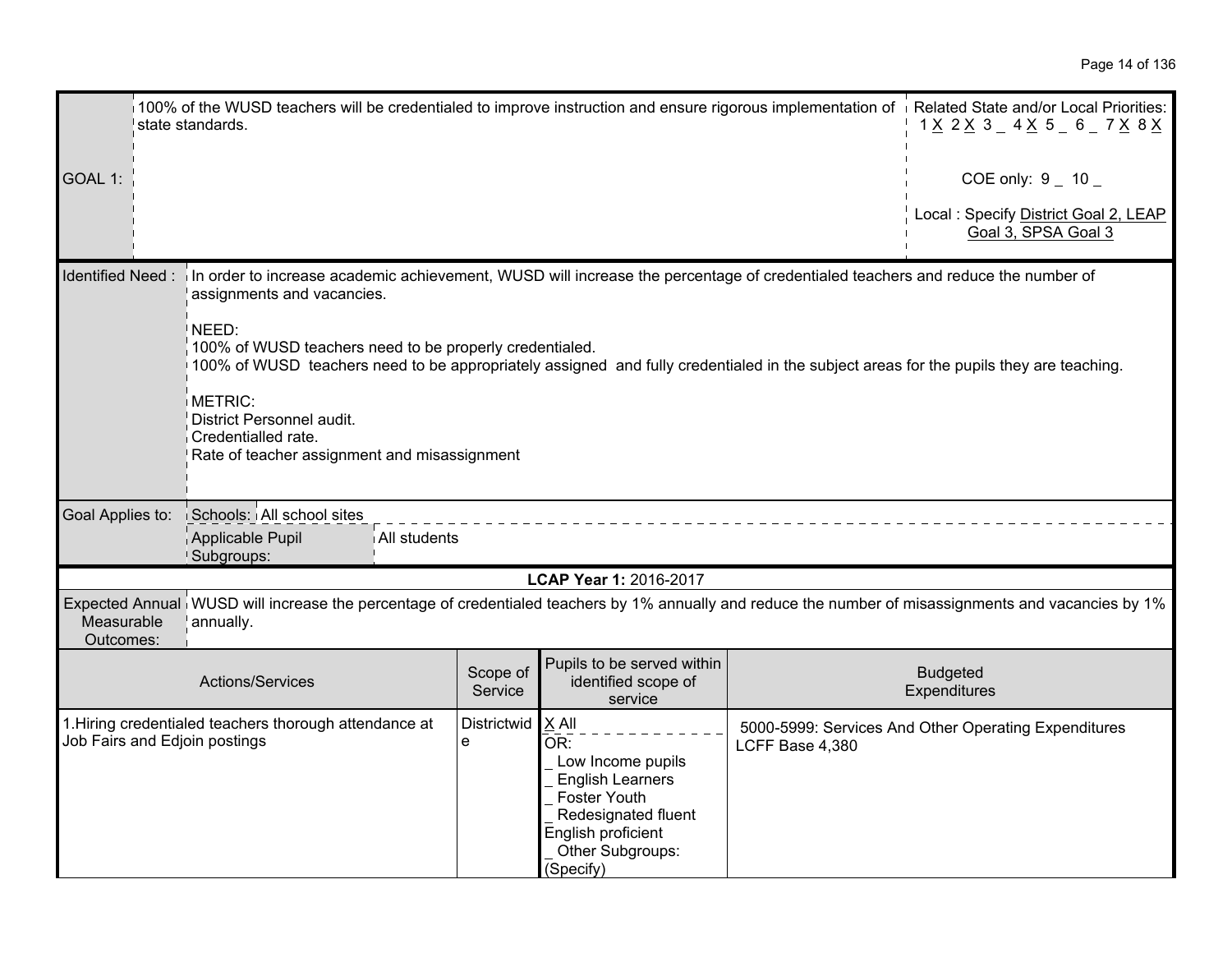| 2. Providing induction training for beginning teachers                                  | Districtwid<br>e    | $X$ All<br>$\bar{\mathsf{OR}}$ :<br>Low Income pupils<br><b>English Learners</b><br><b>Foster Youth</b><br>Redesignated fluent<br>English proficient<br>Other Subgroups:<br>(Specify) | 1000-1999: Certificated Personnel Salaries Title II 34,332<br>FCOE fee 5000-5999: Services And Other Operating<br>Expenditures Title II 15,000      |
|-----------------------------------------------------------------------------------------|---------------------|---------------------------------------------------------------------------------------------------------------------------------------------------------------------------------------|-----------------------------------------------------------------------------------------------------------------------------------------------------|
|                                                                                         |                     | LCAP Year 2: 2017-2018                                                                                                                                                                |                                                                                                                                                     |
| Measurable<br>1% annually.<br>Outcomes:                                                 |                     |                                                                                                                                                                                       | Expected Annual WUSD will increase the percentage of credentialed teachers, by 1% annually and reduce the number of misassignments and vacancies by |
| Actions/Services                                                                        | Scope of<br>Service | Pupils to be served within<br>identified scope of<br>service                                                                                                                          | <b>Budgeted</b><br>Expenditures                                                                                                                     |
| 1. Hiring credentialed teachers thorough attendance at<br>Job Fairs and Edjoin postings | Districtwid<br>e    | $X$ All<br>OR:<br>Low Income pupils<br><b>English Learners</b><br><b>Foster Youth</b><br>Redesignated fluent<br>English proficient<br>Other Subgroups:<br>(Specify)                   | 5000-5999: Services And Other Operating Expenditures<br>LCFF Base 4,830                                                                             |
| 2. Providing induction training for beginning teachers                                  | Districtwid<br>e    | X All<br>OR:<br>Low Income pupils<br><b>English Learners</b><br>Foster Youth<br>Redesignated fluent<br>English proficient<br>Other Subgroups:<br>(Specify)                            | 1000-1999: Certificated Personnel Salaries Title II 34,332<br>FCOE fee 5000-5999: Services And Other Operating<br>Expenditures Title II 15,000      |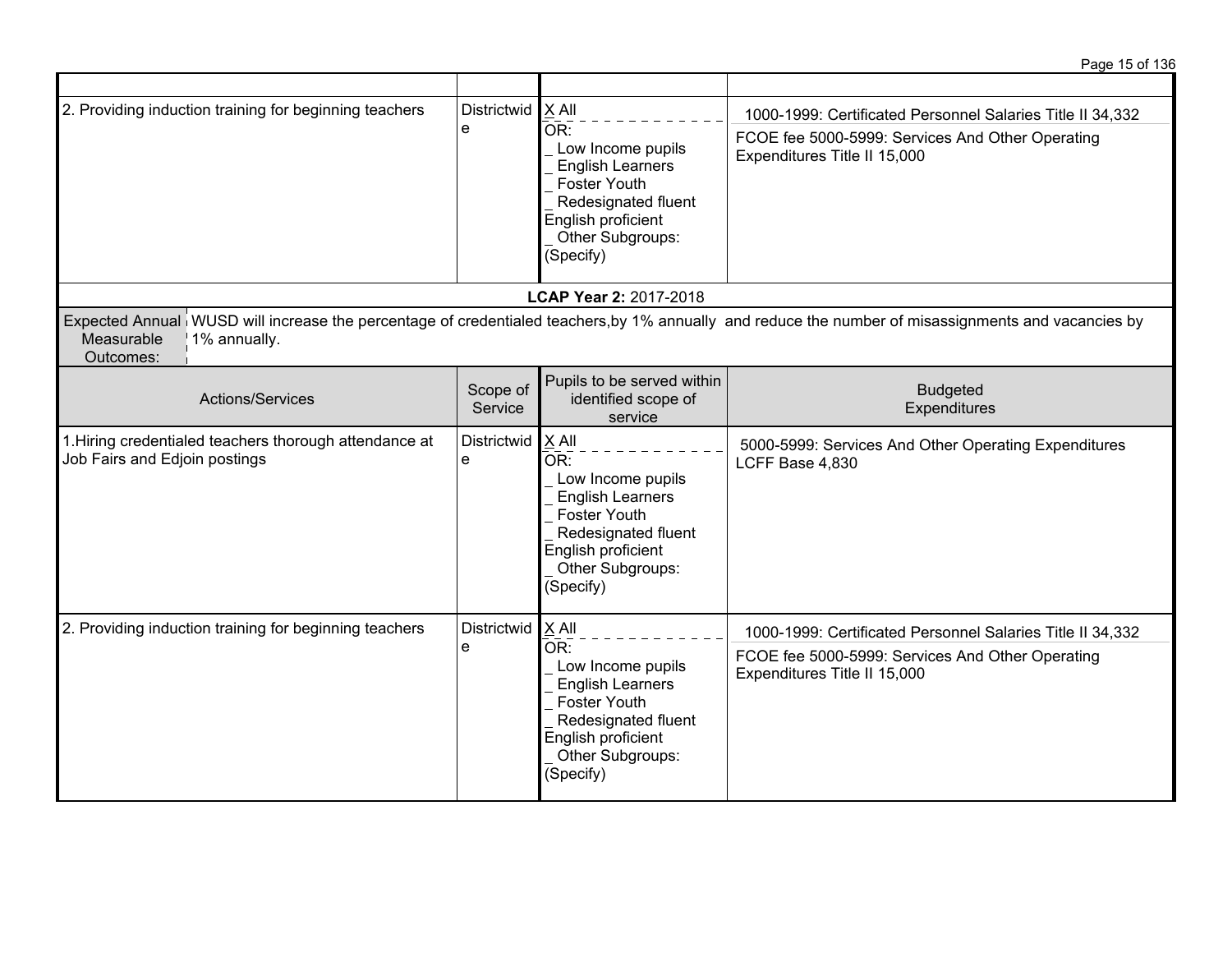Page 16 of 136

| <b>LCAP Year 3: 2018-19</b>                                                                                                                                                                    |                     |                                                                                                                                                                   |                                                                                                                                                |  |
|------------------------------------------------------------------------------------------------------------------------------------------------------------------------------------------------|---------------------|-------------------------------------------------------------------------------------------------------------------------------------------------------------------|------------------------------------------------------------------------------------------------------------------------------------------------|--|
| Expected Annual WUSD will increase the percentage of credentialed teachers, by 1% annually and reduce the number of misassignments and vacancies by<br>Measurable<br>1% annually.<br>Outcomes: |                     |                                                                                                                                                                   |                                                                                                                                                |  |
| <b>Actions/Services</b>                                                                                                                                                                        | Scope of<br>Service | Pupils to be served within<br>identified scope of<br>service                                                                                                      | <b>Budgeted</b><br>Expenditures                                                                                                                |  |
| 1. Hiring credentialed teachers thorough attendance at<br>Job Fairs and Edjoin postings                                                                                                        | Districtwid<br>e    | X aii<br>OR:<br>Low Income pupils<br><b>English Learners</b><br><b>Foster Youth</b><br>Redesignated fluent<br>English proficient<br>Other Subgroups:<br>(Specify) | 5000-5999: Services And Other Operating Expenditures<br>LCFF Base 4,830                                                                        |  |
| 2. Providing BTSA for beginning teachers                                                                                                                                                       | Districtwid<br>е    | X All<br>OR:<br>Low Income pupils<br><b>English Learners</b><br>Foster Youth<br>Redesignated fluent<br>English proficient<br>Other Subgroups:<br>(Specify)        | 1000-1999: Certificated Personnel Salaries Title II 34,332<br>FCOE fee 5000-5999: Services And Other Operating<br>Expenditures Title II 15,000 |  |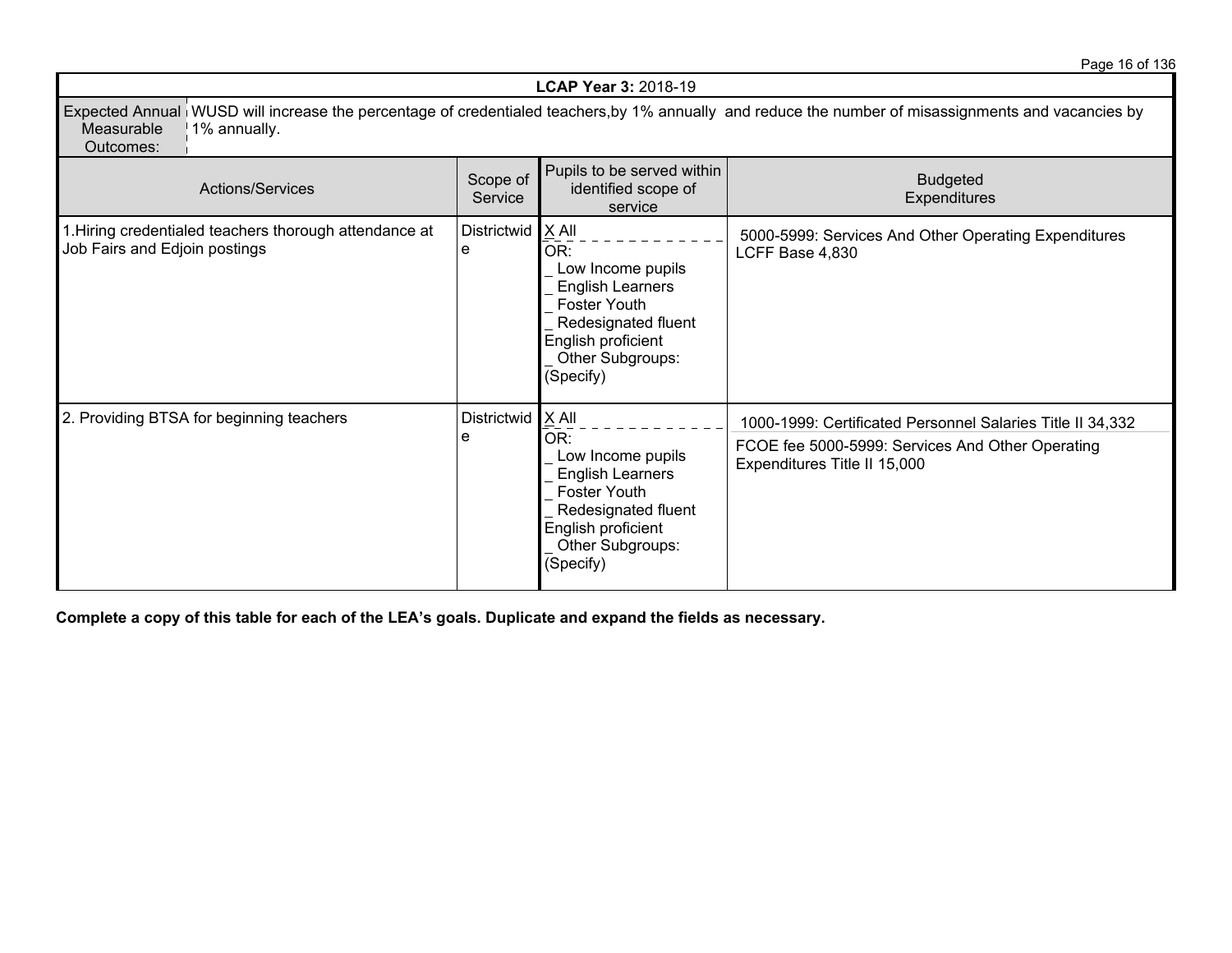|                         | Related State and/or Local Priorities:<br>100% of WUSD students will have access to standards aligned textbooks and instructional materials.<br>$1 \times 2 = 3 = 4 = 5 = 6 = 7 = 8 = 1$                                               |                     |                                                                                                                                                                   |  |                                                                                           |
|-------------------------|----------------------------------------------------------------------------------------------------------------------------------------------------------------------------------------------------------------------------------------|---------------------|-------------------------------------------------------------------------------------------------------------------------------------------------------------------|--|-------------------------------------------------------------------------------------------|
|                         |                                                                                                                                                                                                                                        |                     |                                                                                                                                                                   |  | COE only: $9 - 10$                                                                        |
| GOAL 2:                 |                                                                                                                                                                                                                                        |                     |                                                                                                                                                                   |  | Local: Specify District Goal 2 & 5,<br>LEAP Goal 1, SPSA Goal 1, Title III<br>Plan Goal C |
|                         | Identified Need: NEED:<br>100% of WUSD students have access to standards aligned textbooks and instructional materials.<br><b>METRIC:</b><br>Williams visit and WUSD audit of materials.<br>Student access to instructional materials. |                     |                                                                                                                                                                   |  |                                                                                           |
|                         |                                                                                                                                                                                                                                        |                     |                                                                                                                                                                   |  |                                                                                           |
|                         | Schools: All school sites<br>Goal Applies to:<br>Applicable Pupil<br>All students<br>Subgroups:                                                                                                                                        |                     |                                                                                                                                                                   |  |                                                                                           |
| LCAP Year 1: 2016-2017  |                                                                                                                                                                                                                                        |                     |                                                                                                                                                                   |  |                                                                                           |
| Measurable<br>Outcomes: | Expected Annual WUSD will continue to ensure that 100% of students have access to standards aligned textbooks and instructional materials.                                                                                             |                     |                                                                                                                                                                   |  |                                                                                           |
|                         | Actions/Services                                                                                                                                                                                                                       | Scope of<br>Service | Pupils to be served within<br>identified scope of<br>service                                                                                                      |  | <b>Budgeted</b><br>Expenditures                                                           |
|                         | Purchasing standards aligned texts and instructional<br>materials as they become available                                                                                                                                             | Districtwid<br>e    | X All<br>OR:<br>Low Income pupils<br><b>English Learners</b><br><b>Foster Youth</b><br>Redesignated fluent<br>English proficient<br>Other Subgroups:<br>(Specify) |  | 4000-4999: Books And Supplies Lottery 126,000                                             |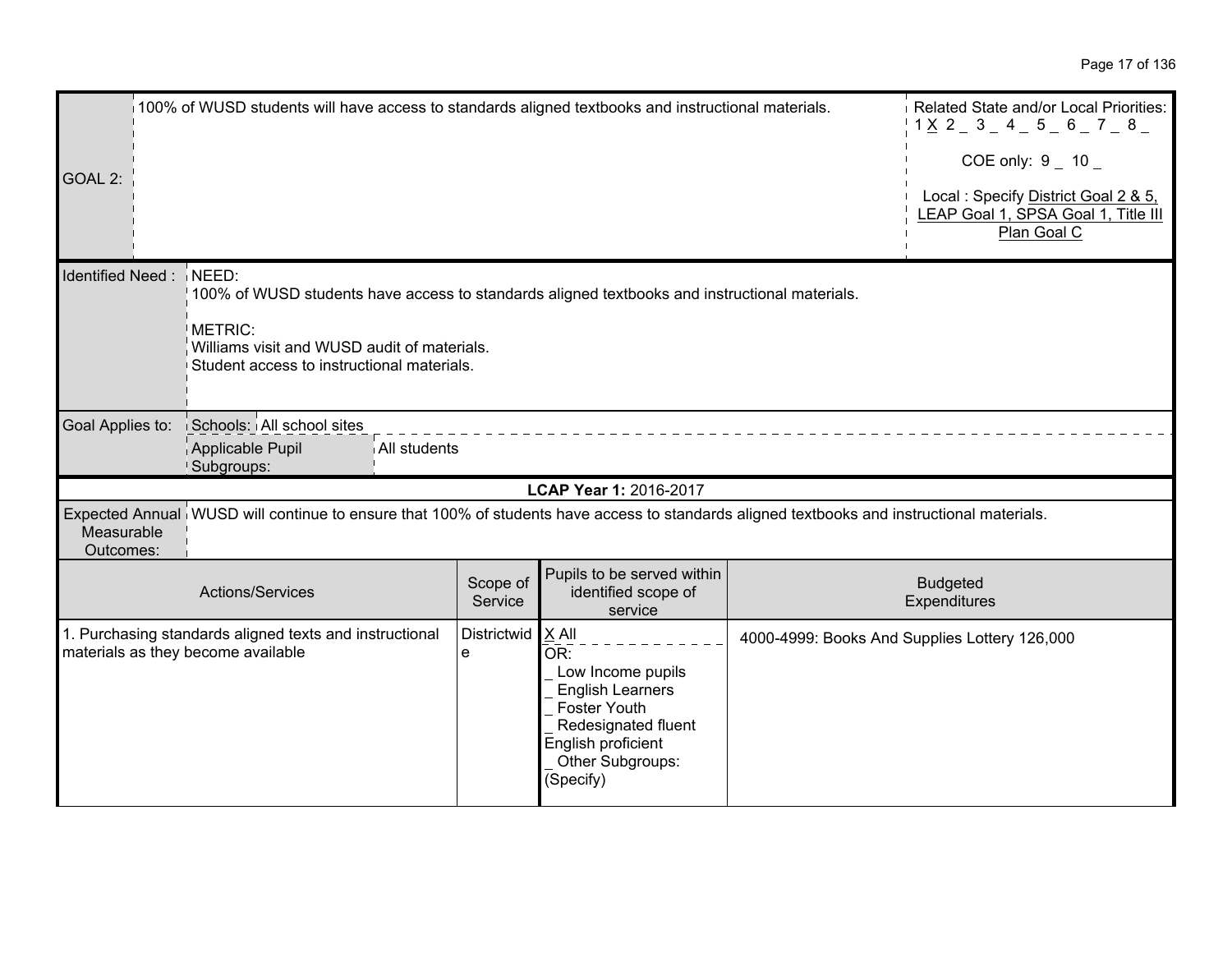Page 18 of 136

| LCAP Year 2: 2017-2018                                                                                                                                                |                          |                                                                                                                                                              |                                               |  |
|-----------------------------------------------------------------------------------------------------------------------------------------------------------------------|--------------------------|--------------------------------------------------------------------------------------------------------------------------------------------------------------|-----------------------------------------------|--|
| Expected Annual WUSD will continue to ensure that 100% of students have access to standards aligned textbooks and instructional materials.<br>Measurable<br>Outcomes: |                          |                                                                                                                                                              |                                               |  |
| <b>Actions/Services</b>                                                                                                                                               | Scope of<br>Service      | Pupils to be served within<br>identified scope of<br>service                                                                                                 | <b>Budgeted</b><br>Expenditures               |  |
| 1. Purchasing standards aligned texts and instructional<br>materials as they become available                                                                         | Districtwid   X All<br>e | OR:<br>Low Income pupils<br><b>English Learners</b><br>Foster Youth<br>Redesignated fluent<br>English proficient<br>Other Subgroups:<br>(Specify)            | 4000-4999: Books And Supplies Lottery 126,000 |  |
|                                                                                                                                                                       |                          | LCAP Year 3: 2018-19                                                                                                                                         |                                               |  |
| Expected Annual WUSD will continue to ensure that 100% of students have access to standards aligned textbooks and instructional materials.<br>Measurable<br>Outcomes: |                          |                                                                                                                                                              |                                               |  |
| Actions/Services                                                                                                                                                      | Scope of<br>Service      | Pupils to be served within<br>identified scope of<br>service                                                                                                 | <b>Budgeted</b><br>Expenditures               |  |
| 1. Purchasing standards aligned texts and instructional<br>materials as they become available                                                                         | Districtwid<br>e         | $X$ All<br>OR:<br>Low Income pupils<br><b>English Learners</b><br>Foster Youth<br>Redesignated fluent<br>English proficient<br>Other Subgroups:<br>(Specify) | 4000-4999: Books And Supplies Lottery 126,000 |  |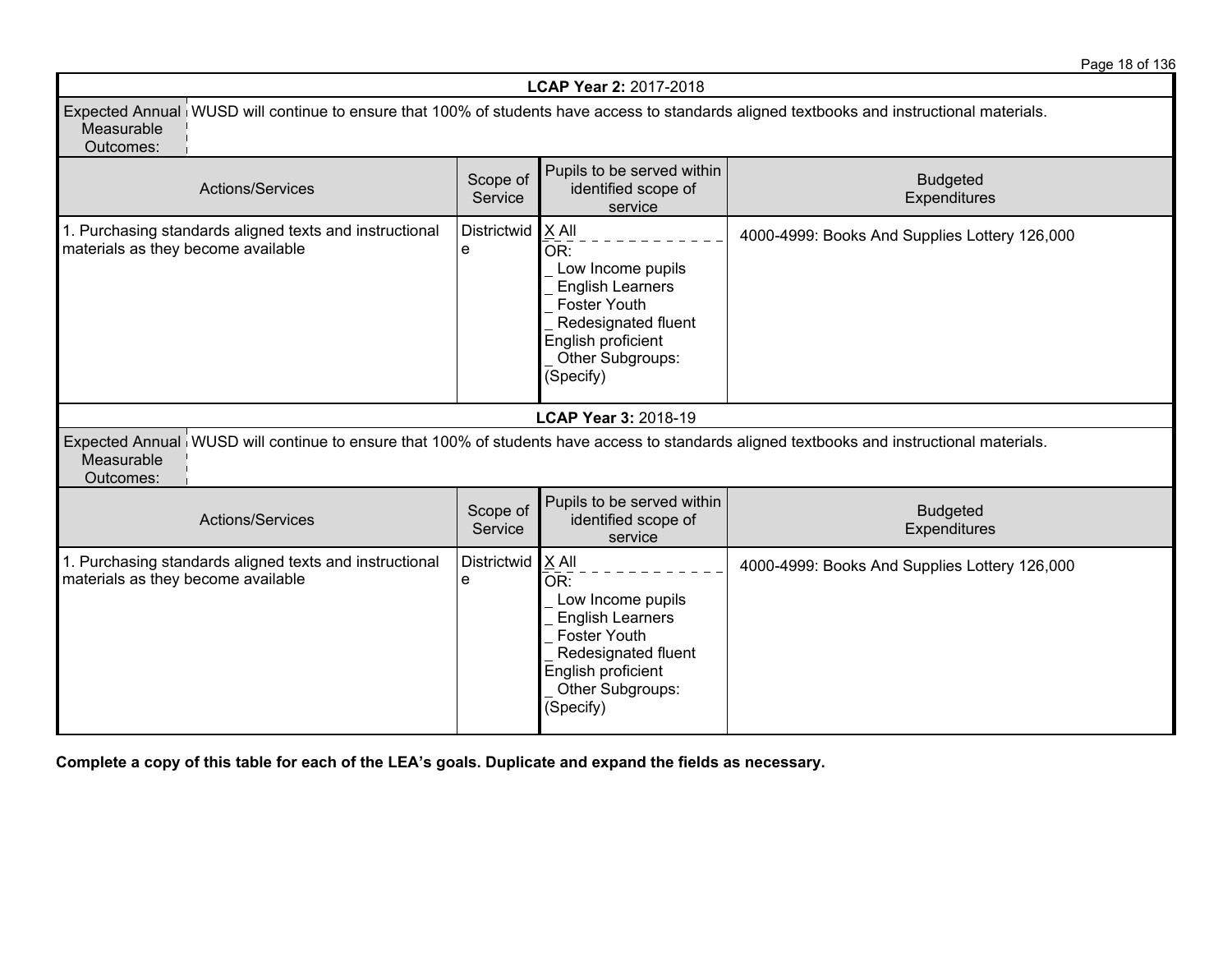| GOAL 3:                 | a manner that assures they are clean, safe, and functional.                                                                                |                     |                                                                                                                                                            |                                        | WUSD will conduct annual facilities inspections to ensure that all facilities are in good repair and maintained in Related State and/or Local Priorities:<br>$1 \times 2 = 3 = 4 = 5 = 6 = 7 = 8 = 1$<br>COE only: $9 - 10 -$<br>Local: Specify District Goal 3, LEAP<br>Goal 4, SPSA Goal 4 |  |
|-------------------------|--------------------------------------------------------------------------------------------------------------------------------------------|---------------------|------------------------------------------------------------------------------------------------------------------------------------------------------------|----------------------------------------|----------------------------------------------------------------------------------------------------------------------------------------------------------------------------------------------------------------------------------------------------------------------------------------------|--|
| Identified Need: NEED:  | METRIC:<br>Williams facilities inspection report and WUSD evaluation instrument<br>(developed by the Office of Public School Construction) |                     | 100% WUSD sites will be maintained in good repair in order to ensure clean, safe and functional learning environment.                                      |                                        |                                                                                                                                                                                                                                                                                              |  |
| Goal Applies to:        | Schools: All school sites<br>Applicable Pupil<br>All students<br>Subgroups:                                                                |                     |                                                                                                                                                            |                                        |                                                                                                                                                                                                                                                                                              |  |
|                         |                                                                                                                                            |                     | LCAP Year 1: 2016-2017                                                                                                                                     |                                        |                                                                                                                                                                                                                                                                                              |  |
| Measurable<br>Outcomes: | Expected Annual WUSD will ensure that 100% of district facilities are in good or exemplary repair.                                         |                     |                                                                                                                                                            |                                        |                                                                                                                                                                                                                                                                                              |  |
|                         | Actions/Services                                                                                                                           | Scope of<br>Service | Pupils to be served within<br>identified scope of<br>service                                                                                               |                                        | <b>Budgeted</b><br>Expenditures                                                                                                                                                                                                                                                              |  |
|                         | 1. Maintaining levels of service to all sites                                                                                              | All<br>schools      | X All<br>OR:<br>Low Income pupils<br><b>English Learners</b><br>Foster Youth<br>Redesignated fluent<br>English proficient<br>Other Subgroups:<br>(Specify) |                                        | 0000: Unrestricted Routine Maintenance Fund 739,437                                                                                                                                                                                                                                          |  |
|                         | 2. Conducting annual facilities inspection                                                                                                 | All<br>schools      | X All<br>OR:<br>Low Income pupils<br><b>English Learners</b><br>Foster Youth                                                                               | Conducted by District staff--no cost 0 |                                                                                                                                                                                                                                                                                              |  |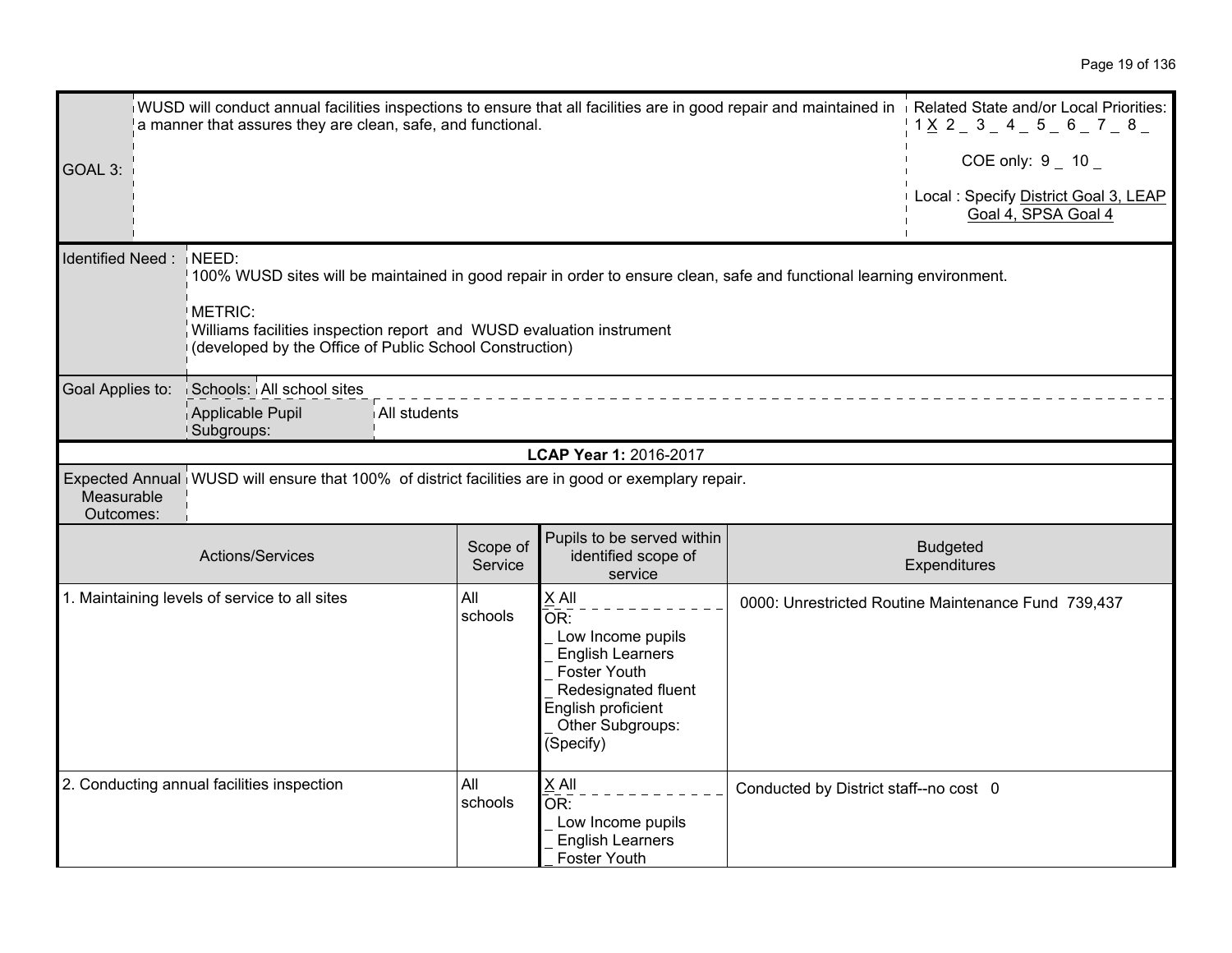|                                                                                                                               |                     |                                                                                                                                                                     | Page 20 of 136                                      |
|-------------------------------------------------------------------------------------------------------------------------------|---------------------|---------------------------------------------------------------------------------------------------------------------------------------------------------------------|-----------------------------------------------------|
|                                                                                                                               |                     | Redesignated fluent<br>English proficient<br>Other Subgroups:<br>(Specify)                                                                                          |                                                     |
| 3. Provide a safe, clean environment for learning. All<br>facilities and grounds will be maintained in good repair.           | All<br>schools      | X All<br>OR:<br>Low Income pupils<br><b>English Learners</b><br>Foster Youth<br>Redesignated fluent<br>English proficient<br>Other Subgroups:<br>(Specify)          | 0000: Unrestricted LCFF Base 1,982,314              |
|                                                                                                                               |                     | LCAP Year 2: 2017-2018                                                                                                                                              |                                                     |
| Expected Annual WUSD will ensure that 100% of district facilities are in good or exemplary repair.<br>Measurable<br>Outcomes: |                     |                                                                                                                                                                     |                                                     |
| Actions/Services                                                                                                              | Scope of<br>Service | Pupils to be served within<br>identified scope of<br>service                                                                                                        | <b>Budgeted</b><br>Expenditures                     |
| 1. Maintaining levels of service to all sites                                                                                 | All<br>schools      | X All<br>OR:<br>Low Income pupils<br><b>English Learners</b><br>Foster Youth<br>Redesignated fluent<br>English proficient<br>Other Subgroups:<br>(Specify)          | 0000: Unrestricted Routine Maintenance Fund 739,437 |
| 2. Conducting annual facilities inspection                                                                                    | All<br>schools      | $X$ All<br>OR:<br>Low Income pupils<br><b>English Learners</b><br><b>Foster Youth</b><br>Redesignated fluent<br>English proficient<br>Other Subgroups:<br>(Specify) | Conducted by District staff--no cost 0              |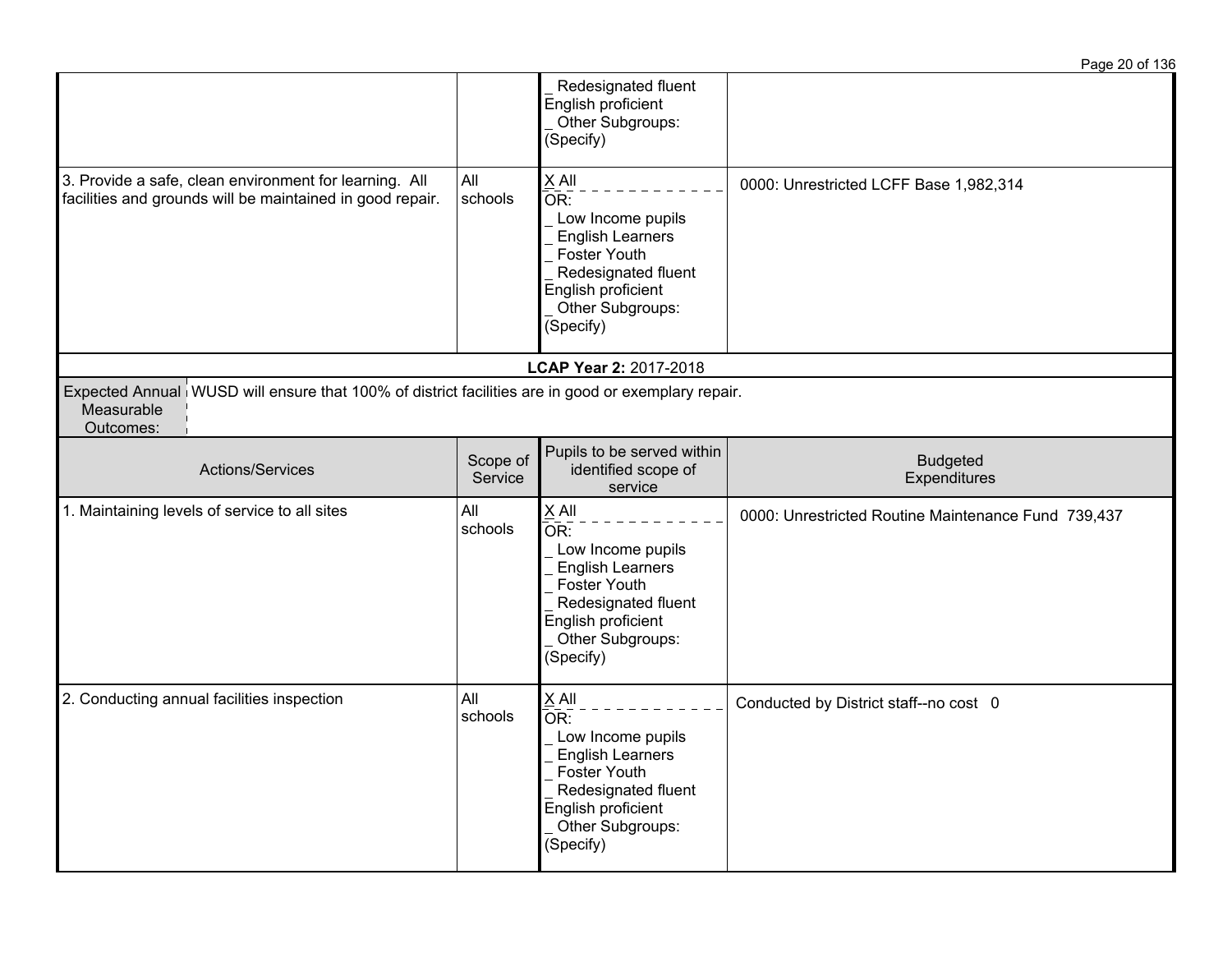|                         | 3. Provide a safe, clean environment for learning. All<br>facilities and grounds will be maintained in good repair. | All<br>schools        | X All<br>OR:<br>Low Income pupils<br><b>English Learners</b><br>Foster Youth<br>Redesignated fluent<br>English proficient<br>Other Subgroups:<br>(Specify)        | 0000: Unrestricted LCFF Base 1,982,314              |
|-------------------------|---------------------------------------------------------------------------------------------------------------------|-----------------------|-------------------------------------------------------------------------------------------------------------------------------------------------------------------|-----------------------------------------------------|
|                         |                                                                                                                     |                       | LCAP Year 3: 2018-19                                                                                                                                              |                                                     |
| Measurable<br>Outcomes: | Expected Annual WUSD will ensure that 100% of district facilities are in good or exemplary repair.                  |                       |                                                                                                                                                                   |                                                     |
|                         | Actions/Services                                                                                                    | Scope of<br>Service   | Pupils to be served within<br>identified scope of<br>service                                                                                                      | <b>Budgeted</b><br>Expenditures                     |
|                         | 1. Maintaining levels of service to all sites                                                                       | All<br><b>Schools</b> | X All<br>OR:<br>Low Income pupils<br><b>English Learners</b><br>Foster Youth<br>Redesignated fluent<br>English proficient<br>Other Subgroups:<br>(Specify)        | 0000: Unrestricted Routine Maintenance Fund 739,437 |
|                         | 2. Conducting annual facilities inspection                                                                          | All<br>Schools        | X All<br>OR:<br>Low Income pupils<br><b>English Learners</b><br><b>Foster Youth</b><br>Redesignated fluent<br>English proficient<br>Other Subgroups:<br>(Specify) | Conducted by District staff-no cost 0               |
|                         | 3. Provide a safe, clean environment for learning. All<br>facilities and grounds will be maintained in good repair. | All<br>Schools        | X All<br>OR:<br>Low Income pupils<br><b>English Learners</b><br><b>Foster Youth</b>                                                                               | 0000: Unrestricted LCFF Base 1,982,314              |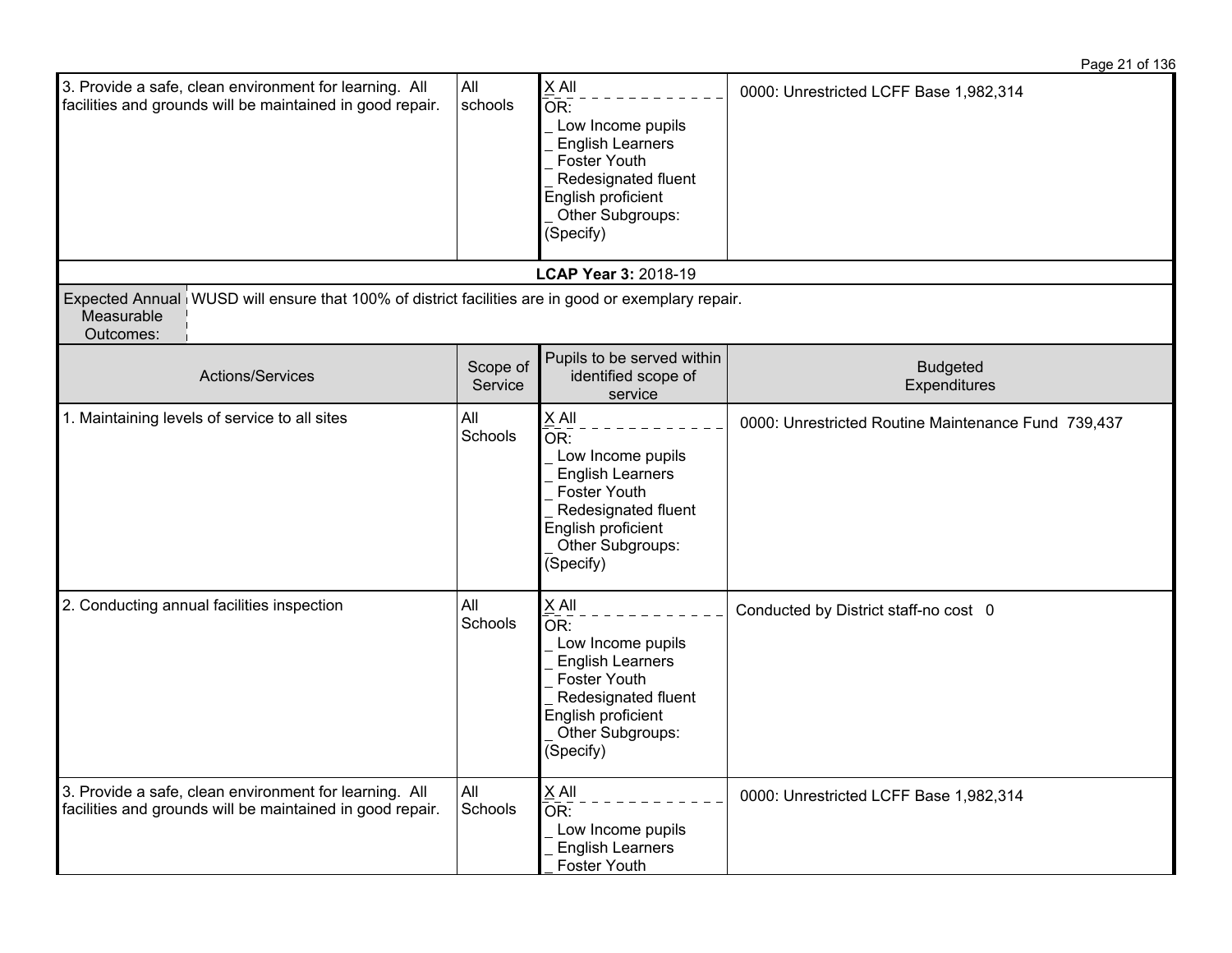|                                                                            | Page 22 of 136 |
|----------------------------------------------------------------------------|----------------|
| Redesignated fluent<br>English proficient<br>Other Subgroups:<br>(Specify) |                |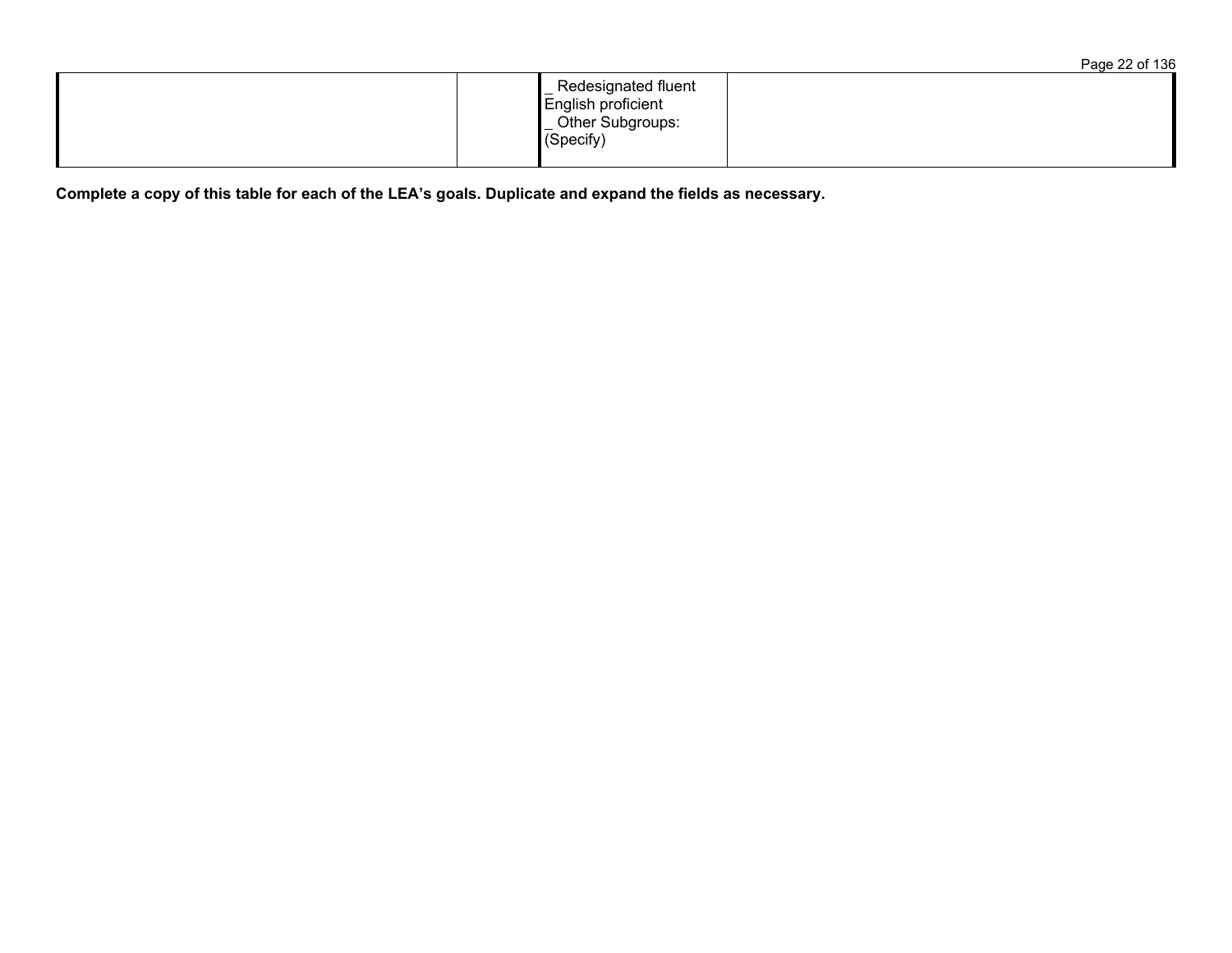| GOAL 4:                  | students are college and/or career ready.                                                                                                                                                                         |                         |                                                                                                                                                            |                                                                       | The new ELA, Math, and ELD State Standards will be fully implemented by all teachers in order to ensure that Related State and/or Local Priorities:<br>$1 - 2 \times 3 - 4 \times 5 - 6 - 7 \times 8$<br>COE only: $9 - 10 -$<br>Local: Specify District Goal 2 & 5,<br>LEAP Goal 1 & 5, Tittle III Plan Goal<br>C, WASC recommendation |
|--------------------------|-------------------------------------------------------------------------------------------------------------------------------------------------------------------------------------------------------------------|-------------------------|------------------------------------------------------------------------------------------------------------------------------------------------------------|-----------------------------------------------------------------------|-----------------------------------------------------------------------------------------------------------------------------------------------------------------------------------------------------------------------------------------------------------------------------------------------------------------------------------------|
| Identified Need: NEED:   | WUSD will ensure that 100% of teachers will fully implement the new state standards in ELA and Math<br>METRIC:<br>District expectation and focus; district and site administrator monitoring<br>Walk through data |                         |                                                                                                                                                            |                                                                       |                                                                                                                                                                                                                                                                                                                                         |
| Goal Applies to:         | Schools: All school sites                                                                                                                                                                                         |                         |                                                                                                                                                            |                                                                       |                                                                                                                                                                                                                                                                                                                                         |
|                          | Applicable Pupil<br>All students<br>Subgroups:                                                                                                                                                                    |                         |                                                                                                                                                            |                                                                       |                                                                                                                                                                                                                                                                                                                                         |
|                          |                                                                                                                                                                                                                   |                         | LCAP Year 1: 2016-2017                                                                                                                                     |                                                                       |                                                                                                                                                                                                                                                                                                                                         |
| Measurable<br>Outcomes:  | Expected Annual 100% of WUSD teachers will continue fully implement English Language Arts, Math, and ELD standards.                                                                                               |                         |                                                                                                                                                            |                                                                       |                                                                                                                                                                                                                                                                                                                                         |
|                          | Actions/Services                                                                                                                                                                                                  | Scope of<br>Service     | Pupils to be served within<br>identified scope of<br>service                                                                                               |                                                                       | <b>Budgeted</b><br>Expenditures                                                                                                                                                                                                                                                                                                         |
|                          | 1. Purchasing supplemental instructional texts/materials                                                                                                                                                          | Districtwid<br>e        | X All<br>OR:<br>Low Income pupils<br><b>English Learners</b><br>Foster Youth<br>Redesignated fluent<br>English proficient<br>Other Subgroups:<br>(Specify) | See Goal 2                                                            |                                                                                                                                                                                                                                                                                                                                         |
| 2. Increasing technology |                                                                                                                                                                                                                   | <b>Districtwid</b><br>e | X All<br>OR:<br>Low Income pupils                                                                                                                          | 4000-4999: Books And Supplies Title I 133,265<br>Concentration 54,298 | 4000-4999: Books And Supplies LCFF Supplemental &                                                                                                                                                                                                                                                                                       |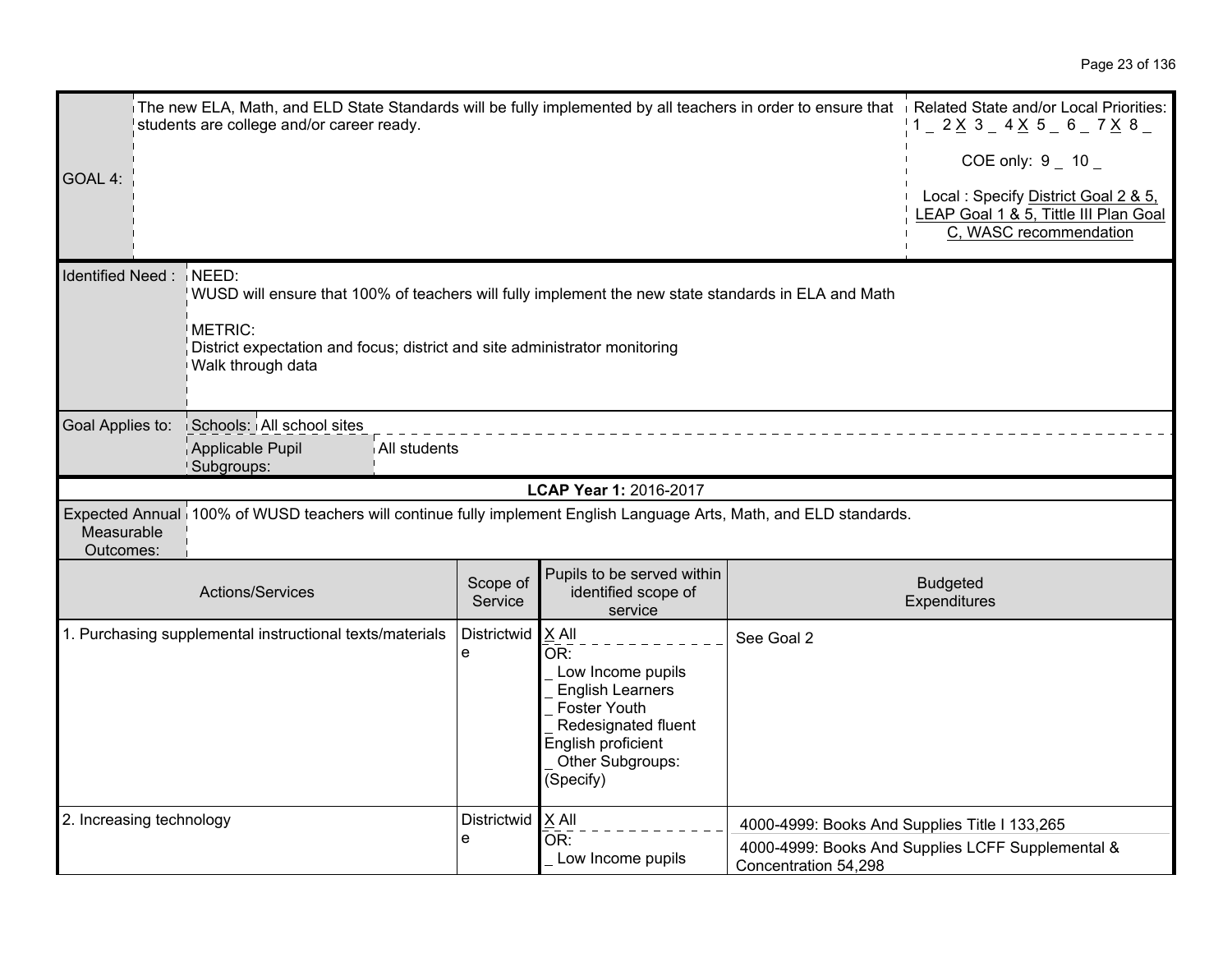|                                                                                                                                                       |                          |                                                                                                                                                                   | Page 24 of 136                                                                                  |
|-------------------------------------------------------------------------------------------------------------------------------------------------------|--------------------------|-------------------------------------------------------------------------------------------------------------------------------------------------------------------|-------------------------------------------------------------------------------------------------|
|                                                                                                                                                       |                          | <b>English Learners</b><br>Foster Youth<br>Redesignated fluent<br>English proficient<br>Other Subgroups:<br>(Specify)                                             |                                                                                                 |
| 3. Providing professional development                                                                                                                 | Districtwid<br>e         | $X$ All<br>OR:                                                                                                                                                    | Staff Development 5000-5999: Services And Other Operating<br>Expenditures Title II 100,778      |
|                                                                                                                                                       |                          | Low Income pupils<br><b>English Learners</b>                                                                                                                      | 5000-5999: Services And Other Operating Expenditures Title<br>I 14,709                          |
|                                                                                                                                                       |                          | Foster Youth<br>Redesignated fluent<br>English proficient<br>Other Subgroups:<br>(Specify)                                                                        | 5000-5999: Services And Other Operating Expenditures<br>LCFF Supplemental & Concentration 7,202 |
| 4. Lead teacher or department heads stipends for<br>diaggregation of data, progress monitoring on new<br>standard implementation and student progress | Districtwid   X All<br>e | OR:<br>Low Income pupils<br><b>English Learners</b><br>Foster Youth<br>Redesignated fluent<br>English proficient<br>Other Subgroups:<br>(Specify)                 | 1000-1999: Certificated Personnel Salaries LCFF<br>Supplemental & Concentration 29,840          |
| 5. Classroom technology support                                                                                                                       | <b>Districtwid</b><br>e  | X All<br>OR:<br>Low Income pupils<br><b>English Learners</b><br><b>Foster Youth</b><br>Redesignated fluent<br>English proficient<br>Other Subgroups:<br>(Specify) | 0000: Unrestricted LCFF Supplemental & Concentration<br>154,158                                 |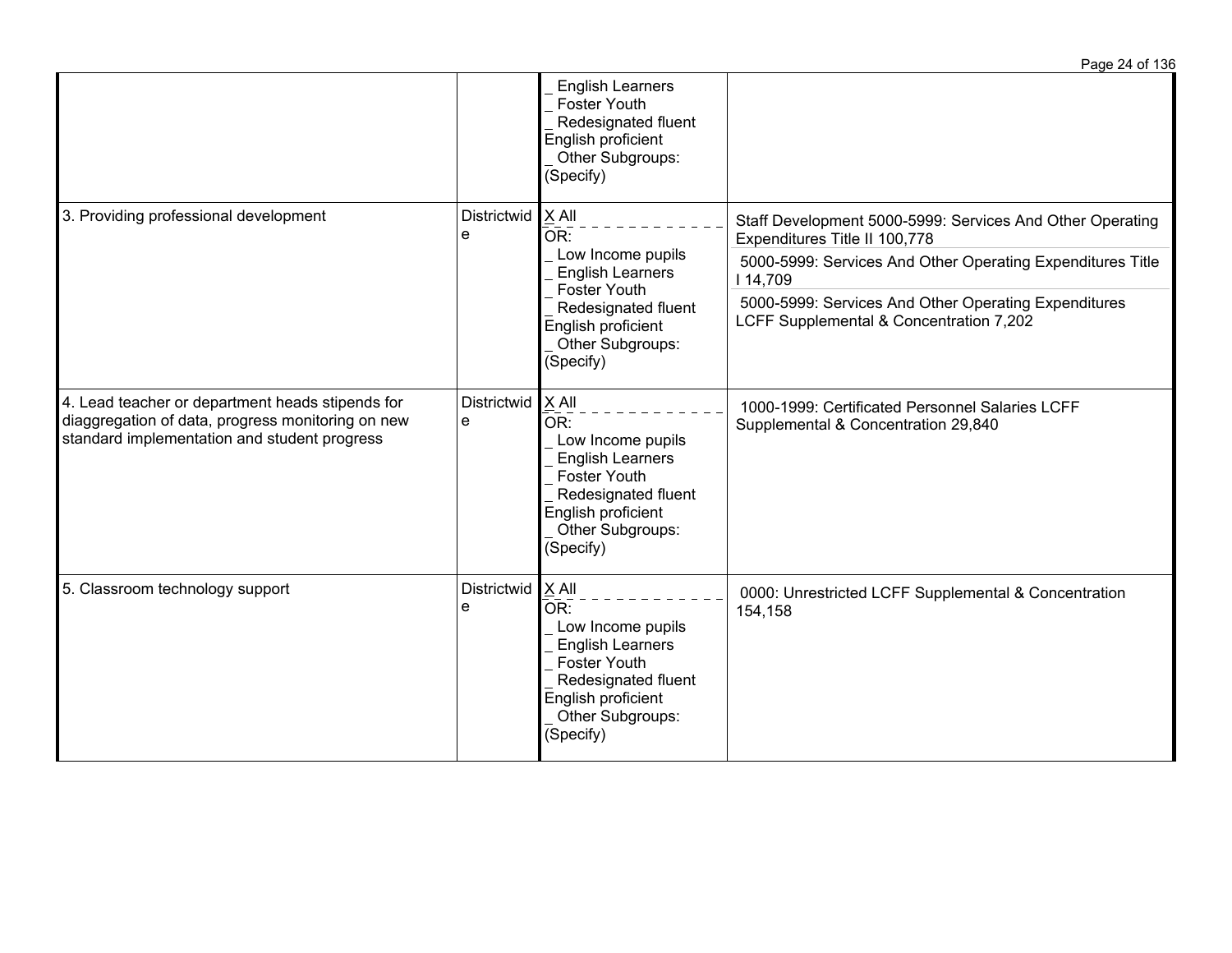Page 25 of 136

|                                                                                                                                                       |                                                                                                                     | LCAP Year 2: 2017-2018                                                                                                                                            |                                                                                                                                                                                                                                                                         |  |  |  |
|-------------------------------------------------------------------------------------------------------------------------------------------------------|---------------------------------------------------------------------------------------------------------------------|-------------------------------------------------------------------------------------------------------------------------------------------------------------------|-------------------------------------------------------------------------------------------------------------------------------------------------------------------------------------------------------------------------------------------------------------------------|--|--|--|
| Measurable<br>Outcomes:                                                                                                                               | Expected Annual 100% of WUSD teachers will continue fully implement English Language Arts, Math, and ELD standards. |                                                                                                                                                                   |                                                                                                                                                                                                                                                                         |  |  |  |
| Actions/Services                                                                                                                                      | Scope of<br>Service                                                                                                 | Pupils to be served within<br>identified scope of<br>service                                                                                                      | <b>Budgeted</b><br>Expenditures                                                                                                                                                                                                                                         |  |  |  |
| 1. Purchasing supplemental instructional texts/materials                                                                                              | Districtwid<br>e                                                                                                    | X All<br>OR:<br>Low Income pupils<br><b>English Learners</b><br>Foster Youth<br>Redesignated fluent<br>English proficient<br>Other Subgroups:<br>(Specify)        | See Goal 2                                                                                                                                                                                                                                                              |  |  |  |
| 2. Increasing technology                                                                                                                              | Districtwid<br>e                                                                                                    | X All<br>OR:<br>Low Income pupils<br><b>English Learners</b><br><b>Foster Youth</b><br>Redesignated fluent<br>English proficient<br>Other Subgroups:<br>(Specify) | 4000-4999: Books And Supplies Title I 133,265<br>4000-4999: Books And Supplies LCFF Supplemental &<br>Concentration 54,298                                                                                                                                              |  |  |  |
| 3. Providing professional development                                                                                                                 | Districtwid<br>e                                                                                                    | X All<br>OR:<br>Low Income pupils<br><b>English Learners</b><br>Foster Youth<br>Redesignated fluent<br>English proficient<br>Other Subgroups:<br>(Specify)        | Staff Development 5000-5999: Services And Other Operating<br>Expenditures Title II 100,778<br>5000-5999: Services And Other Operating Expenditures Title<br>  14,709<br>5000-5999: Services And Other Operating Expenditures<br>LCFF Supplemental & Concentration 7,202 |  |  |  |
| 4. Lead teacher or department heads stipends for<br>diaggregation of data, progress monitoring on new<br>standard implementation and student progress | Districtwid<br>e                                                                                                    | $X$ All<br>OR:<br>Low Income pupils<br><b>English Learners</b><br>Foster Youth                                                                                    | 1000-1999: Certificated Personnel Salaries LCFF<br>Supplemental & Concentration 29,840                                                                                                                                                                                  |  |  |  |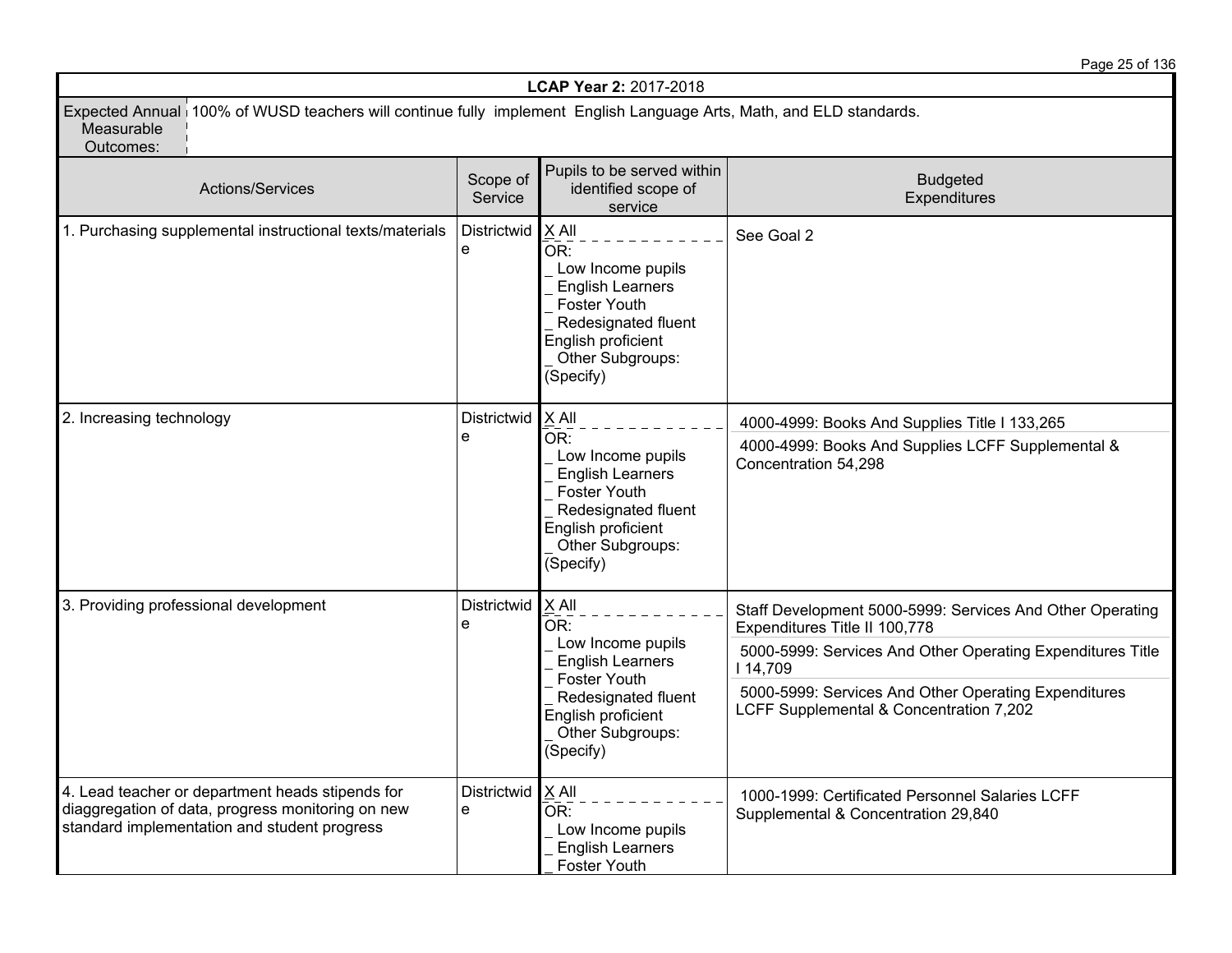|                                                                                                                                                |                        |                                                                                                                                                                     | Page 26 of 136                                                                                                             |
|------------------------------------------------------------------------------------------------------------------------------------------------|------------------------|---------------------------------------------------------------------------------------------------------------------------------------------------------------------|----------------------------------------------------------------------------------------------------------------------------|
|                                                                                                                                                |                        | Redesignated fluent<br>English proficient<br>Other Subgroups:<br>(Specify)                                                                                          |                                                                                                                            |
| 5. Classroom technology support                                                                                                                | Districtwid<br>e       | $X$ All<br>OR:<br>Low Income pupils<br><b>English Learners</b><br><b>Foster Youth</b><br>Redesignated fluent<br>English proficient<br>Other Subgroups:<br>(Specify) | 0000: Unrestricted LCFF Supplemental & Concentration<br>154,158                                                            |
|                                                                                                                                                |                        | <b>LCAP Year 3: 2018-19</b>                                                                                                                                         |                                                                                                                            |
| Expected Annual 100% of WUSD teachers will continue fully implement English Language Arts, Math, and ELD standards.<br>Measurable<br>Outcomes: |                        |                                                                                                                                                                     |                                                                                                                            |
| Actions/Services                                                                                                                               | Scope of<br>Service    | Pupils to be served within<br>identified scope of<br>service                                                                                                        | <b>Budgeted</b><br>Expenditures                                                                                            |
| 1. Purchasing supplemental instructional texts/materials                                                                                       | Districtwid X All<br>e | OR:<br>Low Income pupils<br><b>English Learners</b><br>Foster Youth<br>Redesignated fluent<br>English proficient<br>Other Subgroups:<br>(Specify)                   | See Goal 2                                                                                                                 |
| 2. Increasing technology                                                                                                                       | Districtwid<br>e       | X All<br>OR:<br>Low Income pupils<br><b>English Learners</b><br>Foster Youth<br>Redesignated fluent<br>English proficient<br>Other Subgroups:<br>(Specify)          | 4000-4999: Books And Supplies Title I 133,265<br>4000-4999: Books And Supplies LCFF Supplemental &<br>Concentration 54,298 |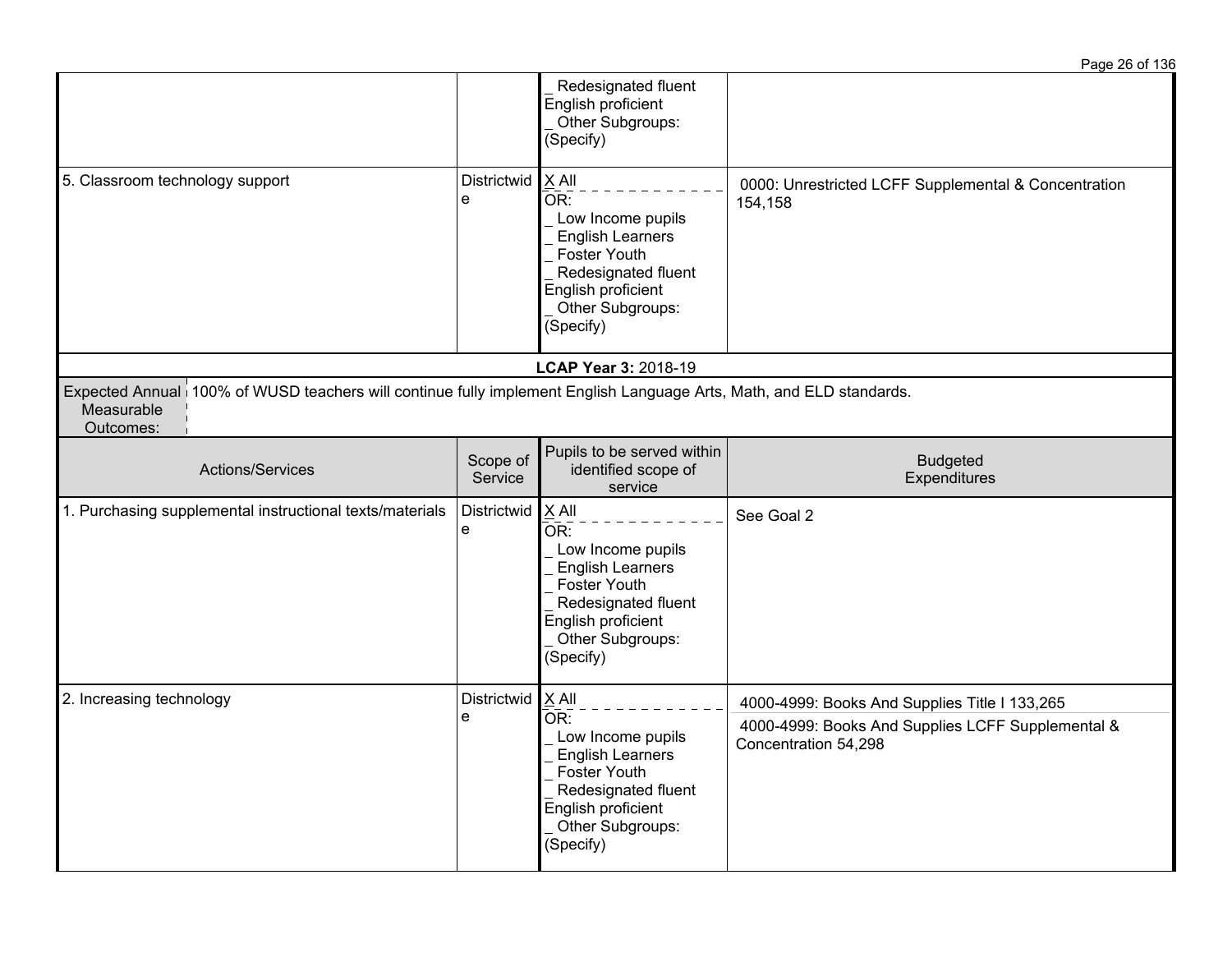| 3. Providing professional development                                                                                                                 | Districtwid $X$ All<br>e                                                                   | OR:<br>Low Income pupils<br><b>English Learners</b>                                                                                               | Staff Development 5000-5999: Services And Other Operating<br>Expenditures Title II 100,778      |
|-------------------------------------------------------------------------------------------------------------------------------------------------------|--------------------------------------------------------------------------------------------|---------------------------------------------------------------------------------------------------------------------------------------------------|-------------------------------------------------------------------------------------------------|
|                                                                                                                                                       |                                                                                            |                                                                                                                                                   | 5000-5999: Services And Other Operating Expenditures Title<br>  14,709                          |
|                                                                                                                                                       | Foster Youth<br>Redesignated fluent<br>English proficient<br>Other Subgroups:<br>(Specify) |                                                                                                                                                   | 5000-5999: Services And Other Operating Expenditures<br>LCFF Supplemental & Concentration 7,202 |
| 4. Lead teacher or department heads stipends for<br>diaggregation of data, progress monitoring on new<br>standard implementation and student progress | Districtwid $X$ All<br>e                                                                   | OR:<br>Low Income pupils<br><b>English Learners</b><br>Foster Youth<br>Redesignated fluent<br>English proficient<br>Other Subgroups:<br>(Specify) | 1000-1999: Certificated Personnel Salaries LCFF<br>Supplemental & Concentration 29,840          |
| 5. Classroom technology support                                                                                                                       | Districtwid $X$ All<br>e                                                                   | OR:<br>Low Income pupils<br><b>English Learners</b><br>Foster Youth<br>Redesignated fluent<br>English proficient<br>Other Subgroups:<br>(Specify) | 0000: Unrestricted LCFF Supplemental & Concentration<br>154,158                                 |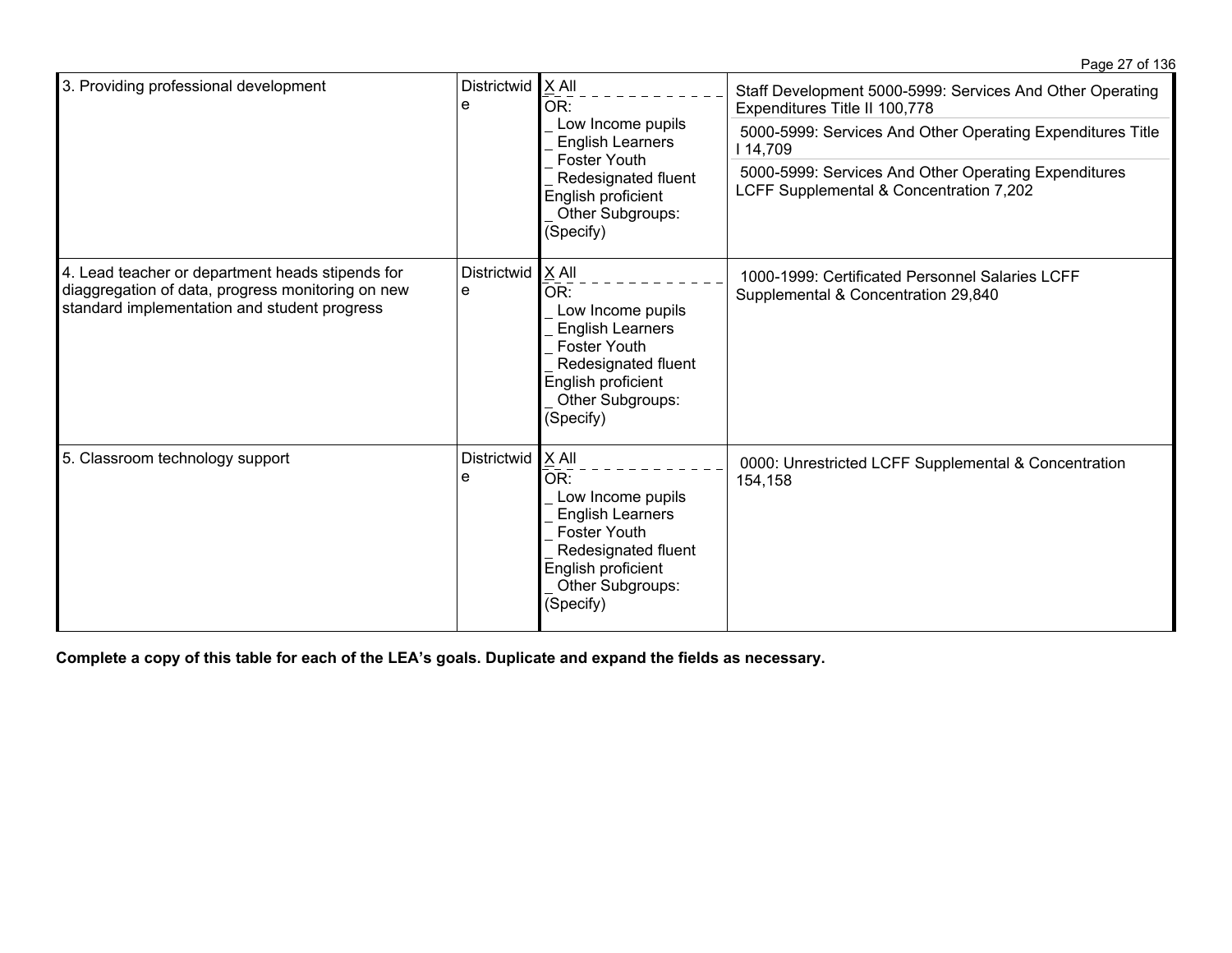| GOAL 5:                                                                                                                                                                                                                                                                                                                                                                                                                                                                                                       | as expand opportunities for students to be college and/or career ready. |                     |                                                                                                                                                                     |                                                                                                                                                       | WUSD will continue to offer and develop assessments for a broad course of study for 100% of students as well i Related State and/or Local Priorities:<br>$1 - 2 \times 3 - 4 - 5 - 6 - 7 \times 8 \times$<br>COE only: $9 - 10 -$<br>Local: Specify District Goal 2 & 5,<br>LEAP Goal 2, SPSA Goal 1-2 & 5,<br>WASC recommendation |  |
|---------------------------------------------------------------------------------------------------------------------------------------------------------------------------------------------------------------------------------------------------------------------------------------------------------------------------------------------------------------------------------------------------------------------------------------------------------------------------------------------------------------|-------------------------------------------------------------------------|---------------------|---------------------------------------------------------------------------------------------------------------------------------------------------------------------|-------------------------------------------------------------------------------------------------------------------------------------------------------|------------------------------------------------------------------------------------------------------------------------------------------------------------------------------------------------------------------------------------------------------------------------------------------------------------------------------------|--|
| Identified Need: NEED:<br>Students in grades K-12 have access to and are assessed in a broad course of study as defined in Ed Code 51210<br>METRIC: District Policy, enrollment in required courses, Graduation Requirements; Master Schedules,<br>Career and Technical Ed courses<br>K-8 course of study required for all students<br>9-12 master schedule, student course enrollment; course completion rate, enrollment in CTE courses<br>Local Benchmark assessments<br>Performance tasks<br>Report cards |                                                                         |                     |                                                                                                                                                                     |                                                                                                                                                       |                                                                                                                                                                                                                                                                                                                                    |  |
| Goal Applies to:                                                                                                                                                                                                                                                                                                                                                                                                                                                                                              | Schools: WUHS & WFMS<br>Applicable Pupil<br>All students<br>Subgroups:  |                     |                                                                                                                                                                     |                                                                                                                                                       |                                                                                                                                                                                                                                                                                                                                    |  |
|                                                                                                                                                                                                                                                                                                                                                                                                                                                                                                               |                                                                         |                     | LCAP Year 1: 2016-2017                                                                                                                                              |                                                                                                                                                       |                                                                                                                                                                                                                                                                                                                                    |  |
| Measurable<br>Outcomes:                                                                                                                                                                                                                                                                                                                                                                                                                                                                                       | and 51220 as measured by master schedules and course offerings.         |                     |                                                                                                                                                                     |                                                                                                                                                       | Expected Annual WUSD will maintain that 100% of students have access to a broad course of study that includes all subject areas defined in Ed Code 51210                                                                                                                                                                           |  |
|                                                                                                                                                                                                                                                                                                                                                                                                                                                                                                               | Actions/Services                                                        | Scope of<br>Service | Pupils to be served within<br>identified scope of<br>service                                                                                                        |                                                                                                                                                       | <b>Budgeted</b><br>Expenditures                                                                                                                                                                                                                                                                                                    |  |
|                                                                                                                                                                                                                                                                                                                                                                                                                                                                                                               | 1. Maintain full access to courses, electives                           | Schoolwid<br>e      | $X$ All<br>OR:<br>Low Income pupils<br><b>English Learners</b><br><b>Foster Youth</b><br>Redesignated fluent<br>English proficient<br>Other Subgroups:<br>(Specify) | & Concentration 338,107<br>0000: Unrestricted Carl Perkins 56,030<br>0000: Unrestricted ROP 105,087<br>Concentration 194,880<br>Concentration 766,369 | Agriculture Career Ed 0000: Unrestricted LCFF Supplemental<br>ROP Programs 0000: Unrestricted LCFF Supplemental &<br>Music Ed 0000: Unrestricted LCFF Supplemental &                                                                                                                                                               |  |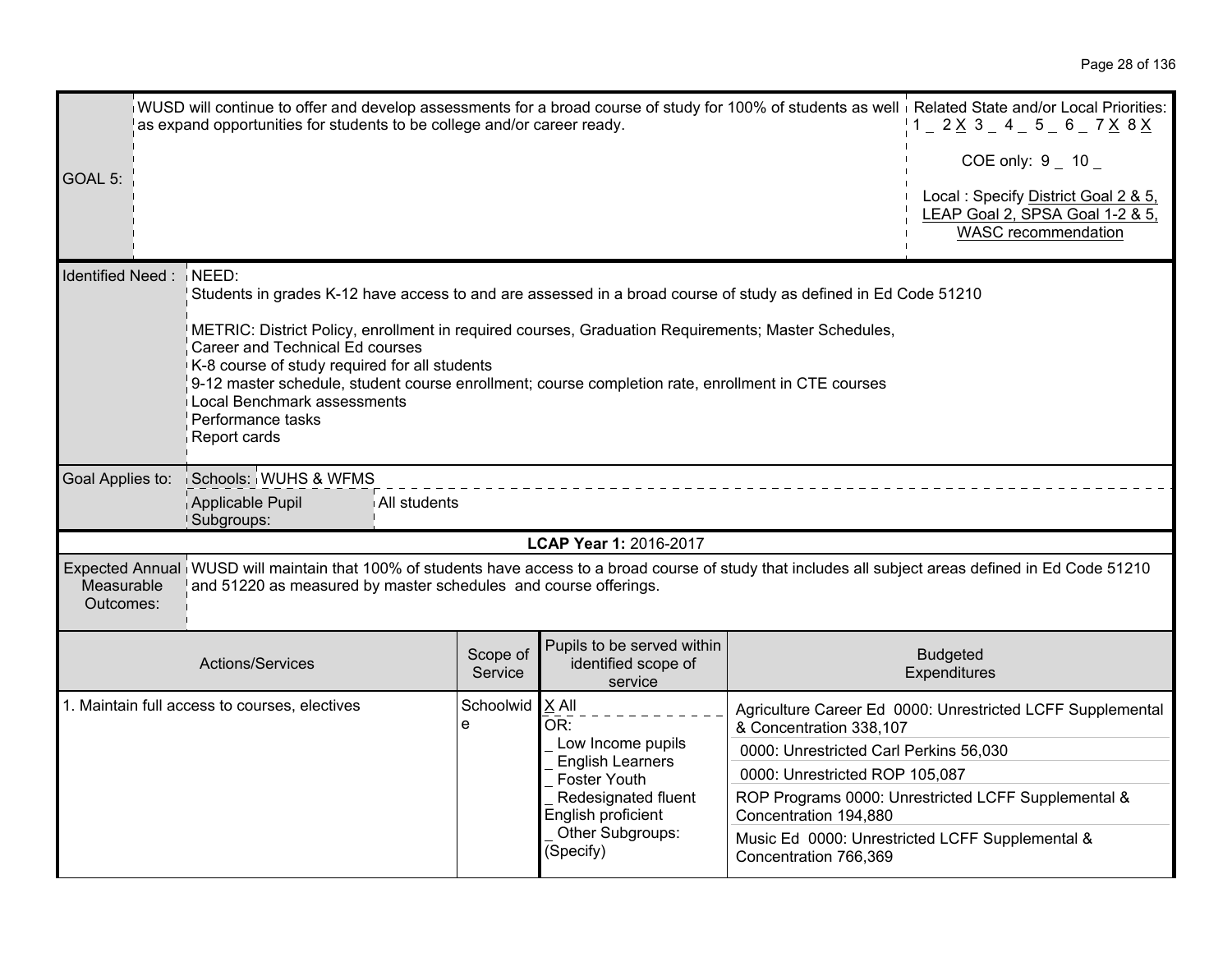|                                                                                            |                     |                                                                                                                                                              | Business Ed 0000: Unrestricted LCFF Supplemental &<br>Concentration 111,723                                                                              |
|--------------------------------------------------------------------------------------------|---------------------|--------------------------------------------------------------------------------------------------------------------------------------------------------------|----------------------------------------------------------------------------------------------------------------------------------------------------------|
| 2. Expand CTE pathways                                                                     | Schoolwid           | X All                                                                                                                                                        | 0000: Unrestricted HSCG 35,677                                                                                                                           |
|                                                                                            | e                   | $\overline{\mathsf{OR}}$ :<br>Low Income pupils                                                                                                              | Health Inst Career Ed 0000: Unrestricted LCFF Supplemental<br>& Concentration 120,703                                                                    |
|                                                                                            |                     | <b>English Learners</b><br>Foster Youth<br>Redesignated fluent                                                                                               | Industrial Career Ed 0000: Unrestricted LCFF Supplemental &<br>Concentration 100,208                                                                     |
|                                                                                            |                     | English proficient                                                                                                                                           | CCPT 0000: Unrestricted Other 410,596                                                                                                                    |
|                                                                                            |                     | Other Subgroups:<br>(Specify)                                                                                                                                | Agriculture Institute 0000: Unrestricted LCFF Supplemental &<br>Concentration 153,093                                                                    |
|                                                                                            |                     | LCAP Year 2: 2017-2018                                                                                                                                       |                                                                                                                                                          |
| and 51220 as measured by master schedules and course offerings.<br>Measurable<br>Outcomes: |                     |                                                                                                                                                              | Expected Annual WUSD will maintain that 100% of students have access to a broad course of study that includes all subject areas defined in Ed Code 51210 |
| Actions/Services                                                                           | Scope of<br>Service | Pupils to be served within<br>identified scope of<br>service                                                                                                 | <b>Budgeted</b><br>Expenditures                                                                                                                          |
| 1. Maintain full access to courses, electives                                              | Schoolwid<br>e      | $X$ All<br>OR:<br>Low Income pupils<br><b>English Learners</b><br>Foster Youth<br>Redesignated fluent<br>English proficient<br>Other Subgroups:<br>(Specify) | Agriculture Career Ed 0000: Unrestricted LCFF Supplemental<br>& Concentration 338,107                                                                    |
|                                                                                            |                     |                                                                                                                                                              | 0000: Unrestricted Carl Perkins 56,030                                                                                                                   |
|                                                                                            |                     |                                                                                                                                                              | ROP Programs 0000: Unrestricted ROP 105,087                                                                                                              |
|                                                                                            |                     |                                                                                                                                                              | ROP Programs 0000: Unrestricted LCFF Supplemental &<br>Concentration 194,880                                                                             |
|                                                                                            |                     |                                                                                                                                                              | Music Ed 0000: Unrestricted LCFF Supplemental &<br>Concentration 766,369                                                                                 |
|                                                                                            |                     |                                                                                                                                                              | Business Ed 0000: Unrestricted LCFF Supplemental &<br>Concentration 111,723                                                                              |
| 2. Expand CTE pathways                                                                     | Schoolwid           | $X$ All                                                                                                                                                      | 0000: Unrestricted HSCG 35,677                                                                                                                           |
|                                                                                            | e                   | OR:<br>Low Income pupils                                                                                                                                     | Health Inst Career Ed 0000: Unrestricted LCFF Supplemental<br>& Concentration 120,703                                                                    |
|                                                                                            |                     | <b>English Learners</b><br><b>Foster Youth</b><br>Redesignated fluent                                                                                        | Industrial Ed Career Ed 0000: Unrestricted LCFF<br>Supplemental & Concentration 100,208                                                                  |
|                                                                                            |                     | English proficient                                                                                                                                           | CCPT 0000: Unrestricted Other 410,596                                                                                                                    |
|                                                                                            |                     | Other Subgroups:<br>(Specify)                                                                                                                                | Agriculture Institute 0000: Unrestricted LCFF Supplemental &<br>Concentration 153,093                                                                    |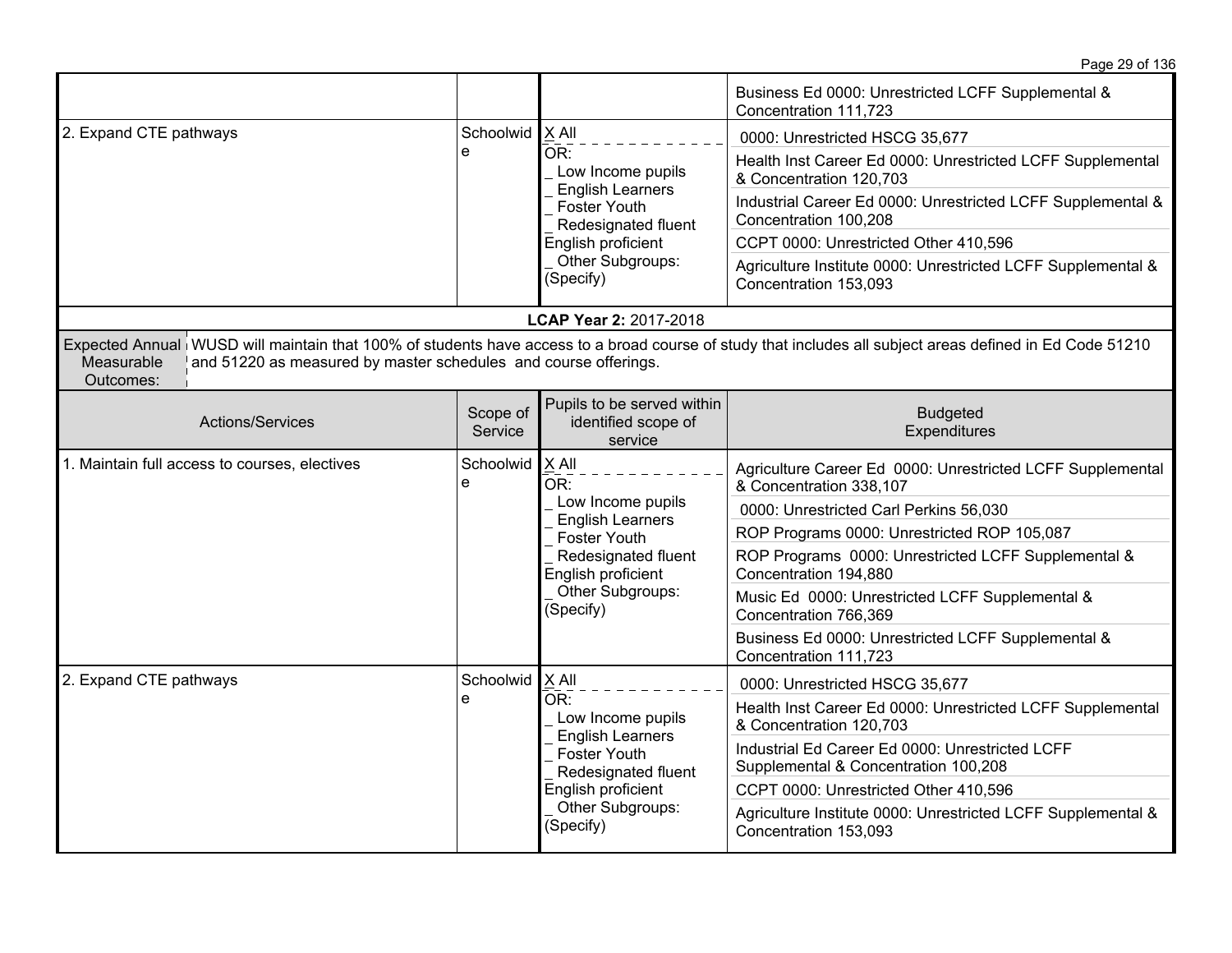Page 30 of 136

|                                                                                                                |                                                                                                                                                                                                                             | <b>LCAP Year 3: 2018-19</b>                                                                                                                              |                                                                                                                                 |  |  |  |
|----------------------------------------------------------------------------------------------------------------|-----------------------------------------------------------------------------------------------------------------------------------------------------------------------------------------------------------------------------|----------------------------------------------------------------------------------------------------------------------------------------------------------|---------------------------------------------------------------------------------------------------------------------------------|--|--|--|
| Measurable<br>Outcomes:                                                                                        | Expected Annual WUSD will maintain that 100% of students have access to a broad course of study that includes all subject areas defined in Ed Code 51210<br>and 51220 as measured by master schedules and course offerings. |                                                                                                                                                          |                                                                                                                                 |  |  |  |
| Pupils to be served within<br>Scope of<br>identified scope of<br><b>Actions/Services</b><br>Service<br>service |                                                                                                                                                                                                                             |                                                                                                                                                          | <b>Budgeted</b><br>Expenditures                                                                                                 |  |  |  |
| 1. Maintain full access to courses, electives                                                                  | Schoolwid X All<br>е                                                                                                                                                                                                        | OR:<br>Low Income pupils<br><b>English Learners</b><br><b>Foster Youth</b><br>Redesignated fluent<br>English proficient<br>Other Subgroups:<br>(Specify) | Agriculture Career Ed 0000: Unrestricted LCFF Supplemental<br>& Concentration 338,107<br>0000: Unrestricted Carl Perkins 56,030 |  |  |  |
|                                                                                                                |                                                                                                                                                                                                                             |                                                                                                                                                          | 0000: Unrestricted ROP 105,087                                                                                                  |  |  |  |
|                                                                                                                |                                                                                                                                                                                                                             |                                                                                                                                                          | ROP Programs 0000: Unrestricted LCFF Supplemental &<br>Concentration 194,880                                                    |  |  |  |
|                                                                                                                |                                                                                                                                                                                                                             |                                                                                                                                                          | Music Education 0000: Unrestricted LCFF Supplemental &<br>Concentration 766,369                                                 |  |  |  |
|                                                                                                                |                                                                                                                                                                                                                             |                                                                                                                                                          | Business Education 0000: Unrestricted LCFF Supplemental &<br>Concentration 109.799                                              |  |  |  |
| 2. Expand CTE pathways                                                                                         | Schoolwid                                                                                                                                                                                                                   | $ X$ All<br>OR:<br>Low Income pupils                                                                                                                     | 0000: Unrestricted HSCG 35,677                                                                                                  |  |  |  |
|                                                                                                                | e                                                                                                                                                                                                                           |                                                                                                                                                          | Health Institute Career Education 0000: Unrestricted LCFF<br>Supplemental & Concentration 120,703                               |  |  |  |
|                                                                                                                |                                                                                                                                                                                                                             | <b>English Learners</b><br><b>Foster Youth</b><br>Redesignated fluent                                                                                    | Industrial Career Education 0000: Unrestricted LCFF<br>Supplemental & Concentration 100,208                                     |  |  |  |
|                                                                                                                |                                                                                                                                                                                                                             | English proficient<br>Other Subgroups:<br>(Specify)                                                                                                      | Agriculture Institute 0000: Unrestricted LCFF Supplemental &<br>Concentration 153,093                                           |  |  |  |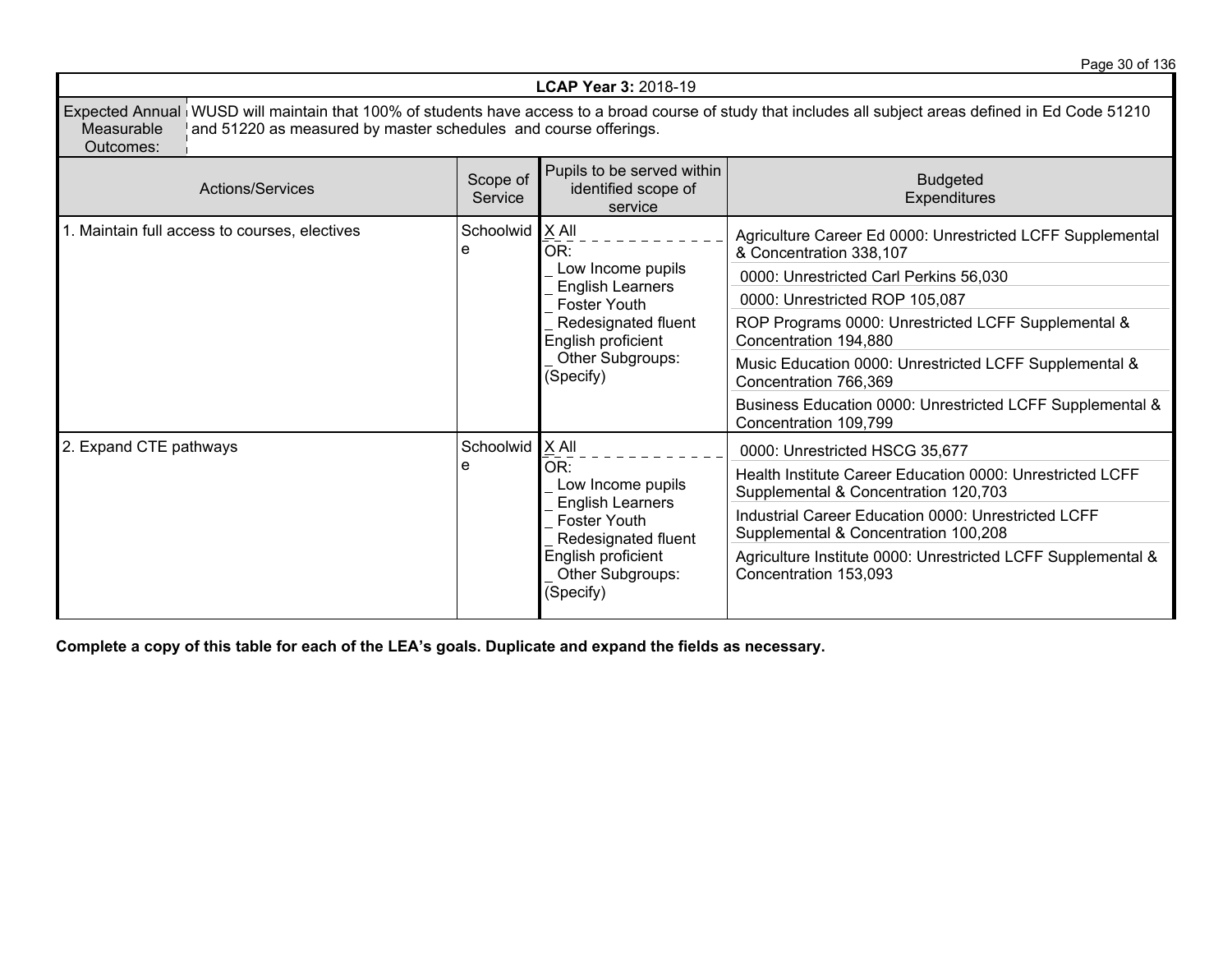| WUSD will use state and local assessment data to evaluate programs and set academic goals for all students. Related State and/or Local Priorities:<br>GOAL 6: |                                                                                                             |              |                     |                                                                                                                                                                   |                                      | $1 - 2 \times 3 - 4 \times 5 \times 6 - 7 \times 8$<br>COE only: $9 - 10$<br>Local: Specify District Goal 2 & 5,<br>LEAP Goal 1 & 2 & 5, Tittle III Goal A |
|---------------------------------------------------------------------------------------------------------------------------------------------------------------|-------------------------------------------------------------------------------------------------------------|--------------|---------------------|-------------------------------------------------------------------------------------------------------------------------------------------------------------------|--------------------------------------|------------------------------------------------------------------------------------------------------------------------------------------------------------|
|                                                                                                                                                               |                                                                                                             |              |                     |                                                                                                                                                                   |                                      | & B & C, WASC recommendation                                                                                                                               |
| Identified Need: NEED:                                                                                                                                        | METRIC:<br>Data from CAASPP, CST, CELDT, AYP, and API (currently suspended)                                 |              |                     | All students need to make academic progress to meet establish learning goals.                                                                                     |                                      |                                                                                                                                                            |
| Goal Applies to:                                                                                                                                              | Schools: All school sites                                                                                   |              |                     |                                                                                                                                                                   |                                      |                                                                                                                                                            |
|                                                                                                                                                               | Applicable Pupil<br>Subgroups:                                                                              | All students |                     |                                                                                                                                                                   |                                      |                                                                                                                                                            |
|                                                                                                                                                               |                                                                                                             |              |                     | LCAP Year 1: 2016-2017                                                                                                                                            |                                      |                                                                                                                                                            |
| Measurable<br>Outcomes:                                                                                                                                       | Expected Annual WUSD will meet proficiency rates established by the state in English Language Arts and Math |              |                     |                                                                                                                                                                   |                                      |                                                                                                                                                            |
|                                                                                                                                                               | Actions/Services                                                                                            |              | Scope of<br>Service | Pupils to be served within<br>identified scope of<br>service                                                                                                      |                                      | <b>Budgeted</b><br>Expenditures                                                                                                                            |
| 1. Intervention teachers                                                                                                                                      |                                                                                                             |              | Districtwid<br>e    | X All<br>OR:<br>Low Income pupils<br><b>English Learners</b><br><b>Foster Youth</b><br>Redesignated fluent<br>English proficient<br>Other Subgroups:<br>(Specify) |                                      | 1000-1999: Certificated Personnel Salaries Title I 327,146                                                                                                 |
| 2. Intervention Specialist                                                                                                                                    |                                                                                                             |              | Districtwid<br>e    | $X$ All<br>OR:<br>Low Income pupils<br><b>English Learners</b>                                                                                                    | Supplemental & Concentration 311,371 | 2000-2999: Classified Personnel Salaries LCFF                                                                                                              |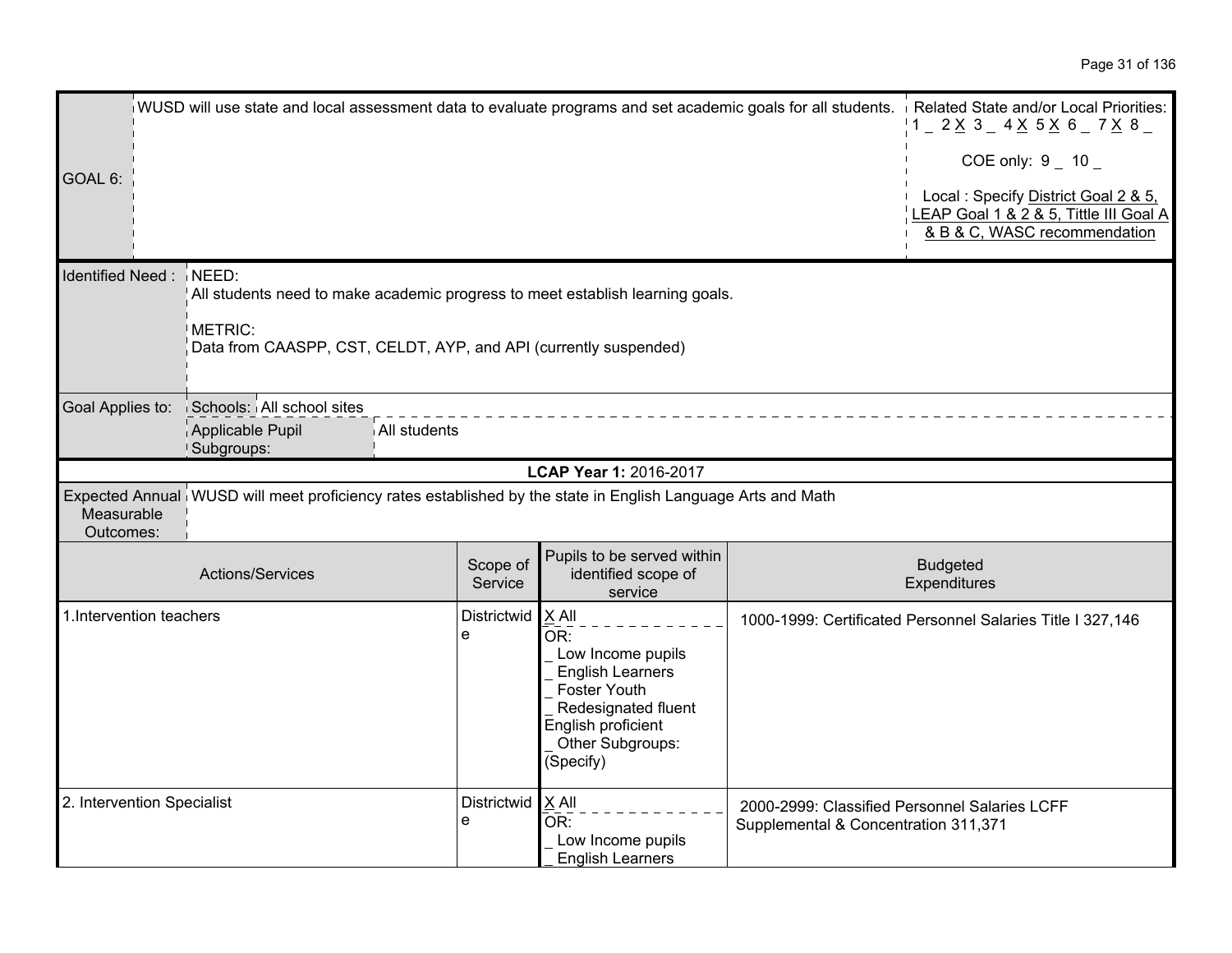|                                                                                                                                                                                    |                          |                                                                                                                                                          | Page 32 of 136                                                                        |
|------------------------------------------------------------------------------------------------------------------------------------------------------------------------------------|--------------------------|----------------------------------------------------------------------------------------------------------------------------------------------------------|---------------------------------------------------------------------------------------|
|                                                                                                                                                                                    |                          | Foster Youth<br>Redesignated fluent<br>English proficient<br>Other Subgroups:<br>(Specify)                                                               |                                                                                       |
| 3. Intervention curriculum                                                                                                                                                         | Districtwid   X All<br>e | OR:<br>Low Income pupils<br><b>English Learners</b><br>Foster Youth<br>Redesignated fluent<br>English proficient<br>Other Subgroups:<br>(Specify)        | 4000-4999: Books And Supplies Title I 28,050                                          |
| 4. Learning directors for academic, social, and<br>behavioral support for students and instructional support $ e $<br>for teachers, data diaggregation, and program<br>evaluation. | Districtwid   X All      | OR:<br>Low Income pupils<br><b>English Learners</b><br>Foster Youth<br>Redesignated fluent<br>English proficient<br>Other Subgroups:<br>(Specify)        | 0000: Unrestricted LCFF Supplemental & Concentration<br>1,102,005                     |
|                                                                                                                                                                                    | Districtwid<br>е         | All<br>OR:<br>Low Income pupils<br><b>English Learners</b><br>Foster Youth<br>Redesignated fluent<br>English proficient<br>Other Subgroups:<br>(Specify) |                                                                                       |
| 5. Instructional assistants                                                                                                                                                        | Districtwid<br>e         | $X$ All<br>OR:<br>Low Income pupils<br><b>English Learners</b><br>Foster Youth<br>Redesignated fluent<br>English proficient                              | 2000-2999: Classified Personnel Salaries LCFF<br>Supplemental & Concentration 327,030 |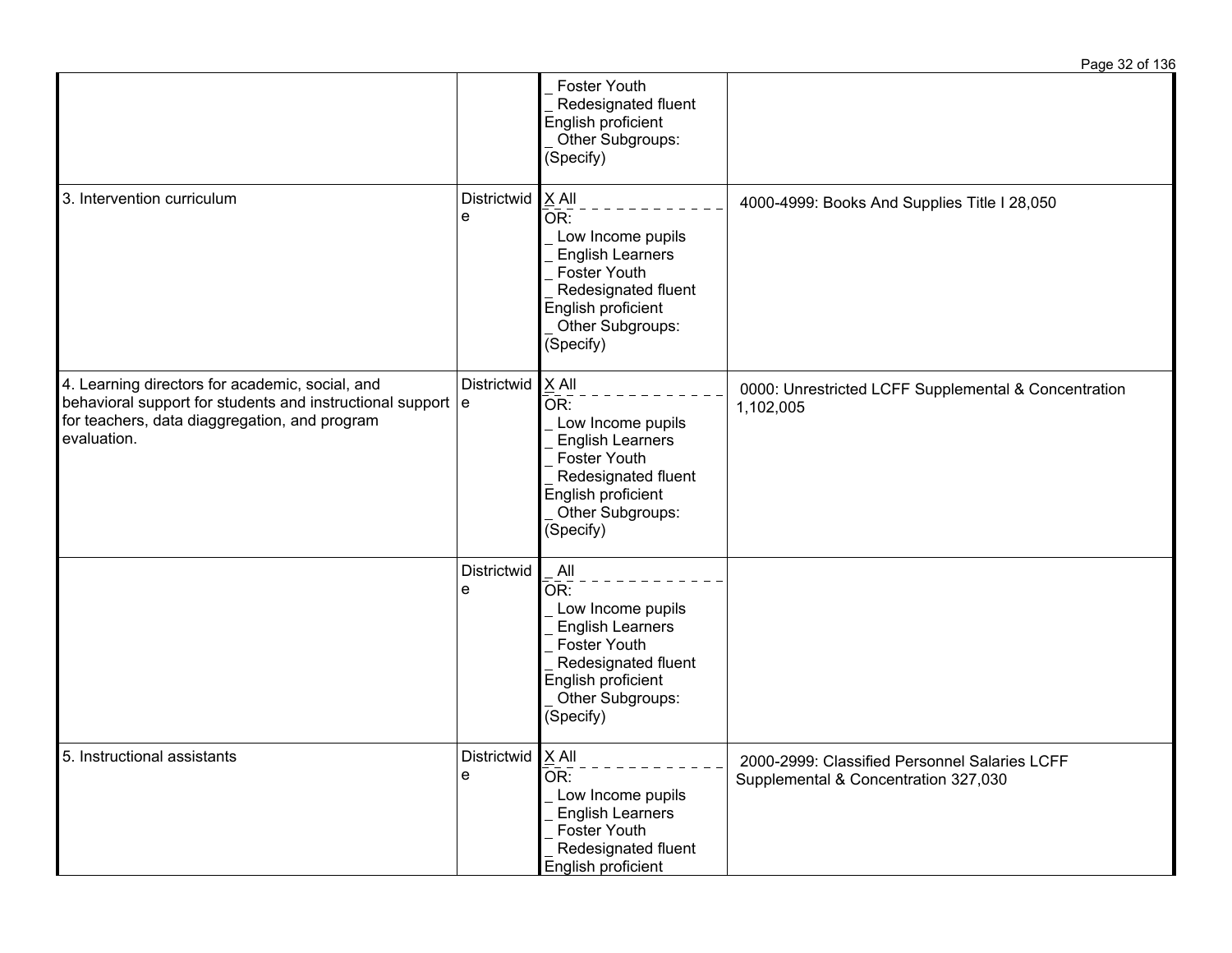|                            |                         | Other Subgroups:<br>(Specify)                                                                                                                                |                                                                                                                                                                           |
|----------------------------|-------------------------|--------------------------------------------------------------------------------------------------------------------------------------------------------------|---------------------------------------------------------------------------------------------------------------------------------------------------------------------------|
| 6. Library media services  | Districtwid<br>e        | $X$ All<br>OR:<br>Low Income pupils<br><b>English Learners</b><br>Foster Youth<br>Redesignated fluent<br>English proficient<br>Other Subgroups:<br>(Specify) | 0000: Unrestricted LCFF Supplemental & Concentration<br>212,490                                                                                                           |
|                            |                         | All<br>OR:<br>Low Income pupils<br><b>English Learners</b><br>Foster Youth<br>Redesignated fluent<br>English proficient<br>Other Subgroups:<br>(Specify)     |                                                                                                                                                                           |
| 7. Presence Learning       | Districtwid<br>е        | $X$ All<br>OR:<br>Low Income pupils<br><b>English Learners</b><br>Foster Youth<br>Redesignated fluent<br>English proficient<br>Other Subgroups:<br>(Specify) | 5000-5999: Services And Other Operating Expenditures Title<br>125,500                                                                                                     |
| 8. Online Academic Support | <b>Districtwid</b><br>e | $X$ All<br>OR:<br>Low Income pupils<br><b>English Learners</b><br>Foster Youth<br>Redesignated fluent<br>English proficient<br>Other Subgroups:<br>(Specify) | 5000-5999: Services And Other Operating Expenditures<br>LCFF Supplemental & Concentration 49,770<br>5000-5999: Services And Other Operating Expenditures Title<br>153,218 |

Page 33 of 136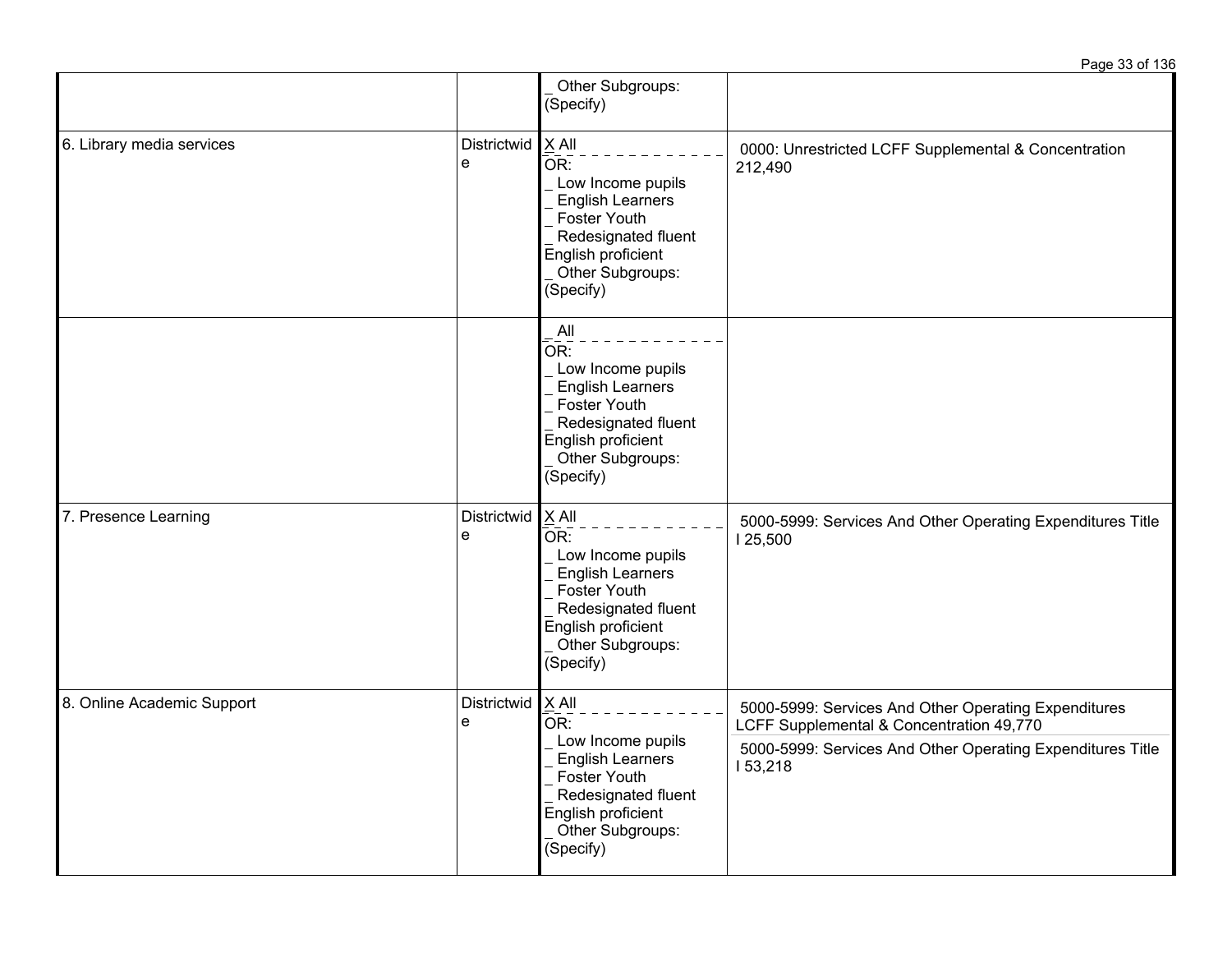| 9. AVID Program                                                                                                                                                                          | Districtwid X All<br>e | OR:<br>Low Income pupils<br><b>English Learners</b><br>Foster Youth<br>Redesignated fluent<br>English proficient<br>Other Subgroups:<br>(Specify)                            | 0000: Unrestricted LCFF Supplemental & Concentration<br>105,304 |
|------------------------------------------------------------------------------------------------------------------------------------------------------------------------------------------|------------------------|------------------------------------------------------------------------------------------------------------------------------------------------------------------------------|-----------------------------------------------------------------|
| 10. Support staff, services and materials are required to<br>achieve and maintain academic goals                                                                                         | All<br>schools         | X All<br>OR:<br>Low Income pupils<br><b>English Learners</b><br>Foster Youth<br>Redesignated fluent<br>English proficient<br>Other Subgroups:<br>(Specify)                   | 0000: Unrestricted LCFF Base 1,853,476                          |
| 11. In order to meet the academic needs of all students,<br>a highly qualified instructional staff, support staff,<br>materials and services are needed                                  | All<br>schools         | X All<br>$\bar{\mathsf{OR}}$ :<br>Low Income pupils<br><b>English Learners</b><br>Foster Youth<br>Redesignated fluent<br>English proficient<br>Other Subgroups:<br>(Specify) | 0000: Unrestricted LCFF Base 10,717,431                         |
| 12. Administration and support staff will implement new<br>state standards, support effective academic and<br>behavioral interventions and involve parents in the<br>educational process | All<br>schools         | X All<br>$\bar{\mathsf{OR}}$ :<br>Low Income pupils<br><b>English Learners</b><br>Foster Youth<br>Redesignated fluent<br>English proficient<br>Other Subgroups:<br>(Specify) | 0000: Unrestricted LCFF Base 2,264,161                          |
| 13. Supplemental instructional supplies and printing                                                                                                                                     | Districtwid<br>e       | $X$ All<br>OR:<br>Low Income pupils                                                                                                                                          | 0000: Unrestricted LCFF Supplemental & Concentration<br>76,806  |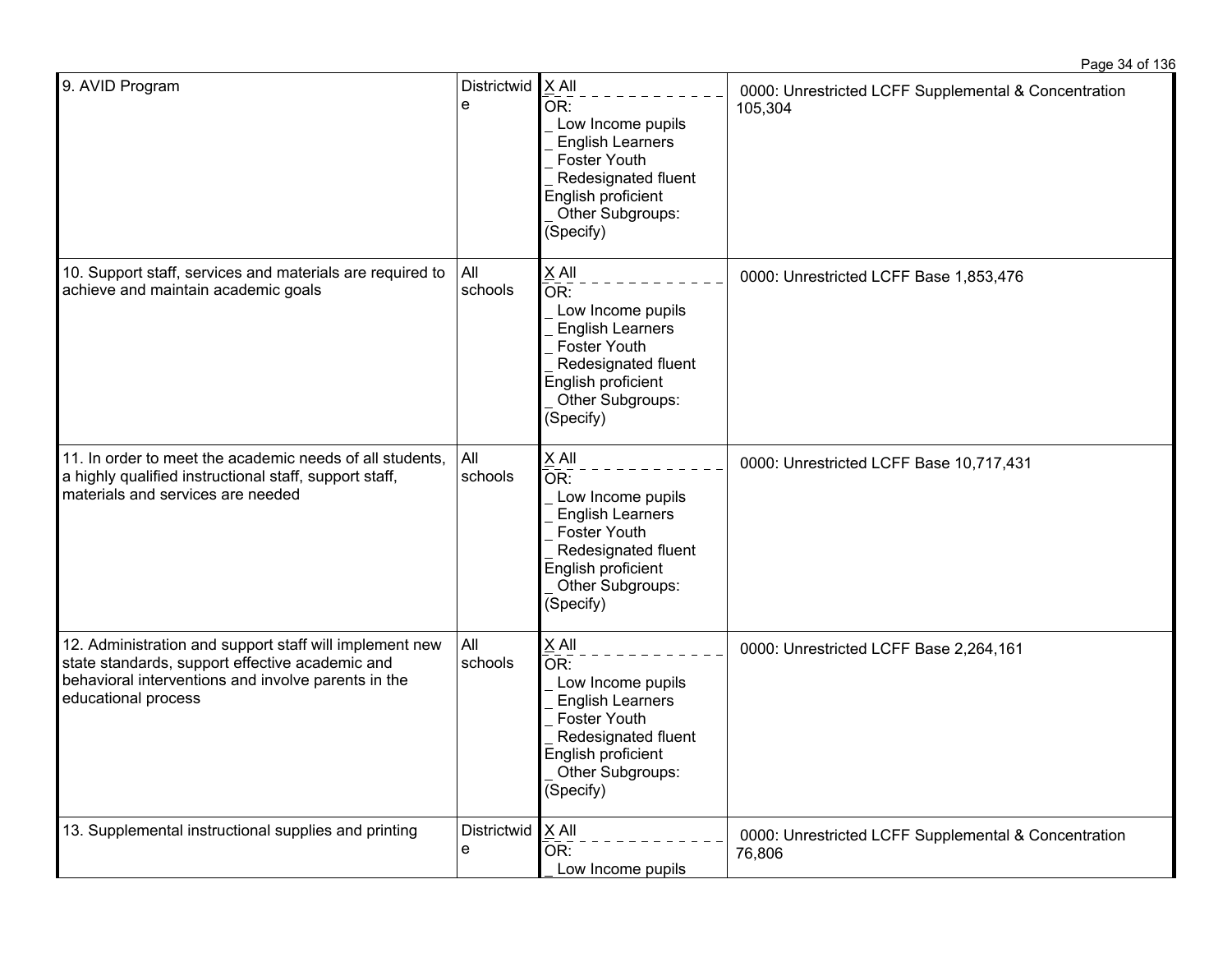|                                                                                                                                        |                          |                                                                                                                                                   | Page 35 of 136                                                                        |
|----------------------------------------------------------------------------------------------------------------------------------------|--------------------------|---------------------------------------------------------------------------------------------------------------------------------------------------|---------------------------------------------------------------------------------------|
|                                                                                                                                        |                          | <b>English Learners</b><br>Foster Youth<br>Redesignated fluent<br>English proficient<br>Other Subgroups:<br>(Specify)                             |                                                                                       |
|                                                                                                                                        |                          | LCAP Year 2: 2017-2018                                                                                                                            |                                                                                       |
| Expected Annual WUSD will meet proficiency rates established by the state in English Language Arts and Math<br>Measurable<br>Outcomes: |                          |                                                                                                                                                   |                                                                                       |
| Actions/Services                                                                                                                       | Scope of<br>Service      | Pupils to be served within<br>identified scope of<br>service                                                                                      | <b>Budgeted</b><br>Expenditures                                                       |
| 1. Intervention teachers                                                                                                               | Districtwid   X All<br>e | OR:<br>Low Income pupils<br><b>English Learners</b><br>Foster Youth<br>Redesignated fluent<br>English proficient<br>Other Subgroups:<br>(Specify) | 1000-1999: Certificated Personnel Salaries Title I 321,746                            |
| 2. Intervention Specialist                                                                                                             | Districtwid   X All<br>e | OR:<br>Low Income pupils<br><b>English Learners</b><br>Foster Youth<br>Redesignated fluent<br>English proficient<br>Other Subgroups:<br>(Specify) | 2000-2999: Classified Personnel Salaries LCFF<br>Supplemental & Concentration 311,371 |
| 3. Intervention curriculum                                                                                                             | Districtwid $X$ All<br>e | OR:<br>Low Income pupils<br><b>English Learners</b><br>Foster Youth<br>Redesignated fluent<br>English proficient<br>Other Subgroups:              | 4000-4999: Books And Supplies Title I 28,050                                          |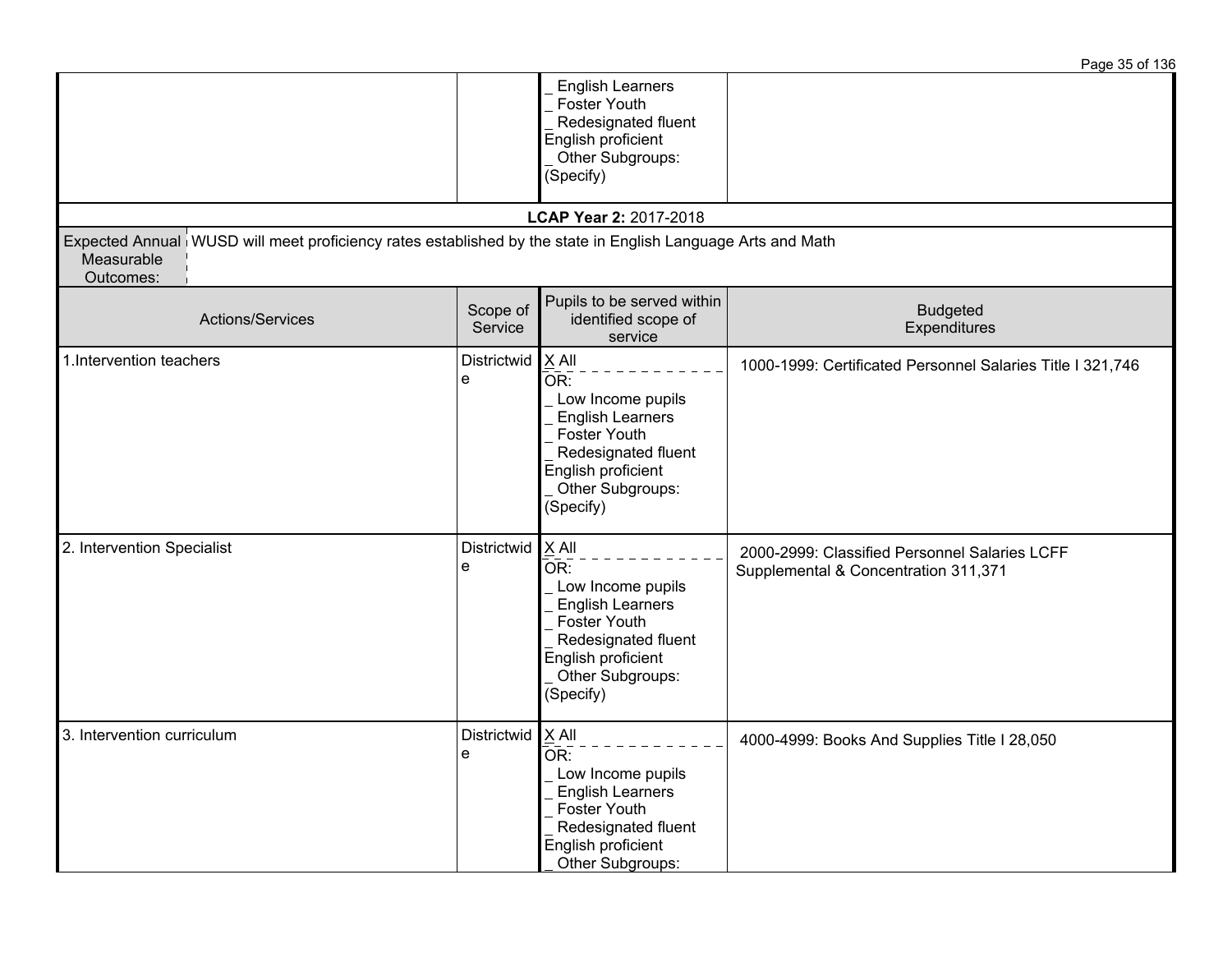|                                                                                                                                                                                    |                  | (Specify)                                                                                                                                                                         |                                                                                       |
|------------------------------------------------------------------------------------------------------------------------------------------------------------------------------------|------------------|-----------------------------------------------------------------------------------------------------------------------------------------------------------------------------------|---------------------------------------------------------------------------------------|
| 4. Learning directors for academic, social, and<br>behavioral support for students and instructional support $ e $<br>for teachers, data diaggregation, and program<br>evaluation. | Districtwid      | $X$ All<br>OR:<br>Low Income pupils<br><b>English Learners</b><br>Foster Youth<br>Redesignated fluent<br>English proficient<br>Other Subgroups:<br>(Specify)                      | 0000: Unrestricted LCFF Supplemental & Concentration<br>1,102,005                     |
| 5. Instructional assistants                                                                                                                                                        | Districtwid<br>e | $X$ All<br>OR:<br>Low Income pupils<br><b>English Learners</b><br>Foster Youth<br>Redesignated fluent<br>English proficient<br>Other Subgroups:<br>(Specify)                      | 2000-2999: Classified Personnel Salaries LCFF<br>Supplemental & Concentration 327,030 |
| 6. Library media services                                                                                                                                                          | Districtwid<br>e | X All<br>$\overline{\mathsf{OR}}$ :<br>Low Income pupils<br><b>English Learners</b><br>Foster Youth<br>Redesignated fluent<br>English proficient<br>Other Subgroups:<br>(Specify) | 0000: Unrestricted LCFF Supplemental & Concentration<br>212,490                       |
| 7. Presence Learning                                                                                                                                                               | Districtwid<br>e | $x$ All<br>OR:<br>Low Income pupils<br><b>English Learners</b><br><b>Foster Youth</b><br>Redesignated fluent<br>English proficient<br>Other Subgroups:<br>(Specify)               | 5000-5999: Services And Other Operating Expenditures Title<br>125,500                 |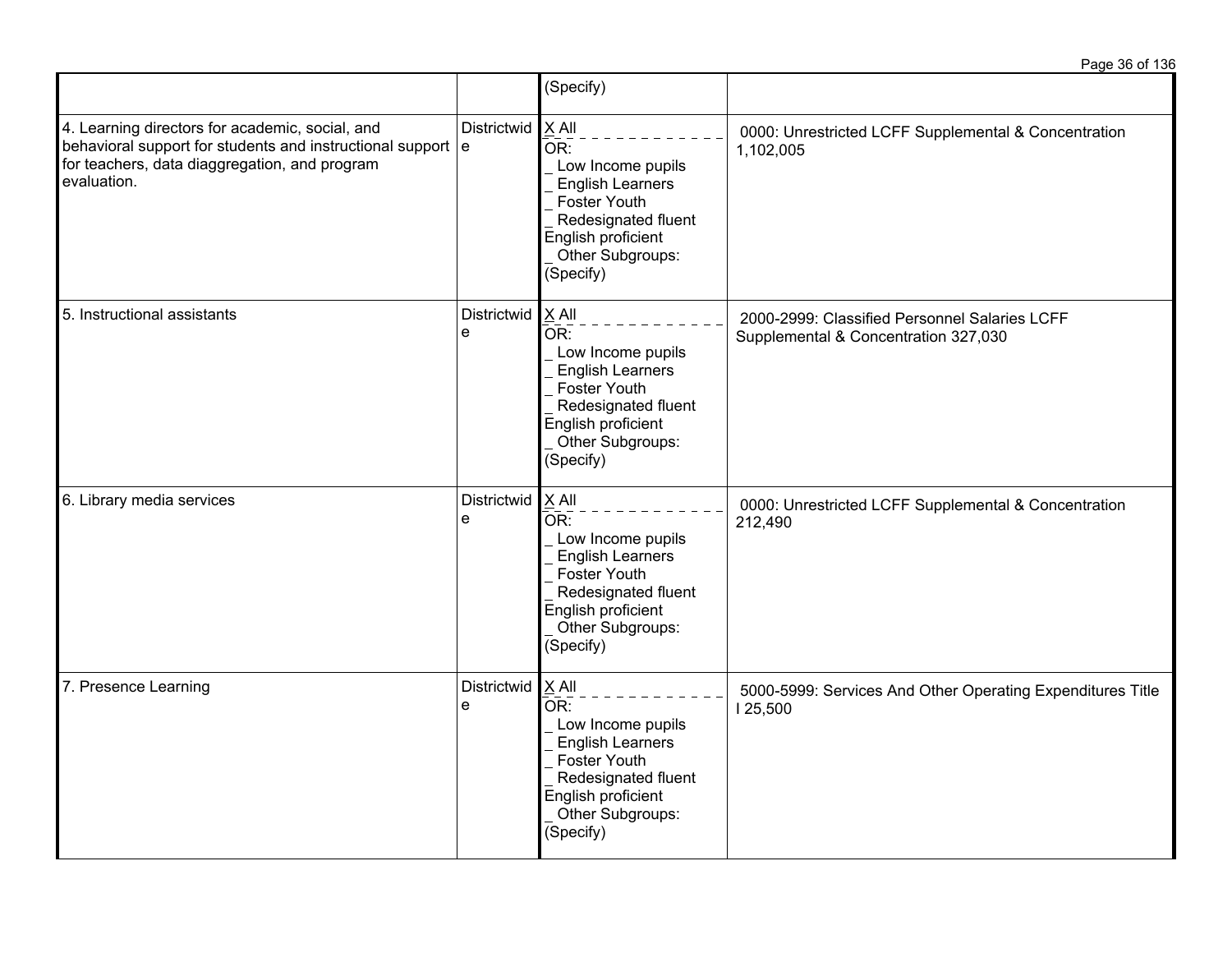| 8. Online academic support                                                                                                                                        | Districtwid X All<br>e | OR:<br>Low Income pupils                                                                                                                                                       | 5000-5999: Services And Other Operating Expenditures<br>LCFF Supplemental & Concentration 49,770<br>5000-5999: Services And Other Operating Expenditures Title |
|-------------------------------------------------------------------------------------------------------------------------------------------------------------------|------------------------|--------------------------------------------------------------------------------------------------------------------------------------------------------------------------------|----------------------------------------------------------------------------------------------------------------------------------------------------------------|
|                                                                                                                                                                   |                        | <b>English Learners</b><br><b>Foster Youth</b><br>Redesignated fluent<br>English proficient<br>Other Subgroups:<br>(Specify)                                                   | 153,218                                                                                                                                                        |
| 9. AVID Program                                                                                                                                                   | Districtwid<br>e       | X All<br>OR:<br>Low Income pupils<br><b>English Learners</b><br>Foster Youth<br>Redesignated fluent<br>English proficient<br>Other Subgroups:<br>(Specify)                     | 0000: Unrestricted LCFF Supplemental & Concentration<br>105,304                                                                                                |
| 10. Support staff, services and materials are required to<br>achieve and maintain academic goals                                                                  | All<br>schools         | $X$ All<br>$\bar{\mathsf{OR}}$ :<br>Low Income pupils<br><b>English Learners</b><br>Foster Youth<br>Redesignated fluent<br>English proficient<br>Other Subgroups:<br>(Specify) | 0000: Unrestricted LCFF Base 1,853,476                                                                                                                         |
| 11. In order to meet the academic needs of all students,<br>a highly qualified instructional staff, support staff,<br>materials and services are needed           | All<br>schools         | X All<br>OR:<br>Low Income pupils<br><b>English Learners</b><br>Foster Youth<br>Redesignated fluent<br>English proficient<br>Other Subgroups:<br>(Specify)                     | 0000: Unrestricted LCFF Base 10,717,431                                                                                                                        |
| 12. Administration and support staff will implement new<br>state standards, support effective academic and<br>behavioral interventions and involve parents in the | All<br>schools         | X All<br>OR:<br>Low Income pupils                                                                                                                                              | 0000: Unrestricted LCFF Base 2,264,161                                                                                                                         |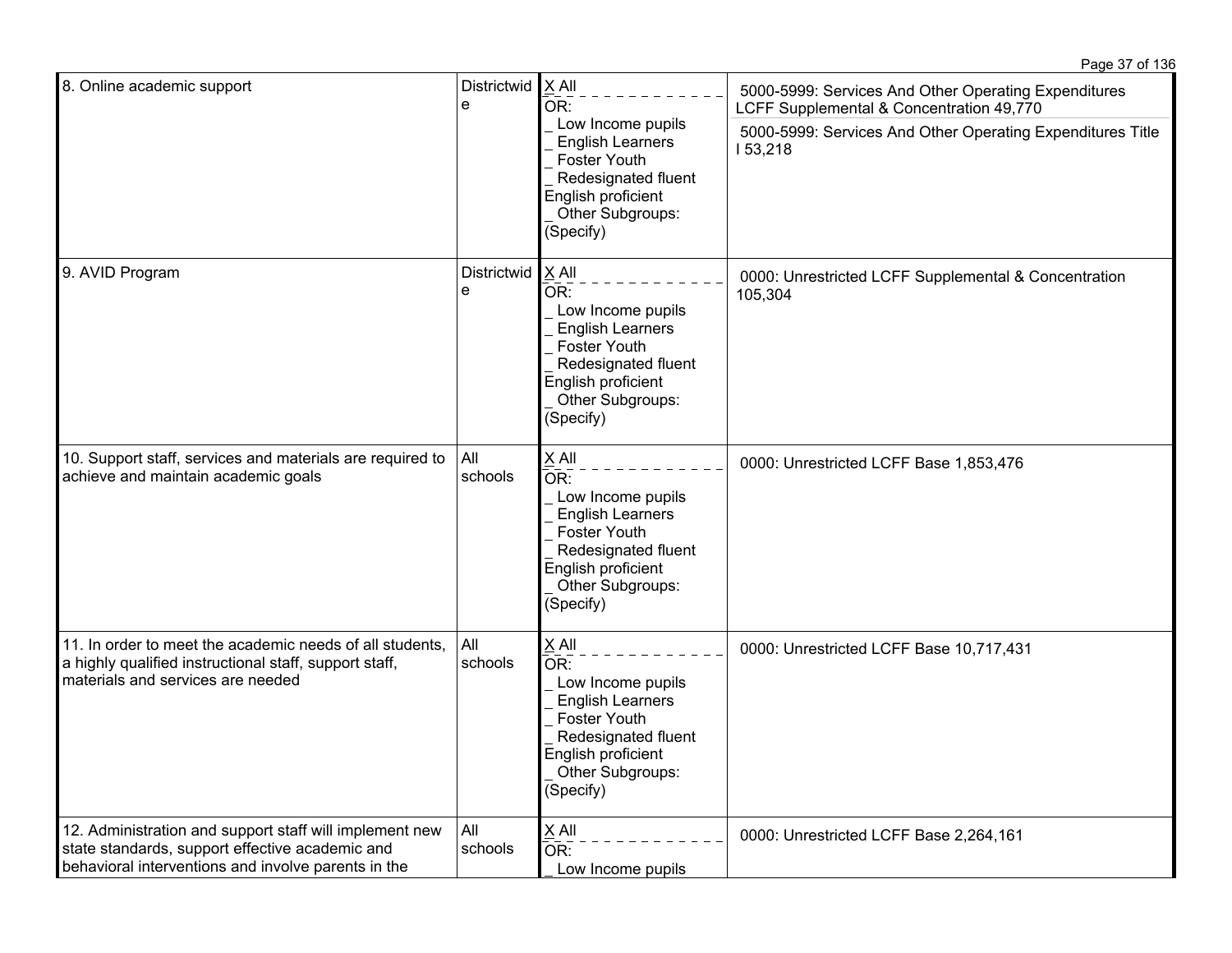|                                                                                                                                        |                          |                                                                                                                                                              | Page 38 of 136                                                                        |
|----------------------------------------------------------------------------------------------------------------------------------------|--------------------------|--------------------------------------------------------------------------------------------------------------------------------------------------------------|---------------------------------------------------------------------------------------|
| educational process                                                                                                                    |                          | <b>English Learners</b><br>Foster Youth<br>Redesignated fluent<br>English proficient<br>Other Subgroups:<br>(Specify)                                        |                                                                                       |
| 13. Supplemental instructional supplies and printing                                                                                   | Districtwid $X$ All<br>e | OR:<br>Low Income pupils<br><b>English Learners</b><br>Foster Youth<br>Redesignated fluent<br>English proficient<br>Other Subgroups:<br>(Specify)            | 0000: Unrestricted LCFF Supplemental & Concentration<br>76,806                        |
|                                                                                                                                        |                          | LCAP Year 3: 2018-19                                                                                                                                         |                                                                                       |
| Expected Annual WUSD will meet proficiency rates established by the state in English Language Arts and Math<br>Measurable<br>Outcomes: |                          |                                                                                                                                                              |                                                                                       |
| Actions/Services                                                                                                                       | Scope of<br>Service      | Pupils to be served within<br>identified scope of<br>service                                                                                                 | <b>Budgeted</b><br>Expenditures                                                       |
| 1. Intervention teachers                                                                                                               | Districtwid<br>e         | $X$ All<br>OR:<br>Low Income pupils<br><b>English Learners</b><br>Foster Youth<br>Redesignated fluent<br>English proficient<br>Other Subgroups:<br>(Specify) | 0000: Unrestricted Title I 321,746                                                    |
| 2. Intervention Specialist                                                                                                             | Districtwid<br>e         | X All<br>OR:<br>Low Income pupils<br><b>English Learners</b><br>Foster Youth<br>Redesignated fluent<br>English proficient<br>Other Subgroups:                | 2000-2999: Classified Personnel Salaries LCFF<br>Supplemental & Concentration 311,371 |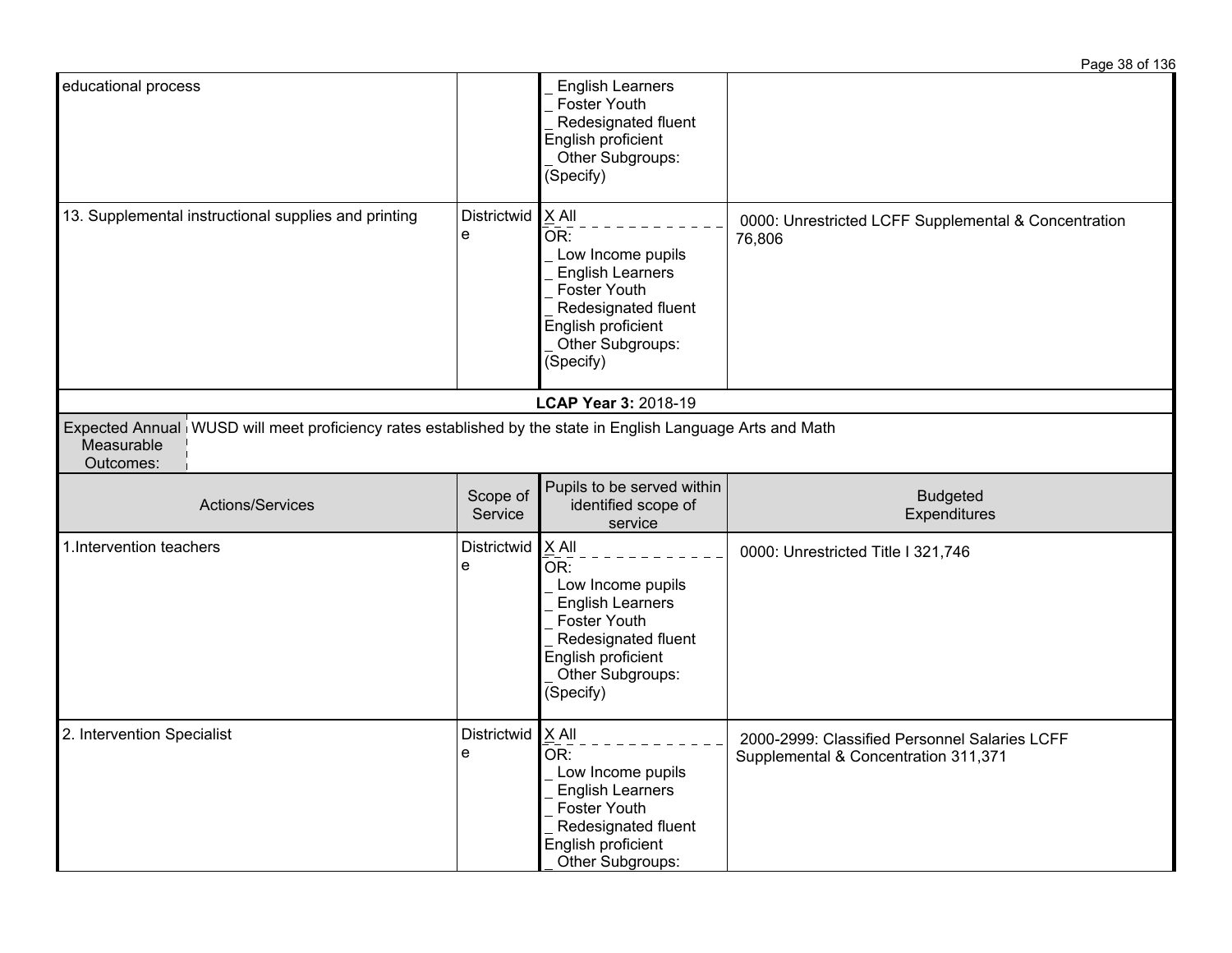Page 39 of 136

|                                                                                                                                                                                  |                   | (Specify)                                                                                                                                                                           |                                                                                       |
|----------------------------------------------------------------------------------------------------------------------------------------------------------------------------------|-------------------|-------------------------------------------------------------------------------------------------------------------------------------------------------------------------------------|---------------------------------------------------------------------------------------|
| 3. Intervention curriculum                                                                                                                                                       | Districtwid<br>e  | $X$ All<br>OR:<br>Low Income pupils<br><b>English Learners</b><br>Foster Youth<br>Redesignated fluent<br>English proficient<br>Other Subgroups:<br>(Specify)                        | 4000-4999: Books And Supplies Title I 28,050                                          |
| 4. Learning directors for academic, social, and<br>behavioral support for students and instructional support   e<br>for teachers, data diaggregation, and program<br>evaluation. | Districtwid X All | OR:<br>Low Income pupils<br><b>English Learners</b><br>Foster Youth<br>Redesignated fluent<br>English proficient<br>Other Subgroups:<br>(Specify)                                   | 0000: Unrestricted LCFF Supplemental & Concentration<br>1,102,005                     |
| 5. Instructional assistants                                                                                                                                                      | Districtwid<br>e  | $x$ All<br>$\overline{\mathsf{OR}}$ :<br>Low Income pupils<br><b>English Learners</b><br>Foster Youth<br>Redesignated fluent<br>English proficient<br>Other Subgroups:<br>(Specify) | 2000-2999: Classified Personnel Salaries LCFF<br>Supplemental & Concentration 327,030 |
| 6. Library media services                                                                                                                                                        | Districtwid<br>e  | X All<br>OR:<br>Low Income pupils<br><b>English Learners</b><br>Foster Youth<br>Redesignated fluent<br>English proficient<br>Other Subgroups:<br>(Specify)                          | 0000: Unrestricted LCFF Supplemental & Concentration<br>212,490                       |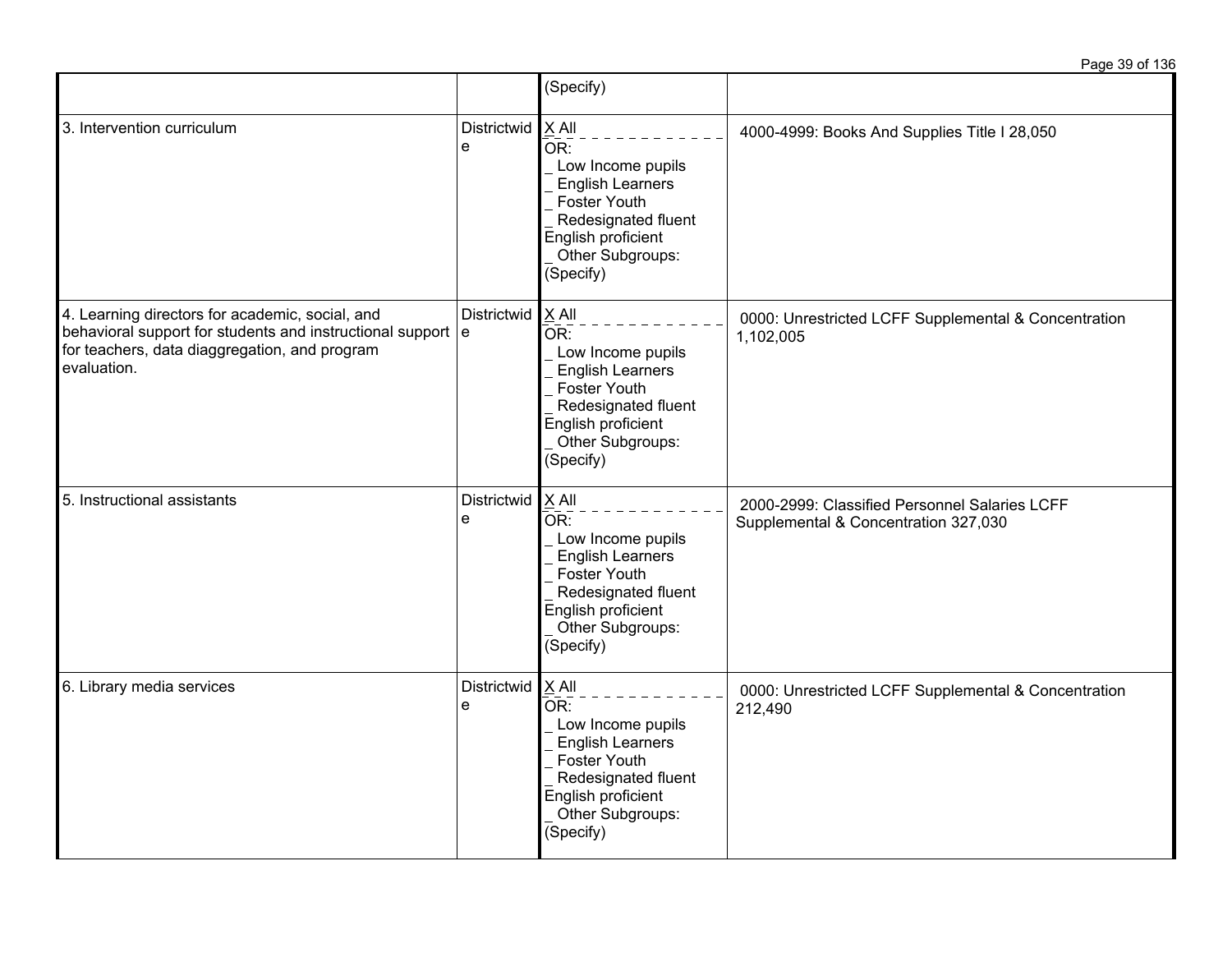|                                                                                                  | Districtwid<br>e | All<br>OR:<br>Low Income pupils<br><b>English Learners</b><br><b>Foster Youth</b><br>Redesignated fluent<br>English proficient<br>Other Subgroups:<br>(Specify)                |                                                                                                                                                                           |
|--------------------------------------------------------------------------------------------------|------------------|--------------------------------------------------------------------------------------------------------------------------------------------------------------------------------|---------------------------------------------------------------------------------------------------------------------------------------------------------------------------|
| 7. Presence Learning                                                                             | Districtwid<br>e | X All<br>OR:<br>Low Income pupils<br><b>English Learners</b><br><b>Foster Youth</b><br>Redesignated fluent<br>English proficient<br>Other Subgroups:<br>(Specify)              | 5000-5999: Services And Other Operating Expenditures Title<br>125,500                                                                                                     |
| 8. Online Academic Support                                                                       | Districtwid<br>e | X All<br>OR:<br>Low Income pupils<br><b>English Learners</b><br>Foster Youth<br>Redesignated fluent<br>English proficient<br>Other Subgroups:<br>(Specify)                     | 5000-5999: Services And Other Operating Expenditures<br>LCFF Supplemental & Concentration 49,770<br>5000-5999: Services And Other Operating Expenditures Title<br>153,218 |
| 9. AVID Program                                                                                  | Districtwid<br>e | $X$ All<br>$\bar{\mathsf{OR}}$ :<br>Low Income pupils<br><b>English Learners</b><br>Foster Youth<br>Redesignated fluent<br>English proficient<br>Other Subgroups:<br>(Specify) | 0000: Unrestricted LCFF Supplemental & Concentration<br>105,304                                                                                                           |
| 10. Support staff, services and materials are required to<br>achieve and maintain academic goals | All<br>Schools   | X All<br>$\bar{OR}$ :<br>Low Income pupils                                                                                                                                     | 0000: Unrestricted LCFF Base 1,853,476                                                                                                                                    |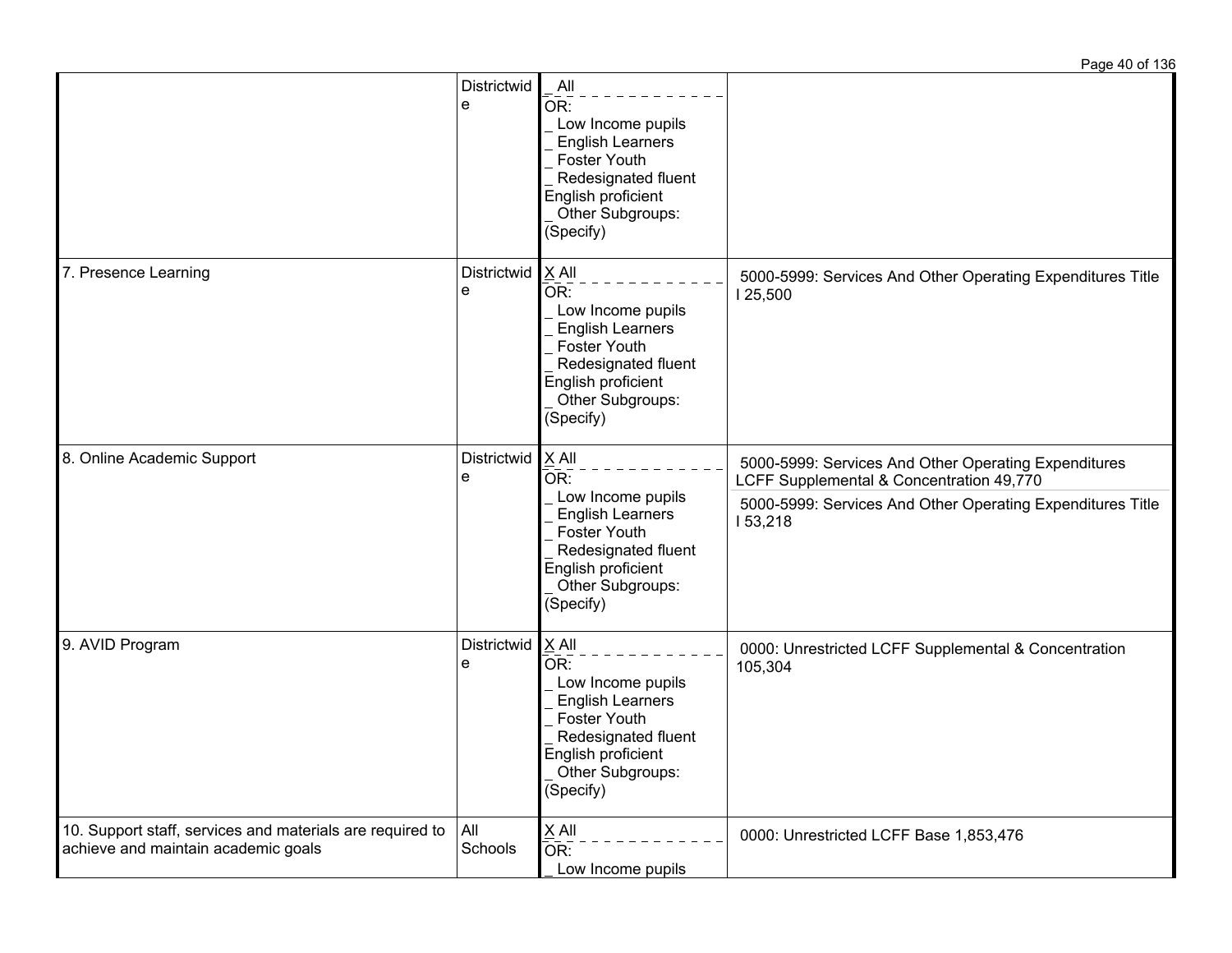|                                                                                                                                                                                          |                  |                                                                                                                                                                                          | , ago <del>1</del> , or 100                                    |
|------------------------------------------------------------------------------------------------------------------------------------------------------------------------------------------|------------------|------------------------------------------------------------------------------------------------------------------------------------------------------------------------------------------|----------------------------------------------------------------|
|                                                                                                                                                                                          |                  | <b>English Learners</b><br>Foster Youth<br>Redesignated fluent<br>English proficient<br>Other Subgroups:<br>(Specify)                                                                    |                                                                |
| 11. In order to meet the academic needs of all students,<br>a highly qualified instructional staff, support staff,<br>materials and services are needed                                  | All<br>Schools   | X All<br>OR:<br>Low Income pupils<br><b>English Learners</b><br>Foster Youth<br>Redesignated fluent<br>English proficient<br>Other Subgroups:<br>(Specify)                               | 0000: Unrestricted LCFF Base 10,717,431                        |
| 12. Administration and support staff will implement new<br>state standards, support effective academic and<br>behavioral interventions and involve parents in the<br>educational process | All<br>Schools   | X All<br>$\overline{\mathsf{OR}}$ :<br>Low Income pupils<br><b>English Learners</b><br><b>Foster Youth</b><br>Redesignated fluent<br>English proficient<br>Other Subgroups:<br>(Specify) | 0000: Unrestricted LCFF Base 2,264,161                         |
| 13. Supplemental instructional supplies and printing                                                                                                                                     | Districtwid<br>e | X All<br>OR:<br>Low Income pupils<br><b>English Learners</b><br>Foster Youth<br>Redesignated fluent<br>English proficient<br>Other Subgroups:<br>(Specify)                               | 0000: Unrestricted LCFF Supplemental & Concentration<br>76,806 |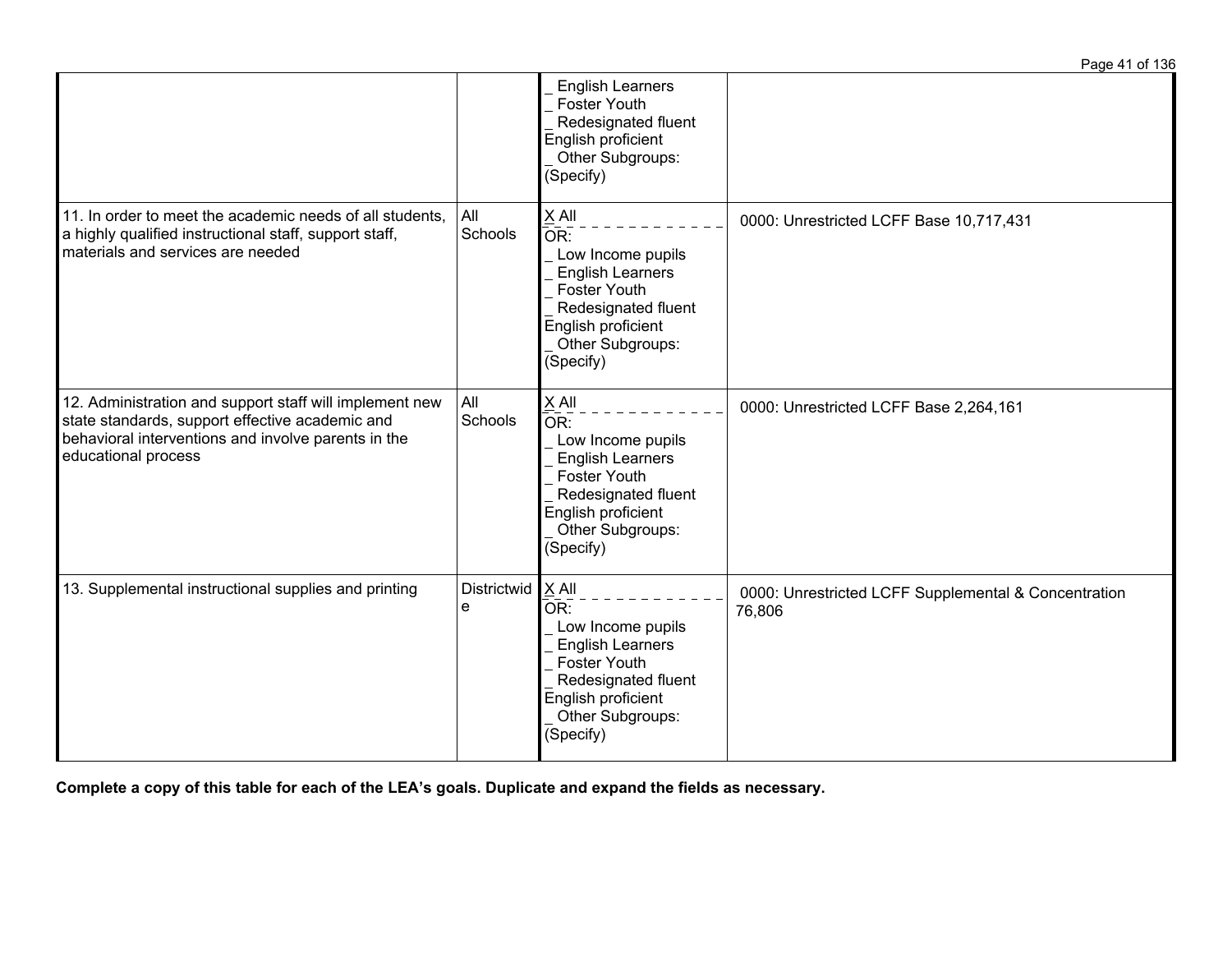| GOAL 7:                 | WUSD will implement ELD standards to ensure English Learner students acquire full English proficiency as<br>rapidly and effectively as possible. |                     |                                                                                                                                                     |                                      | Related State and/or Local Priorities:<br>$1 - 2 \times 3 - 4 \times 5 - 6 - 7 \times 8$<br>COE only: $9 - 10 -$<br>Local: Specify District Goal 2 & 5,<br>LEAP Goal 1 & 2 & 5, Tittle III Goal<br>2 A & B & C, SPSA Goal 1 & 2,<br>WASC recommendation |
|-------------------------|--------------------------------------------------------------------------------------------------------------------------------------------------|---------------------|-----------------------------------------------------------------------------------------------------------------------------------------------------|--------------------------------------|---------------------------------------------------------------------------------------------------------------------------------------------------------------------------------------------------------------------------------------------------------|
|                         | Identified Need: NEED:<br>EL students need to meet AMAO targets.<br>METRIC:<br>CST, AMAO results, WUSD reclassification rate                     |                     |                                                                                                                                                     |                                      |                                                                                                                                                                                                                                                         |
| Goal Applies to:        | Schools: All school sites<br>Applicable Pupil<br><b>English Learners</b><br>Subgroups:                                                           |                     |                                                                                                                                                     |                                      |                                                                                                                                                                                                                                                         |
|                         |                                                                                                                                                  |                     | LCAP Year 1: 2016-2017                                                                                                                              |                                      |                                                                                                                                                                                                                                                         |
| Measurable<br>Outcomes: | Expected Annual EL students will meet AMAO 1, 2a and 2b and as set be the state and measured by CELDT results                                    |                     |                                                                                                                                                     |                                      |                                                                                                                                                                                                                                                         |
|                         | Actions/Services                                                                                                                                 | Scope of<br>Service | Pupils to be served within<br>identified scope of<br>service                                                                                        |                                      | <b>Budgeted</b><br>Expenditures                                                                                                                                                                                                                         |
|                         | 1. Adminstrative personnel to implement EL program                                                                                               | Districtwid<br>e    | All<br>OR:<br>Low Income pupils<br>X English Learners<br>Foster Youth<br>Redesignated fluent<br>English proficient<br>Other Subgroups:<br>(Specify) | Supplemental & Concentration 194,080 | 1000-1999: Certificated Personnel Salaries LCFF                                                                                                                                                                                                         |
|                         | 2. Providing Intervention teachers                                                                                                               | Districtwid<br>e    | All<br>OR:<br>Low Income pupils                                                                                                                     | See Goal 6                           |                                                                                                                                                                                                                                                         |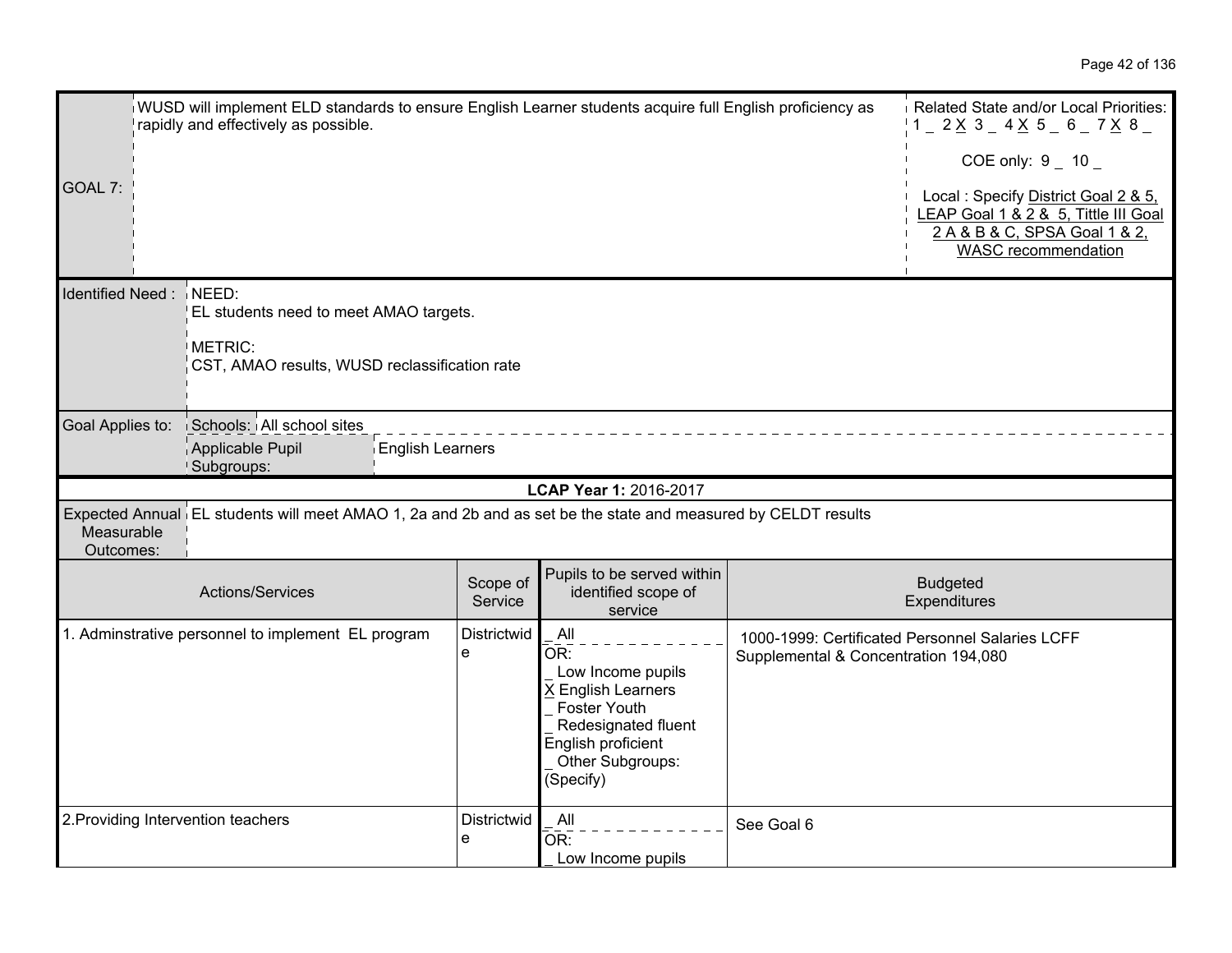|                                                                                                                                          |                     |                                                                                                                                                            | Page 43 of 136                                                                                                                  |
|------------------------------------------------------------------------------------------------------------------------------------------|---------------------|------------------------------------------------------------------------------------------------------------------------------------------------------------|---------------------------------------------------------------------------------------------------------------------------------|
|                                                                                                                                          |                     | X English Learners<br><b>Foster Youth</b><br>Redesignated fluent<br>English proficient<br>Other Subgroups:<br>(Specify)                                    |                                                                                                                                 |
| 3. Providing curriculum for EL students                                                                                                  | Districtwid<br>e    | All<br>OR:<br>Low Income pupils<br>X English Learners<br><b>Foster Youth</b><br>Redesignated fluent<br>English proficient<br>Other Subgroups:<br>(Specify) | Online instructional program 5000-5999: Services And Other<br>Operating Expenditures LCFF Supplemental & Concentration<br>9,184 |
| 4. Providing English Learner Instructional Aids                                                                                          | Districtwid<br>e    | All<br>OR:<br>Low Income pupils<br>X English Learners<br><b>Foster Youth</b><br>Redesignated fluent<br>English proficient<br>Other Subgroups:<br>(Specify) | 2000-2999: Classified Personnel Salaries LCFF<br>Supplemental & Concentration 127,136                                           |
|                                                                                                                                          |                     | LCAP Year 2: 2017-2018                                                                                                                                     |                                                                                                                                 |
| Expected Annual EL students will meet AMAO 1, 2a and 2b and as set be the state and measured by CELDT results<br>Measurable<br>Outcomes: |                     |                                                                                                                                                            |                                                                                                                                 |
| <b>Actions/Services</b>                                                                                                                  | Scope of<br>Service | Pupils to be served within<br>identified scope of<br>service                                                                                               | <b>Budgeted</b><br>Expenditures                                                                                                 |
| 1. Adminstrative personnel to implement EL program                                                                                       | Districtwid<br>e    | All<br>OR <sub>1</sub><br>Low Income pupils<br>X English Learners<br><b>Foster Youth</b><br>Redesignated fluent<br>English proficient<br>Other Subgroups:  | 1000-1999: Certificated Personnel Salaries LCFF<br>Supplemental & Concentration 194,080                                         |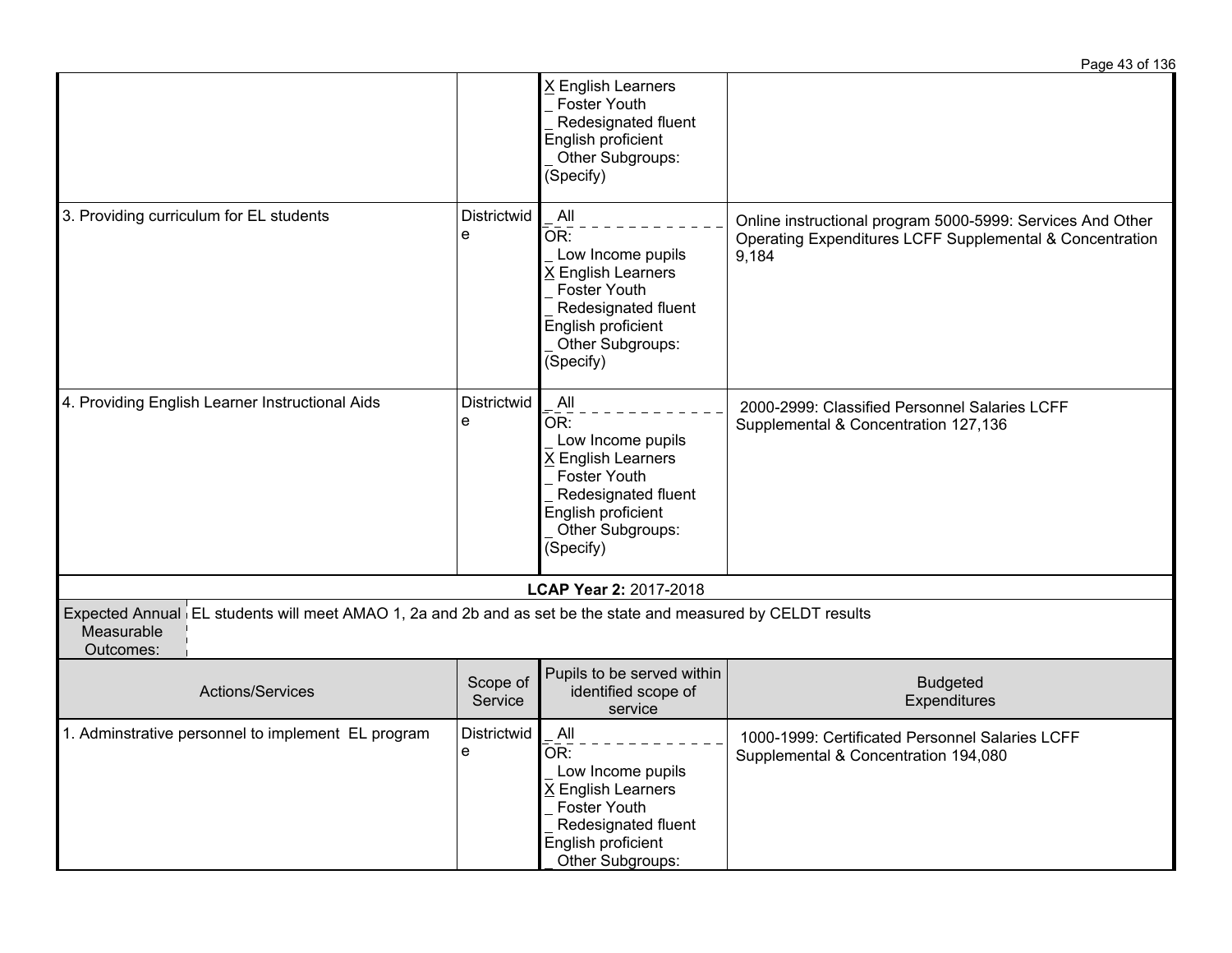Page 44 of 136

|                                                                                                                                          |                     | (Specify)                                                                                                                                           |                                                                                                                                 |  |
|------------------------------------------------------------------------------------------------------------------------------------------|---------------------|-----------------------------------------------------------------------------------------------------------------------------------------------------|---------------------------------------------------------------------------------------------------------------------------------|--|
| 2. Providing Intervention teachers                                                                                                       | Districtwid<br>e    | All<br>OR:<br>Low Income pupils<br>X English Learners<br>Foster Youth<br>Redesignated fluent<br>English proficient<br>Other Subgroups:<br>(Specify) | See Goal 6                                                                                                                      |  |
| 3. Providing curriculum for EL students                                                                                                  | Districtwid<br>e    | All<br>OR:<br>Low Income pupils<br>X English Learners<br>Foster Youth<br>Redesignated fluent<br>English proficient<br>Other Subgroups:<br>(Specify) | Online instructional program 5000-5999: Services And Other<br>Operating Expenditures LCFF Supplemental & Concentration<br>9,184 |  |
| 4. Providing English Learner Instructional Aids                                                                                          | Districtwid<br>e    | All<br>OR:<br>Low Income pupils<br>X English Learners<br>Foster Youth<br>Redesignated fluent<br>English proficient<br>Other Subgroups:<br>(Specify) | 2000-2999: Classified Personnel Salaries LCFF<br>Supplemental & Concentration 127,136                                           |  |
|                                                                                                                                          |                     | LCAP Year 3: 2018-19                                                                                                                                |                                                                                                                                 |  |
| Expected Annual EL students will meet AMAO 1, 2a and 2b and as set be the state and measured by CELDT results<br>Measurable<br>Outcomes: |                     |                                                                                                                                                     |                                                                                                                                 |  |
| Actions/Services                                                                                                                         | Scope of<br>Service | Pupils to be served within<br>identified scope of<br>service                                                                                        | <b>Budgeted</b><br>Expenditures                                                                                                 |  |
| 1. Adminstrative personnel to implement EL program                                                                                       | Districtwid<br>e    | All<br>OR:                                                                                                                                          | 1000-1999: Certificated Personnel Salaries LCFF<br>Supplemental & Concentration 194,080                                         |  |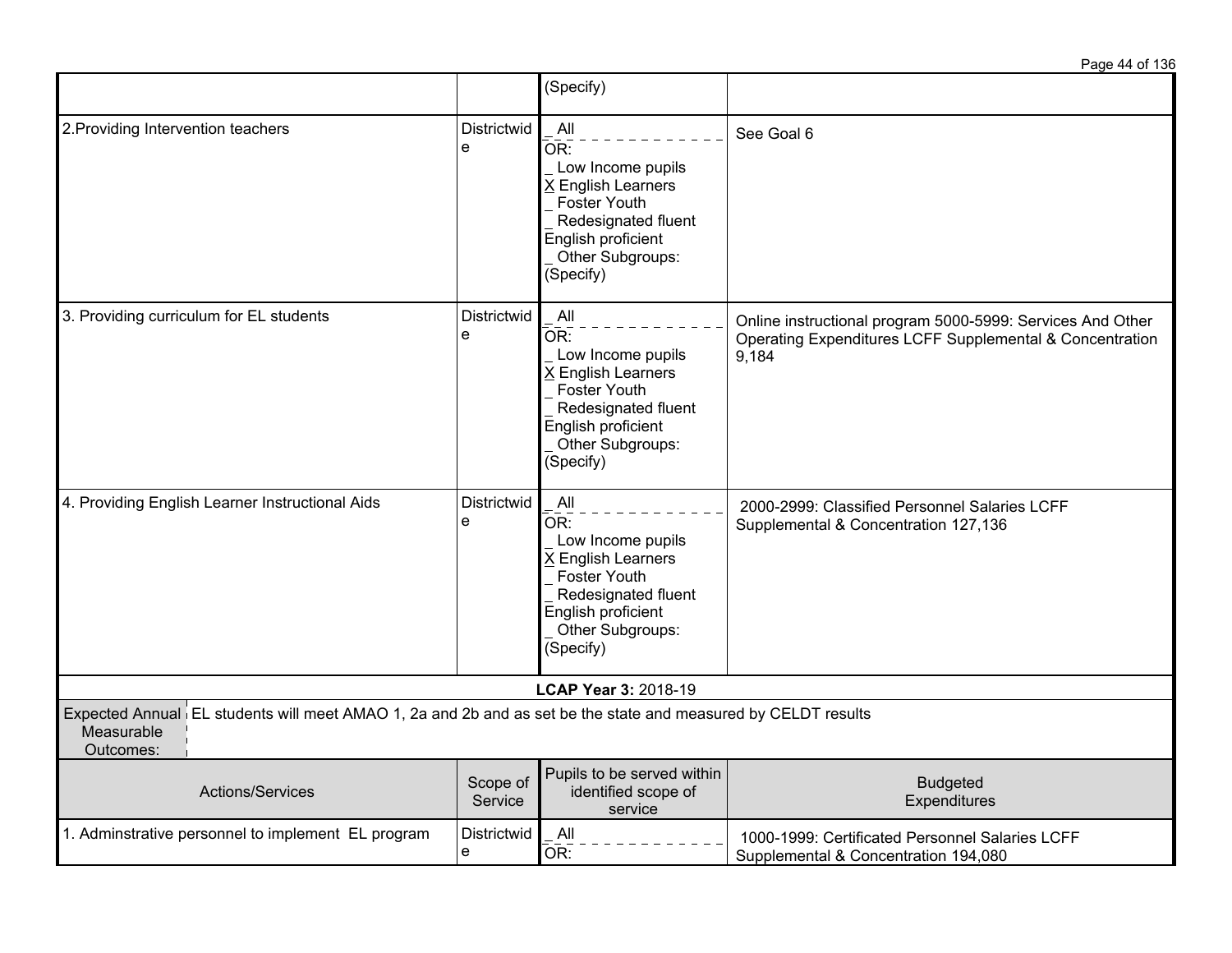|                                                      |                  |                                                                                                                                                              | ι αγο πο οι του                                                                                                               |
|------------------------------------------------------|------------------|--------------------------------------------------------------------------------------------------------------------------------------------------------------|-------------------------------------------------------------------------------------------------------------------------------|
|                                                      |                  | Low Income pupils<br><b>English Learners</b><br>Foster Youth<br>Redesignated fluent<br>English proficient<br>Other Subgroups:<br>(Specify)                   |                                                                                                                               |
| 2. Providing Intervention teachers                   |                  | $\overline{A}$<br>OR:<br>Low Income pupils<br>English Learners<br>Foster Youth<br>Redesignated fluent<br>English proficient<br>Other Subgroups:<br>(Specify) | See Goal 6                                                                                                                    |
| 3. Providing curriculum for English Learner students | Districtwid<br>e | All<br>OR:<br>Low Income pupils<br>X English Learners<br>Foster Youth<br>Redesignated fluent<br>English proficient<br>Other Subgroups:<br>(Specify)          | Online Instruction Program 5000-5999: Services And Other<br>Operating Expenditures LCFF Supplemental & Concentration<br>9,184 |
| 4. Providing English Learner Instructional Aids      | Districtwid<br>e | All<br>OR:<br>Low Income pupils<br>English Learners<br>Foster Youth<br>Redesignated fluent<br>English proficient<br>Other Subgroups:<br>(Specify)            | 2000-2999: Classified Personnel Salaries LCFF<br>Supplemental & Concentration 127,136                                         |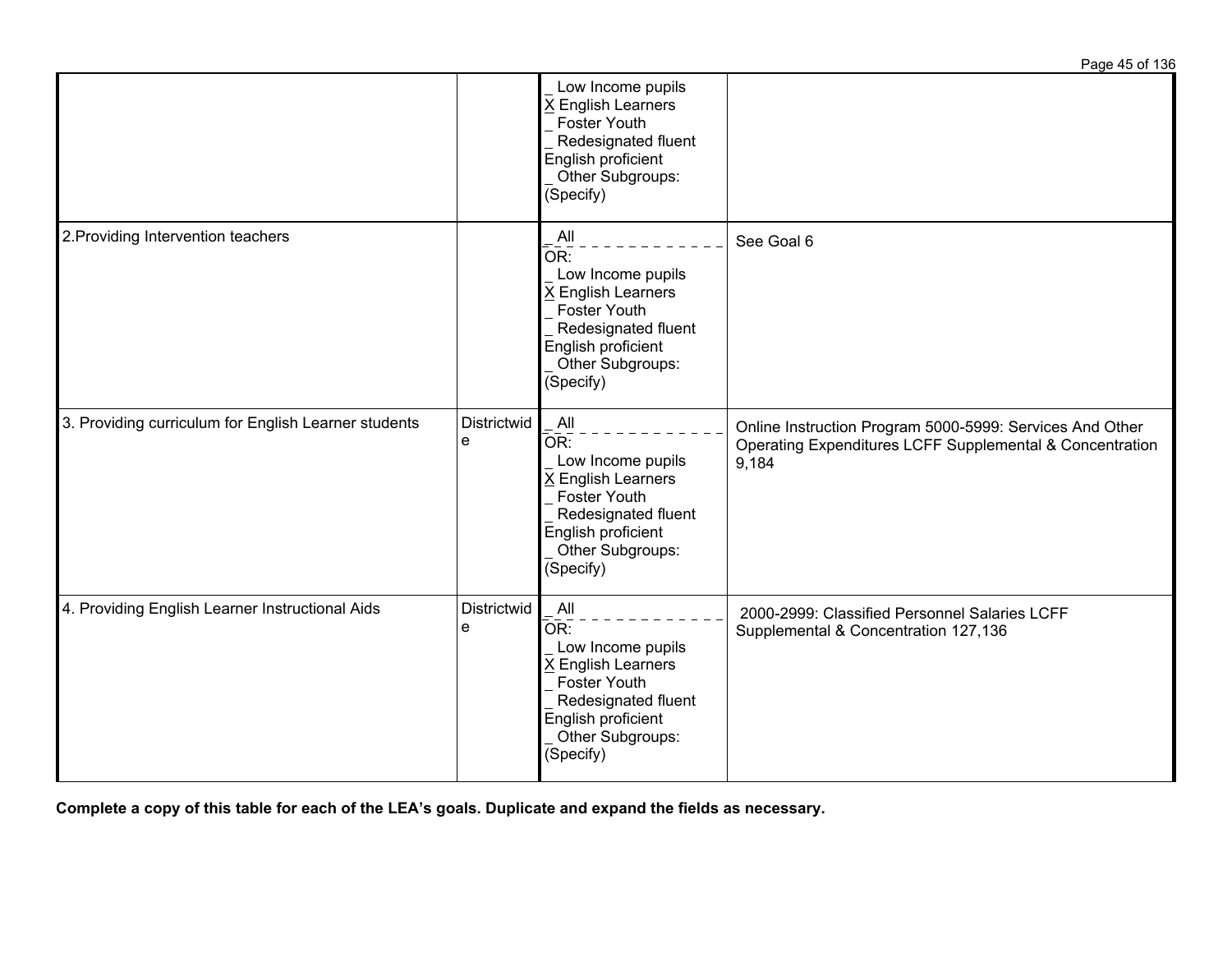| GOAL 8:                 | WUSD will implement English Language Development standards to ensure that English Learner students<br>acquire English proficiency as rapidly and effectively as possible in order to master grade level standards. |                        |                                                                                                                                                                            |             | Related State and/or Local Priorities:<br>$1 - 2 \times 3 - 4 \times 5 - 6$ 7 $\times$ 8<br>COE only: $9 - 10$<br>Local: Specify District Goal 2, 5,<br>LEAP Goal 1 & 2 & 5, Title III Goals<br>2 A & B & C, SPSA Goal 2, WASC<br>recommendation |  |
|-------------------------|--------------------------------------------------------------------------------------------------------------------------------------------------------------------------------------------------------------------|------------------------|----------------------------------------------------------------------------------------------------------------------------------------------------------------------------|-------------|--------------------------------------------------------------------------------------------------------------------------------------------------------------------------------------------------------------------------------------------------|--|
| Identified Need:        | NEED:<br>English Learner students need to meet AMAO targets<br>METRIC:<br>CAASPP results, CELDT results, reclassification rate                                                                                     |                        |                                                                                                                                                                            |             |                                                                                                                                                                                                                                                  |  |
| Goal Applies to:        | Schools: All schools<br>Applicable Pupil<br><b>English Learners</b>                                                                                                                                                |                        |                                                                                                                                                                            |             |                                                                                                                                                                                                                                                  |  |
|                         | Subgroups:                                                                                                                                                                                                         |                        |                                                                                                                                                                            |             |                                                                                                                                                                                                                                                  |  |
| Measurable<br>Outcomes: | Expected Annual English Learner students ill meet proficiency targets in ELA as measured by the CAASPP results in order to increase English Learner<br>redesignation rate by 1% annually.                          |                        | LCAP Year 1: 2016-2017                                                                                                                                                     |             |                                                                                                                                                                                                                                                  |  |
|                         | Actions/Services                                                                                                                                                                                                   | Scope of<br>Service    | Pupils to be served within<br>identified scope of<br>service                                                                                                               |             | <b>Budgeted</b><br>Expenditures                                                                                                                                                                                                                  |  |
|                         | 1. District coordination of curriculum, instruction, and<br>assessment; testing coordinator services                                                                                                               | <b>Districwid</b><br>e | All<br>$\overline{\mathsf{OR}}$ :<br>Low Income pupils<br>X English Learners<br>Foster Youth<br>Redesignated fluent<br>English proficient<br>Other Subgroups:<br>(Specify) | See Goal 12 |                                                                                                                                                                                                                                                  |  |
| 2. EL teachers          |                                                                                                                                                                                                                    | Districtwid<br>e       | All<br>OR:                                                                                                                                                                 | 50,094      | Teachers 1000-1999: Certificated Personnel Salaries Title III                                                                                                                                                                                    |  |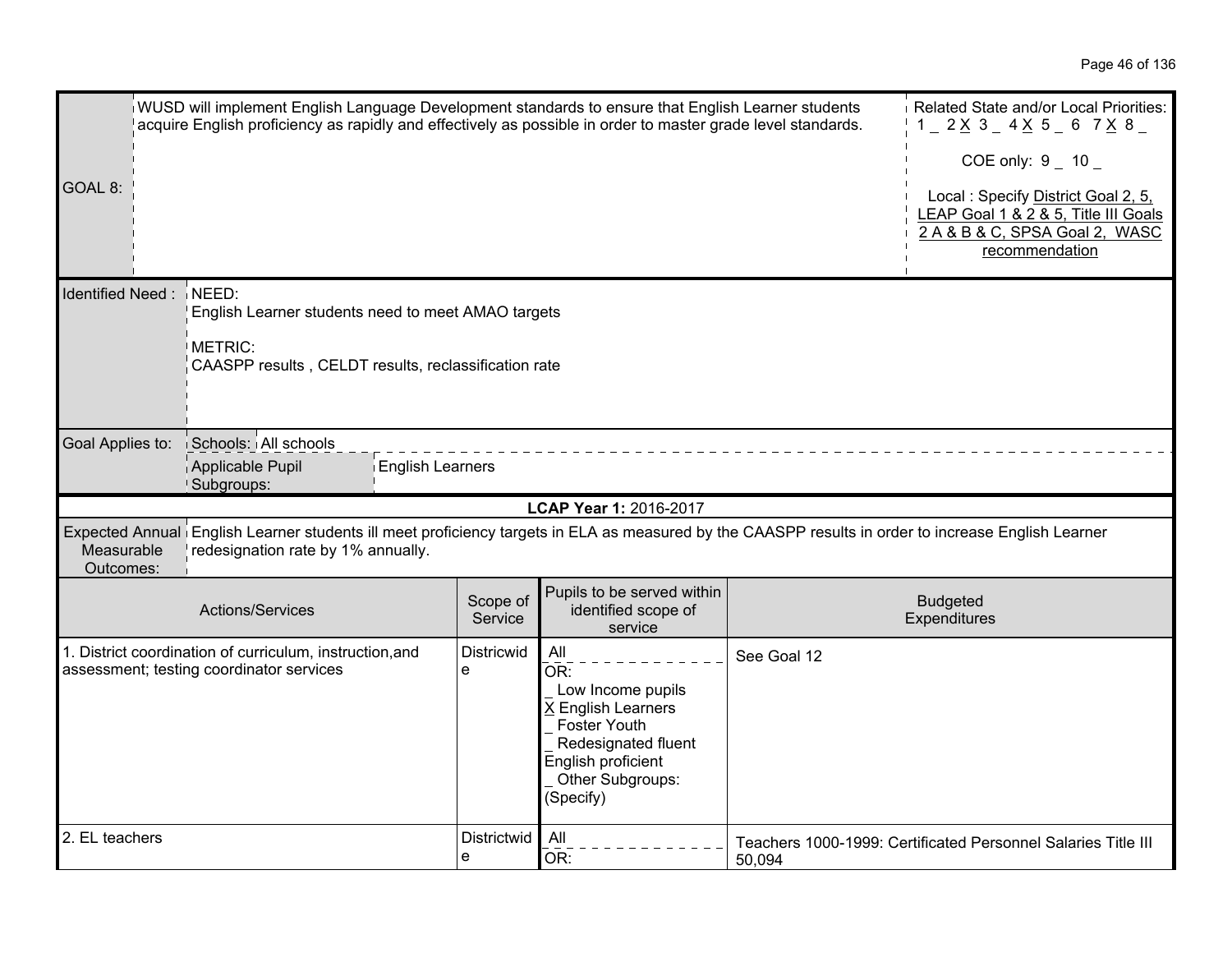|                                                                                                      |                     | Low Income pupils<br>X English Learners<br>Foster Youth<br>Redesignated fluent<br>English proficient<br>Other Subgroups:<br>(Specify)                      |                                                                                                                                                             |
|------------------------------------------------------------------------------------------------------|---------------------|------------------------------------------------------------------------------------------------------------------------------------------------------------|-------------------------------------------------------------------------------------------------------------------------------------------------------------|
|                                                                                                      |                     | LCAP Year 2: 2017-2018                                                                                                                                     |                                                                                                                                                             |
| rate by 1% annually.<br>Measurable<br>Outcomes:                                                      |                     |                                                                                                                                                            | Expected Annual English Learner students ill meet proficiency targets in ELA as measured by the CAASPP results in order to increase English L redesignation |
| Actions/Services                                                                                     | Scope of<br>Service | Pupils to be served within<br>identified scope of<br>service                                                                                               | <b>Budgeted</b><br>Expenditures                                                                                                                             |
| 1. District coordination of curriculum, instruction, and<br>assessment; testing coordinator services | Districtwid<br>e    | All<br>OR:<br>Low Income pupils<br>X English Learners<br>Foster Youth<br>Redesignated fluent<br>English proficient<br>Other Subgroups:<br>(Specify)        | See Goal 12                                                                                                                                                 |
| 2. EL teachers                                                                                       | Districtwid<br>e    | All<br>OR:<br>Low Income pupils<br>X English Learners<br><b>Foster Youth</b><br>Redesignated fluent<br>English proficient<br>Other Subgroups:<br>(Specify) | Teachers 1000-1999: Certificated Personnel Salaries Title III<br>50,094                                                                                     |

Page 47 of 136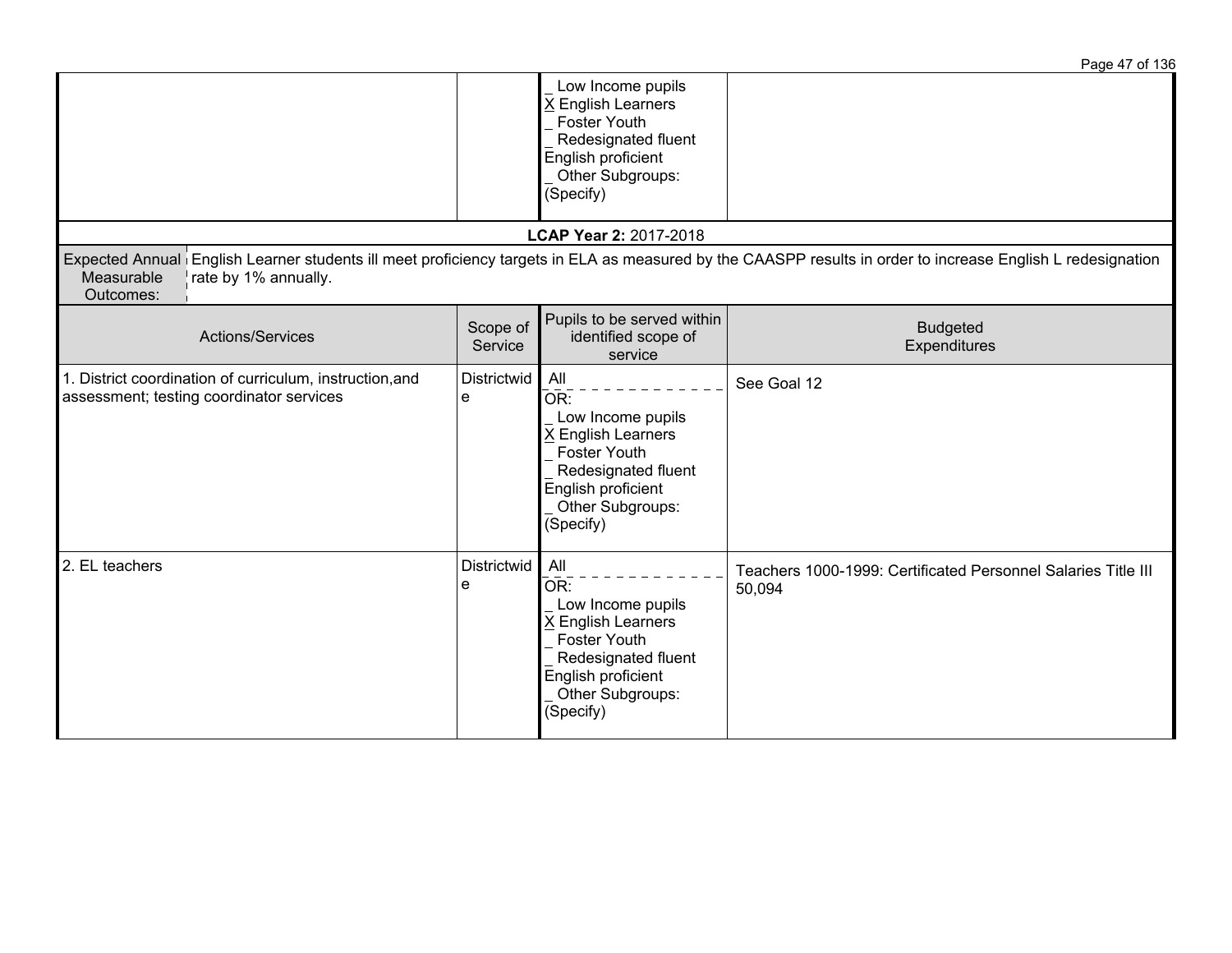Page 48 of 136

|                                                                                                                                                                                                                      |                     | <b>LCAP Year 3: 2018-19</b>                                                                                                                         |                                                                            |  |  |
|----------------------------------------------------------------------------------------------------------------------------------------------------------------------------------------------------------------------|---------------------|-----------------------------------------------------------------------------------------------------------------------------------------------------|----------------------------------------------------------------------------|--|--|
| Expected Annual English Learner students ill meet proficiency targets in ELA as measured by the CAASPP results in order to increase English Learner<br>redesignation rate by 1% annually.<br>Measurable<br>Outcomes: |                     |                                                                                                                                                     |                                                                            |  |  |
| <b>Actions/Services</b>                                                                                                                                                                                              | Scope of<br>Service | Pupils to be served within<br>identified scope of<br>service                                                                                        | <b>Budgeted</b><br>Expenditures                                            |  |  |
| 1. District coordination of curriculum, instruction, and<br>assessment; testing coordinator services                                                                                                                 | Districtwid<br>е    | All<br>OR:<br>Low Income pupils<br>X English Learners<br>Foster Youth<br>Redesignated fluent<br>English proficient<br>Other Subgroups:<br>(Specify) | See Goal 12                                                                |  |  |
| 2. EL teachers                                                                                                                                                                                                       | Districtwid<br>e    | All<br>OR:<br>Low Income pupils<br>X English Learners<br>Foster Youth<br>Redesignated fluent<br>English proficient<br>Other Subgroups:<br>(Specify) | EL Teachers 1000-1999: Certificated Personnel Salaries Title<br>III 50,094 |  |  |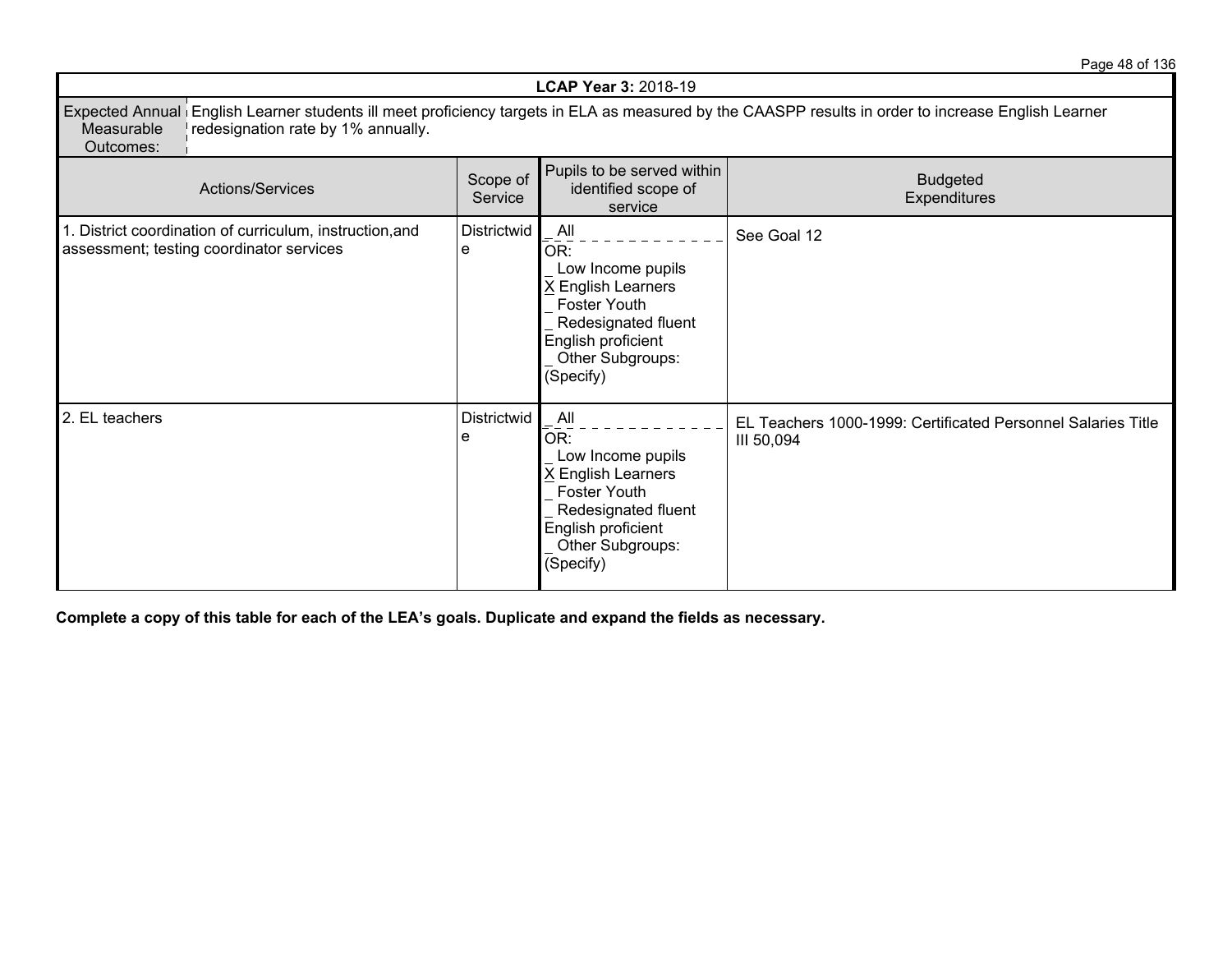|                         | WUSD will increase the rigor in preparatory course offerings in order to improve the passing rate on Advanced Related State and/or Local Priorities:<br><b>Placement assessments</b> |                     | $1 - 2 - 3 - 4 - 5 - 6 - 7 \times 8 \times$                                                                                                                         |                                          |                                                                                                                  |  |
|-------------------------|--------------------------------------------------------------------------------------------------------------------------------------------------------------------------------------|---------------------|---------------------------------------------------------------------------------------------------------------------------------------------------------------------|------------------------------------------|------------------------------------------------------------------------------------------------------------------|--|
|                         |                                                                                                                                                                                      |                     |                                                                                                                                                                     |                                          | $COE$ only: $9$ 10                                                                                               |  |
| GOAL 9:                 |                                                                                                                                                                                      |                     |                                                                                                                                                                     |                                          | Local : Specify District Goal 5, LEAP<br>Goal 1 & 2 & 5, Tittle III Goals 2 & A<br>& B & C, SPSA Goals 1 & 2 & 5 |  |
|                         | Identified Need: NEED: In increased number of students in grades 9-12 need to participate in Advanced Placement courses and pass with a score of 3 or<br>better.                     |                     |                                                                                                                                                                     |                                          |                                                                                                                  |  |
|                         | METRIC:<br>Data Quest AP passing rate                                                                                                                                                |                     |                                                                                                                                                                     |                                          |                                                                                                                  |  |
| Goal Applies to:        | Schools: WUHS<br>Applicable Pupil<br>Subgroups:                                                                                                                                      |                     |                                                                                                                                                                     |                                          |                                                                                                                  |  |
|                         |                                                                                                                                                                                      |                     | LCAP Year 1: 2016-2017                                                                                                                                              |                                          |                                                                                                                  |  |
| Measurable<br>Outcomes: | Expected Annual WUSD will increase the percent of students who pass Advanced Placement assessments with a score of 3 or better with by 1% annually.                                  |                     |                                                                                                                                                                     |                                          |                                                                                                                  |  |
|                         | Actions/Services                                                                                                                                                                     | Scope of<br>Service | Pupils to be served within<br>identified scope of<br>service                                                                                                        |                                          | <b>Budgeted</b><br>Expenditures                                                                                  |  |
|                         | 1. Providing Professional Development for AP teachers,<br>Advanced placement testing and supplies                                                                                    | Schoolwid<br>e      | $X$ All<br>OR:<br>Low Income pupils<br><b>English Learners</b><br><b>Foster Youth</b><br>Redesignated fluent<br>English proficient<br>Other Subgroups:<br>(Specify) | LCFF Supplemental & Concentration 36,045 | 5000-5999: Services And Other Operating Expenditures                                                             |  |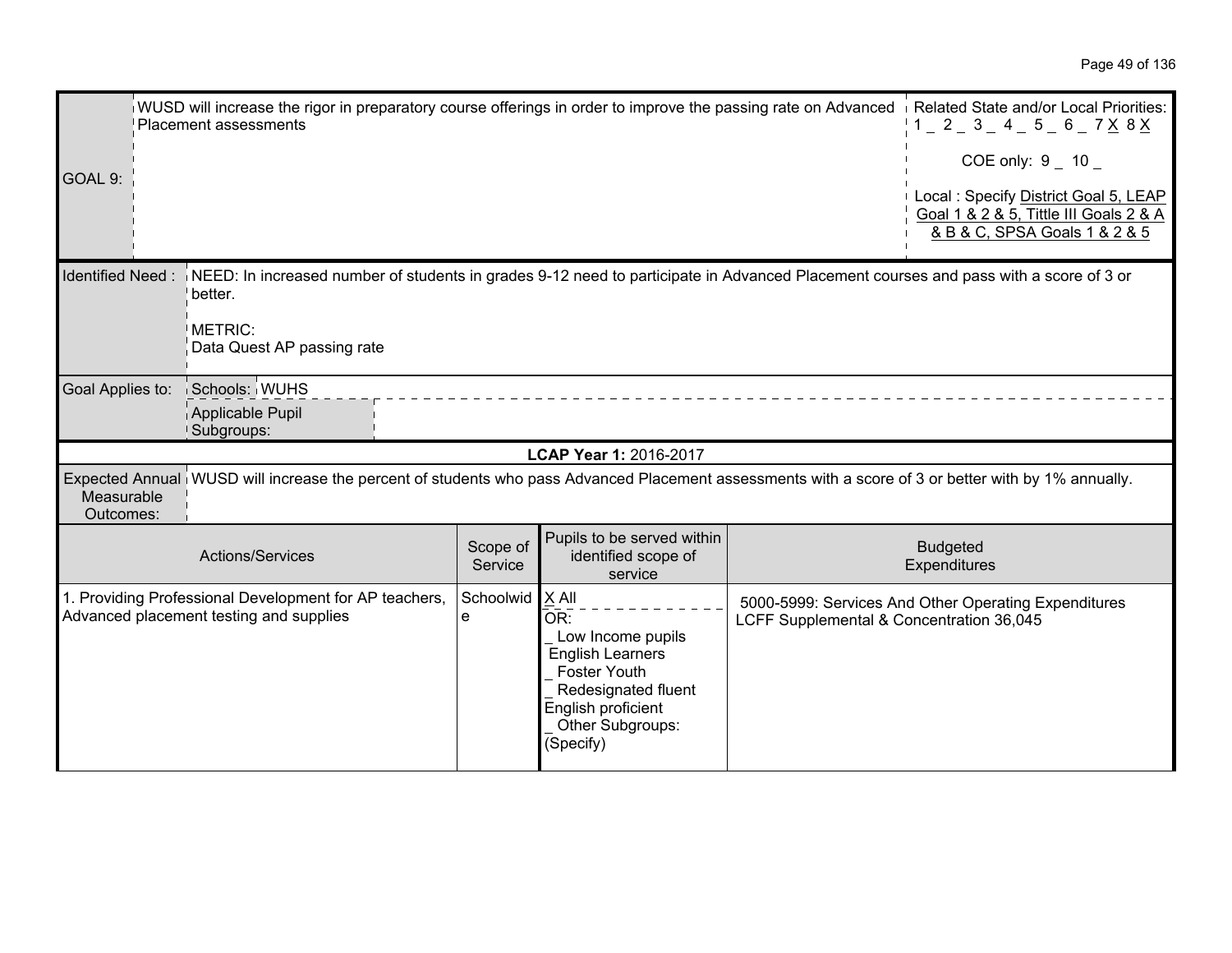Page 50 of 136

| LCAP Year 2: 2017-2018                                                                                                                                                                                                                                                                                             |                     |                                                                                                                                                                     |                                                                                                                                                     |  |
|--------------------------------------------------------------------------------------------------------------------------------------------------------------------------------------------------------------------------------------------------------------------------------------------------------------------|---------------------|---------------------------------------------------------------------------------------------------------------------------------------------------------------------|-----------------------------------------------------------------------------------------------------------------------------------------------------|--|
| Measurable<br>Outcomes:                                                                                                                                                                                                                                                                                            |                     |                                                                                                                                                                     | Expected Annual WUSD will increase the percent of students who pass Advanced Placement assessments with a score of 3 or better with by 1% annually. |  |
| <b>Actions/Services</b>                                                                                                                                                                                                                                                                                            | Scope of<br>Service | Pupils to be served within<br>identified scope of<br>service                                                                                                        | <b>Budgeted</b><br>Expenditures                                                                                                                     |  |
| Schoolwid<br>$X$ All<br>1. Providing Professional Development for AP teachers,<br>Advanced placement testing and supplies<br>OR:<br>e<br>Low Income pupils<br><b>English Learners</b><br><b>Foster Youth</b><br>Redesignated fluent<br>English proficient<br>Other Subgroups:<br>(Specify)<br>LCAP Year 3: 2018-19 |                     |                                                                                                                                                                     | 5000-5999: Services And Other Operating Expenditures<br>LCFF Supplemental & Concentration 36,045                                                    |  |
| Measurable<br>Outcomes:                                                                                                                                                                                                                                                                                            |                     |                                                                                                                                                                     | Expected Annual WUSD will increase the percent of students who pass Advanced Placement assessments with a score of 3 or better with by 1% annually. |  |
| Actions/Services                                                                                                                                                                                                                                                                                                   | Scope of<br>Service | Pupils to be served within<br>identified scope of<br>service                                                                                                        | <b>Budgeted</b><br>Expenditures                                                                                                                     |  |
| 1. Providing Professional Development for AP teachers,<br>Advanced placement testing and supplies                                                                                                                                                                                                                  | Schoolwid<br>e      | $X$ All<br>OR:<br>Low Income pupils<br><b>English Learners</b><br><b>Foster Youth</b><br>Redesignated fluent<br>English proficient<br>Other Subgroups:<br>(Specify) | 5000-5999: Services And Other Operating Expenditures<br>LCFF Supplemental & Concentration 36,045                                                    |  |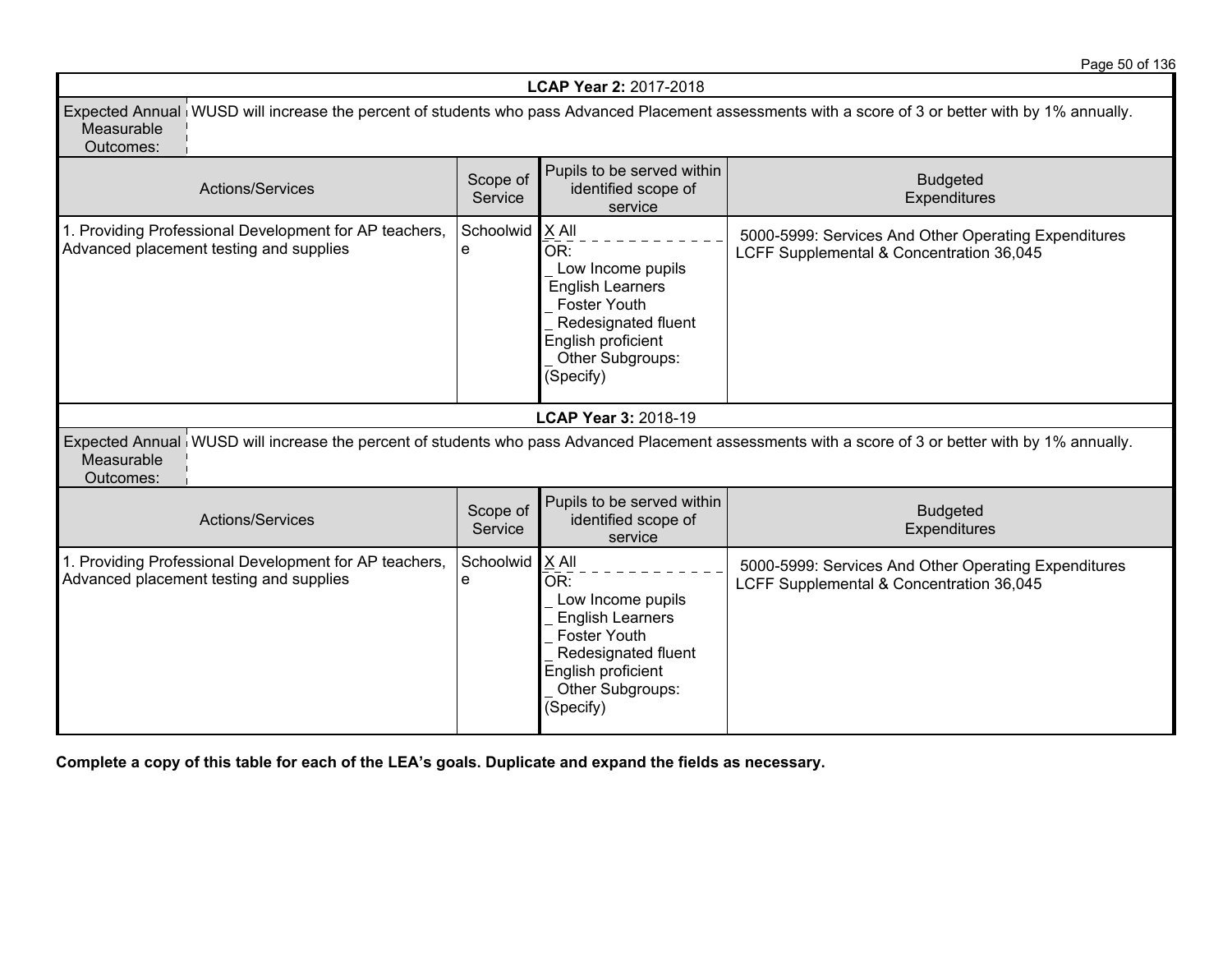| <b>GOAL</b><br>10:          | WUSD will increase the rigor of preparatory course offerings in order to improve the percent of students<br>successfully completing A-G requirements.                               |                     |                                                                                                                                                                     |                                      | Related State and/or Local Priorities:<br>$1 - 2 - 3 - 4 - 5 - 6 - 7 \times 8 \times$<br>COE only: $9 - 10$<br>Local : Specify District Goal 5, LEAP<br>Goal 1 & 2 & 5, Title III Goals 2 A &<br>B & C, SPSA Goal 1 & 2 & 5 |  |
|-----------------------------|-------------------------------------------------------------------------------------------------------------------------------------------------------------------------------------|---------------------|---------------------------------------------------------------------------------------------------------------------------------------------------------------------|--------------------------------------|-----------------------------------------------------------------------------------------------------------------------------------------------------------------------------------------------------------------------------|--|
| Identified Need: NEED:      | An increased number of grades 9-12 students need to successfully complete A-G courses.<br>METRIC:<br>Course grades, A-G completion rate transcripts, LCFF State Priorities Snapshot |                     |                                                                                                                                                                     |                                      |                                                                                                                                                                                                                             |  |
| Goal Applies to:            | Schools: WUHS<br>Applicable Pupil<br>All students<br>Subgroups:                                                                                                                     |                     |                                                                                                                                                                     |                                      |                                                                                                                                                                                                                             |  |
|                             |                                                                                                                                                                                     |                     | LCAP Year 1: 2016-2017                                                                                                                                              |                                      |                                                                                                                                                                                                                             |  |
| Measurable<br>Outcomes:     | Expected Annual WUSD will increase the percent of students successfully completing A-G requirements by 2% annually.                                                                 |                     |                                                                                                                                                                     |                                      |                                                                                                                                                                                                                             |  |
|                             | Actions/Services                                                                                                                                                                    | Scope of<br>Service | Pupils to be served within<br>identified scope of<br>service                                                                                                        |                                      | <b>Budgeted</b><br>Expenditures                                                                                                                                                                                             |  |
|                             | 1. Counselors to provide academic guidance and<br>support for students to meet A-G requirements to ensure $ e $<br>College and Career readiness                                     | Districtwid         | $X$ All<br>OR:<br>Low Income pupils<br><b>English Learners</b><br><b>Foster Youth</b><br>Redesignated fluent<br>English proficient<br>Other Subgroups:<br>(Specify) | Supplemental & Concentration 754,092 | 1000-1999: Certificated Personnel Salaries LCFF                                                                                                                                                                             |  |
| 2. Intervention specialists |                                                                                                                                                                                     | Districtwid<br>e    | $X$ All<br>OR:<br>Low Income pupils<br><b>English Learners</b>                                                                                                      | See Goal 6                           |                                                                                                                                                                                                                             |  |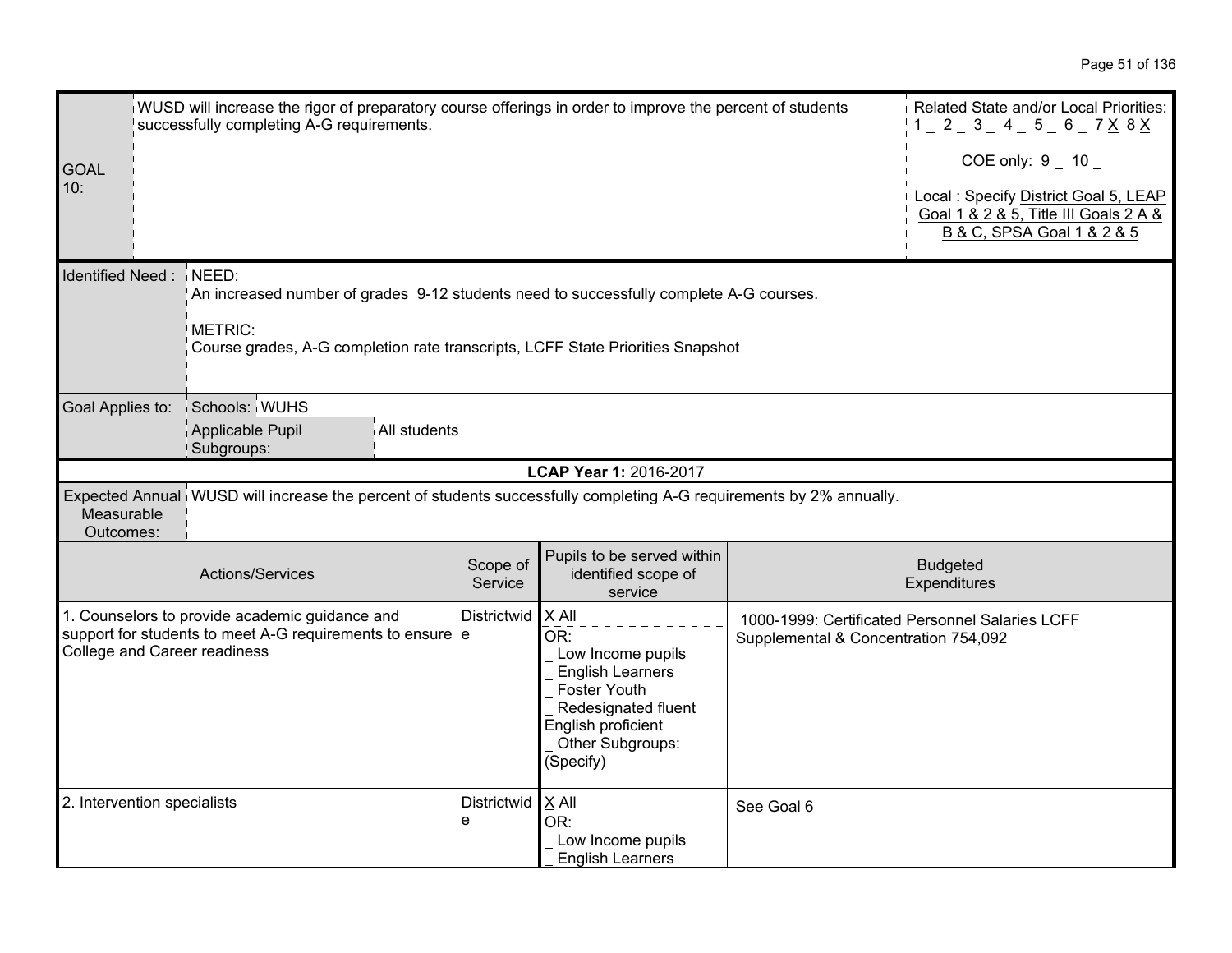|                                                                                                                                                                    |                        |                                                                                                                                                                          | Page 52 of 136                                                                          |
|--------------------------------------------------------------------------------------------------------------------------------------------------------------------|------------------------|--------------------------------------------------------------------------------------------------------------------------------------------------------------------------|-----------------------------------------------------------------------------------------|
|                                                                                                                                                                    |                        | Foster Youth<br>Redesignated fluent<br>English proficient<br>Other Subgroups:<br>(Specify)                                                                               |                                                                                         |
| 3. Summer school courses                                                                                                                                           | Schoolwid   X All<br>e | OR:<br>Low Income pupils<br><b>English Learners</b><br>Foster Youth<br>Redesignated fluent<br>English proficient<br>Other Subgroups:<br>(Specify)                        | 0000: Unrestricted LCFF Supplemental & Concentration<br>84,443                          |
|                                                                                                                                                                    |                        | LCAP Year 2: 2017-2018                                                                                                                                                   |                                                                                         |
| Expected Annual WUSD will increase the percent of students successfully completing A-G requirements by passing rate by 2% annually.<br>Measurable<br>Outcomes:     |                        |                                                                                                                                                                          |                                                                                         |
| Actions/Services                                                                                                                                                   | Scope of<br>Service    | Pupils to be served within<br>identified scope of<br>service                                                                                                             | <b>Budgeted</b><br>Expenditures                                                         |
| 1. Counselors to provide academic guidance and support Districtwid $X$ All<br>for students to meet A-G requirements to ensure<br>e<br>College and Career readiness |                        | OR:<br>Low Income pupils<br><b>English Learners</b><br>Foster Youth<br>Redesignated fluent<br>English proficient<br>Other Subgroups:<br>(Specify)                        | 1000-1999: Certificated Personnel Salaries LCFF<br>Supplemental & Concentration 754,092 |
| 2. Intervention specialists<br>е                                                                                                                                   |                        | Districtwid   X All<br>OR:<br>Low Income pupils<br><b>English Learners</b><br>Foster Youth<br>Redesignated fluent<br>English proficient<br>Other Subgroups:<br>(Specify) | See Goal 6                                                                              |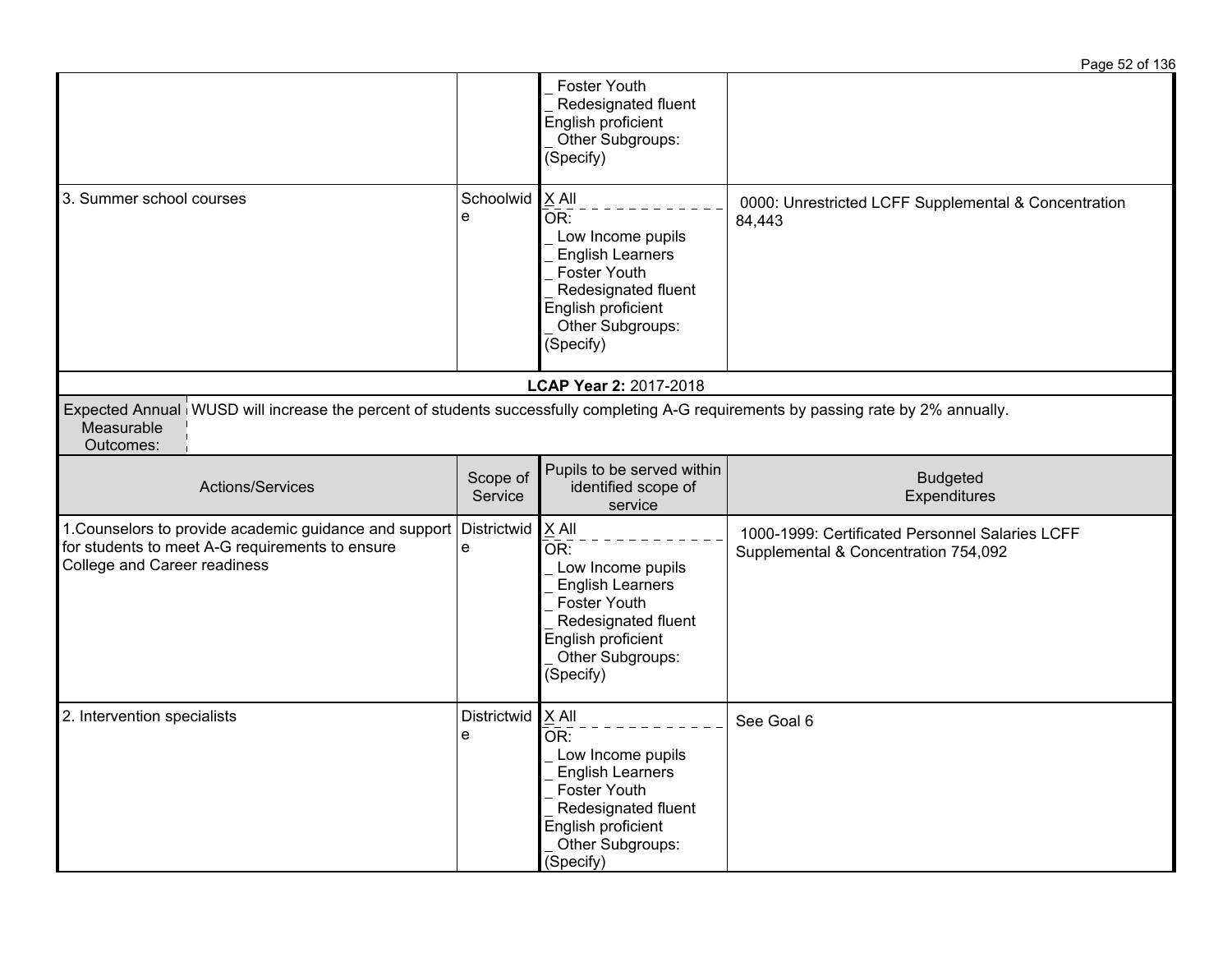| 3.Summer school courses                                                                                                                                        | Schoolwid<br>e      | $X$ All<br>$\bar{\mathsf{OR}}$ :<br>Low Income pupils<br><b>English Learners</b><br><b>Foster Youth</b><br>Redesignated fluent<br>English proficient<br>Other Subgroups:<br>(Specify) | 0000: Unrestricted LCFF Supplemental & Concentration<br>84,443  |
|----------------------------------------------------------------------------------------------------------------------------------------------------------------|---------------------|---------------------------------------------------------------------------------------------------------------------------------------------------------------------------------------|-----------------------------------------------------------------|
|                                                                                                                                                                |                     | LCAP Year 3: 2018-19                                                                                                                                                                  |                                                                 |
| Expected Annual WUSD will increase the percent of students successfully completing A-G requirements by passing rate by 2% annually.<br>Measurable<br>Outcomes: |                     |                                                                                                                                                                                       |                                                                 |
| Actions/Services                                                                                                                                               | Scope of<br>Service | Pupils to be served within<br>identified scope of<br>service                                                                                                                          | <b>Budgeted</b><br>Expenditures                                 |
| 1. Counselors to provide academic guidance and<br>support for students to meet A-G requirements to ensure $ e $<br>College and Career readiness                | Districtwid         | $X$ All<br>OR:<br>Low Income pupils<br><b>English Learners</b><br><b>Foster Youth</b><br>Redesignated fluent<br>English proficient<br>Other Subgroups:<br>(Specify)                   | 0000: Unrestricted LCFF Supplemental & Concentration<br>754,092 |
| 2. Intervention specialists                                                                                                                                    | Districtwid<br>e    | $X$ All<br>OR:<br>Low Income pupils<br><b>English Learners</b><br>Foster Youth<br>Redesignated fluent<br>English proficient<br>Other Subgroups:<br>(Specify)                          | See Goal 6                                                      |
| 3. Summer school courses                                                                                                                                       | Schoolwid<br>e      | $X$ All<br>OR:<br>Low Income pupils                                                                                                                                                   | 0000: Unrestricted LCFF Supplemental & Concentration<br>84,443  |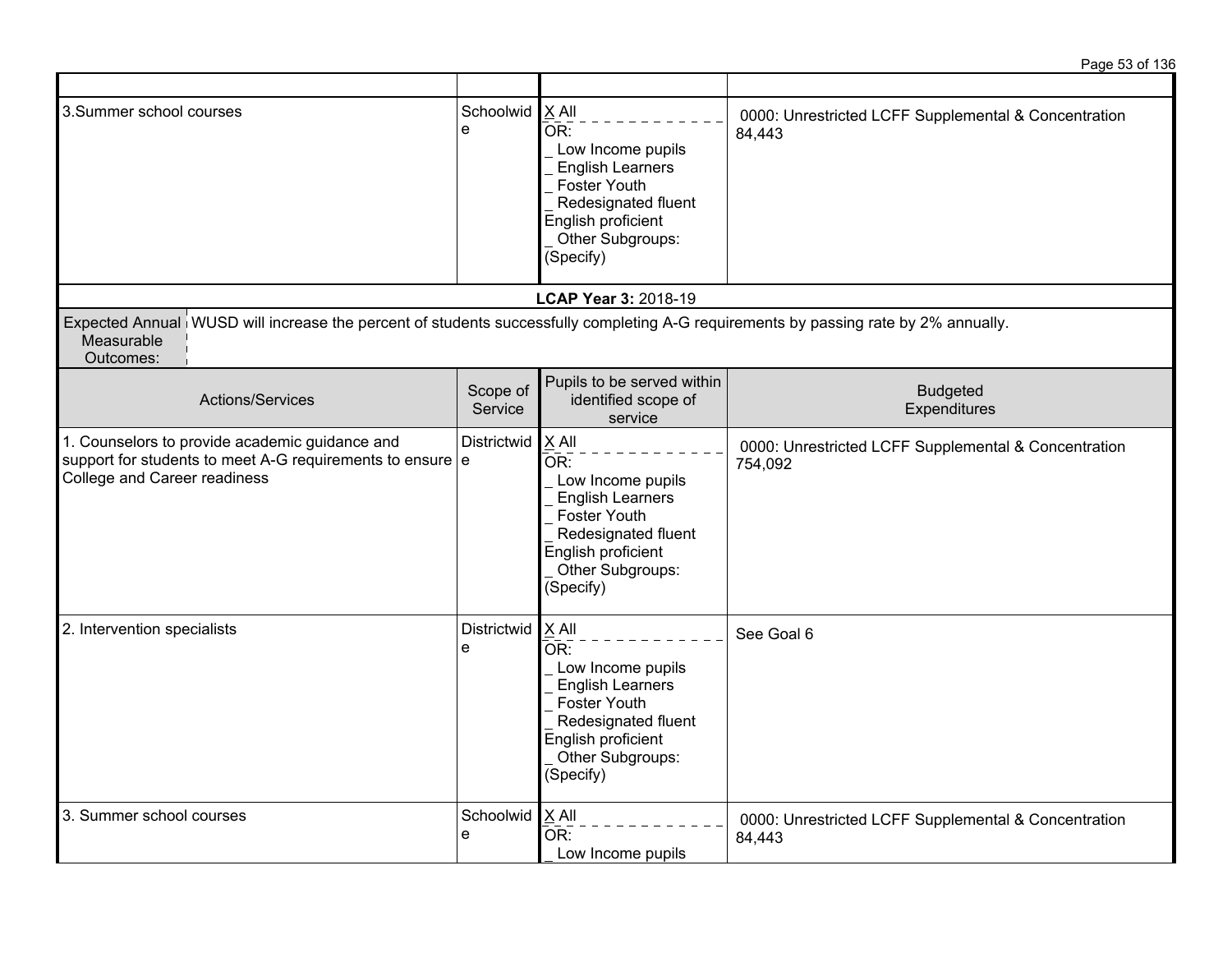Page 54 of 136

|  | <b>English Learners</b><br>Foster Youth<br>Redesignated fluent<br>English proficient<br>Other Subgroups:<br>(Specify) |  |
|--|-----------------------------------------------------------------------------------------------------------------------|--|
|--|-----------------------------------------------------------------------------------------------------------------------|--|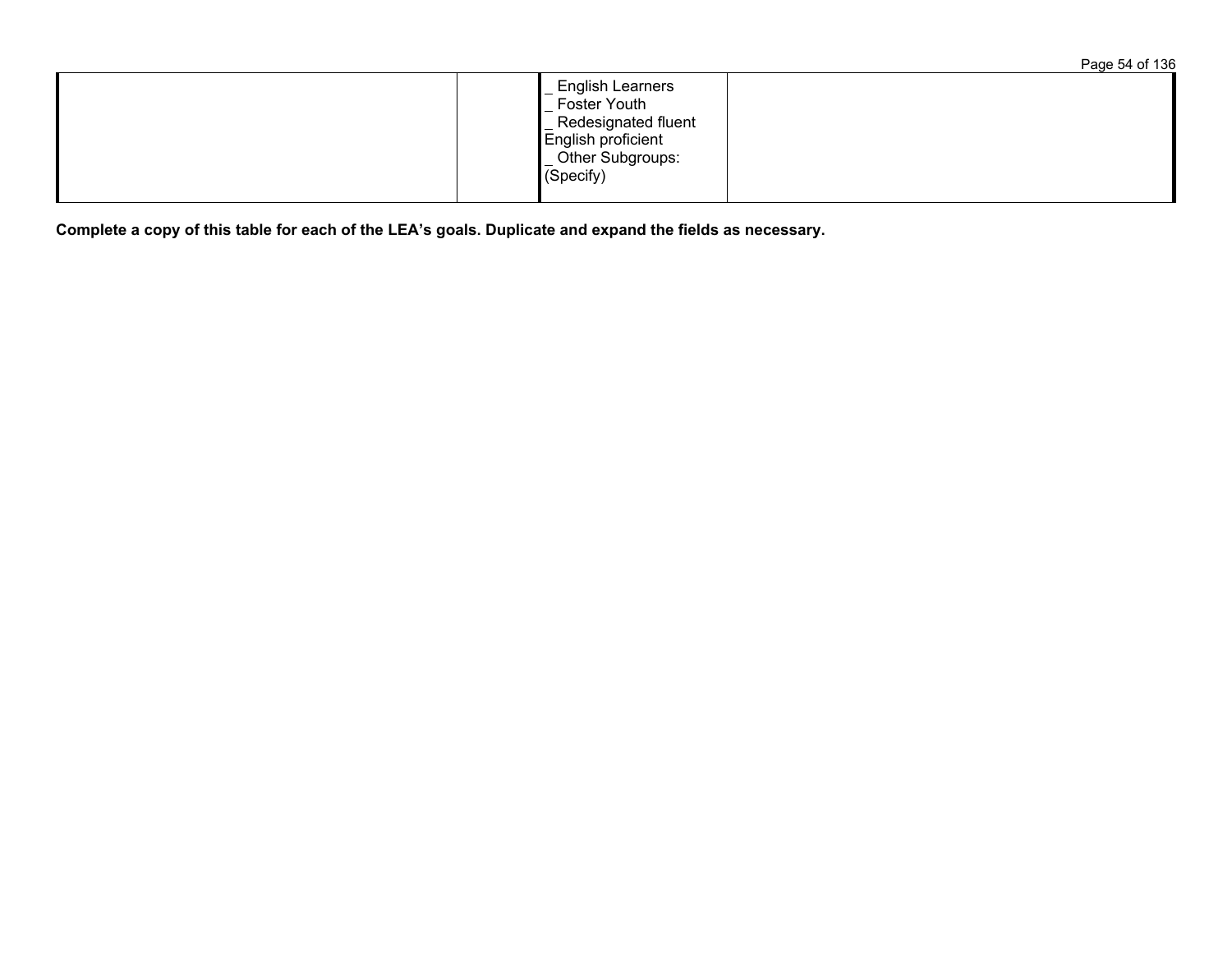| <b>GOAL</b><br>11:      | WUSD will increase the rigor of preparatory course offerings in order to improve the percent of students<br>scoring ready for college on the EAP assessment. |                     |                                                                                                                                                                                   |                                         | Related State and/or Local Priorities:<br>$1 - 2 - 3 - 4 - 5 - 6 - 7 \times 8 \times$<br>COE only: $9 - 10 -$<br>Local : Specify District Goal 5, LEAP<br>Goal 1 & 2 & 5, Title III Goals 2 A &<br>B & C, SPSA Goal 1 & 2 & 5 |  |
|-------------------------|--------------------------------------------------------------------------------------------------------------------------------------------------------------|---------------------|-----------------------------------------------------------------------------------------------------------------------------------------------------------------------------------|-----------------------------------------|-------------------------------------------------------------------------------------------------------------------------------------------------------------------------------------------------------------------------------|--|
| Identified Need: NEED:  | An increased number of grades 9-12 students need to successfully score ready for college.<br>METRIC:--<br>EAP assessment results -State Board                |                     |                                                                                                                                                                                   |                                         |                                                                                                                                                                                                                               |  |
| Goal Applies to:        | Schools: WUHS<br>Applicable Pupil<br>All students<br>Subgroups:                                                                                              |                     |                                                                                                                                                                                   |                                         |                                                                                                                                                                                                                               |  |
|                         |                                                                                                                                                              |                     | LCAP Year 1: 2016-2017                                                                                                                                                            |                                         |                                                                                                                                                                                                                               |  |
| Measurable<br>Outcomes: | Expected Annual WUSD will increase the percent of students scoring ready for college by 2% annually.                                                         |                     |                                                                                                                                                                                   |                                         |                                                                                                                                                                                                                               |  |
|                         | Actions/Services                                                                                                                                             | Scope of<br>Service | Pupils to be served within<br>identified scope of<br>service                                                                                                                      |                                         | <b>Budgeted</b><br>Expenditures                                                                                                                                                                                               |  |
| 1. Counselors           |                                                                                                                                                              | Districtwid<br>e    | X All<br>$\overline{\mathsf{OR}}$ :<br>Low Income pupils<br><b>English Learners</b><br>Foster Youth<br>Redesignated fluent<br>English proficient<br>Other Subgroups:<br>(Specify) | See Goal 10                             |                                                                                                                                                                                                                               |  |
| 2. After School program |                                                                                                                                                              | Schoolwid<br>e      | $X$ All<br>OR:<br>Low Income pupils<br><b>English Learners</b><br>Foster Youth                                                                                                    | 0000: Unrestricted 21st Century 236,905 |                                                                                                                                                                                                                               |  |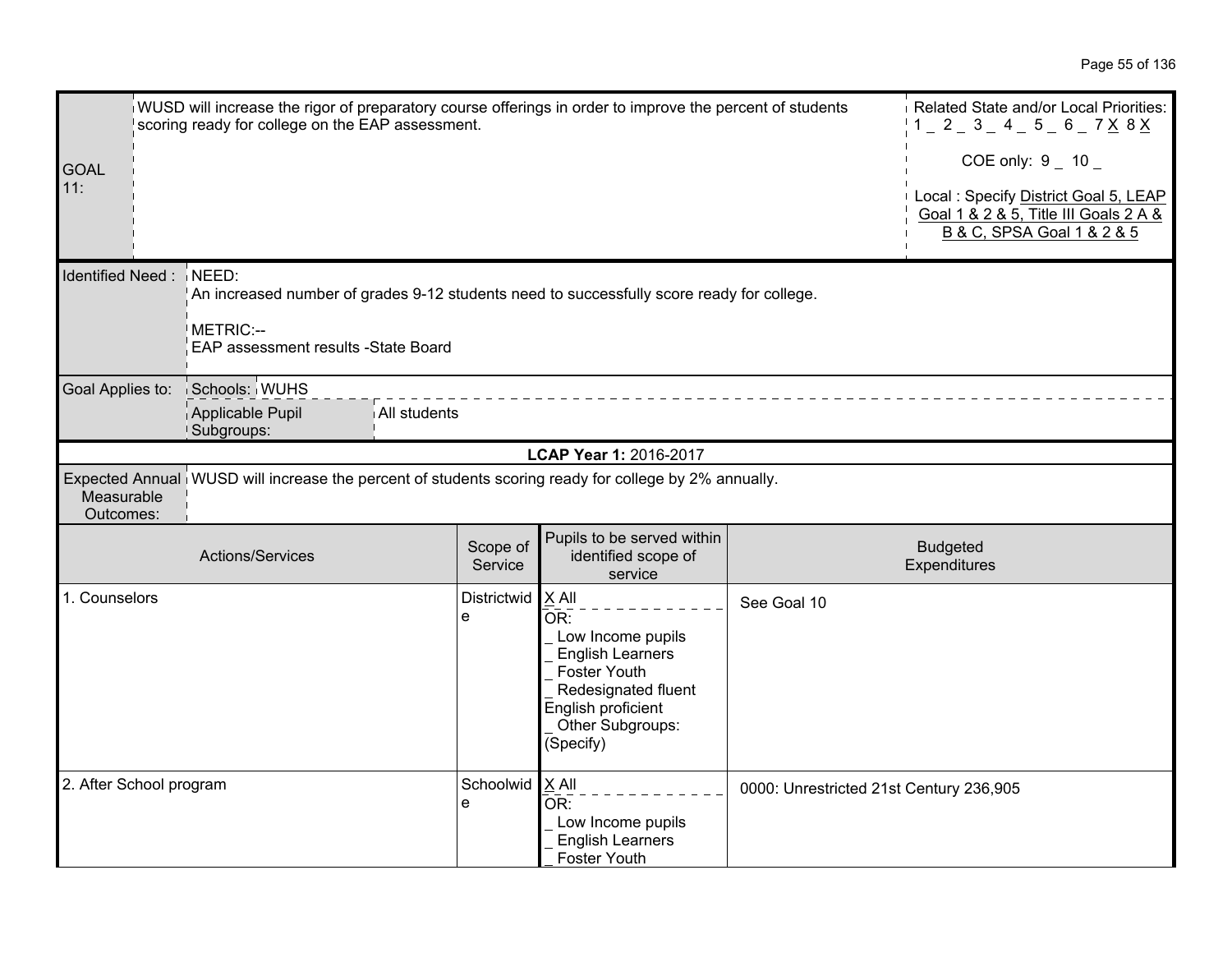|                                                                                                                                 |                     |                                                                                                                                                              | Page 56 of 136                          |
|---------------------------------------------------------------------------------------------------------------------------------|---------------------|--------------------------------------------------------------------------------------------------------------------------------------------------------------|-----------------------------------------|
|                                                                                                                                 |                     | Redesignated fluent<br>English proficient<br>Other Subgroups:<br>(Specify)                                                                                   |                                         |
|                                                                                                                                 |                     | LCAP Year 2: 2017-2018                                                                                                                                       |                                         |
| Expected Annual WUSD will increase the percent of students scoring ready for college by 2% annually.<br>Measurable<br>Outcomes: |                     |                                                                                                                                                              |                                         |
| Actions/Services                                                                                                                | Scope of<br>Service | Pupils to be served within<br>identified scope of<br>service                                                                                                 | <b>Budgeted</b><br>Expenditures         |
| 1. Counselors                                                                                                                   | Districtwid<br>e    | $X$ All<br>OR:<br>Low Income pupils<br><b>English Learners</b><br>Foster Youth<br>Redesignated fluent<br>English proficient<br>Other Subgroups:<br>(Specify) | 1. See Goal 10                          |
| 2. After School program                                                                                                         | Schoolwid<br>e      | $X$ All<br>OR:<br>Low Income pupils<br><b>English Learners</b><br>Foster Youth<br>Redesignated fluent<br>English proficient<br>Other Subgroups:<br>(Specify) | 0000: Unrestricted 21st Century 236,905 |
|                                                                                                                                 |                     | LCAP Year 3: 2018-19                                                                                                                                         |                                         |
| Expected Annual WUSD will increase the percent of students scoring ready for college by 2% annually.<br>Measurable<br>Outcomes: |                     |                                                                                                                                                              |                                         |
| Actions/Services                                                                                                                | Scope of<br>Service | Pupils to be served within<br>identified scope of<br>service                                                                                                 | <b>Budgeted</b><br>Expenditures         |
| 1. Counselors                                                                                                                   | Districtwid<br>e    | $X$ All<br>OR:                                                                                                                                               | See Goal 10                             |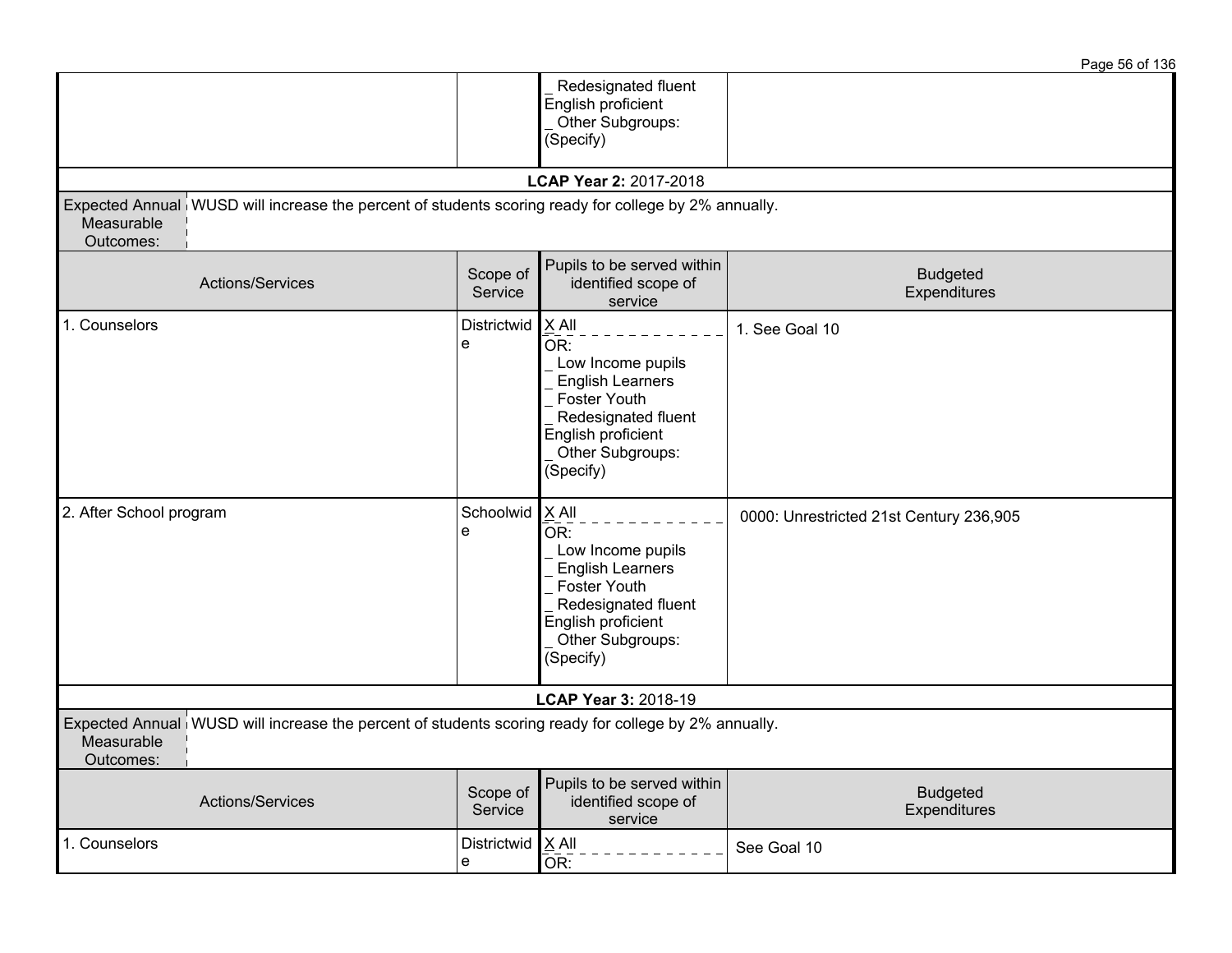\_ Low Income pupils English Learners Foster Youth Redesignated fluent English proficient Other Subgroups:  $\overline{\text{(Specify)}}$ 2. After School program  $|e|$ Schoolwid  $X$  All  $\overline{OR:}$ Low Income pupils **English Learners**  Foster Youth  $\overline{\phantom{a}}$  Redesignated fluent English proficient Other Subgroups:  $\overline{S}$ (Specify) 0000: Unrestricted 21st Century 236,905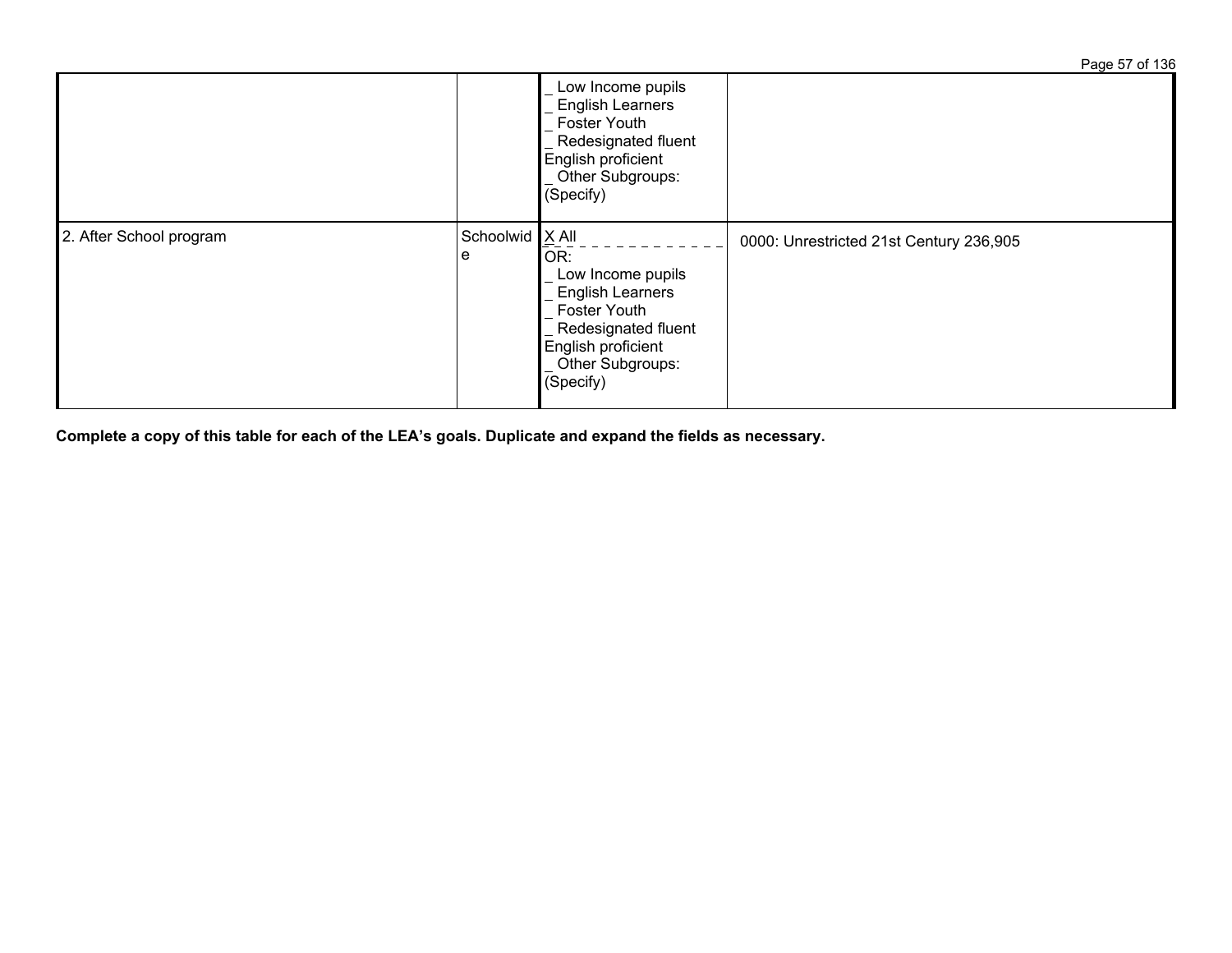| <b>GOAL</b><br>12:      | 51220.                                                                                                                                                                                                                                                           | WUSD will develop assessments to determine academic progress in courses defined in Ed Code 51210 and                                                                             |                     |                                                                                                                                                                      |                                      | Related State and/or Local Priorities:<br>$1 - 2 - 3$ 4 $-5$ 6 $-7$ X 8 $-$<br>$COE$ only: $9$ 10<br>Local: Specify District goal 2, 5<br>LEAP Goal 2,5 Title III Goal 2ABC,<br>SPSA Goal 2,5 |
|-------------------------|------------------------------------------------------------------------------------------------------------------------------------------------------------------------------------------------------------------------------------------------------------------|----------------------------------------------------------------------------------------------------------------------------------------------------------------------------------|---------------------|----------------------------------------------------------------------------------------------------------------------------------------------------------------------|--------------------------------------|-----------------------------------------------------------------------------------------------------------------------------------------------------------------------------------------------|
|                         | Identified Need:<br>Need:<br>WUSD needs to develop local assessments to determine academic progress in courses of student other than ELA and Math.<br>Metric:<br>Local Benchmarks, curriculum embedded assessments, formative assessments and performance tasks. |                                                                                                                                                                                  |                     |                                                                                                                                                                      |                                      |                                                                                                                                                                                               |
|                         | Schools: All school sites<br>Goal Applies to:<br>Applicable Pupil<br>All students<br>Subgroups:                                                                                                                                                                  |                                                                                                                                                                                  |                     |                                                                                                                                                                      |                                      |                                                                                                                                                                                               |
|                         |                                                                                                                                                                                                                                                                  |                                                                                                                                                                                  |                     | LCAP Year 1: 2016-2017                                                                                                                                               |                                      |                                                                                                                                                                                               |
| Measurable<br>Outcomes: |                                                                                                                                                                                                                                                                  | Expected Annual WUSD will continue to develop and use formative assessments to determine mastery of applicable standards in 60% of courses listed in Ed<br>Code 51210 and 51220. |                     |                                                                                                                                                                      |                                      |                                                                                                                                                                                               |
|                         |                                                                                                                                                                                                                                                                  | Actions/Services                                                                                                                                                                 | Scope of<br>Service | Pupils to be served within<br>identified scope of<br>service                                                                                                         |                                      | <b>Budgeted</b><br>Expenditures                                                                                                                                                               |
| services                |                                                                                                                                                                                                                                                                  | 1. Directors of Curriculum, Instruction, Assessment                                                                                                                              | Districtwid<br>e    | $ X$ All<br>OR:<br>Low Income pupils<br><b>English Learners</b><br><b>Foster Youth</b><br>Redesignated fluent<br>English proficient<br>Other Subgroups:<br>(Specify) | Supplemental & Concentration 220,005 | 1000-1999: Certificated Personnel Salaries LCFF                                                                                                                                               |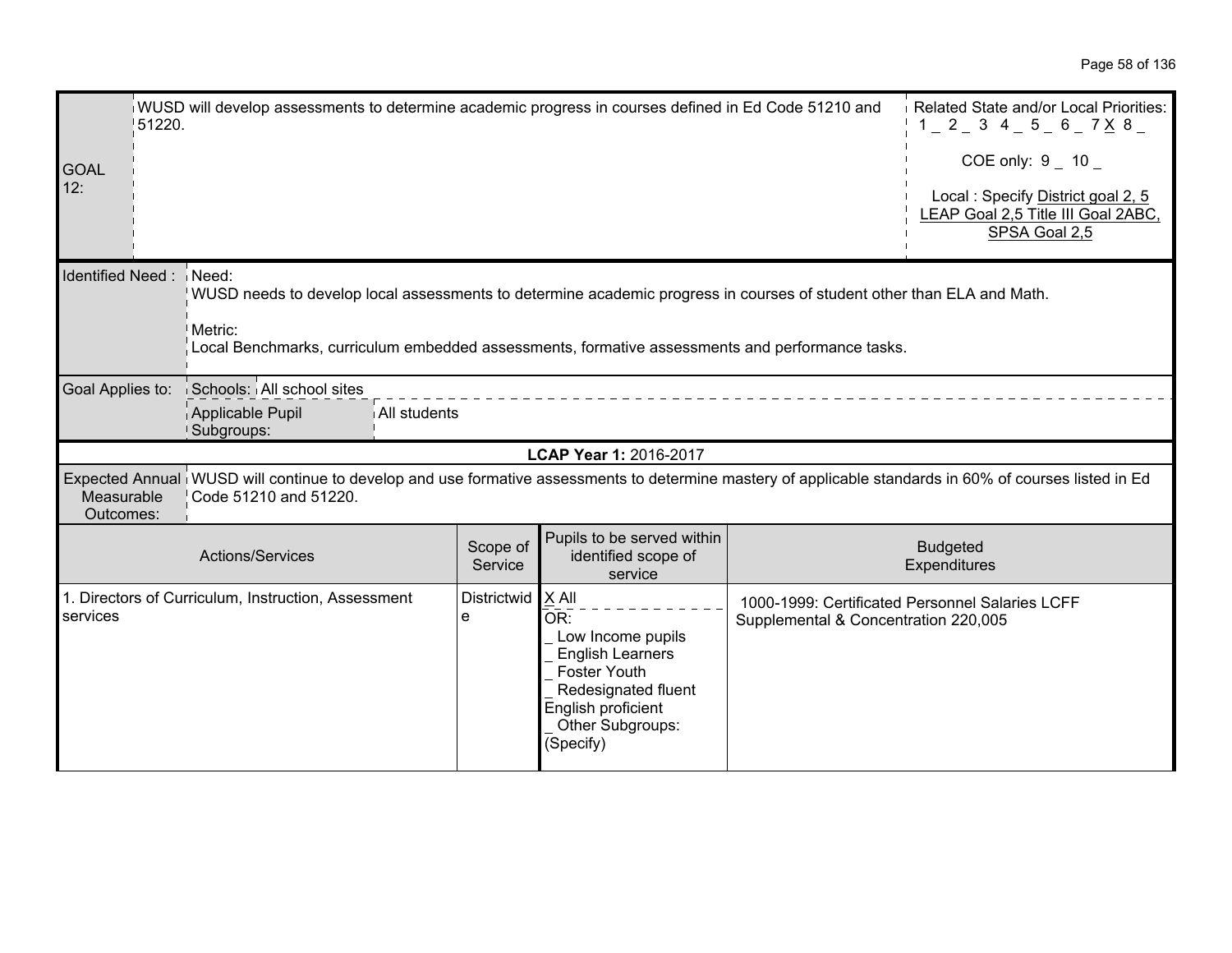Page 59 of 136

| LCAP Year 2: 2017-2018                                          |                         |                     |                                                                                                                                                                     |                                                                                                                                                          |
|-----------------------------------------------------------------|-------------------------|---------------------|---------------------------------------------------------------------------------------------------------------------------------------------------------------------|----------------------------------------------------------------------------------------------------------------------------------------------------------|
| Measurable<br>Outcomes:                                         | Code 51210 and 51220.   |                     |                                                                                                                                                                     | Expected Annual WUSD will continue to develop and use formative assessments to determine mastery of applicable standards in 80% of courses listed in Ed  |
|                                                                 | <b>Actions/Services</b> | Scope of<br>Service | Pupils to be served within<br>identified scope of<br>service                                                                                                        | <b>Budgeted</b><br>Expenditures                                                                                                                          |
| 1. Directors of Curriculum, Instruction, Assessment<br>services |                         | Schoolwid<br>e      | $X$ All<br>OR:<br>Low Income pupils<br><b>English Learners</b><br><b>Foster Youth</b><br>Redesignated fluent<br>English proficient<br>Other Subgroups:<br>(Specify) | 1000-1999: Certificated Personnel Salaries LCFF<br>Supplemental & Concentration 220,005                                                                  |
|                                                                 |                         |                     | LCAP Year 3: 2018-19                                                                                                                                                |                                                                                                                                                          |
| Measurable<br>Outcomes:                                         | Code 51210 and 51220.   |                     |                                                                                                                                                                     | Expected Annual WUSD will continue to develop and use formative assessments to determine mastery of applicable standards in 100% of courses listed in Ed |
|                                                                 | Actions/Services        | Scope of<br>Service | Pupils to be served within<br>identified scope of<br>service                                                                                                        | <b>Budgeted</b><br>Expenditures                                                                                                                          |
| 1. Directors of Curriculum, Instruction, Assessment<br>services |                         | Schoolwid<br>e      | X All<br>OR:<br>Low Income pupils<br><b>English Learners</b><br><b>Foster Youth</b><br>Redesignated fluent<br>English proficient<br>Other Subgroups:<br>(Specify)   | Directors 1000-1999: Certificated Personnel Salaries LCFF<br>Supplemental & Concentration 220,005                                                        |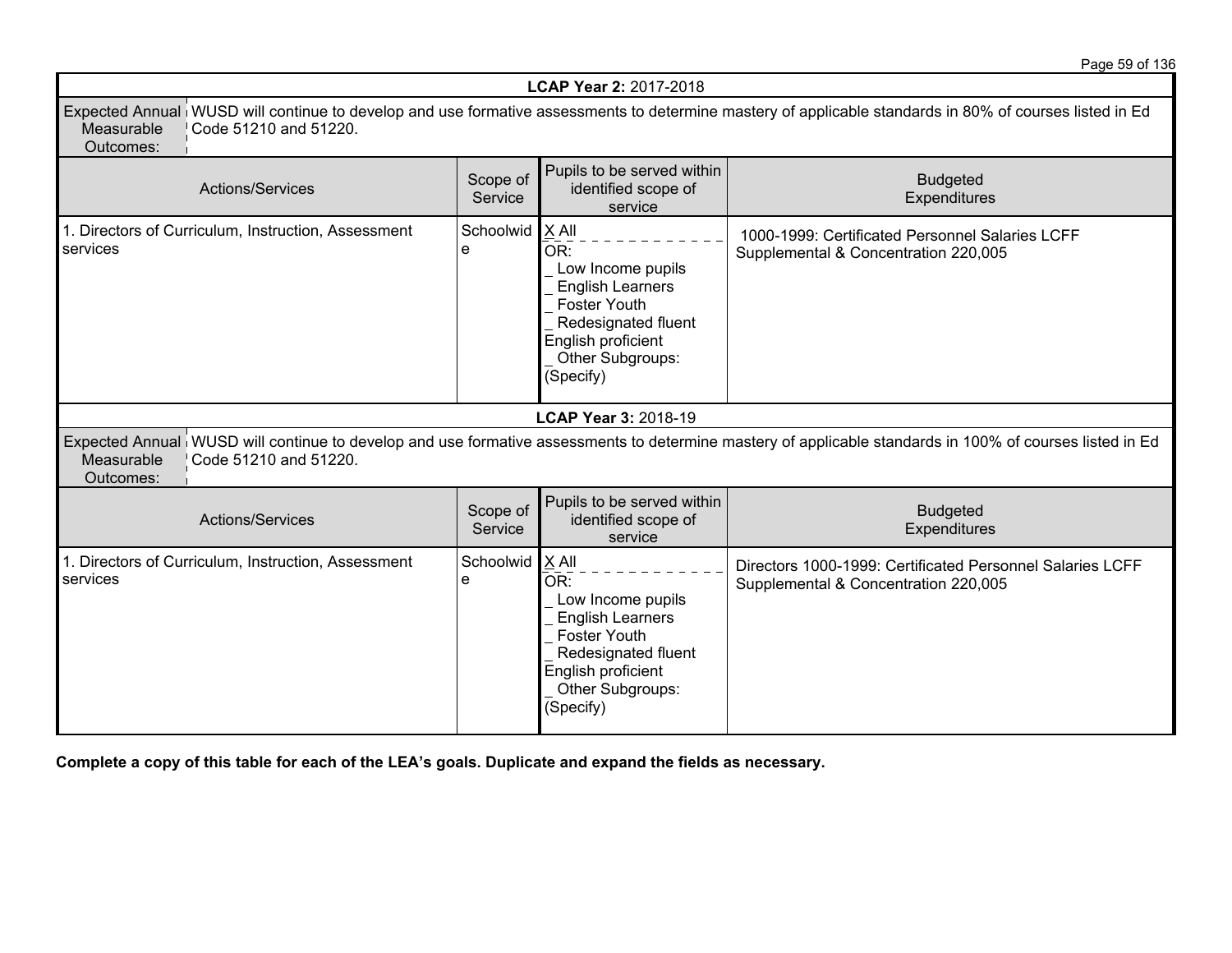|                         | WUSD will continue to increase opportunities for parents to provide input and participate in programs.                                                                             |                     | Related State and/or Local Priorities:<br>$1 - 2 - 3 \times 4 - 5 - 6 - 7 - 8$                                                             |                                          |                                                                                                                                          |  |
|-------------------------|------------------------------------------------------------------------------------------------------------------------------------------------------------------------------------|---------------------|--------------------------------------------------------------------------------------------------------------------------------------------|------------------------------------------|------------------------------------------------------------------------------------------------------------------------------------------|--|
| <b>GOAL</b><br>13:      |                                                                                                                                                                                    |                     |                                                                                                                                            |                                          | COE only: $9 - 10$                                                                                                                       |  |
|                         |                                                                                                                                                                                    |                     |                                                                                                                                            |                                          | Local: Specify District Goal 4, SPSA<br>Goal 1 & 2, Title                                                                                |  |
|                         | Identified Need: NEED:<br>from parents.                                                                                                                                            |                     |                                                                                                                                            |                                          | WUSD needs to maintain opportunities for parents to participate and increase methods of communication and opportunities to solicit input |  |
|                         | <b>METRIC:</b><br>Parent survey results, sign-in sheets, SPSA input, ELAC/DLAC, WASC committee, DAC, Migrant Advisory Committee, parent surveys and<br>site activities attendance. |                     |                                                                                                                                            |                                          |                                                                                                                                          |  |
| Goal Applies to:        | Schools: All schools                                                                                                                                                               |                     |                                                                                                                                            |                                          |                                                                                                                                          |  |
|                         | Applicable Pupil<br>Subgroups:                                                                                                                                                     | All students        |                                                                                                                                            |                                          |                                                                                                                                          |  |
|                         |                                                                                                                                                                                    |                     | LCAP Year 1: 2016-2017                                                                                                                     |                                          |                                                                                                                                          |  |
| Measurable<br>Outcomes: | Expected Annual WUSD will increase the percent of parents who provide input and participate in programs.                                                                           |                     |                                                                                                                                            |                                          |                                                                                                                                          |  |
|                         | Actions/Services                                                                                                                                                                   | Scope of<br>Service | Pupils to be served within<br>identified scope of<br>service                                                                               |                                          | <b>Budgeted</b><br>Expenditures                                                                                                          |  |
|                         | 1. Increased communication                                                                                                                                                         | All<br>schools      | X All<br>OR:                                                                                                                               | Operating Expenditures Title I 13,960    | Blackboard Connect 5000-5999: Services And Other                                                                                         |  |
|                         |                                                                                                                                                                                    |                     | Low Income pupils<br><b>English Learners</b><br>Foster Youth<br>Redesignated fluent<br>English proficient<br>Other Subgroups:<br>(Specify) |                                          | School Newsletters 5000-5999: Services And Other Operating<br>Expenditures LCFF Supplemental & Concentration 14,278                      |  |
|                         | 2. Providing Advisory Committee Training                                                                                                                                           | All<br>schools      | X All<br>OR:<br>Low Income pupils                                                                                                          | Provided by district personnel-no cost 0 |                                                                                                                                          |  |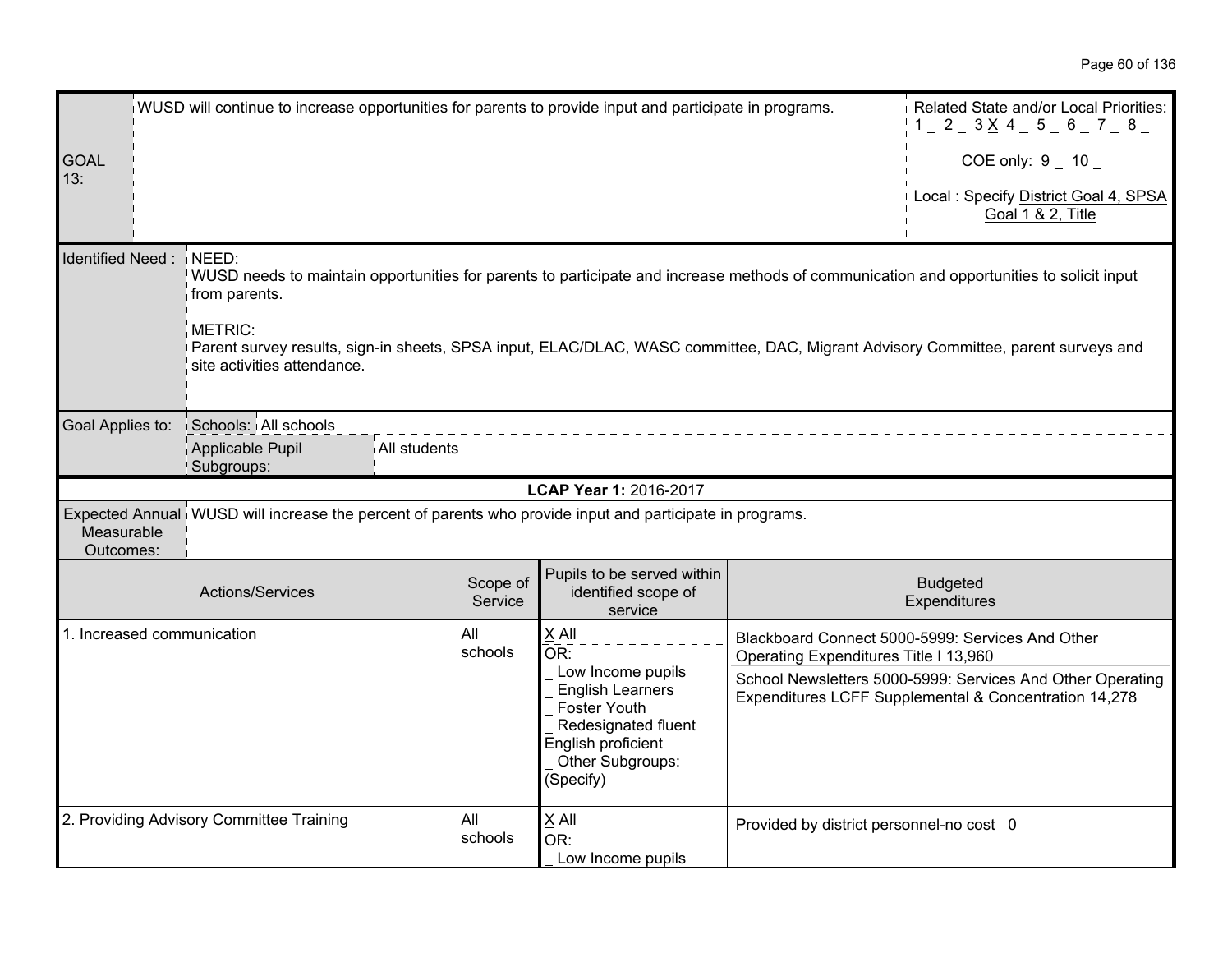|                                         |                          |                                                                                                                                                              | Page 61 of 136                                                                                                                |
|-----------------------------------------|--------------------------|--------------------------------------------------------------------------------------------------------------------------------------------------------------|-------------------------------------------------------------------------------------------------------------------------------|
|                                         |                          | <b>English Learners</b><br>Foster Youth<br>Redesignated fluent<br>English proficient<br>Other Subgroups:<br>(Specify)                                        |                                                                                                                               |
| 3. Providing ABI training for parents   | All<br>schools           | $X$ All<br>OR:<br>Low Income pupils<br><b>English Learners</b><br>Foster Youth<br>Redesignated fluent<br>English proficient<br>Other Subgroups:<br>(Specify) | Provided by District personnel-no cost 0                                                                                      |
| 4. Offering Parenting Classes           | Districtwid   X All<br>e | OR:<br>Low Income pupils<br><b>English Learners</b><br>Foster Youth<br>Redesignated fluent<br>English proficient<br>Other Subgroups:<br>(Specify)            | PBS Parent Classes 5000-5999: Services And Other<br>Operating Expenditures LCFF Supplemental & Concentration<br>18,000        |
| 5. Offering English acquisition classes | All<br>schools           | $X$ All<br>OR:<br>Low Income pupils<br><b>English Learners</b><br>Foster Youth<br>Redesignated fluent<br>English proficient<br>Other Subgroups:<br>(Specify) | Jump Into English Cohorts 5000-5999: Services And Other<br>Operating Expenditures LCFF Supplemental & Concentration<br>23,700 |
| 6. Continuing Community/school events   | Districtwid<br>е         | $X$ All<br>OR:<br>Low Income pupils<br><b>English Learners</b><br>Foster Youth<br>Redesignated fluent                                                        | 1000-1999: Certificated Personnel Salaries LCFF<br>Supplemental & Concentration 13,056                                        |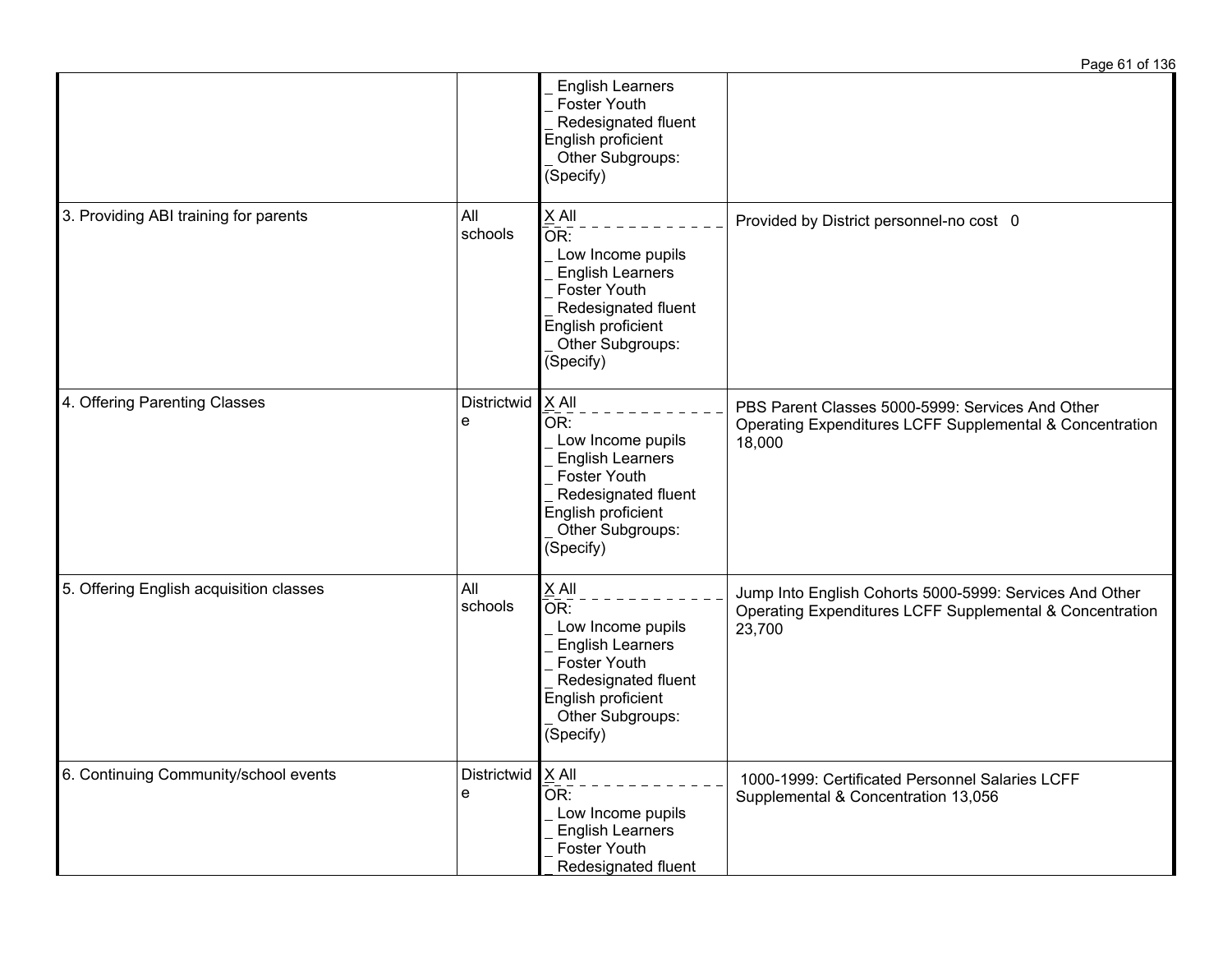|                                                                                                                                     |                     |                                                                                                                                                                                     | Page 62 of 136                                                                                                                                                                                                   |
|-------------------------------------------------------------------------------------------------------------------------------------|---------------------|-------------------------------------------------------------------------------------------------------------------------------------------------------------------------------------|------------------------------------------------------------------------------------------------------------------------------------------------------------------------------------------------------------------|
|                                                                                                                                     |                     | English proficient<br>Other Subgroups:<br>(Specify)                                                                                                                                 |                                                                                                                                                                                                                  |
|                                                                                                                                     |                     | LCAP Year 2: 2017-2018                                                                                                                                                              |                                                                                                                                                                                                                  |
| Expected Annual WUSD will increase the percent of parents who provide input and participate in programs.<br>Measurable<br>Outcomes: |                     |                                                                                                                                                                                     |                                                                                                                                                                                                                  |
| Actions/Services                                                                                                                    | Scope of<br>Service | Pupils to be served within<br>identified scope of<br>service                                                                                                                        | <b>Budgeted</b><br>Expenditures                                                                                                                                                                                  |
| 1. Increased communication                                                                                                          | All<br>schools      | X All<br>OR:<br>Low Income pupils<br><b>English Learners</b><br>Foster Youth<br>Redesignated fluent<br>English proficient<br>Other Subgroups:<br>(Specify)                          | Blackboard Connect 5000-5999: Services And Other<br>Operating Expenditures Title I 13,960<br>School newsletters 5000-5999: Services And Other Operating<br>Expenditures LCFF Supplemental & Concentration 14,278 |
| 2. Providing Advisory committee training                                                                                            | All<br>schools      | $X$ All<br>$\overline{\mathsf{OR}}$ :<br>Low Income pupils<br><b>English Learners</b><br>Foster Youth<br>Redesignated fluent<br>English proficient<br>Other Subgroups:<br>(Specify) | Provided by district personnel-no cost 0                                                                                                                                                                         |
| 3. Providing ABI training for parents                                                                                               | All<br>schools      | X All<br>$\overline{\mathsf{OR}}$ :<br>Low Income pupils<br><b>English Learners</b><br>Foster Youth<br>Redesignated fluent<br>English proficient<br>Other Subgroups:<br>(Specify)   | Provided by district personnel-no cost 0                                                                                                                                                                         |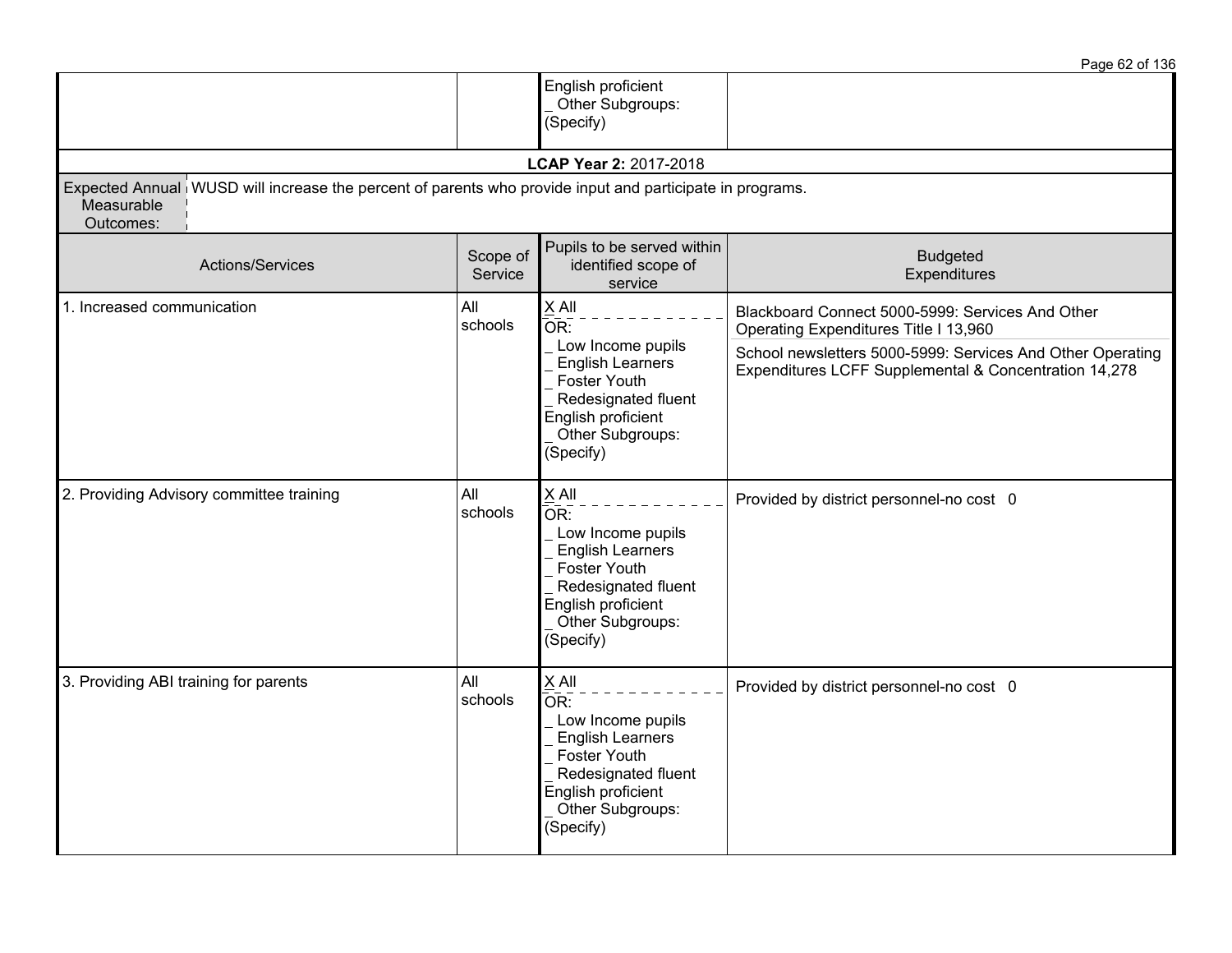| Districtwid<br>4. Offering Parenting classes<br>e                                                                                   |                     | $X$ All<br>OR:<br>Low Income pupils<br><b>English Learners</b><br><b>Foster Youth</b><br>Redesignated fluent<br>English proficient<br>Other Subgroups:<br>(Specify) | PBS Parent Classes 5000-5999: Services And Other<br>Operating Expenditures LCFF Supplemental & Concentration<br>18,000                                                                                           |
|-------------------------------------------------------------------------------------------------------------------------------------|---------------------|---------------------------------------------------------------------------------------------------------------------------------------------------------------------|------------------------------------------------------------------------------------------------------------------------------------------------------------------------------------------------------------------|
| 5. Offering English acquisition classes                                                                                             | All<br>schools      | $\times$ All<br>OR:<br>Low Income pupils<br><b>English Learners</b><br>Foster Youth<br>Redesignated fluent<br>English proficient<br>Other Subgroups:<br>(Specify)   | Jump Into English Cohorts 5000-5999: Services And Other<br>Operating Expenditures LCFF Supplemental & Concentration<br>23,700                                                                                    |
| 6. Continuing Community/school events                                                                                               | Districtwid<br>e    | X All<br>OR:<br>Low Income pupils<br><b>English Learners</b><br>Foster Youth<br>Redesignated fluent<br>English proficient<br>Other Subgroups:<br>(Specify)          | 1000-1999: Certificated Personnel Salaries LCFF<br>Supplemental & Concentration 13,056                                                                                                                           |
|                                                                                                                                     |                     | LCAP Year 3: 2018-19                                                                                                                                                |                                                                                                                                                                                                                  |
| Expected Annual WUSD will increase the percent of parents who provide input and participate in programs.<br>Measurable<br>Outcomes: |                     |                                                                                                                                                                     |                                                                                                                                                                                                                  |
| Actions/Services                                                                                                                    | Scope of<br>Service | Pupils to be served within<br>identified scope of<br>service                                                                                                        | <b>Budgeted</b><br>Expenditures                                                                                                                                                                                  |
| 1. Increased communication                                                                                                          | All<br>Schools      | X All<br>OR:<br>Low Income pupils<br><b>English Learners</b><br><b>Foster Youth</b>                                                                                 | Blackboard Connect 5000-5999: Services And Other<br>Operating Expenditures Title I 13,960<br>School Newsletters 5000-5999: Services And Other Operating<br>Expenditures LCFF Supplemental & Concentration 14,278 |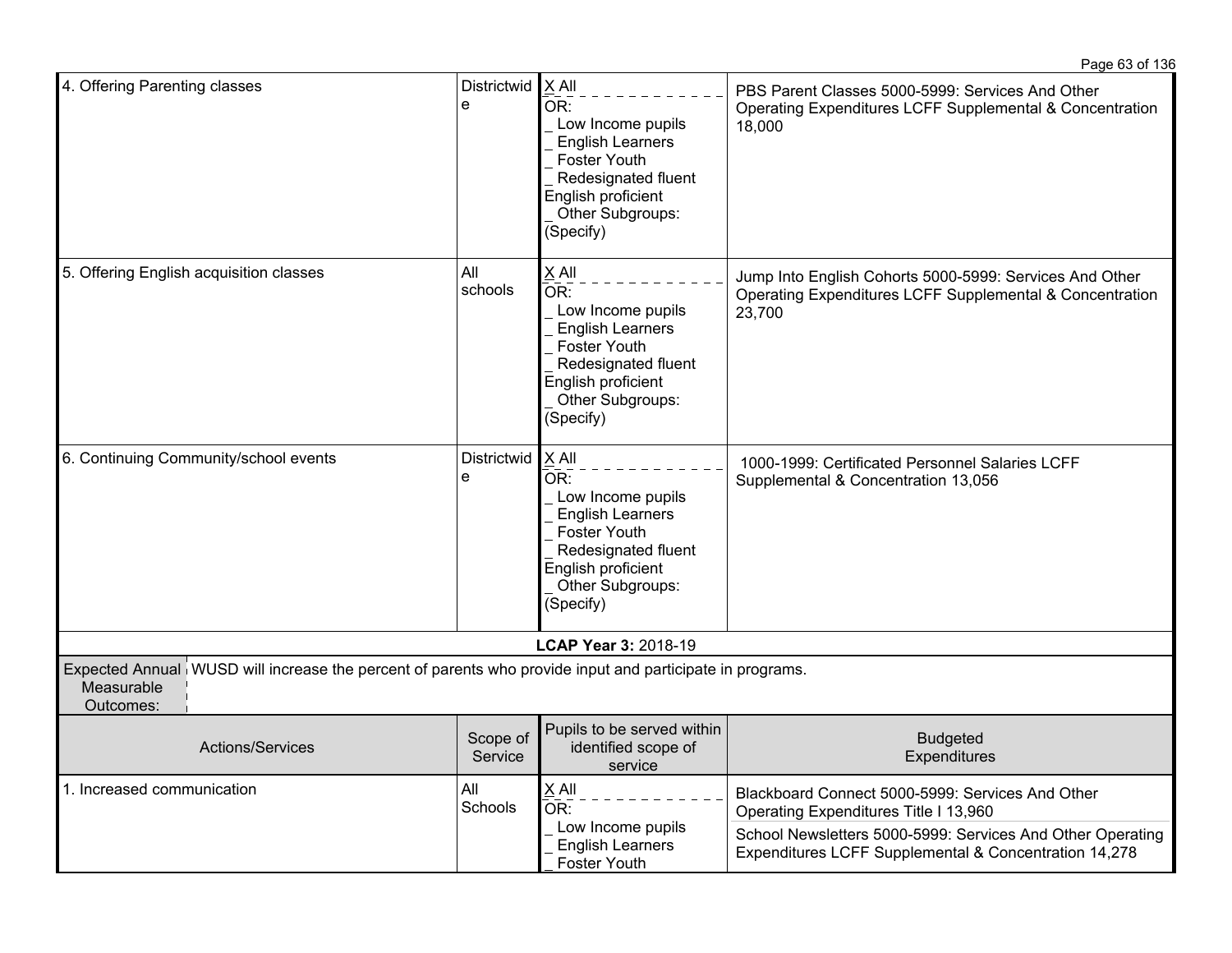|                                          |                  |                                                                                                                                                                     | Page 64 of 136                                                                                                                |
|------------------------------------------|------------------|---------------------------------------------------------------------------------------------------------------------------------------------------------------------|-------------------------------------------------------------------------------------------------------------------------------|
|                                          |                  | Redesignated fluent<br>English proficient<br>Other Subgroups:<br>(Specify)                                                                                          |                                                                                                                               |
| 2. Providing Advisory committee training | All<br>Schools   | $X$ All<br>OR:<br>Low Income pupils<br><b>English Learners</b><br><b>Foster Youth</b><br>Redesignated fluent<br>English proficient<br>Other Subgroups:<br>(Specify) | Provided by District- no cost 0                                                                                               |
| 3. Providing ABI training for parents    | All<br>Schools   | $X$ All<br>OR:<br>Low Income pupils<br><b>English Learners</b><br><b>Foster Youth</b><br>Redesignated fluent<br>English proficient<br>Other Subgroups:<br>(Specify) | Provided by District-no cost 0                                                                                                |
| 4. Offering Parenting Classes            | Districtwid<br>e | X All<br>OR:<br>Low Income pupils<br><b>English Learners</b><br><b>Foster Youth</b><br>Redesignated fluent<br>English proficient<br>Other Subgroups:<br>(Specify)   | PBS Parent Classes 5000-5999: Services And Other<br>Operating Expenditures LCFF Supplemental & Concentration<br>18,000        |
| 5. Offering English acquisition classes  | All<br>Schools   | $X$ All<br>OR:<br>Low Income pupils<br><b>English Learners</b><br><b>Foster Youth</b><br>Redesignated fluent<br>English proficient<br>Other Subgroups:              | Jump Into English Cohorts 5000-5999: Services And Other<br>Operating Expenditures LCFF Supplemental & Concentration<br>23,700 |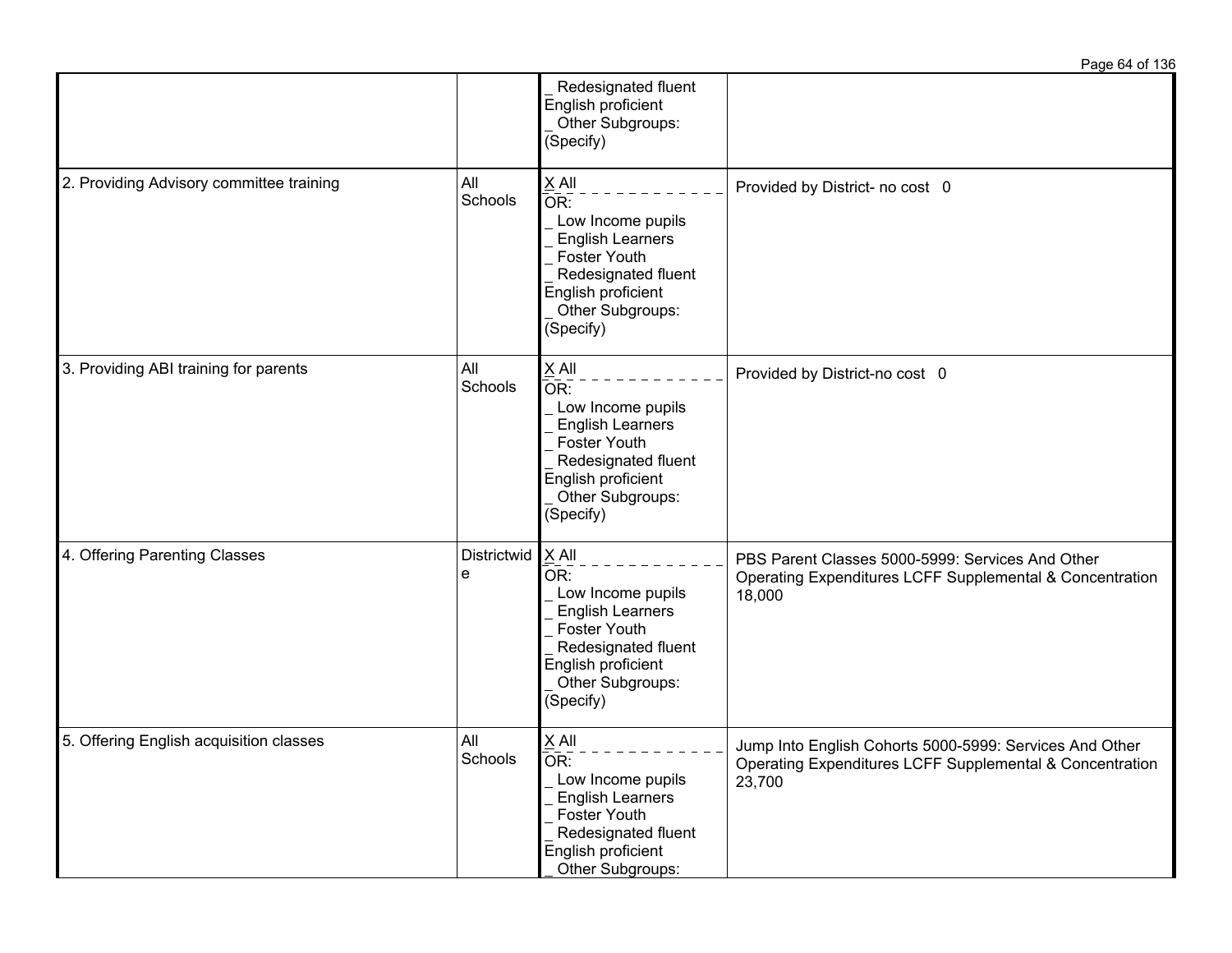|                                       |                                   | (Specify)                                                                                                                                                |                                                                                        |
|---------------------------------------|-----------------------------------|----------------------------------------------------------------------------------------------------------------------------------------------------------|----------------------------------------------------------------------------------------|
| 6. Continuing Community/school events | ∣ Districtwid <u>  X</u> All<br>e | OR:<br>Low Income pupils<br><b>English Learners</b><br>Foster Youth<br>Redesignated fluent<br><b>English proficient</b><br>Other Subgroups:<br>(Specify) | 1000-1999: Certificated Personnel Salaries LCFF<br>Supplemental & Concentration 13,056 |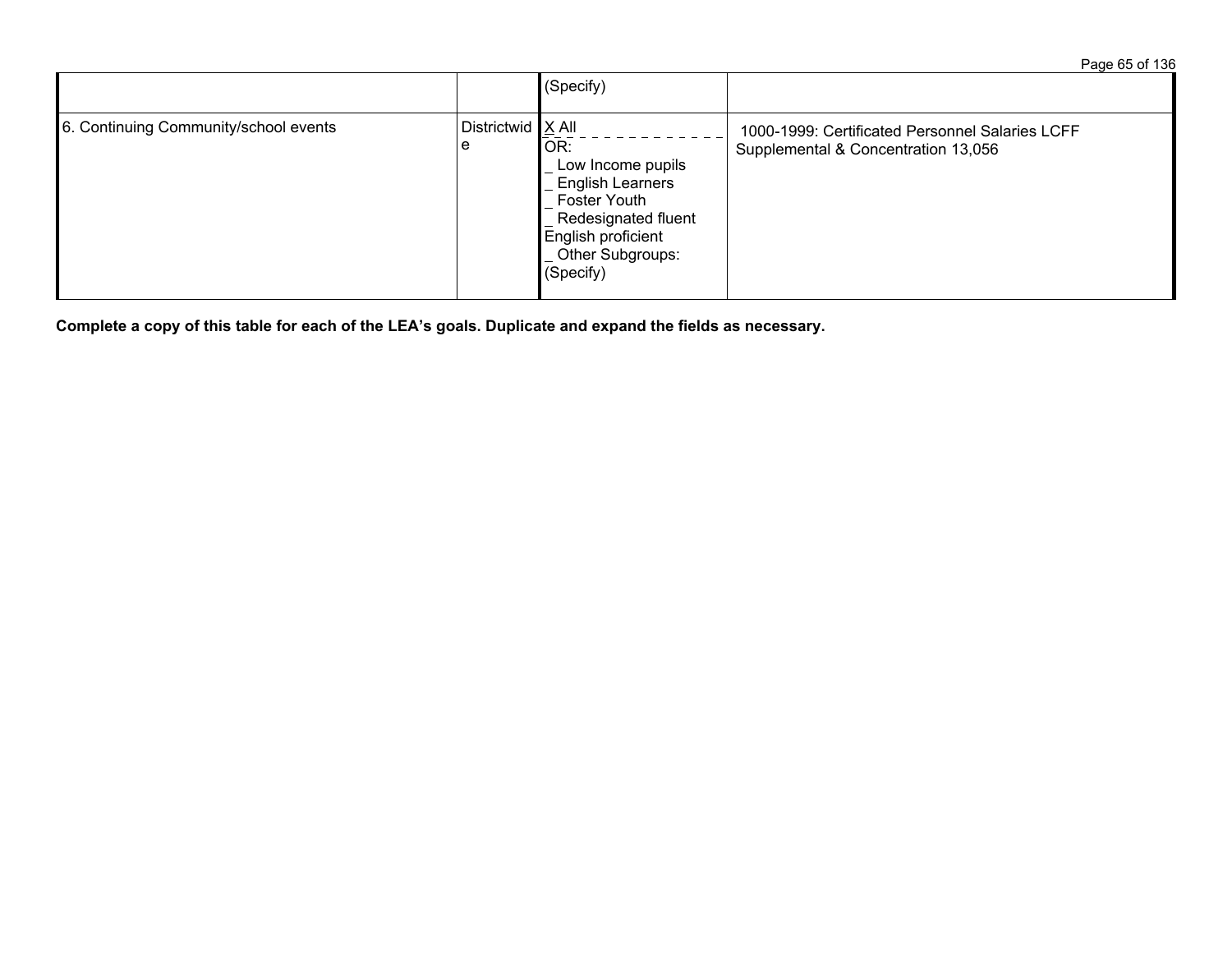| <b>GOAL</b><br>14:      |                                                                                                 | WUSD will continue to monitor attendance in order to increase Average Daily Attendance.                     |                     |                                                                                                                                                              |                                         | Related State and/or Local Priorities:<br>$1 - 2 - 3 - 4 - 5 \times 6 - 7 - 8$<br>COE only: $9 - 10 -$<br>Local : Specify District Goal 1 |  |
|-------------------------|-------------------------------------------------------------------------------------------------|-------------------------------------------------------------------------------------------------------------|---------------------|--------------------------------------------------------------------------------------------------------------------------------------------------------------|-----------------------------------------|-------------------------------------------------------------------------------------------------------------------------------------------|--|
| Identified Need:        |                                                                                                 | NEED:<br>All students need to attend school on a daily basis.<br><b>METRIC:</b><br>AERIES attendance report |                     |                                                                                                                                                              |                                         |                                                                                                                                           |  |
|                         | Goal Applies to:<br>Schools: All school sites<br>Applicable Pupil<br>All students<br>Subgroups: |                                                                                                             |                     |                                                                                                                                                              |                                         |                                                                                                                                           |  |
|                         |                                                                                                 |                                                                                                             |                     | LCAP Year 1: 2016-2017                                                                                                                                       |                                         |                                                                                                                                           |  |
| Measurable<br>Outcomes: |                                                                                                 | Expected Annual WUSD will maintain attendance rate at 95%                                                   |                     |                                                                                                                                                              |                                         |                                                                                                                                           |  |
|                         |                                                                                                 | Actions/Services                                                                                            | Scope of<br>Service | Pupils to be served within<br>identified scope of<br>service                                                                                                 |                                         | <b>Budgeted</b><br>Expenditures                                                                                                           |  |
| listed in actions 2-6.  |                                                                                                 | 1. Provide District Student Support Services<br>coordinating district efforts to improve attendance as      | Districtwid<br>e    | $X$ All<br>OR:<br>Low Income pupils<br><b>English Learners</b><br>Foster Youth<br>Redesignated fluent<br>English proficient<br>Other Subgroups:<br>(Specify) | Supplemental & Concentration 88,612     | 1000-1999: Certificated Personnel Salaries LCFF                                                                                           |  |
|                         |                                                                                                 | 2. Participating in the TIP/SARB Program                                                                    | Districtwid<br>e    | X All<br>OR:<br>Low Income pupils<br><b>English Learners</b><br>Foster Youth<br>Redesignated fluent                                                          | LCFF Supplemental & Concentration 8,870 | 5000-5999: Services And Other Operating Expenditures                                                                                      |  |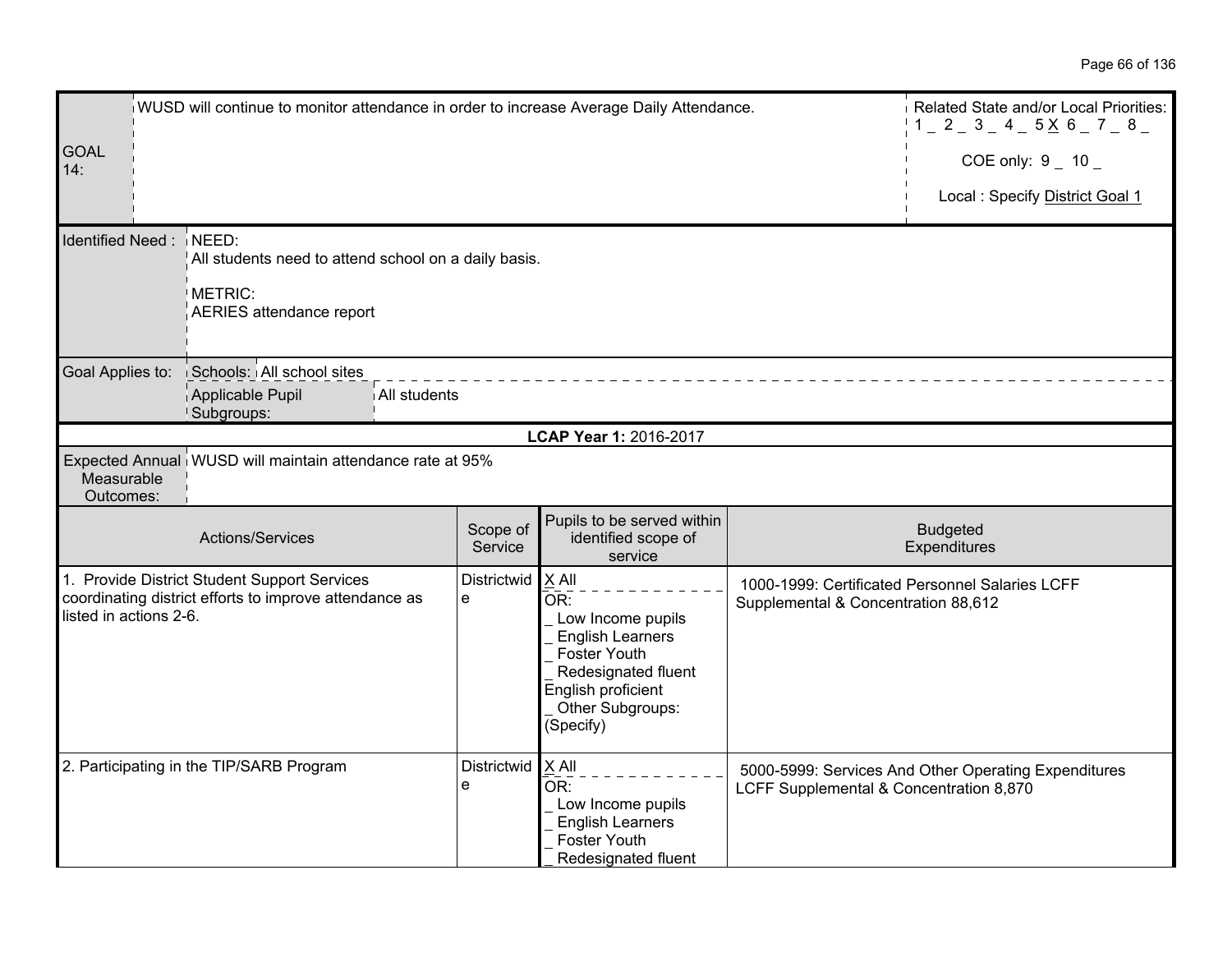|                                                                                                                                |                  |                                                                                                                                                                                   | Page 67 of 136                                                                        |
|--------------------------------------------------------------------------------------------------------------------------------|------------------|-----------------------------------------------------------------------------------------------------------------------------------------------------------------------------------|---------------------------------------------------------------------------------------|
|                                                                                                                                |                  | English proficient<br>Other Subgroups:<br>(Specify)                                                                                                                               |                                                                                       |
| 3. Using School Liaisons                                                                                                       | Districtwid<br>e | X All<br>$\overline{\mathsf{OR}}$ :<br>Low Income pupils<br><b>English Learners</b><br>Foster Youth<br>Redesignated fluent<br>English proficient<br>Other Subgroups:<br>(Specify) | 2000-2999: Classified Personnel Salaries LCFF<br>Supplemental & Concentration 117,483 |
| 4. Providing reliable safe home to school transportation<br>for all students                                                   | All<br>schools   | $X$ All<br>OR:<br>Low Income pupils<br><b>English Learners</b><br>Foster Youth<br>Redesignated fluent<br>English proficient<br>Other Subgroups:<br>(Specify)                      | 5000-5999: Services And Other Operating Expenditures<br>LCFF Base 1,360,952           |
| 5. Student health services, staff and supplies                                                                                 | Districtwid<br>e | $X$ All<br>OR:<br>Low Income pupils<br><b>English Learners</b><br>Foster Youth<br>Redesignated fluent<br>English proficient<br>Other Subgroups:<br>(Specify)                      | 0000: Unrestricted LCFF Supplemental & Concentration<br>116,504                       |
| 6. School site activities supplies, staff and services to<br>engage students, support school culture, and enhance<br>learning. | Districtwid<br>e | $X$ All<br>OR:<br>Low Income pupils<br><b>English Learners</b><br>Foster Youth<br>Redesignated fluent<br>English proficient<br>Other Subgroups:<br>(Specify)                      | 0000: Unrestricted LCFF Supplemental & Concentration<br>198,708                       |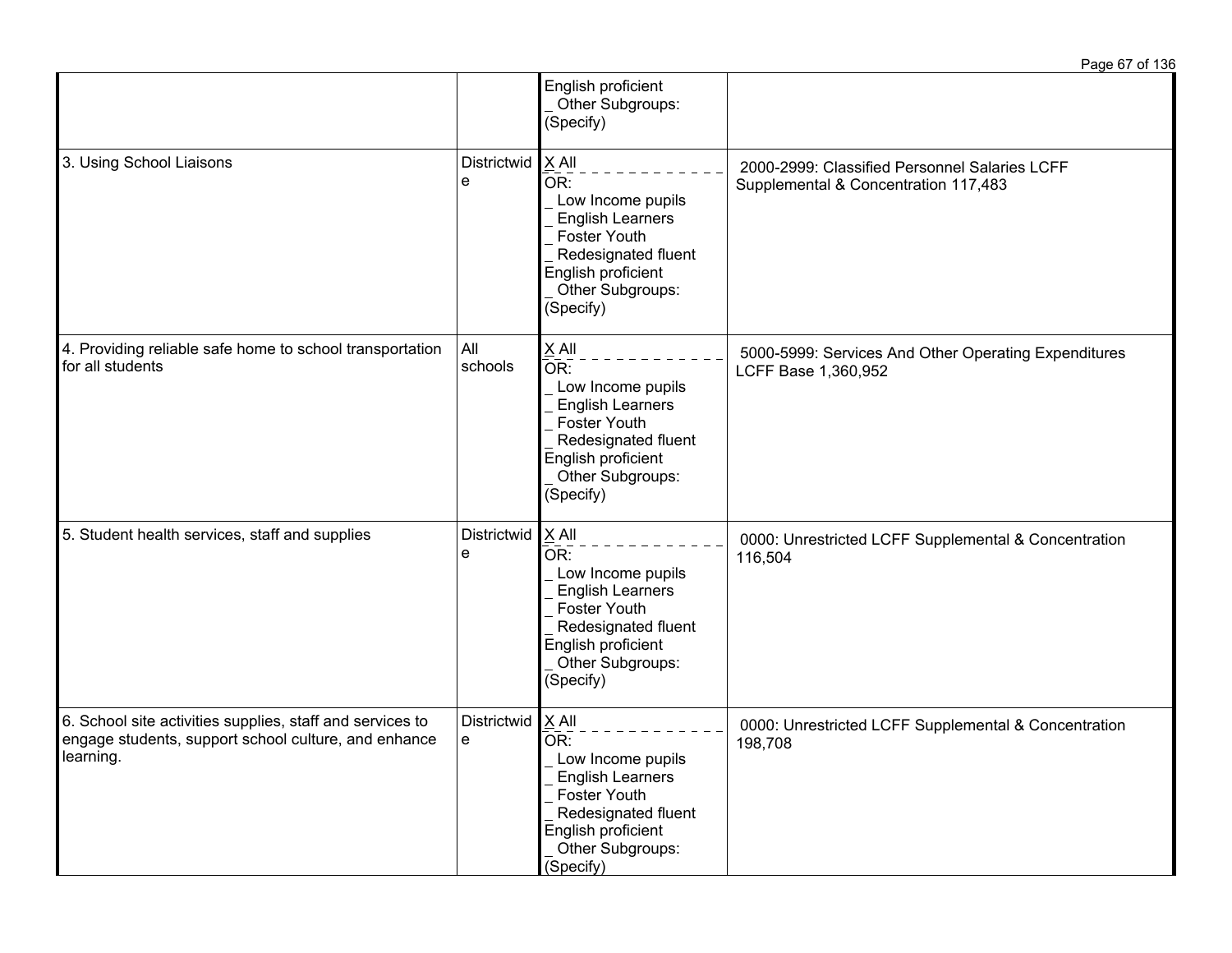|                                                                                                                                  |                     |                                                                                                                                                                                | Page 68 of 136                                                                                  |
|----------------------------------------------------------------------------------------------------------------------------------|---------------------|--------------------------------------------------------------------------------------------------------------------------------------------------------------------------------|-------------------------------------------------------------------------------------------------|
|                                                                                                                                  |                     |                                                                                                                                                                                |                                                                                                 |
| Expected Annual WUSD will maintain attendance rate at 95%<br>Measurable<br>Outcomes:                                             |                     | LCAP Year 2: 2017-2018                                                                                                                                                         |                                                                                                 |
| Actions/Services                                                                                                                 | Scope of<br>Service | Pupils to be served within<br>identified scope of<br>service                                                                                                                   | <b>Budgeted</b><br>Expenditures                                                                 |
| 1. Provide District Student Support Services<br>coordinating district efforts to improve attendance as<br>listed in actions 2-6. | Districtwid<br>e    | X All<br>OR:<br>Low Income pupils<br><b>English Learners</b><br><b>Foster Youth</b><br>Redesignated fluent<br>English proficient<br>Other Subgroups:<br>(Specify)              | 1000-1999: Certificated Personnel Salaries LCFF<br>Supplemental & Concentration 88,612          |
| 2. Participating in the TIP/SARB Program                                                                                         | Districtwid<br>e    | $X$ All<br>$\mathrm{\bar{OR}}$ :<br>Low Income pupils<br><b>English Learners</b><br>Foster Youth<br>Redesignated fluent<br>English proficient<br>Other Subgroups:<br>(Specify) | 5000-5999: Services And Other Operating Expenditures<br>LCFF Supplemental & Concentration 8,870 |
| 3. Using School liaisons                                                                                                         | Districtwid<br>e    | $X$ All<br>OR:<br>Low Income pupils<br><b>English Learners</b><br>Foster Youth<br>Redesignated fluent<br>English proficient<br>Other Subgroups:<br>(Specify)                   | 2000-2999: Classified Personnel Salaries LCFF<br>Supplemental & Concentration 117,483           |
| 4. Providing reliable safe home to school transportation<br>for all students                                                     | All<br>schools      | $X$ All<br>OR:<br>Low Income pupils                                                                                                                                            | 5000-5999: Services And Other Operating Expenditures<br>LCFF Base 1,360,952                     |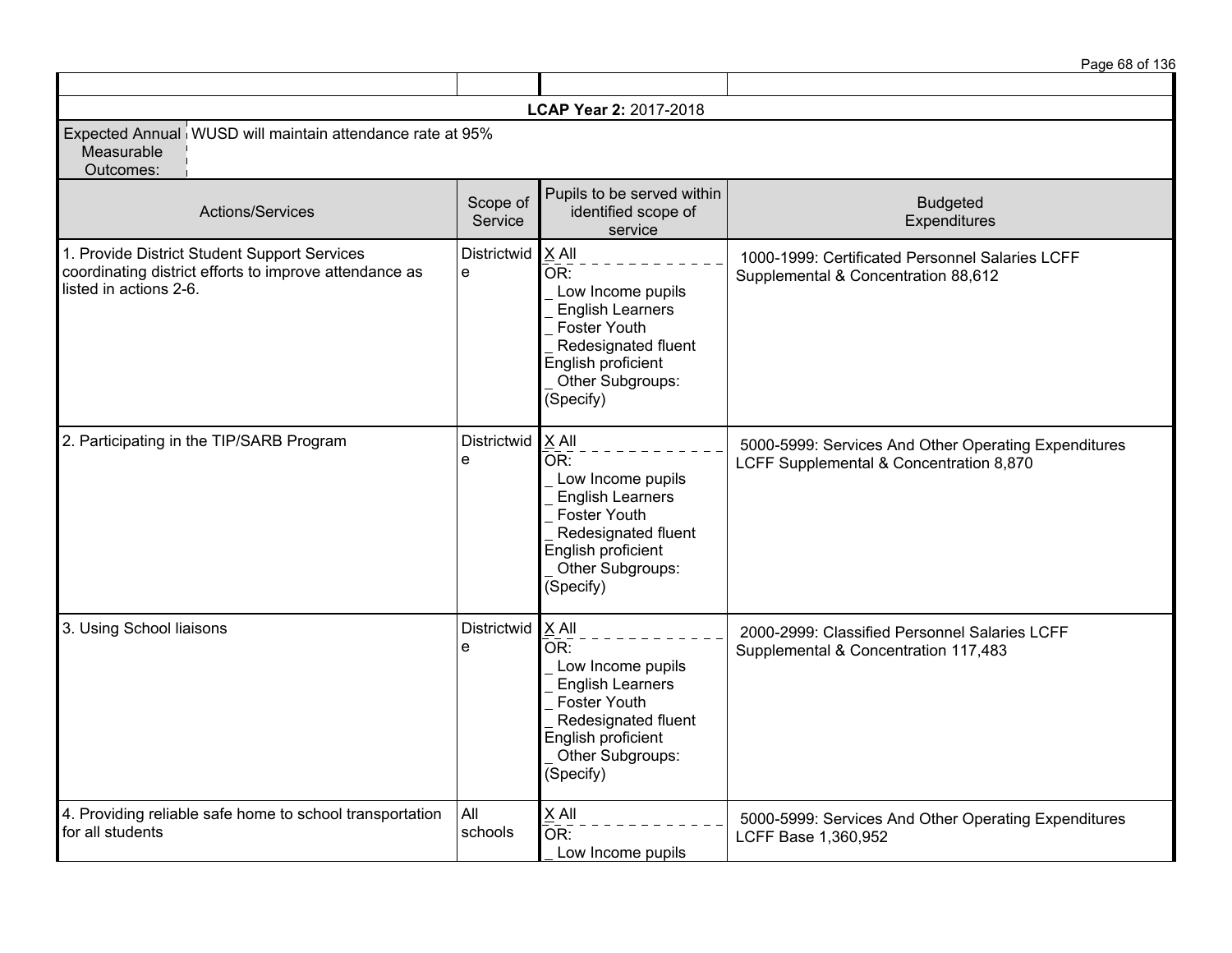|                                                                                                                                    |                     |                                                                                                                                                                                            | Page 69 of 136                                                                         |
|------------------------------------------------------------------------------------------------------------------------------------|---------------------|--------------------------------------------------------------------------------------------------------------------------------------------------------------------------------------------|----------------------------------------------------------------------------------------|
|                                                                                                                                    |                     | <b>English Learners</b><br>Foster Youth<br>Redesignated fluent<br>English proficient<br>Other Subgroups:<br>(Specify)                                                                      |                                                                                        |
| 5. Student health services, staff and supplies                                                                                     | Districtwid<br>e    | $X$ All<br>$\overline{\mathsf{OR}}$ :<br>Low Income pupils<br><b>English Learners</b><br><b>Foster Youth</b><br>Redesignated fluent<br>English proficient<br>Other Subgroups:<br>(Specify) | 0000: Unrestricted LCFF Supplemental & Concentration<br>116,504                        |
| 6. School site activities supplies, staff and services to<br>engage students, support school culture, and enhance<br>learning.     | Districtwid<br>e    | $X$ All<br>$\overline{\mathsf{OR}}$ :<br>Low Income pupils<br><b>English Learners</b><br><b>Foster Youth</b><br>Redesignated fluent<br>English proficient<br>Other Subgroups:<br>(Specify) | 0000: Unrestricted LCFF Supplemental & Concentration<br>198,708                        |
|                                                                                                                                    |                     | LCAP Year 3: 2018-19                                                                                                                                                                       |                                                                                        |
| Expected Annual WUSD will maintain attendance rate at 95%<br>Measurable<br>Outcomes:                                               |                     |                                                                                                                                                                                            |                                                                                        |
| Actions/Services                                                                                                                   | Scope of<br>Service | Pupils to be served within<br>identified scope of<br>service                                                                                                                               | <b>Budgeted</b><br>Expenditures                                                        |
| 1. Providing District Student Support Services<br>coordinating district efforts to improve attendance as<br>listed in actions 2-6. | Districtwid<br>e    | X All<br>OR:<br>Low Income pupils<br><b>English Learners</b><br>Foster Youth<br>Redesignated fluent<br>English proficient<br>Other Subgroups:                                              | 1000-1999: Certificated Personnel Salaries LCFF<br>Supplemental & Concentration 88,612 |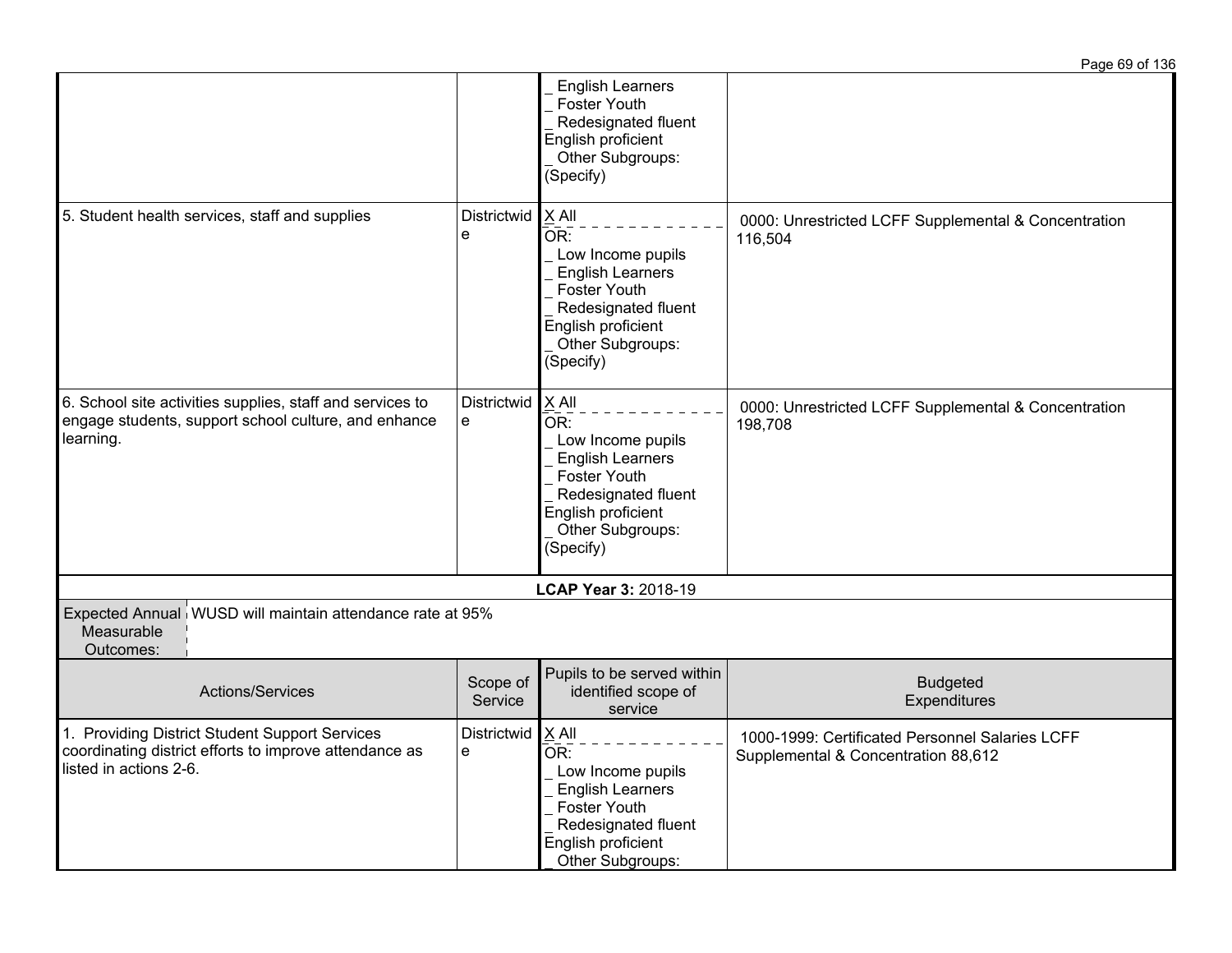|                                                                              |                         | (Specify)                                                                                                                                                                         |                                                                                                 |
|------------------------------------------------------------------------------|-------------------------|-----------------------------------------------------------------------------------------------------------------------------------------------------------------------------------|-------------------------------------------------------------------------------------------------|
| 2. Participating in the TIP/SARB Program                                     | <b>Districtwid</b><br>e | $X$ All<br>OR:<br>Low Income pupils<br><b>English Learners</b><br><b>Foster Youth</b><br>Redesignated fluent<br>English proficient<br>Other Subgroups:<br>(Specify)               | 5000-5999: Services And Other Operating Expenditures<br>LCFF Supplemental & Concentration 8,870 |
| 3. Using School Liaisons                                                     | Districtwid<br>e        | $X$ All<br>OR:<br>Low Income pupils<br><b>English Learners</b><br>Foster Youth<br>Redesignated fluent<br>English proficient<br>Other Subgroups:<br>(Specify)                      | 2000-2999: Classified Personnel Salaries LCFF<br>Supplemental & Concentration 117,483           |
| 4. Providing reliable safe home to school transportation<br>for all students | All<br>Schools          | X All<br>$\overline{\mathsf{OR}}$ :<br>Low Income pupils<br><b>English Learners</b><br>Foster Youth<br>Redesignated fluent<br>English proficient<br>Other Subgroups:<br>(Specify) | 5000-5999: Services And Other Operating Expenditures<br>LCFF Base 1,360,952                     |
| 5. Student health services, staff and supplies                               |                         | X All<br>OR:<br>Low Income pupils<br><b>English Learners</b><br>Foster Youth<br>Redesignated fluent<br>English proficient<br>Other Subgroups:<br>(Specify)                        | 0000: Unrestricted LCFF Supplemental & Concentration<br>116,504                                 |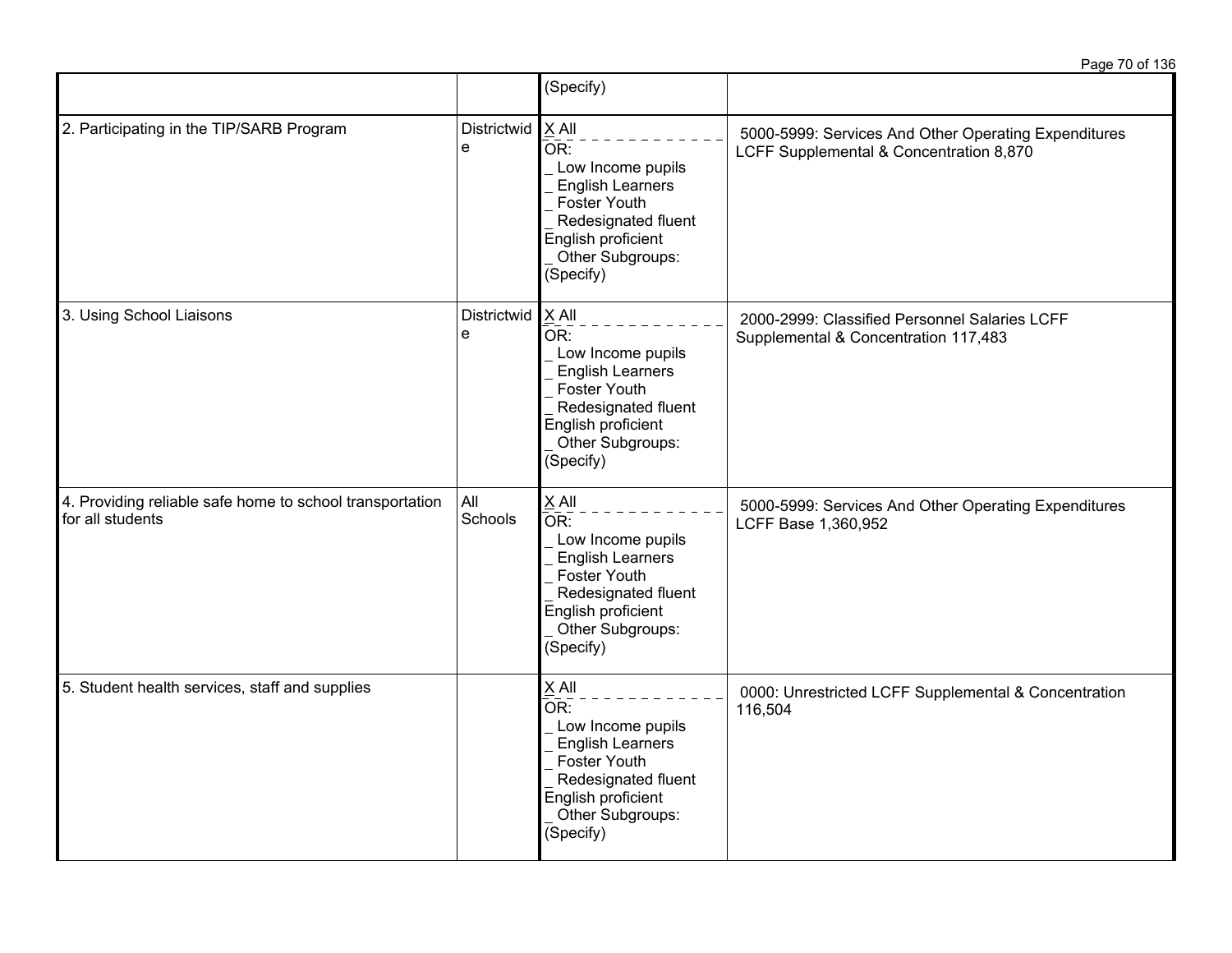| 6. School site activities supplies, staff and services to<br>engage students, support school culture, and enhance<br>learning. | Districtwid X All<br>e | OR:<br>Low Income pupils<br><b>English Learners</b><br><b>Foster Youth</b><br>Redesignated fluent<br>English proficient<br>Other Subgroups:<br>(Specify) | 0000: Unrestricted LCFF Supplemental & Concentration<br>198.708 |
|--------------------------------------------------------------------------------------------------------------------------------|------------------------|----------------------------------------------------------------------------------------------------------------------------------------------------------|-----------------------------------------------------------------|
|--------------------------------------------------------------------------------------------------------------------------------|------------------------|----------------------------------------------------------------------------------------------------------------------------------------------------------|-----------------------------------------------------------------|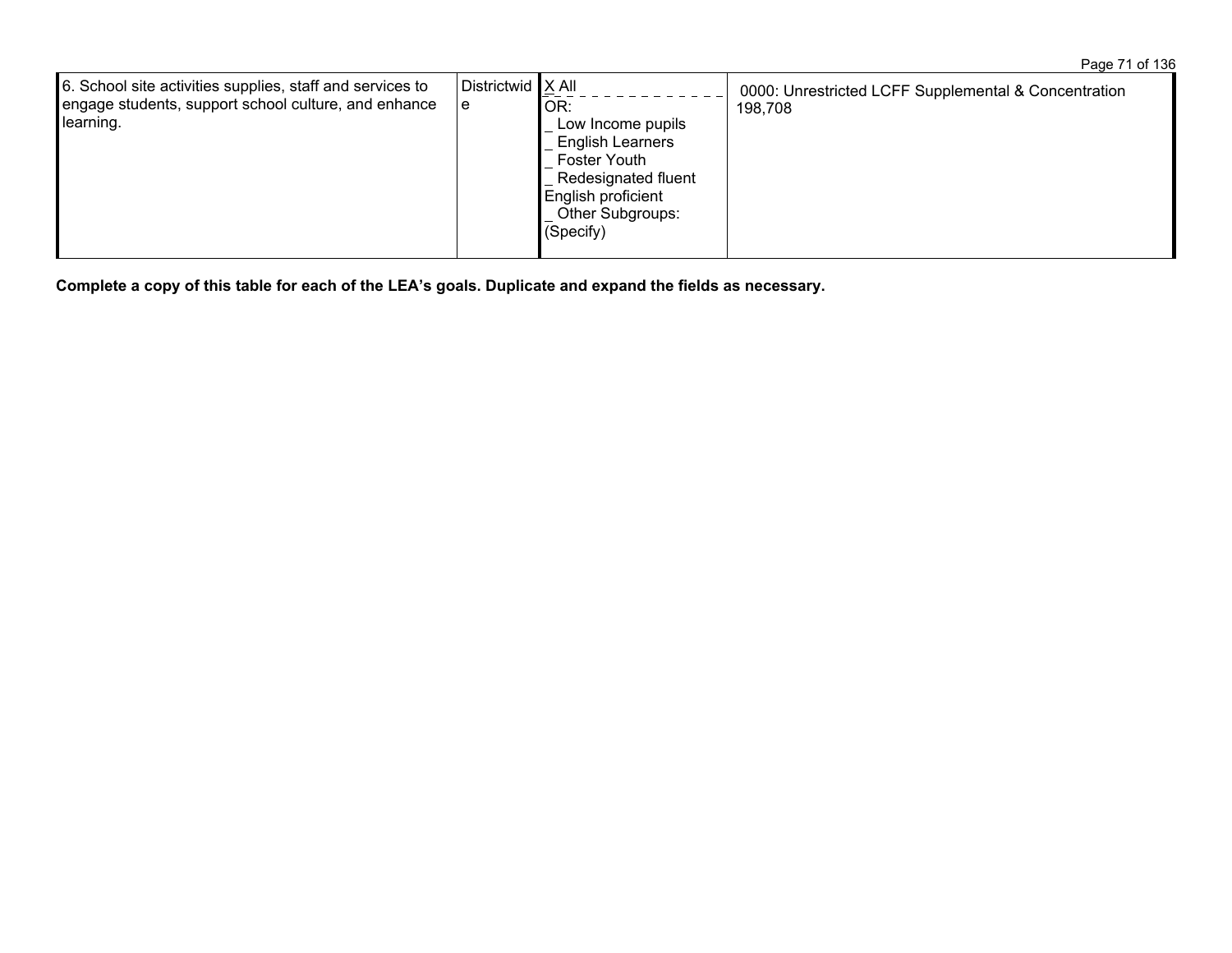| <b>GOAL</b><br>15.          | WUSD will increase the percent of students who graduate from high school.                                                                                                                                                   |                     |                                                                                                                                                            |             | Related State and/or Local Priorities:<br>$1 - 2 - 3 - 4 - 5 \times 6 - 7 - 8$<br>COE only: $9 - 10 -$<br>Local : Specify District Goal 3, LEAP<br>Goal 4, SPSA Goal 4 |  |
|-----------------------------|-----------------------------------------------------------------------------------------------------------------------------------------------------------------------------------------------------------------------------|---------------------|------------------------------------------------------------------------------------------------------------------------------------------------------------|-------------|------------------------------------------------------------------------------------------------------------------------------------------------------------------------|--|
| Identified Need: NEED:      | WUSD needs to increase the graduation rate and decrease the number of students who drop out.<br>METRIC:<br><b>ARIES Student Information System</b><br>Quest data<br>Local Control Funding Formula State Priorities Snapshot |                     |                                                                                                                                                            |             |                                                                                                                                                                        |  |
|                             | Goal Applies to: Schools: WUHS & WFMS                                                                                                                                                                                       |                     |                                                                                                                                                            |             |                                                                                                                                                                        |  |
|                             | Applicable Pupil<br>All students<br>Subgroups:                                                                                                                                                                              |                     |                                                                                                                                                            |             |                                                                                                                                                                        |  |
|                             |                                                                                                                                                                                                                             |                     | LCAP Year 1: 2016-2017                                                                                                                                     |             |                                                                                                                                                                        |  |
| Measurable<br>Outcomes:     | Expected Annual WUSD will and continue to exceed the state High School graduation requirements as set by CDE, as well as decrease the High School<br>dropout rate by .05%                                                   |                     |                                                                                                                                                            |             |                                                                                                                                                                        |  |
|                             | Actions/Services                                                                                                                                                                                                            | Scope of<br>Service | Pupils to be served within<br>identified scope of<br>service                                                                                               |             | <b>Budgeted</b><br>Expenditures                                                                                                                                        |  |
| 1.Counselors                |                                                                                                                                                                                                                             | Districtwid<br>e    | X All<br>OR:<br>Low Income pupils<br><b>English Learners</b><br>Foster Youth<br>Redesignated fluent<br>English proficient<br>Other Subgroups:<br>(Specify) | See Goal 10 |                                                                                                                                                                        |  |
| 2. Intervention Specialists |                                                                                                                                                                                                                             | Districtwid<br>e    | $X$ All<br>OR:<br>Low Income pupils                                                                                                                        | See Goal 6  |                                                                                                                                                                        |  |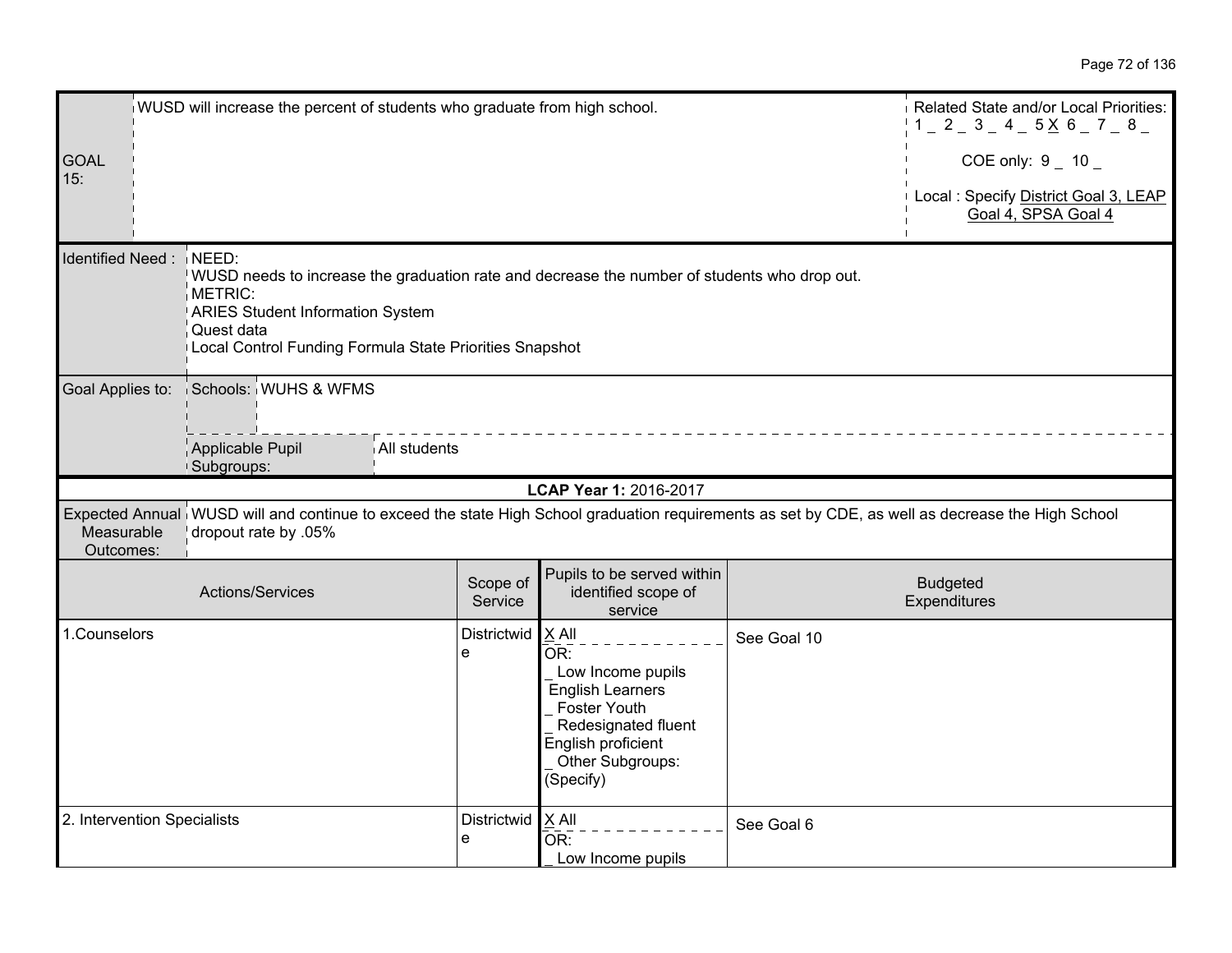|                                         |                         |                                                                                                                                                                   | Page 73 of 136                                                                                                                                        |
|-----------------------------------------|-------------------------|-------------------------------------------------------------------------------------------------------------------------------------------------------------------|-------------------------------------------------------------------------------------------------------------------------------------------------------|
|                                         |                         | <b>English Learners</b><br>Foster Youth<br>Redesignated fluent<br>English proficient<br>Other Subgroups:<br>(Specify)                                             |                                                                                                                                                       |
|                                         |                         | LCAP Year 2: 2017-2018                                                                                                                                            |                                                                                                                                                       |
| Measurable<br>rate by .05%<br>Outcomes: |                         |                                                                                                                                                                   | Expected Annual WUSD will continue to exceed the state High School graduation requirements as set by CDE, as well as decrease the High School dropout |
| Actions/Services                        | Scope of<br>Service     | Pupils to be served within<br>identified scope of<br>service                                                                                                      | <b>Budgeted</b><br>Expenditures                                                                                                                       |
| 1.Counselors                            | <b>Districtwid</b><br>e | X All<br>OR:<br>Low Income pupils<br><b>English Learners</b><br><b>Foster Youth</b><br>Redesignated fluent<br>English proficient<br>Other Subgroups:<br>(Specify) | See Goal 10                                                                                                                                           |
| 2. Intervention specialists             | Districtwid<br>e        | X All<br>OR:<br>Low Income pupils<br><b>English Learners</b><br>Foster Youth<br>Redesignated fluent<br>English proficient<br>Other Subgroups:<br>(Specify)        | See Goal 6                                                                                                                                            |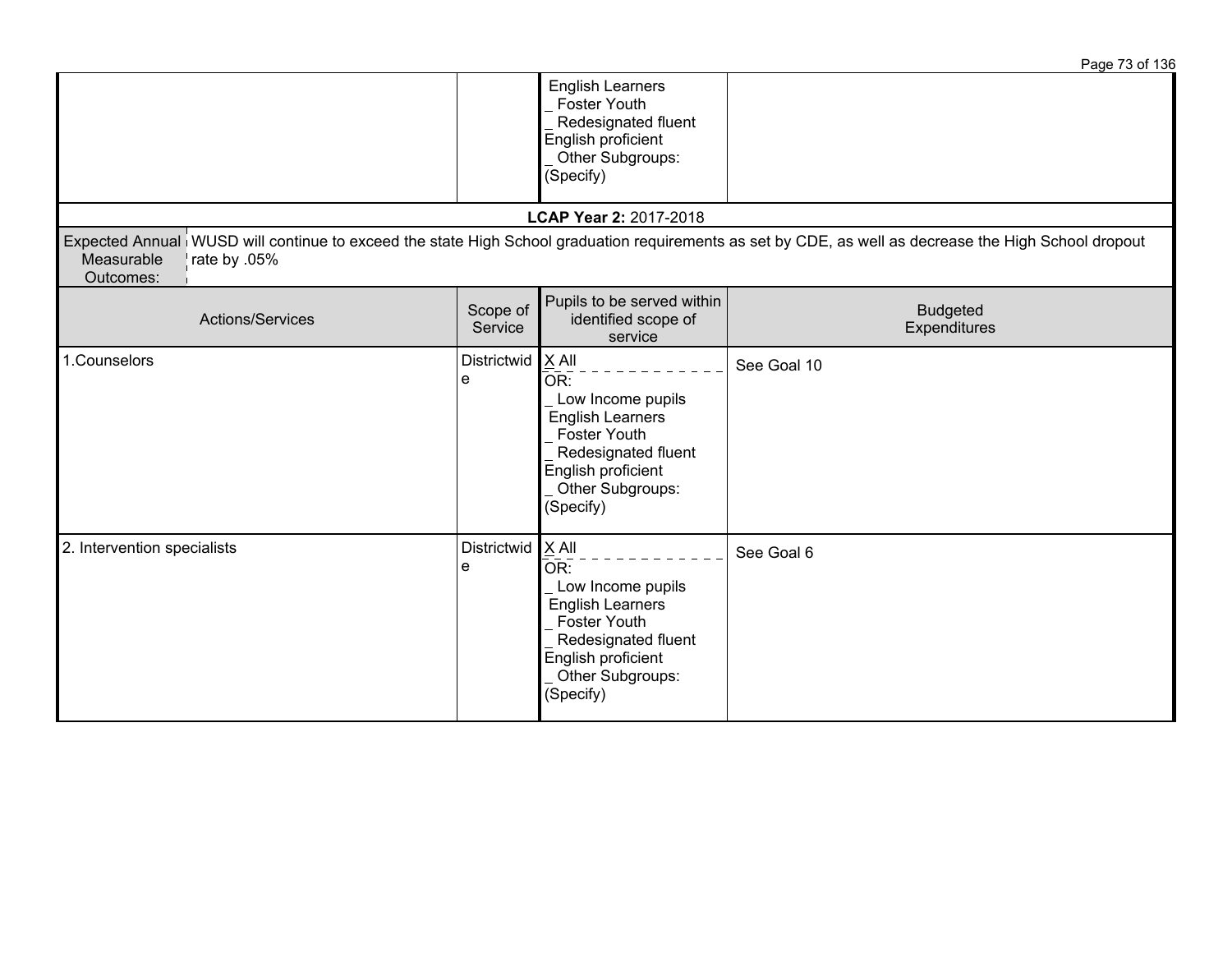Page 74 of 136

|                                                 | LCAP Year 3: 2018-19                                                                                                                              |                                                                                                                                                   |             |  |  |  |
|-------------------------------------------------|---------------------------------------------------------------------------------------------------------------------------------------------------|---------------------------------------------------------------------------------------------------------------------------------------------------|-------------|--|--|--|
| Measurable<br>dropout rate by .05%<br>Outcomes: | Expected Annual WUSD will and continue to exceed the state High School graduation requirements as set by CDE, as well as decrease the High School |                                                                                                                                                   |             |  |  |  |
| Actions/Services                                | Pupils to be served within<br>Scope of<br><b>Budgeted</b><br>identified scope of<br>Service<br>Expenditures<br>service                            |                                                                                                                                                   |             |  |  |  |
| .Counselors                                     | Districtwid $X$ All<br>e                                                                                                                          | OR:<br>Low Income pupils<br><b>English Learners</b><br>Foster Youth<br>Redesignated fluent<br>English proficient<br>Other Subgroups:<br>(Specify) | See Goal 10 |  |  |  |
| 2. Intervention specialists                     | Districtwid $X$ All<br>e                                                                                                                          | OR:<br>Low Income pupils<br><b>English Learners</b><br>Foster Youth<br>Redesignated fluent<br>English proficient<br>Other Subgroups:<br>(Specify) | See Goal 6  |  |  |  |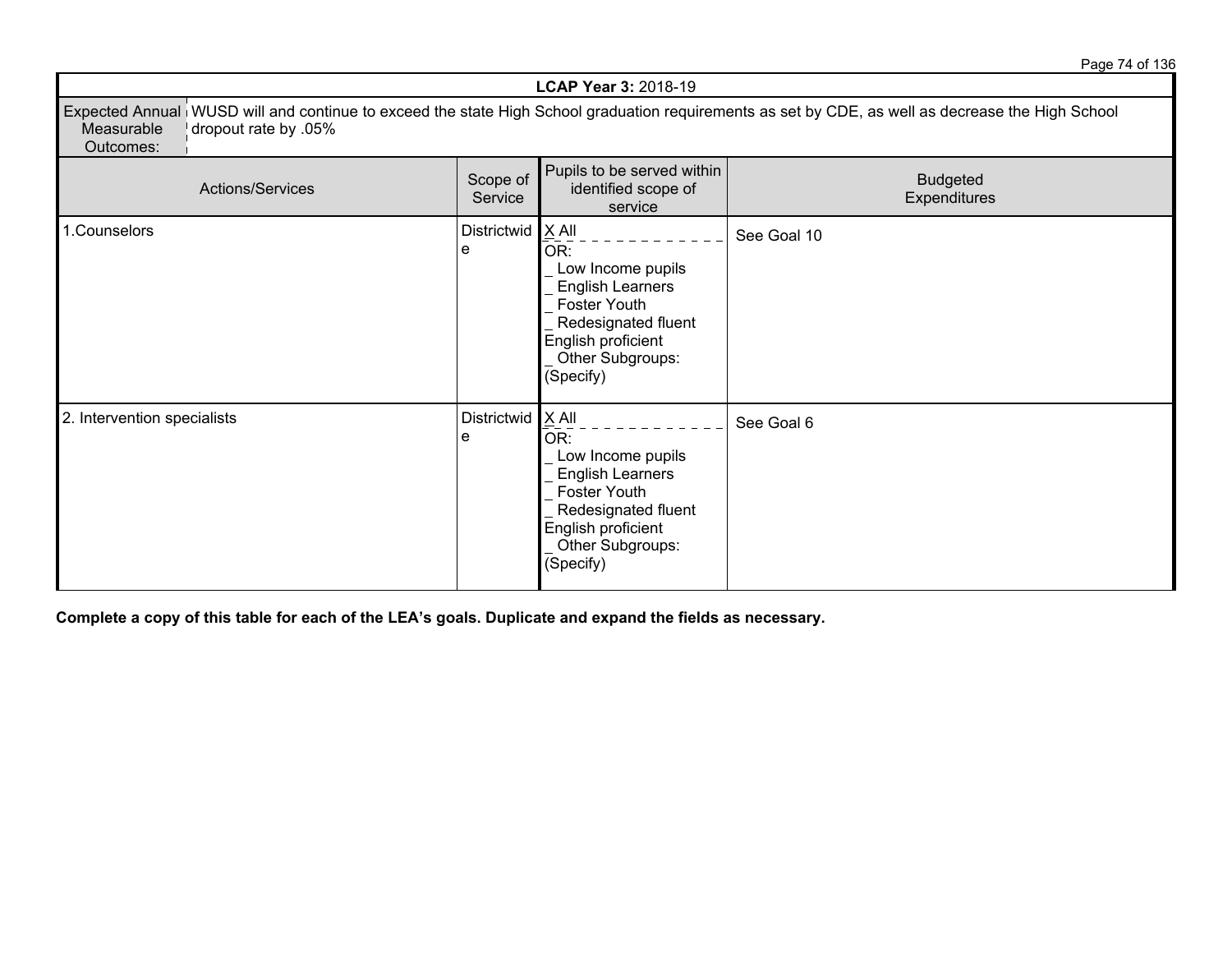## Page 75 of 136

| WUSD will reduce chronic absenteeism through continued use of the student support services.<br><b>GOAL</b><br>16:<br>Identified Need:<br>Schools: All schools<br>Goal Applies to: |                                                                                                       |                     |                                                                                                                                                              |            | Related State and/or Local Priorities:<br>$1 = 2 = 3 = 4 = 5 \times 6 = 7 = 8 =$<br>COE only: $9 - 10 -$<br>Local : Specify District Goal 1, LEAP<br>Goal 5 |
|-----------------------------------------------------------------------------------------------------------------------------------------------------------------------------------|-------------------------------------------------------------------------------------------------------|---------------------|--------------------------------------------------------------------------------------------------------------------------------------------------------------|------------|-------------------------------------------------------------------------------------------------------------------------------------------------------------|
|                                                                                                                                                                                   | Applicable Pupil<br>Subgroups:                                                                        |                     |                                                                                                                                                              |            |                                                                                                                                                             |
|                                                                                                                                                                                   |                                                                                                       |                     | LCAP Year 1: 2016-2017                                                                                                                                       |            |                                                                                                                                                             |
| Measurable<br>Outcomes:                                                                                                                                                           | Expected Annual WUSD will decrease the percent of students with chronic absenteeism by .25% annually. |                     |                                                                                                                                                              |            |                                                                                                                                                             |
|                                                                                                                                                                                   | Actions/Services                                                                                      | Scope of<br>Service | Pupils to be served within<br>identified scope of<br>service                                                                                                 |            | <b>Budgeted</b><br>Expenditures                                                                                                                             |
| 1. Providng Student Services                                                                                                                                                      |                                                                                                       | Districtwid<br>e    | $X$ All<br>OR:<br>Low Income pupils<br><b>English Learners</b><br>Foster Youth<br>Redesignated fluent<br>English proficient<br>Other Subgroups:<br>(Specify) | See Goal 6 |                                                                                                                                                             |
| 2. Participating in TIP/SARB<br>e                                                                                                                                                 |                                                                                                       | Districtwid         | $X$ All<br>OR:<br>Low Income pupils<br><b>English Learners</b><br>Foster Youth<br>Redesignated fluent<br>English proficient<br>Other Subgroups:<br>(Specify) | See Goal 6 |                                                                                                                                                             |
| 3. Social Worker services                                                                                                                                                         |                                                                                                       | Districtwid<br>e    | $X$ All<br>OR:                                                                                                                                               |            | 1000-1999: Certificated Personnel Salaries Title I 112,243                                                                                                  |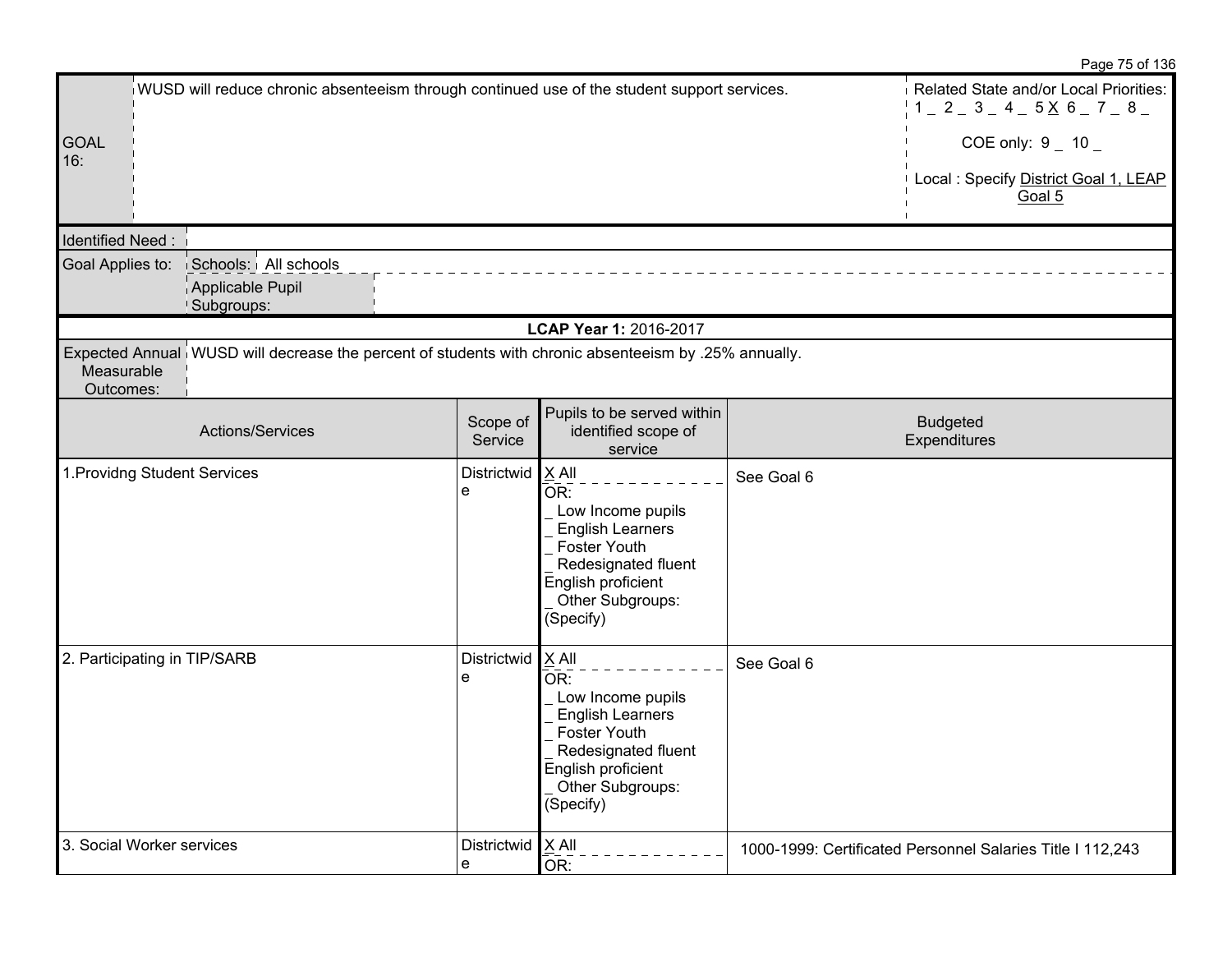|                                                                                                                                  |                                                           |                                                                                                                                                              | Page 76 of 136                                                        |  |
|----------------------------------------------------------------------------------------------------------------------------------|-----------------------------------------------------------|--------------------------------------------------------------------------------------------------------------------------------------------------------------|-----------------------------------------------------------------------|--|
|                                                                                                                                  |                                                           | Low Income pupils<br><b>English Learners</b><br>Foster Youth<br>Redesignated fluent<br>English proficient<br>Other Subgroups:<br>(Specify)                   |                                                                       |  |
| 4. Providing On Site Counseling                                                                                                  | Districtwid<br>$\mathsf{e}% _{0}\left( \mathsf{e}\right)$ | $X$ All<br>OR:<br>Low Income pupils<br><b>English Learners</b><br>Foster Youth<br>Redesignated fluent<br>English proficient<br>Other Subgroups:<br>(Specify) | 5000-5999: Services And Other Operating Expenditures Title<br>122,400 |  |
|                                                                                                                                  |                                                           | LCAP Year 2: 2017-2018                                                                                                                                       |                                                                       |  |
| Expected Annual WUSD will decrease the percent of students with chronic absenteeism by .25% annually.<br>Measurable<br>Outcomes: |                                                           |                                                                                                                                                              |                                                                       |  |
| Actions/Services                                                                                                                 | Scope of<br>Service                                       | Pupils to be served within<br>identified scope of<br>service                                                                                                 | <b>Budgeted</b><br>Expenditures                                       |  |
| 1. Providng student Services                                                                                                     | Districtwid<br>e                                          | $X$ All<br>OR:<br>Low Income pupils<br><b>English Learners</b><br>Foster Youth<br>Redesignated fluent<br>English proficient<br>Other Subgroups:<br>(Specify) | See Goal 6                                                            |  |
| 2. Participating in TIP/SARB                                                                                                     | Districtwid<br>e                                          | $X$ All<br>OR:<br>Low Income pupils<br><b>English Learners</b><br>Foster Youth<br>Redesignated fluent<br>English proficient                                  | See Goal 6                                                            |  |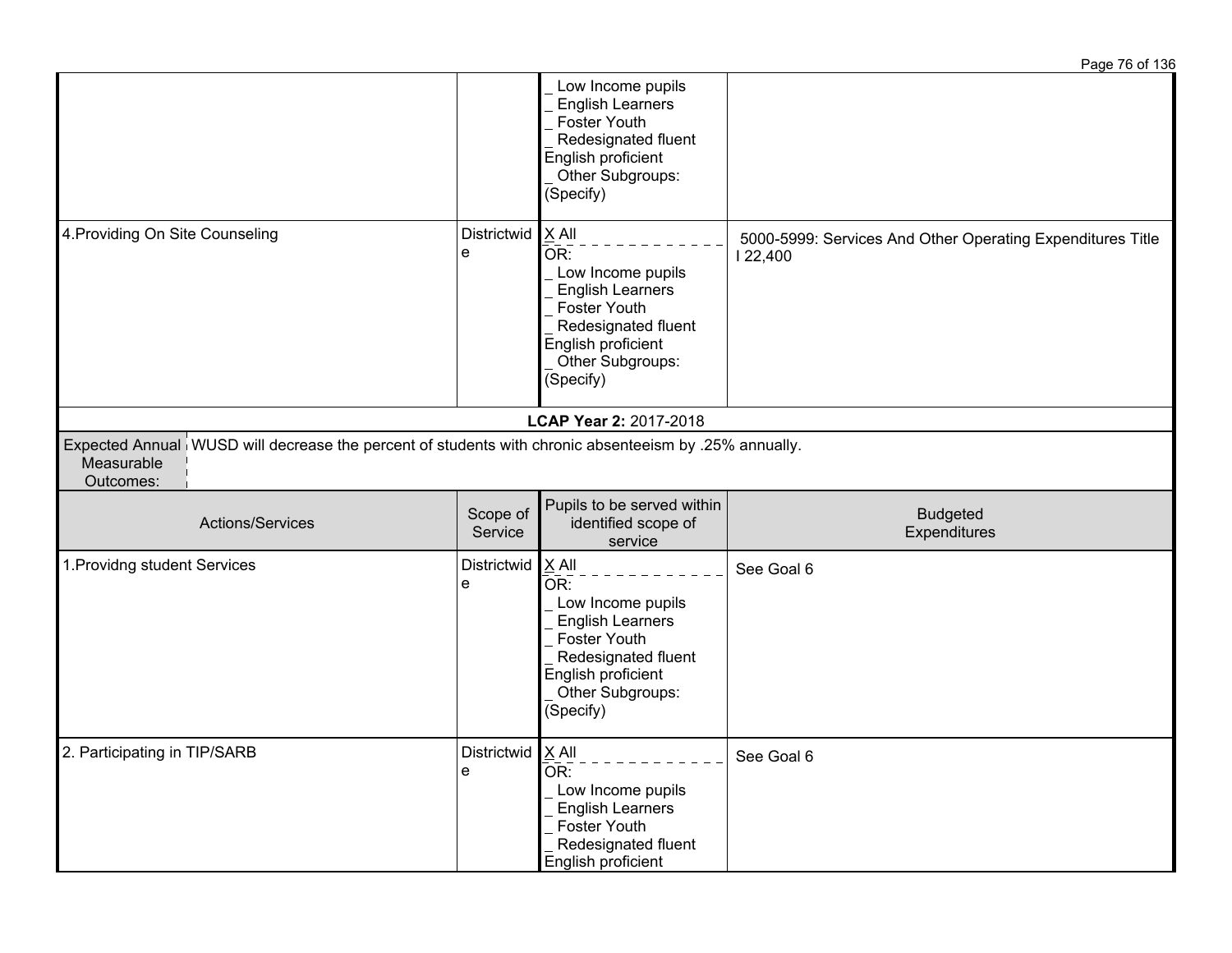|                                                                                                                                  |                     | Other Subgroups:<br>(Specify)                                                                                                                                                       |                                                                       |
|----------------------------------------------------------------------------------------------------------------------------------|---------------------|-------------------------------------------------------------------------------------------------------------------------------------------------------------------------------------|-----------------------------------------------------------------------|
| 3. Social Worker services                                                                                                        | Districtwid<br>e    | $X$ All<br>OR:<br>Low Income pupils<br><b>English Learners</b><br>Foster Youth<br>Redesignated fluent<br>English proficient<br>Other Subgroups:<br>(Specify)                        | 1000-1999: Certificated Personnel Salaries Title I 112,243            |
| 4. Providing On Site Counseling                                                                                                  | Districtwid<br>e    | $\overline{\mathsf{x}}$ All<br>OR:<br>Low Income pupils<br><b>English Learners</b><br>Foster Youth<br>Redesignated fluent<br>English proficient<br>Other Subgroups:<br>(Specify)    | 5000-5999: Services And Other Operating Expenditures Title<br>122,400 |
|                                                                                                                                  |                     | LCAP Year 3: 2018-19                                                                                                                                                                |                                                                       |
| Expected Annual WUSD will decrease the percent of students with chronic absenteeism by .25% annually.<br>Measurable<br>Outcomes: |                     |                                                                                                                                                                                     |                                                                       |
| Actions/Services                                                                                                                 | Scope of<br>Service | Pupils to be served within<br>identified scope of<br>service                                                                                                                        | <b>Budgeted</b><br>Expenditures                                       |
| 1. Providng Student Services                                                                                                     | Districtwid<br>e    | $X$ All<br>$\overline{\mathsf{OR}}$ :<br>Low Income pupils<br><b>English Learners</b><br>Foster Youth<br>Redesignated fluent<br>English proficient<br>Other Subgroups:<br>(Specify) | See Goal 6                                                            |
| 2. Participating in TIP/SARB                                                                                                     | Districtwid $X$ All |                                                                                                                                                                                     | See Goal 6                                                            |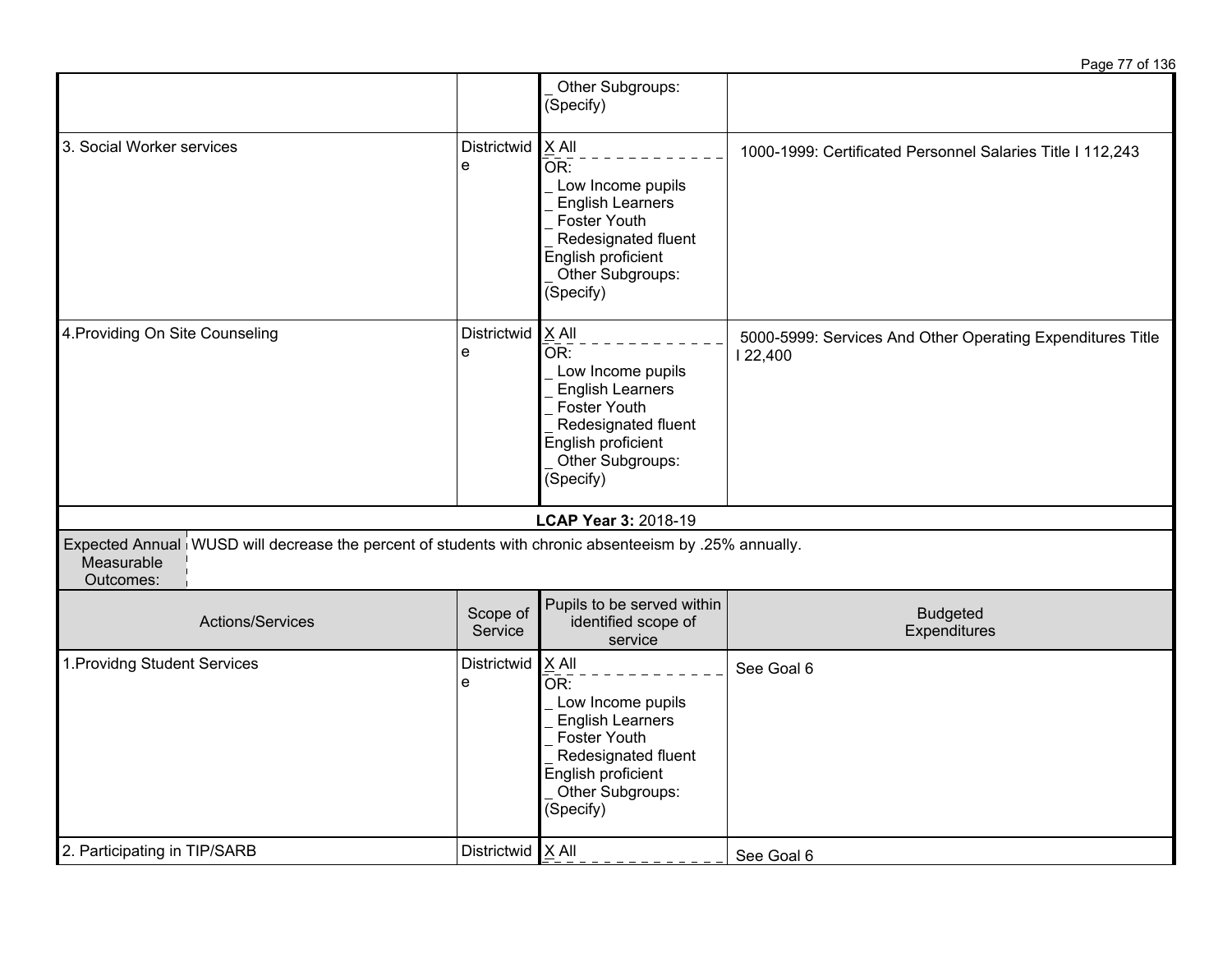|                                 |                  |                                                                                                                                                              | Page 78 of 136                                                        |
|---------------------------------|------------------|--------------------------------------------------------------------------------------------------------------------------------------------------------------|-----------------------------------------------------------------------|
|                                 | е                | OR:<br>Low Income pupils<br><b>English Learners</b><br>Foster Youth<br>Redesignated fluent<br>English proficient<br>Other Subgroups:<br>(Specify)            |                                                                       |
| 3. Social Worker services       | Districtwid<br>е | $X$ All<br>OR:<br>Low Income pupils<br><b>English Learners</b><br>Foster Youth<br>Redesignated fluent<br>English proficient<br>Other Subgroups:<br>(Specify) | 1000-1999: Certificated Personnel Salaries Title I 112,243            |
| 4. Providing On Site Counseling | Districtwid<br>e | $X$ All<br>OR:<br>Low Income pupils<br><b>English Learners</b><br>Foster Youth<br>Redesignated fluent<br>English proficient<br>Other Subgroups:<br>(Specify) | 5000-5999: Services And Other Operating Expenditures Title<br>122,400 |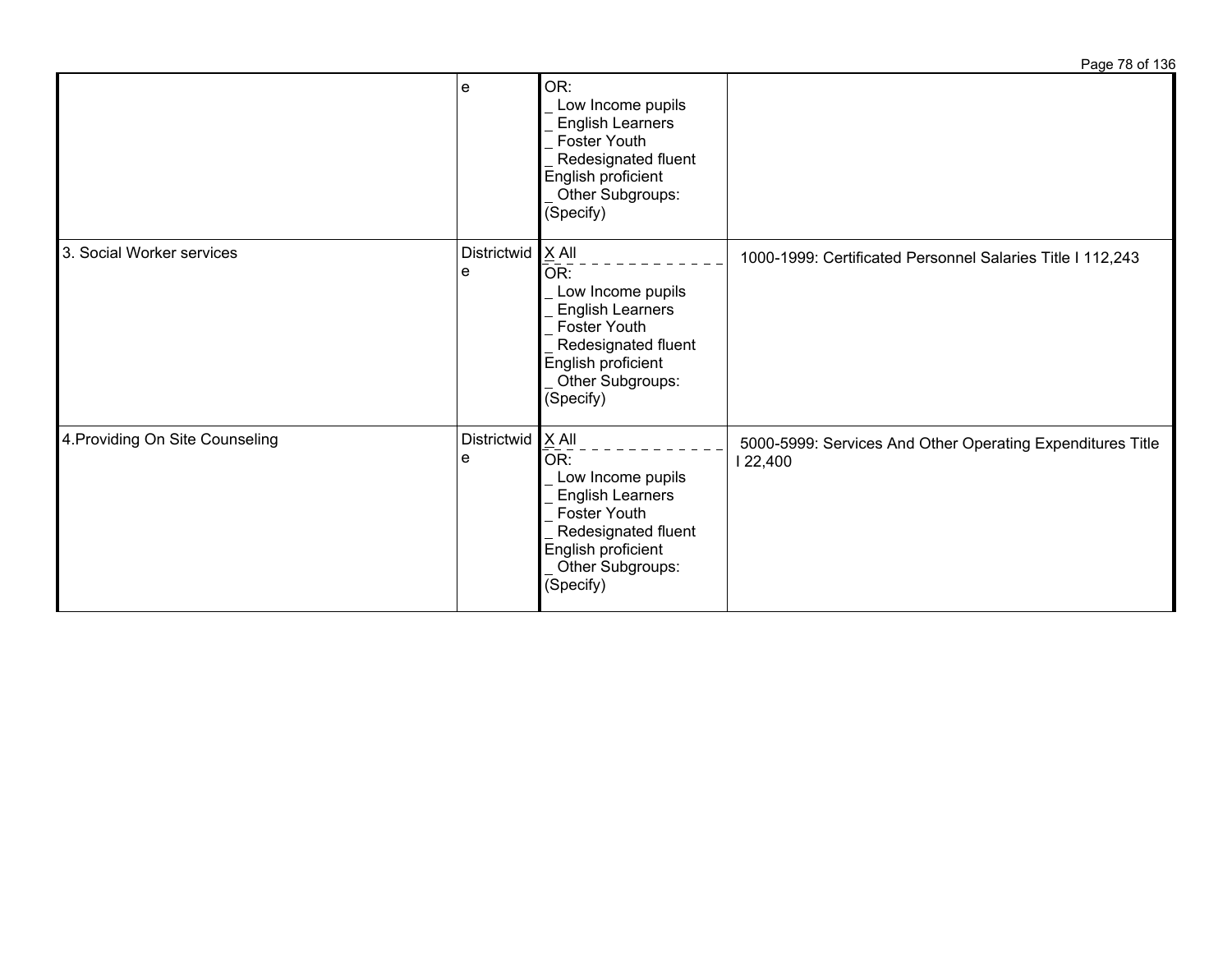| WUSD will decrease the number and percentage of students suspended and/or expelled from school.<br><b>GOAL</b><br>17: |                                                                                                          |                     |                                                                                                                                                                   |             | Related State and/or Local Priorities:<br>$1 - 2 - 3 - 4 - 5 - 6 \times 7 - 8$<br>COE only: $9 - 10$<br>Local : Specify District Goal 3, LEAP<br>Goal 4, SPSA Goal 4 |
|-----------------------------------------------------------------------------------------------------------------------|----------------------------------------------------------------------------------------------------------|---------------------|-------------------------------------------------------------------------------------------------------------------------------------------------------------------|-------------|----------------------------------------------------------------------------------------------------------------------------------------------------------------------|
| <b>Identified Need:</b>                                                                                               | NEED:<br>expelled from school.<br>METRIC:<br>AERIES discipline report                                    |                     |                                                                                                                                                                   |             | In order to provide a school climate conducive to learning WUSD needs to reduce the number and percentage of students suspended and/or                               |
| Goal Applies to:                                                                                                      | Schools: All schools<br>All students<br>Applicable Pupil<br>Subgroups:                                   |                     |                                                                                                                                                                   |             |                                                                                                                                                                      |
|                                                                                                                       |                                                                                                          |                     | LCAP Year 1: 2016-2017                                                                                                                                            |             |                                                                                                                                                                      |
| Measurable<br>Outcomes:                                                                                               | Expected Annual WUSD will reduce the percent of students suspended/expelled from school by .5% annually. |                     |                                                                                                                                                                   |             |                                                                                                                                                                      |
|                                                                                                                       | <b>Actions/Services</b>                                                                                  | Scope of<br>Service | Pupils to be served within<br>identified scope of<br>service                                                                                                      |             | <b>Budgeted</b><br>Expenditures                                                                                                                                      |
| 1. Counselors                                                                                                         |                                                                                                          | Districtwid<br>e    | X All<br>OR:<br>Low Income pupils<br><b>English Learners</b><br><b>Foster Youth</b><br>Redesignated fluent<br>English proficient<br>Other Subgroups:<br>(Specify) | See Goal 10 |                                                                                                                                                                      |
| 2. Intervention Specialists                                                                                           |                                                                                                          | Districtwid<br>e    | $X$ All<br>$\overline{\mathsf{OR}}$ :<br>Low Income pupils<br><b>English Learners</b><br><b>Foster Youth</b>                                                      | See Goal6   |                                                                                                                                                                      |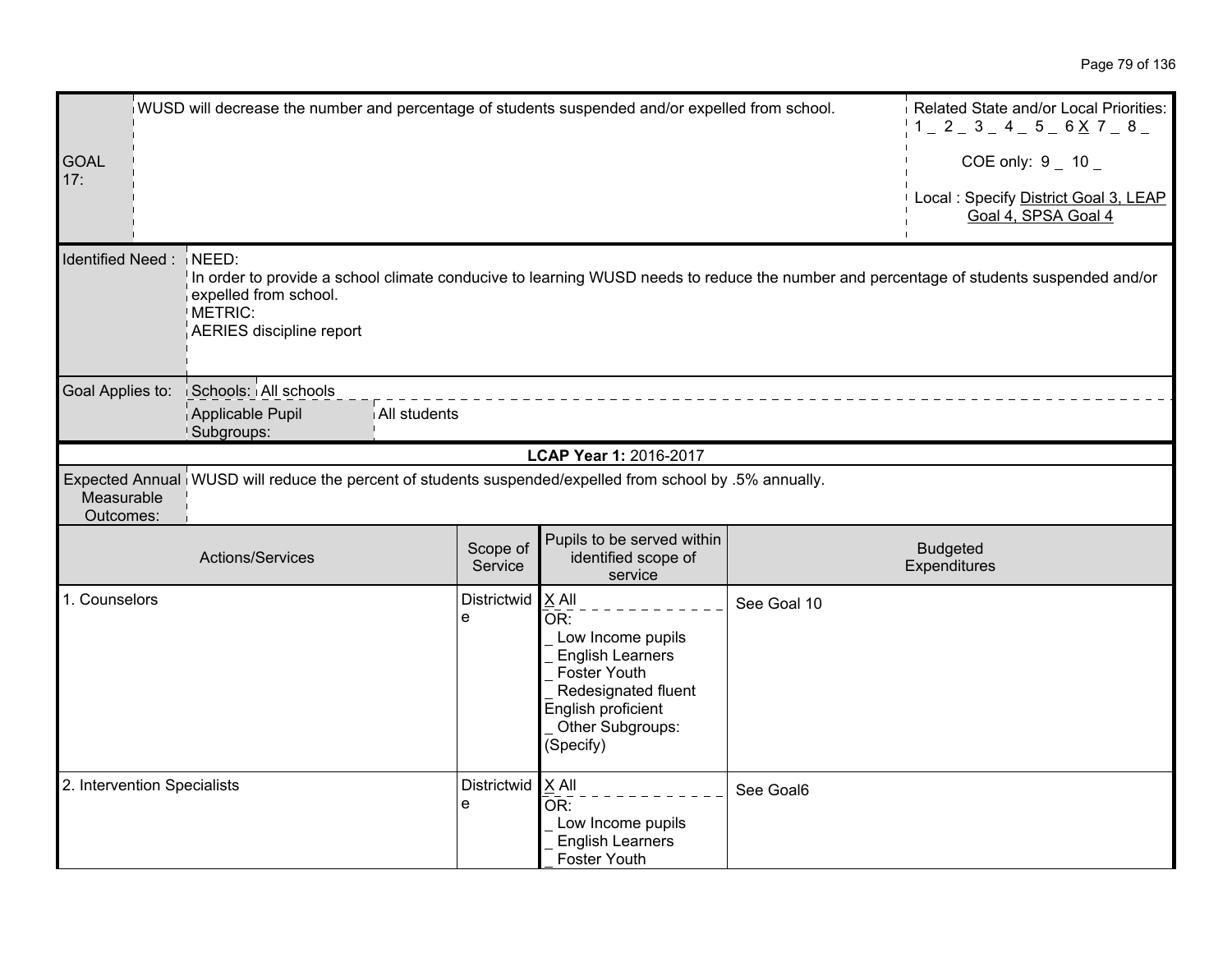|                                                                                                                                                                                                               |                          |                                                                                                                                                            | Page 80 of 136                                                                                         |
|---------------------------------------------------------------------------------------------------------------------------------------------------------------------------------------------------------------|--------------------------|------------------------------------------------------------------------------------------------------------------------------------------------------------|--------------------------------------------------------------------------------------------------------|
|                                                                                                                                                                                                               |                          | Redesignated fluent<br>English proficient<br>Other Subgroups:<br>(Specify)                                                                                 |                                                                                                        |
| 3. Providing LINK Crew, WEB, and Student Mediators<br>(school transition and support programs that provide<br>students with transition strategies to welcome and make<br>students feel comfortable at school. | Schoolwid   X All<br>e   | OR:<br>Low Income pupils<br><b>English Learners</b><br>Foster Youth<br>Redesignated fluent<br>English proficient<br>Other Subgroups:<br>(Specify)          | 0000: Unrestricted LCFF Supplemental & Concentration<br>30,150                                         |
| 4. On site counseling                                                                                                                                                                                         | Districtwid   X All<br>e | OR:<br>Low Income pupils<br><b>English Learners</b><br>Foster Youth<br>Redesignated fluent<br>English proficient<br>Other Subgroups:<br>(Specify)          | See Goal 16                                                                                            |
| 5. School safety and security services, staff and supplies   Districtwid                                                                                                                                      | e                        | X All<br>OR:<br>Low Income pupils<br><b>English Learners</b><br>Foster Youth<br>Redesignated fluent<br>English proficient<br>Other Subgroups:<br>(Specify) | 0000: Unrestricted LCFF Supplemental & Concentration<br>297,608<br>0000: Unrestricted LCFF Base 68,612 |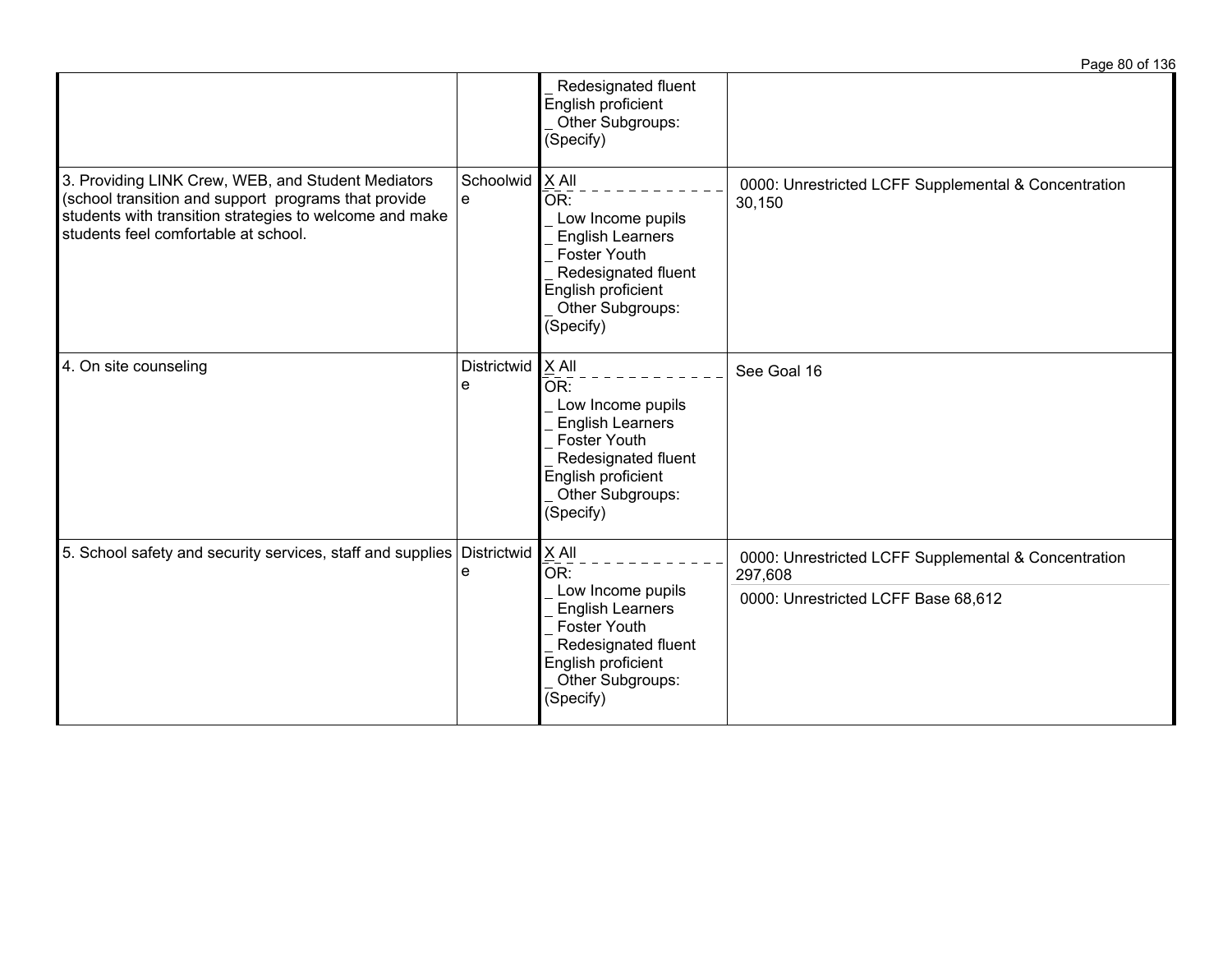Page 81 of 136

| LCAP Year 2: 2017-2018                                                                                                                                                                                        |                     |                                                                                                                                                                     |                                                                |  |  |
|---------------------------------------------------------------------------------------------------------------------------------------------------------------------------------------------------------------|---------------------|---------------------------------------------------------------------------------------------------------------------------------------------------------------------|----------------------------------------------------------------|--|--|
| Expected Annual WUSD will reduce the percent of students suspended/expelled from school by .5% annually.<br>Measurable<br>Outcomes:                                                                           |                     |                                                                                                                                                                     |                                                                |  |  |
| Actions/Services                                                                                                                                                                                              | Scope of<br>Service | Pupils to be served within<br>identified scope of<br>service                                                                                                        | <b>Budgeted</b><br>Expenditures                                |  |  |
| 1. Counselors                                                                                                                                                                                                 | Districtwid<br>e    | $X$ All<br>OR:<br>Low Income pupils<br><b>English Learners</b><br>Foster Youth<br>Redesignated fluent<br>English proficient<br>Other Subgroups:<br>(Specify)        | See Goal 10                                                    |  |  |
| 2. Intervention Specialists                                                                                                                                                                                   | Districtwid<br>e    | $X$ All<br>−−−<br>OR:<br>Low Income pupils<br><b>English Learners</b><br>Foster Youth<br>Redesignated fluent<br>English proficient<br>Other Subgroups:<br>(Specify) | See Goal 6                                                     |  |  |
| 3. Providing LINK Crew, WEB, and Student Mediators<br>(school transition and support programs that provide<br>students with transition strategies to welcome and make<br>students feel comfortable at school. | Schoolwid<br>e      | $X$ All<br>OR:<br>Low Income pupils<br><b>English Learners</b><br>Foster Youth<br>Redesignated fluent<br>English proficient<br>Other Subgroups:<br>(Specify)        | 0000: Unrestricted LCFF Supplemental & Concentration<br>30,150 |  |  |
| 4. On site counseling                                                                                                                                                                                         | Districtwid<br>e    | X All<br>OR:<br>Low Income pupils<br><b>English Learners</b><br>Foster Youth                                                                                        | See Goal 16                                                    |  |  |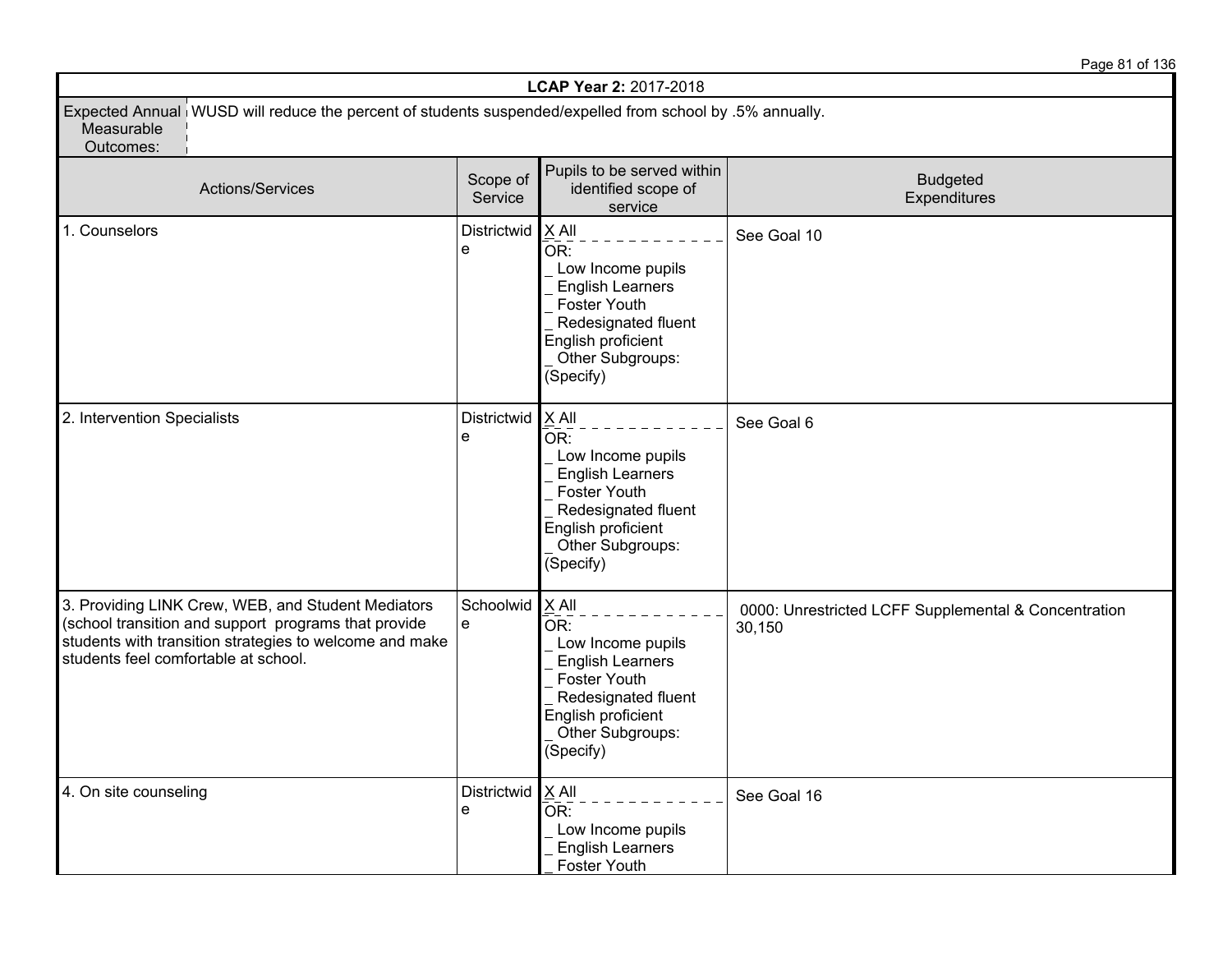|                                                                                                                                     |                          |                                                                                                                                                              | Page 82 of 136                                                                                         |
|-------------------------------------------------------------------------------------------------------------------------------------|--------------------------|--------------------------------------------------------------------------------------------------------------------------------------------------------------|--------------------------------------------------------------------------------------------------------|
|                                                                                                                                     |                          | Redesignated fluent<br>English proficient<br>Other Subgroups:<br>(Specify)                                                                                   |                                                                                                        |
| 5. School safety and security services, staff and supplies Districtwid                                                              | e                        | X All<br>OR:<br>Low Income pupils<br><b>English Learners</b><br>Foster Youth<br>Redesignated fluent<br>English proficient<br>Other Subgroups:<br>(Specify)   | 0000: Unrestricted LCFF Supplemental & Concentration<br>297,608<br>0000: Unrestricted LCFF Base 68,612 |
|                                                                                                                                     |                          | LCAP Year 3: 2018-19                                                                                                                                         |                                                                                                        |
| Expected Annual WUSD will reduce the percent of students suspended/expelled from school by .5% annually.<br>Measurable<br>Outcomes: |                          |                                                                                                                                                              |                                                                                                        |
| Actions/Services                                                                                                                    | Scope of<br>Service      | Pupils to be served within<br>identified scope of<br>service                                                                                                 | <b>Budgeted</b><br>Expenditures                                                                        |
| 1. Counselors                                                                                                                       | Districtwid   X All<br>e | OR:<br>Low Income pupils<br><b>English Learners</b><br>Foster Youth<br>Redesignated fluent<br>English proficient<br>Other Subgroups:<br>(Specify)            | See Goal 10                                                                                            |
| 2. Intervention Specialists                                                                                                         | Districtwid<br>e         | $X$ All<br>OR:<br>Low Income pupils<br><b>English Learners</b><br>Foster Youth<br>Redesignated fluent<br>English proficient<br>Other Subgroups:<br>(Specify) | See Goal 6                                                                                             |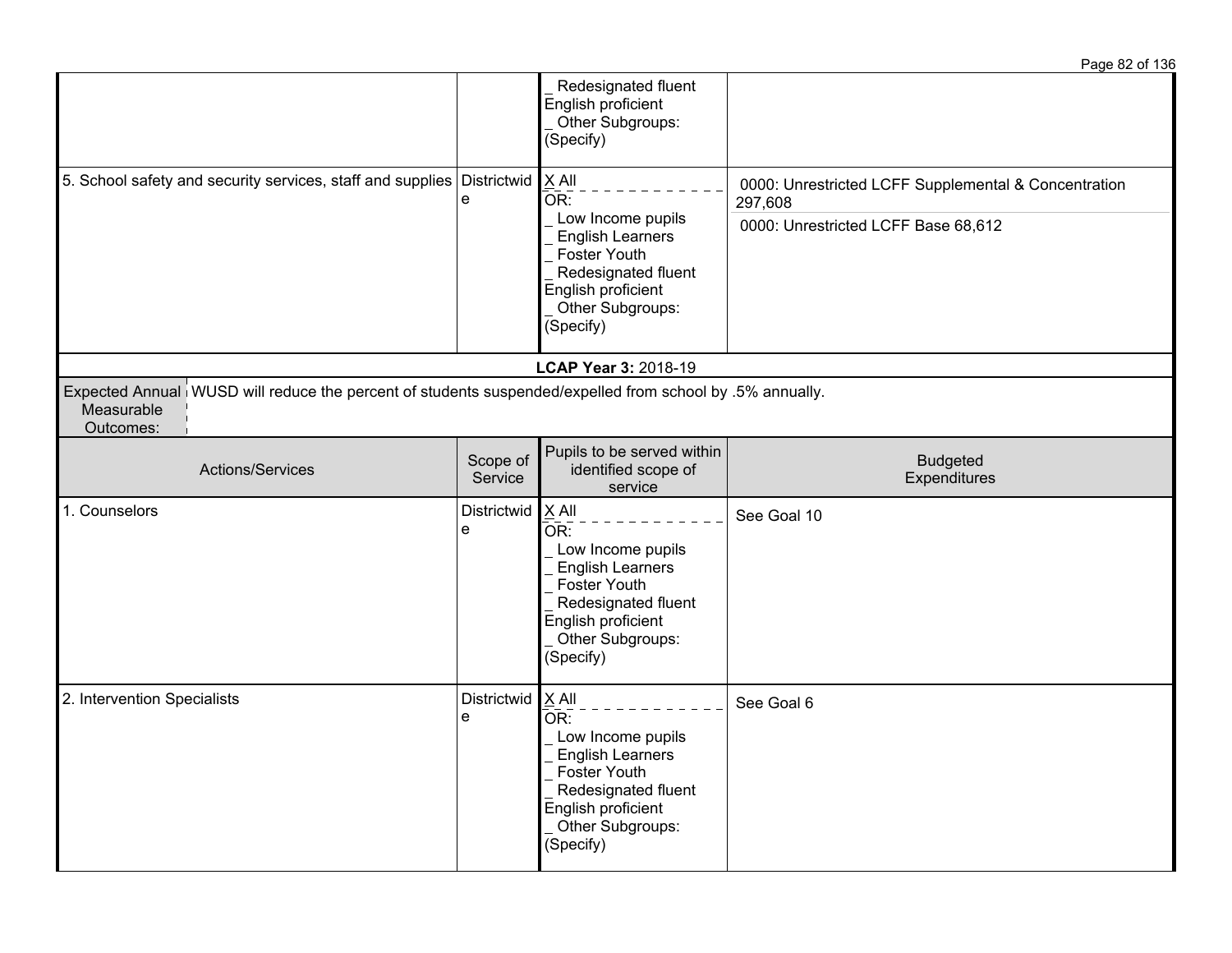| 3. Providing LINK Crew, WEB, and Student Mediators<br>(school transition and support programs that provide<br>students with transition strategies to welcome and make<br>students feel comfortable at school. | Schoolwid   X All<br>e   | OR:<br>Low Income pupils<br><b>English Learners</b><br>Foster Youth<br>Redesignated fluent<br>English proficient<br>Other Subgroups:<br>(Specify) | 0000: Unrestricted LCFF Supplemental & Concentration<br>30,150                                         |
|---------------------------------------------------------------------------------------------------------------------------------------------------------------------------------------------------------------|--------------------------|---------------------------------------------------------------------------------------------------------------------------------------------------|--------------------------------------------------------------------------------------------------------|
| 4. On site counseling                                                                                                                                                                                         | Districtwid $X$ All<br>е | OR:<br>Low Income pupils<br><b>English Learners</b><br>Foster Youth<br>Redesignated fluent<br>English proficient<br>Other Subgroups:<br>(Specify) | See Goal 16                                                                                            |
| 5. School safety and security services, staff and supplies Districtwid $X$ All                                                                                                                                | е                        | OR:<br>Low Income pupils<br><b>English Learners</b><br>Foster Youth<br>Redesignated fluent<br>English proficient<br>Other Subgroups:<br>(Specify) | 0000: Unrestricted LCFF Supplemental & Concentration<br>297,608<br>0000: Unrestricted LCFF Base 68,612 |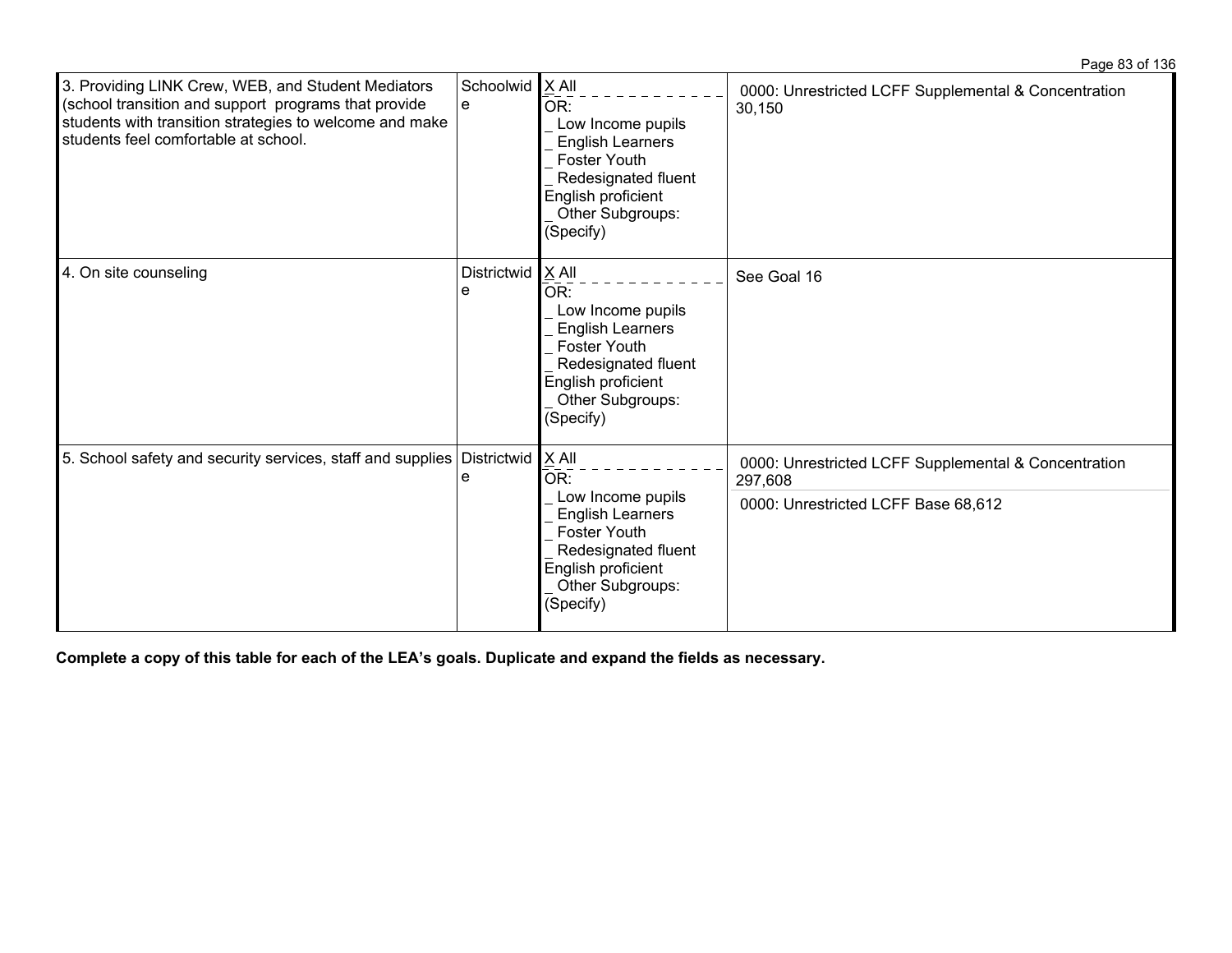## **Annual Update**

**Annual Update Instructions:** For each goal in the prior year LCAP, review the progress toward the expected annual outcome(s) based on, at a minimum, the required metrics pursuant to Education Code sections 52060 and 52066. The review must include an assessment of the effectiveness of the specific actions. Describe any changes to the actions or goals the LEA will take as a result of the review and assessment. In addition, review the applicability of each goal in the LCAP.

## **Guiding Questions:**

- 1) How have the actions/services addressed the needs of all pupils and did the provisions of those services result in the desired outcomes?
- 2) How have the actions/services addressed the needs of all subgroups of pupils identified pursuant to Education Code section 52052, including, but not limited to, English learners, low-income pupils, and foster youth; and did the provision of those actions/services result in the desired outcomes?
- 3) How have the actions/services addressed the identified needs and goals of specific schoolsites and were these actions/services effective in achieving the desired outcomes?
- 4) What information (e.g., quantitative and qualitative data/metrics) was examined to review progress toward goals in the annual update?
- 5) What progress has been achieved toward the goal and expected measurable outcome(s)? How effective were the actions and services in making progress toward the goal? What changes to goals, actions, services, and expenditures are being made in the LCAP as a result of the review of progress and assessment of the effectiveness of the actions and services?
- 6) What differences are there between budgeted expenditures and estimated actual annual expenditures? What were the reasons for any differences?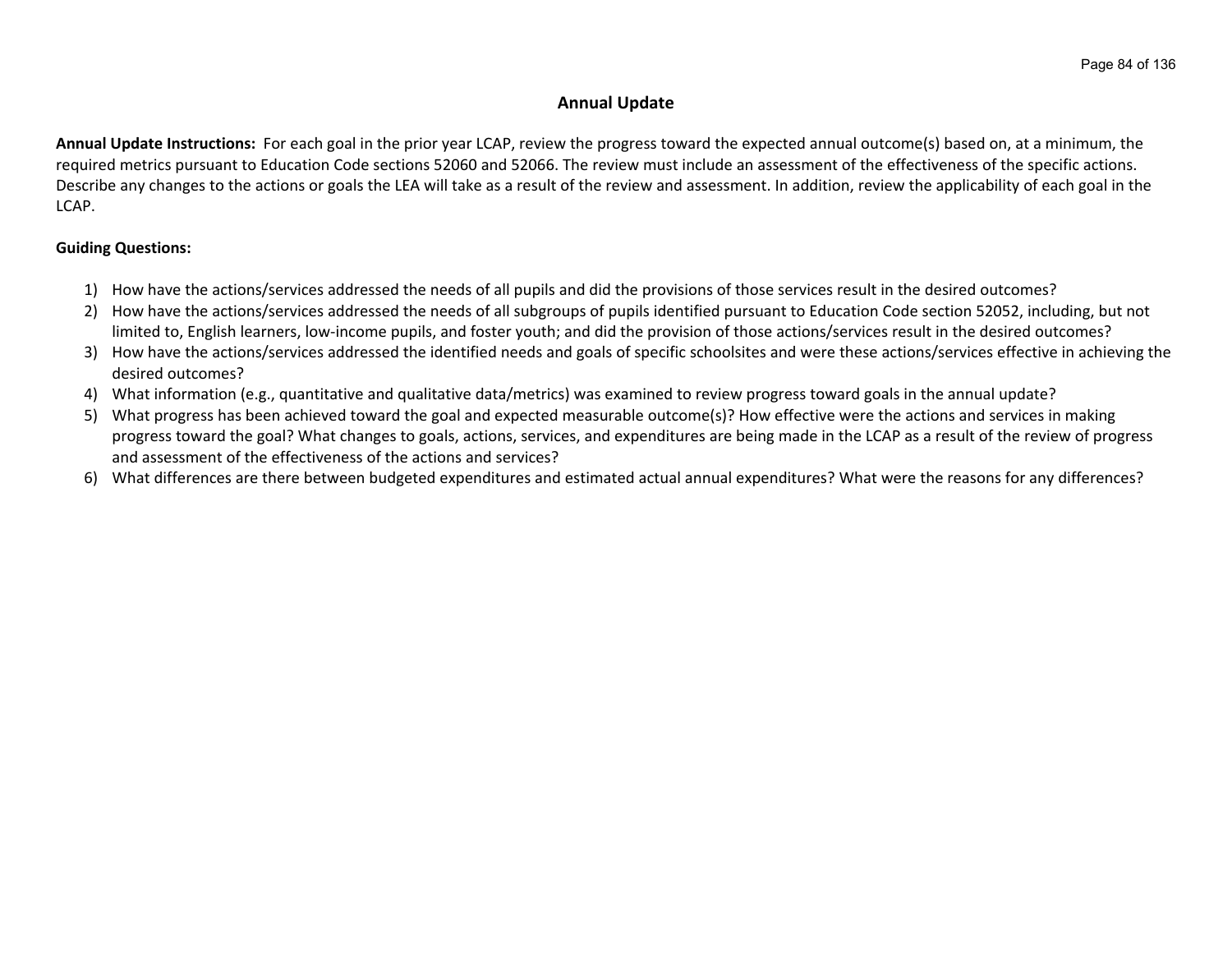| Original Goal 1 A<br>GOAL 1   100% of the WUSD teachers will be highly qualified with EL certification to improve instruction and ensure<br>from prior rigorous implementation of state standards.<br>year<br>LCAP:                                                                   | Related State and/or Local Priorities:<br>1 <u>X</u> 2 <u>X</u> 3 _ 4 <u>X</u> 5 _ 6 _ 7 <u>X</u> 8 <u>X</u><br>COE only: 9 10<br>Local: Specify District Goal 2, LEAP<br>Goal 3, SPSA Goal 3 |                                                                                                |                                                                                   |  |
|---------------------------------------------------------------------------------------------------------------------------------------------------------------------------------------------------------------------------------------------------------------------------------------|-----------------------------------------------------------------------------------------------------------------------------------------------------------------------------------------------|------------------------------------------------------------------------------------------------|-----------------------------------------------------------------------------------|--|
| Goal Applies to:<br>Schools: All schools<br>Applicable Pupil<br><b>Subgroups:</b>                                                                                                                                                                                                     | All students                                                                                                                                                                                  |                                                                                                |                                                                                   |  |
| WUSD will increase the percentage of highly qualified teachers by<br>98% of WUSD teachers are Highly Qualified<br>Expected<br>Actual<br>1% annually (to 99%)<br>Annual<br>Annual<br>Measurable<br>Measurable<br>Outcomes:<br>Outcomes:                                                |                                                                                                                                                                                               |                                                                                                |                                                                                   |  |
|                                                                                                                                                                                                                                                                                       |                                                                                                                                                                                               | LCAP Year: 2015-2016                                                                           |                                                                                   |  |
|                                                                                                                                                                                                                                                                                       | <b>Planned Actions/Services</b>                                                                                                                                                               | <b>Actual Actions/Services</b>                                                                 |                                                                                   |  |
|                                                                                                                                                                                                                                                                                       | <b>Budgeted Expenditures</b>                                                                                                                                                                  |                                                                                                | <b>Estimated Actual Annual Expenditures</b>                                       |  |
| 1. Hiring Highly Qualified teachers<br>through attendance at Job Fairs and<br>Edjoin postings                                                                                                                                                                                         | 5000-5999: Services And Other<br><b>Operating Expenditures LCFF</b><br>Supplemental & Concentration 830                                                                                       | 1. WUSD hired certificated teachers<br>thorough attendance at Job Fairs and<br>Edjoin postings | 5000-5999: Services And Other<br><b>Operating Expenditures LCFF Base</b><br>2,530 |  |
| Districtwide<br>Scope of<br>Service                                                                                                                                                                                                                                                   |                                                                                                                                                                                               | Districtwide<br>Scope of<br>Service                                                            |                                                                                   |  |
| $X$ All<br>X All<br>OR:<br>OR:<br>Low Income pupils<br>Low Income pupils<br><b>English Learners</b><br><b>English Learners</b><br><b>Foster Youth</b><br><b>Foster Youth</b><br>Redesignated fluent English<br>Other Subgroups: (Specify)<br>proficient<br>Other Subgroups: (Specify) |                                                                                                                                                                                               | Redesignated fluent English proficient                                                         |                                                                                   |  |
| 2. Providing BTSA for beginning<br>teachers                                                                                                                                                                                                                                           | 1000-1999: Certificated Personnel<br>Salaries Title II 48,502                                                                                                                                 | 2. WUSD provided BTSA for beginning<br>teachers                                                | 1000-1999: Certificated Personnel<br>Salaries Title II 48,832                     |  |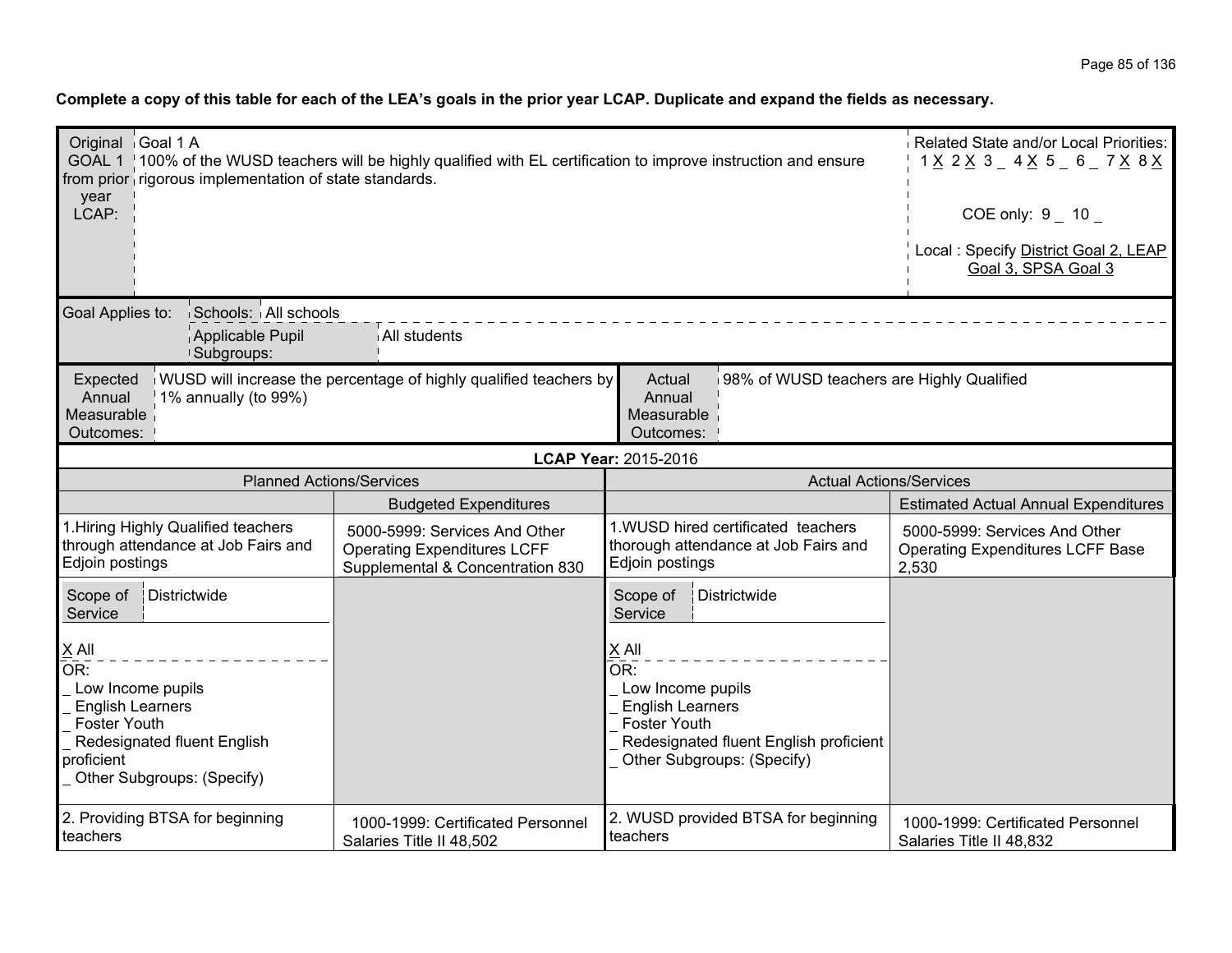Page 86 of 136

| Districtwide<br>Scope of<br>Service                                                                                                                                                 | Districtwide<br>Scope of<br>Service                                                                                                                  |  |
|-------------------------------------------------------------------------------------------------------------------------------------------------------------------------------------|------------------------------------------------------------------------------------------------------------------------------------------------------|--|
| $\underline{X}$ All<br>$\overline{OR}$ :<br>Low Income pupils<br><b>English Learners</b><br>Foster Youth<br>Redesignated fluent English<br>proficient<br>Other Subgroups: (Specify) | X All<br>OR:<br>Low Income pupils<br><b>English Learners</b><br>Foster Youth<br>Redesignated fluent English proficient<br>Other Subgroups: (Specify) |  |
| What changes in actions,<br>services, and expenditures will be<br>made as a result of reviewing<br>past progress and/or changes to<br>goals?                                        |                                                                                                                                                      |  |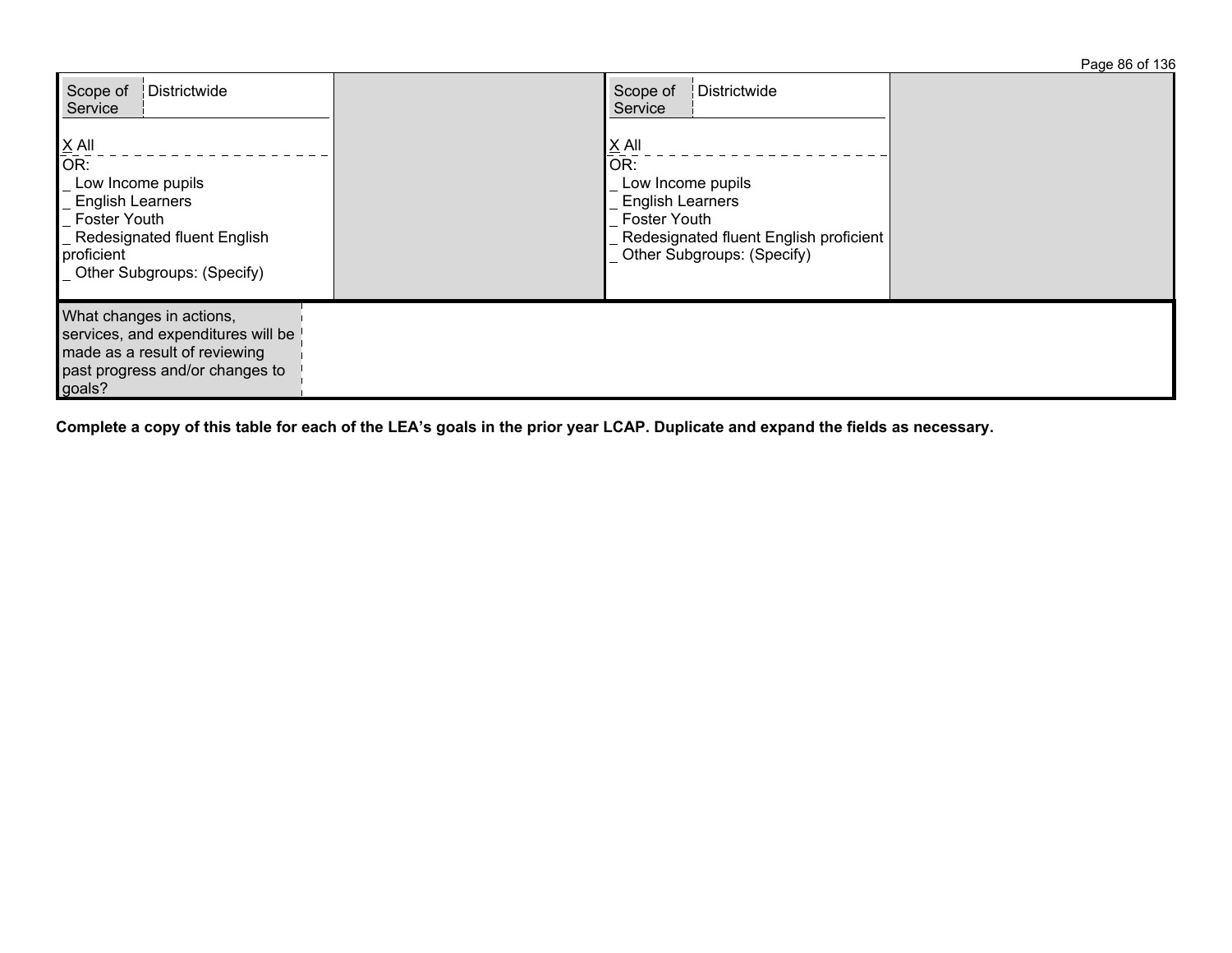| Original Goal 1B<br>Related State and/or Local Priorities:<br>GOAL 2   100% of WUSD students will have access to standards aligned textbooks and instructional materials.<br>$1 \times 2 = 3 = 4 = 5 = 6 = 7 = 8 = 1$<br>from prior<br>COE only: $9 - 10$<br>year<br>LCAP:<br>Local: Specify District Goal 2 & 5,<br><b>EAP Goal 1, SPSA Goal 1, Title III</b><br>Plan Goal C |                                                  |                                                                                                 |                                                  |  |
|-------------------------------------------------------------------------------------------------------------------------------------------------------------------------------------------------------------------------------------------------------------------------------------------------------------------------------------------------------------------------------|--------------------------------------------------|-------------------------------------------------------------------------------------------------|--------------------------------------------------|--|
| Schools: All schools<br>Goal Applies to:<br>Applicable Pupil<br><sup>1</sup> Subgroups:                                                                                                                                                                                                                                                                                       | All students                                     |                                                                                                 |                                                  |  |
| WUSD will continue to ensure that 100% of students have access<br>100% of WUSD students have access to standards aligned<br>Expected<br>Actual<br>to standards aligned textbooks and instructional materials.<br>Annual<br>instructional materials.<br>Annual<br>Measurable<br>Measurable<br>Outcomes:<br>Outcomes:                                                           |                                                  |                                                                                                 |                                                  |  |
|                                                                                                                                                                                                                                                                                                                                                                               | LCAP Year: 2015-2016                             |                                                                                                 |                                                  |  |
| <b>Planned Actions/Services</b>                                                                                                                                                                                                                                                                                                                                               |                                                  | <b>Actual Actions/Services</b>                                                                  |                                                  |  |
|                                                                                                                                                                                                                                                                                                                                                                               | <b>Budgeted Expenditures</b>                     |                                                                                                 | <b>Estimated Actual Annual Expenditures</b>      |  |
| 1. Purchasing standards aligned texts<br>and instructional materials as they<br>become available                                                                                                                                                                                                                                                                              | 4000-4999: Books And Supplies<br>Lottery 211,000 | 1. Purchased standards aligned texts<br>and instructional materials as they<br>become available | 4000-4999: Books And Supplies<br>Lottery 125,449 |  |
| Districtwide<br>Scope of<br>Service                                                                                                                                                                                                                                                                                                                                           |                                                  | Scope of<br>Districtwide<br>Service                                                             |                                                  |  |
| $X$ All<br>X All<br>OR:<br>OR:<br>Low Income pupils<br>Low Income pupils<br><b>English Learners</b><br><b>English Learners</b><br><b>Foster Youth</b><br><b>Foster Youth</b><br>Redesignated fluent English proficient<br>Redesignated fluent English<br>Other Subgroups: (Specify)<br>proficient<br>Other Subgroups: (Specify)                                               |                                                  |                                                                                                 |                                                  |  |
| What changes in actions,<br>WUSD continued to use open source curriculum instead of purchasing publisher textbooks and materials.<br>services, and expenditures will be<br>made as a result of reviewing                                                                                                                                                                      |                                                  |                                                                                                 |                                                  |  |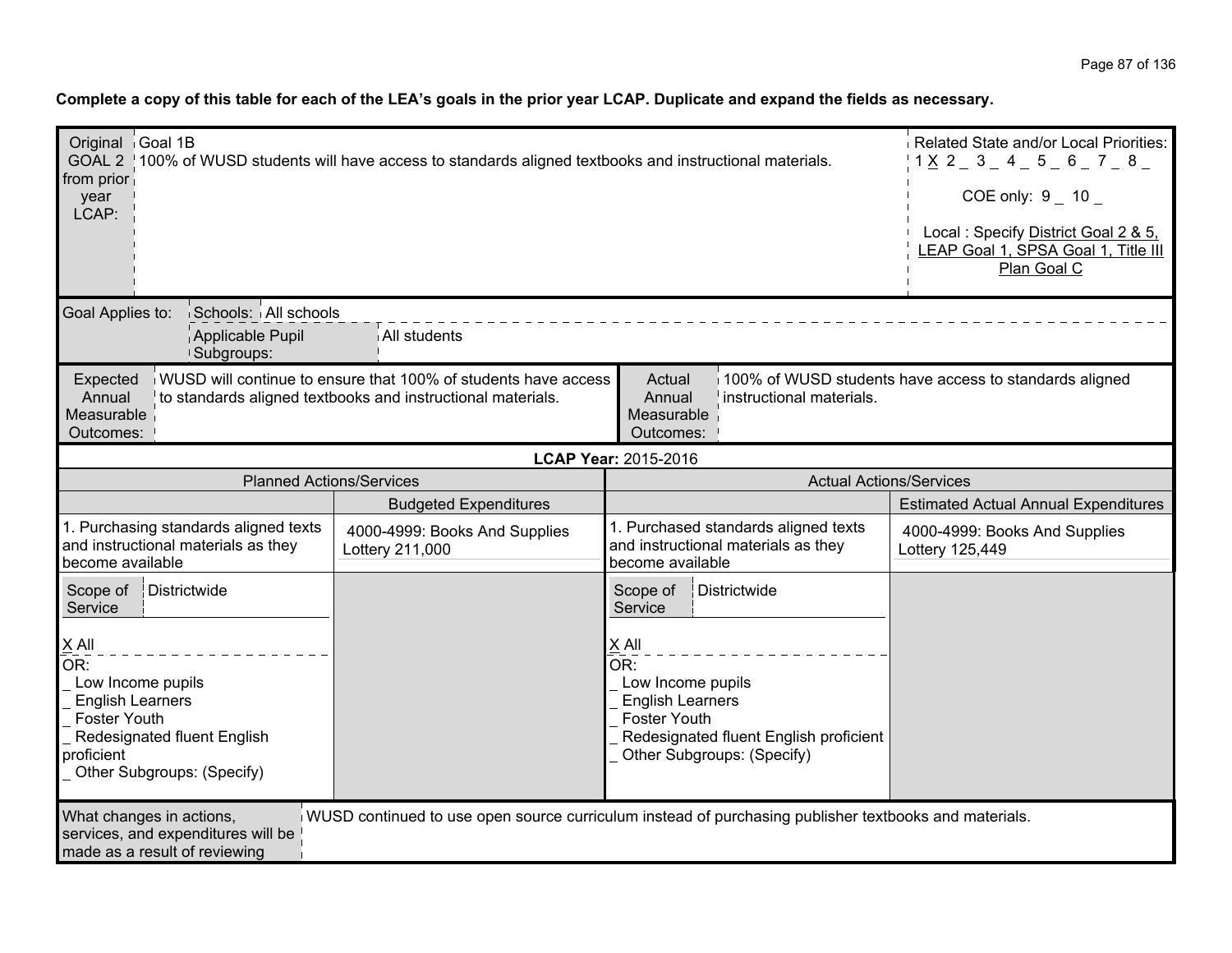| past progress and/or changes to |  |
|---------------------------------|--|
| goals?                          |  |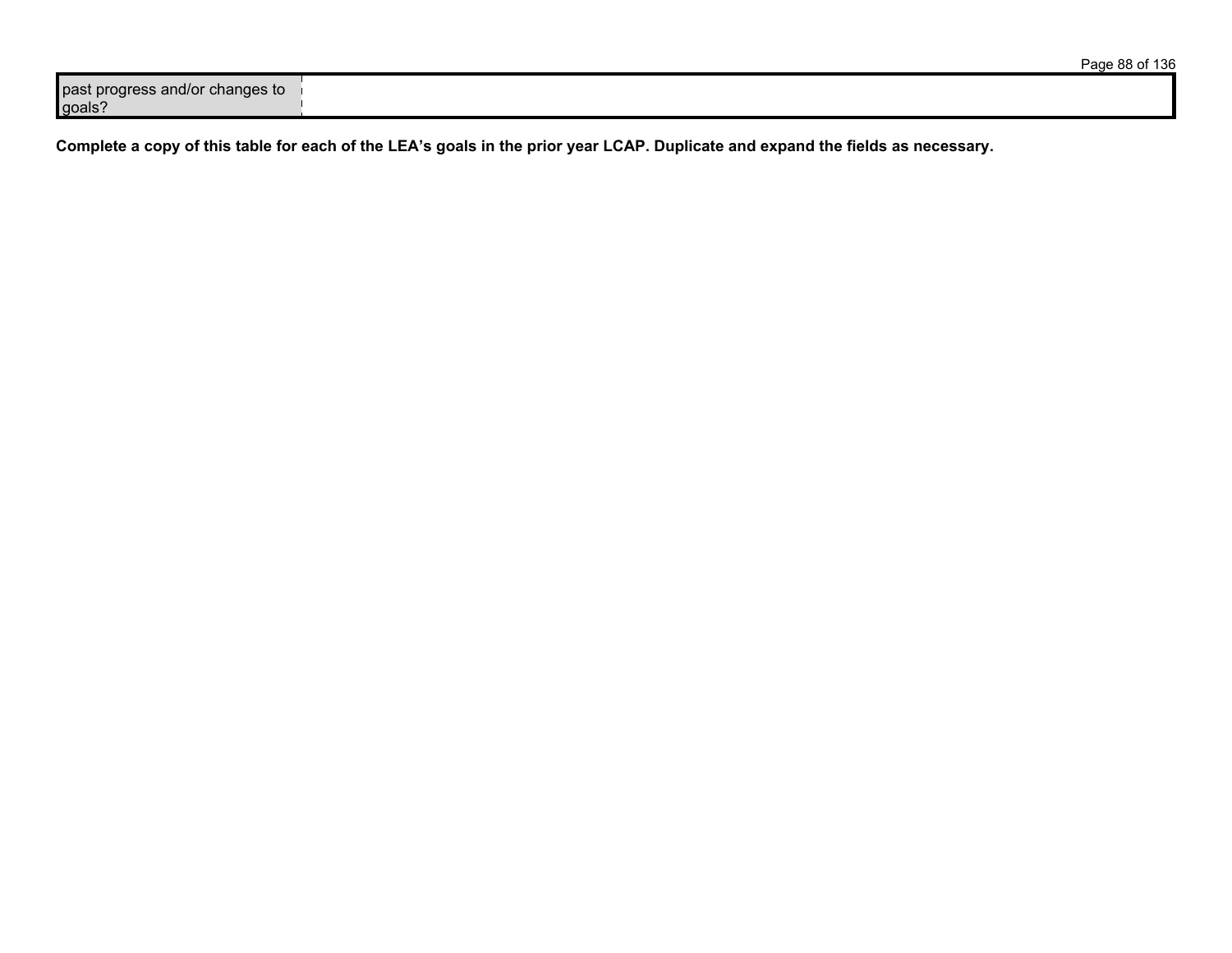| Original Goal 1C<br>GOAL 3   WUSD will conduct annual facilities inspections to ensure that all facilities are in good repair and maintained in<br>from prior a manner that assures they are clean, safe, and functional.<br>year<br>LCAP:          | Related State and/or Local Priorities:<br>$COE$ only: $9$ 10<br>Local : Specify District Goal 3, LEAP<br>Goal 4, SPSA Goal 4 |                                                                                                                                                                                          |                                                        |  |  |
|-----------------------------------------------------------------------------------------------------------------------------------------------------------------------------------------------------------------------------------------------------|------------------------------------------------------------------------------------------------------------------------------|------------------------------------------------------------------------------------------------------------------------------------------------------------------------------------------|--------------------------------------------------------|--|--|
| Goal Applies to:<br>Applicable Pupil<br>Subgroups:                                                                                                                                                                                                  | Schools: All schools<br>All students                                                                                         |                                                                                                                                                                                          |                                                        |  |  |
| WUSD will ensure that 100% of district facilities are in good or<br>Expected<br>Actual<br>100% of district facilities are rated in exemplary repair.<br>Annual<br>Annual<br>exemplary repair.<br>Measurable<br>Measurable<br>Outcomes:<br>Outcomes: |                                                                                                                              |                                                                                                                                                                                          |                                                        |  |  |
| LCAP Year: 2015-2016                                                                                                                                                                                                                                |                                                                                                                              |                                                                                                                                                                                          |                                                        |  |  |
| <b>Planned Actions/Services</b>                                                                                                                                                                                                                     |                                                                                                                              | <b>Actual Actions/Services</b>                                                                                                                                                           |                                                        |  |  |
|                                                                                                                                                                                                                                                     | <b>Budgeted Expenditures</b>                                                                                                 |                                                                                                                                                                                          | <b>Estimated Actual Annual Expenditures</b>            |  |  |
| 1. Maintaining levels of service to all<br>sites                                                                                                                                                                                                    | 0000: Unrestricted Routine<br>Maintenance Fund 911,694                                                                       | 1. WUSD maintained levels of service<br>to all sites                                                                                                                                     | 0000: Unrestricted Routine<br>Maintenance Fund 706,141 |  |  |
| All schools<br>Scope of<br>Service                                                                                                                                                                                                                  |                                                                                                                              | All Schools<br>Scope of<br>Service                                                                                                                                                       |                                                        |  |  |
| $\times$ All<br>OR:<br>Low Income pupils<br><b>English Learners</b><br><b>Foster Youth</b><br>Redesignated fluent English<br>proficient<br>Other Subgroups: (Specify)                                                                               |                                                                                                                              | X All<br>$\bar{\overline{\mathsf{OR}}}$ :<br>Low Income pupils<br><b>English Learners</b><br><b>Foster Youth</b><br>Redesignated fluent English proficient<br>Other Subgroups: (Specify) |                                                        |  |  |
| 2. Conducting annual facilities<br>inspection                                                                                                                                                                                                       | Conducted by District staff--No cost<br>0                                                                                    | 2. WUSD conducted annual facilities<br>inspection                                                                                                                                        | Conducted by Distroct staff--No cost<br>0              |  |  |
| Scope of<br>All schools<br>Service                                                                                                                                                                                                                  |                                                                                                                              | All Schools<br>Scope of<br>Service                                                                                                                                                       |                                                        |  |  |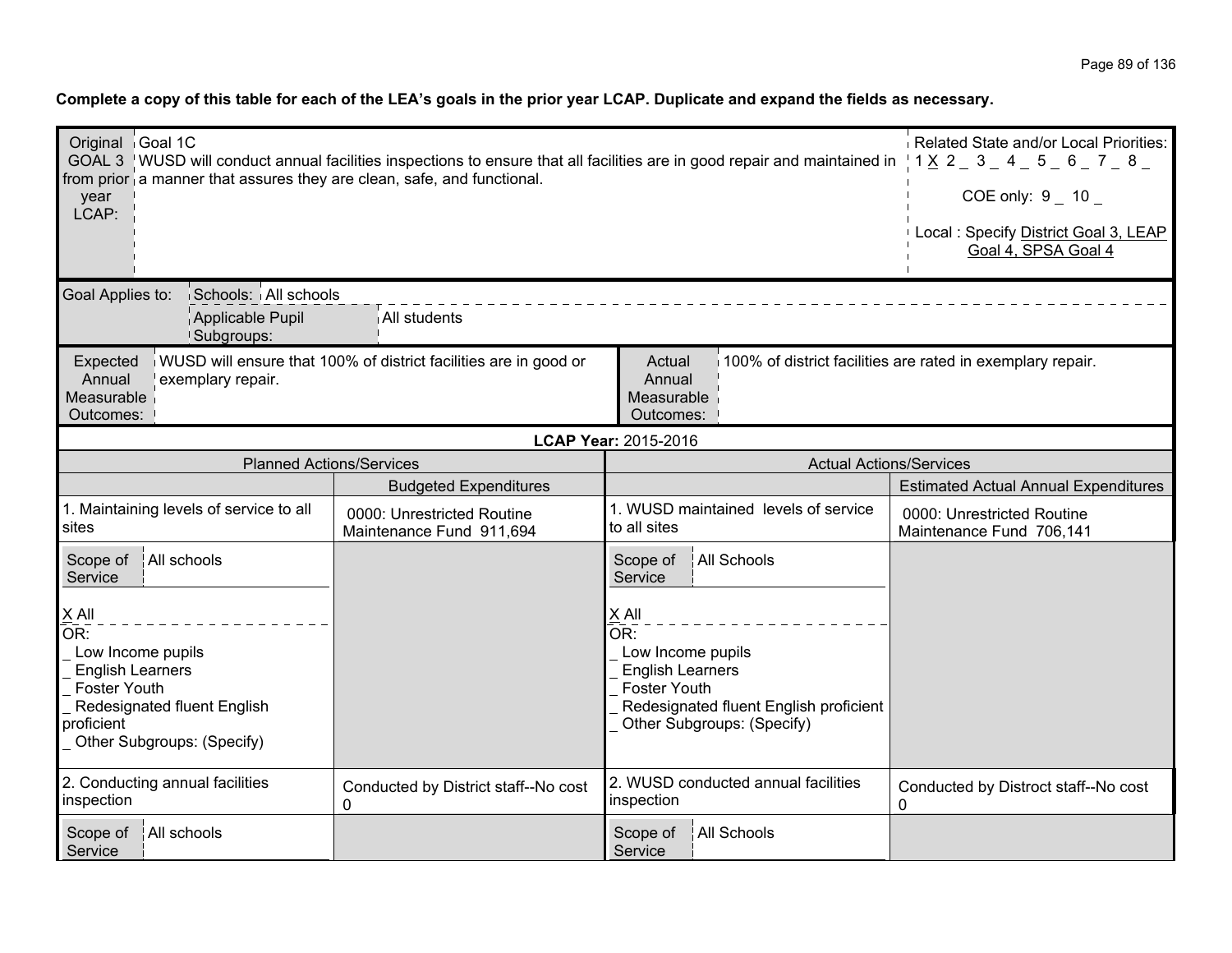| $X$ All<br>OR:<br>Low Income pupils<br><b>English Learners</b><br><b>Foster Youth</b><br>Redesignated fluent English<br>proficient<br>Other Subgroups: (Specify)                                              |                                                 | X All<br>OR:<br>Low Income pupils<br><b>English Learners</b><br><b>Foster Youth</b><br>Redesignated fluent English proficient<br>Other Subgroups: (Specify)                                       |                                           |
|---------------------------------------------------------------------------------------------------------------------------------------------------------------------------------------------------------------|-------------------------------------------------|---------------------------------------------------------------------------------------------------------------------------------------------------------------------------------------------------|-------------------------------------------|
| 3. Provide a safe, clean environment<br>for learning. All facilities and grounds<br>will be maintained in good repair.                                                                                        | 0000: Unrestricted LCFF Base<br>2,333,280       | 3. WUSD provided a safe, clean<br>environment for learning. All facilities<br>and grounds were maintained in good<br>repair.                                                                      | 0000: Unrestricted LCFF Base<br>2,042,169 |
| <b>All schools</b><br>Scope of<br>Service<br>$X$ All<br>OR:<br>Low Income pupils<br><b>English Learners</b><br><b>Foster Youth</b><br>Redesignated fluent English<br>proficient<br>Other Subgroups: (Specify) |                                                 | All Schools<br>Scope of<br>Service<br>X All<br>OR:<br>Low Income pupils<br><b>English Learners</b><br><b>Foster Youth</b><br>Redesignated fluent English proficient<br>Other Subgroups: (Specify) |                                           |
| What changes in actions,<br>services, and expenditures will be<br>made as a result of reviewing<br>past progress and/or changes to<br>goals?                                                                  | which is not required to be spent in 2015-2016. | Action 1: WUSD continues to maintain expenditures at prior year levels. \$911,694 is based on 3% of budgeted expenditures                                                                         |                                           |

Page 90 of 136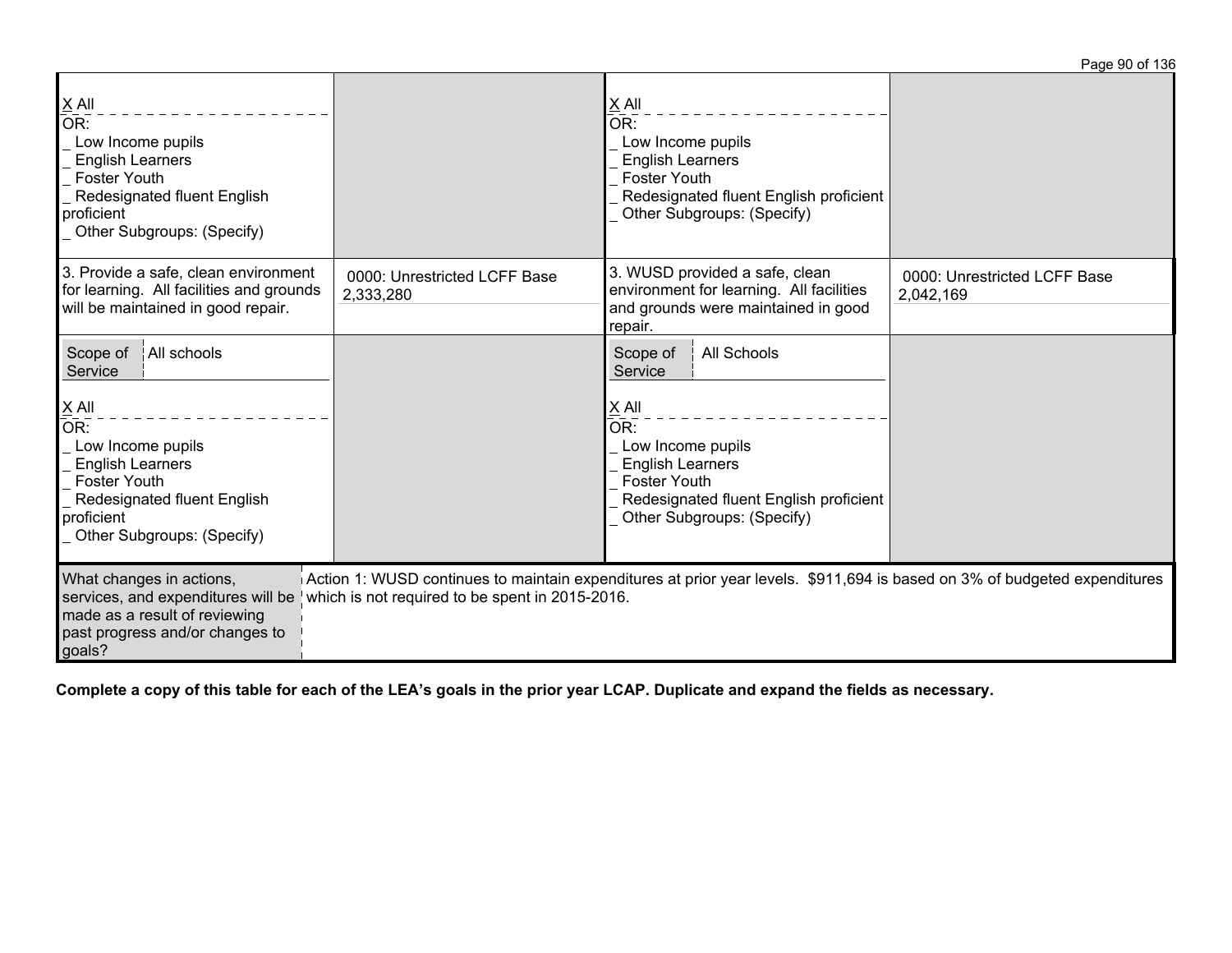| Original Goal 2<br>GOAL 4   The new ELA, Math, and ELD State Standards will be fully implemented by all teachers in order to ensure that $1 - 2 \times 3 - 4 \times 5 - 6 - 7 \times 8 - 1$<br>from prior students are college and/or career ready.<br>year<br>LCAP:                                                                                                                                                                                                                           | Related State and/or Local Priorities:<br>COE only: $9 - 10 -$<br>Local: Specify District Goal 2 & 5,<br>LEAP Goal 1 & 5, Tittle III Plan Goal<br>C. WASC recommendation |                                                                                                                                                             |                                                                                                                                   |
|------------------------------------------------------------------------------------------------------------------------------------------------------------------------------------------------------------------------------------------------------------------------------------------------------------------------------------------------------------------------------------------------------------------------------------------------------------------------------------------------|--------------------------------------------------------------------------------------------------------------------------------------------------------------------------|-------------------------------------------------------------------------------------------------------------------------------------------------------------|-----------------------------------------------------------------------------------------------------------------------------------|
| Goal Applies to:<br>Schools: All schools<br>Applicable Pupil<br><b>Subgroups:</b>                                                                                                                                                                                                                                                                                                                                                                                                              | All students                                                                                                                                                             |                                                                                                                                                             |                                                                                                                                   |
| 100% of WUSD teachers will continue to fully implement English<br>75% of WUSD teachers fully implemented the most current math<br>Expected<br>Actual<br>Language Arts, Math, and ELD standards as measured by District<br>Annual<br>standards. 50% of WUSD teachers have made the transition to<br>Annual<br>Measurable expectation and focus; district and site administrator monitoring<br>Measurable the most current ELA/ELD standards.<br>Outcomes: I and Walk through data.<br>Outcomes: |                                                                                                                                                                          |                                                                                                                                                             |                                                                                                                                   |
| LCAP Year: 2015-2016                                                                                                                                                                                                                                                                                                                                                                                                                                                                           |                                                                                                                                                                          |                                                                                                                                                             |                                                                                                                                   |
| <b>Planned Actions/Services</b>                                                                                                                                                                                                                                                                                                                                                                                                                                                                |                                                                                                                                                                          | <b>Actual Actions/Services</b>                                                                                                                              |                                                                                                                                   |
|                                                                                                                                                                                                                                                                                                                                                                                                                                                                                                | <b>Budgeted Expenditures</b>                                                                                                                                             |                                                                                                                                                             | <b>Estimated Actual Annual Expenditures</b>                                                                                       |
| 1. Purchasing supplemental<br>instructional texts/materials                                                                                                                                                                                                                                                                                                                                                                                                                                    | See Goal 1B                                                                                                                                                              | 1. WUSD purchased supplemental<br>instructional texts/materials                                                                                             | See Goal 2                                                                                                                        |
| Scope of<br><i><u><b>Districtwide</b></u></i><br>Service                                                                                                                                                                                                                                                                                                                                                                                                                                       |                                                                                                                                                                          | Scope of<br>  Districtwide<br>Service                                                                                                                       |                                                                                                                                   |
| X All<br>OR:<br>Low Income pupils<br><b>English Learners</b><br>Foster Youth<br>Redesignated fluent English<br>proficient<br>Other Subgroups: (Specify)                                                                                                                                                                                                                                                                                                                                        |                                                                                                                                                                          | X All<br>OR:<br>Low Income pupils<br><b>English Learners</b><br><b>Foster Youth</b><br>Redesignated fluent English proficient<br>Other Subgroups: (Specify) |                                                                                                                                   |
| 2. Increasing technology                                                                                                                                                                                                                                                                                                                                                                                                                                                                       | 4000-4999: Books And Supplies<br>Title I 204,000                                                                                                                         | 2. WUSD increased technology                                                                                                                                | 4000-4999: Books And Supplies Title<br>  133,265<br>4000-4999: Books And Supplies<br><b>LCFF Supplemental &amp; Concentration</b> |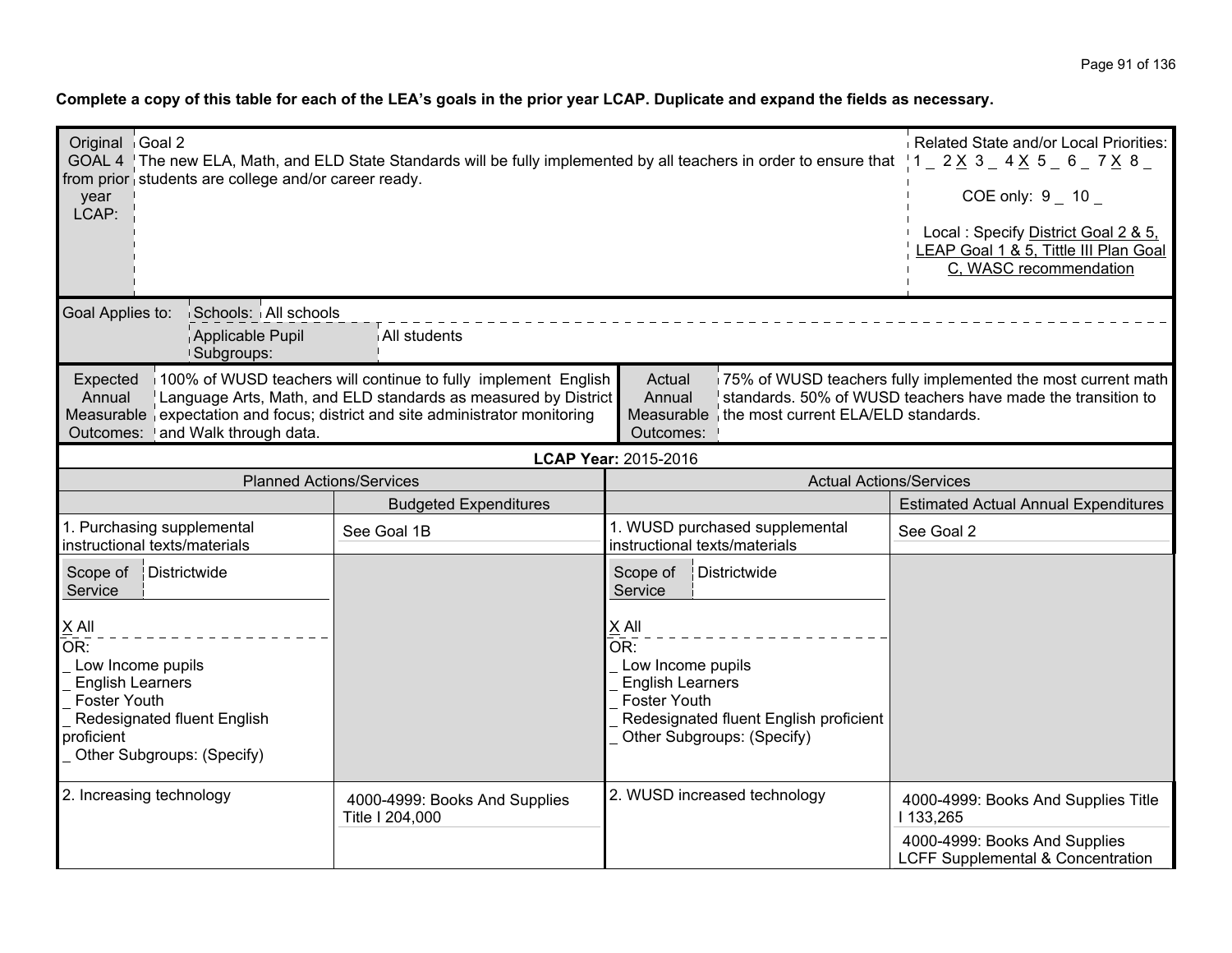54,298 Scope of Service Districtwide X All  $OR:$  Low Income pupils English Learners Foster Youth Redesignated fluent English proficient Other Subgroups: (Specify) Scope of Districtwide **Service** X All  $OR:$  Low Income pupils English Learners Foster Youth Redesignated fluent English proficient Other Subgroups: (Specify) 3. Providing professional development  $\vert$  Staff Development 5800: Professional/Consulting Services And Operating Expenditures Title II 132,700 5800: Professional/Consulting Services And Operating Expenditures Title I 6,100 5800: Professional/Consulting Services And Operating Expenditures LCFF Supplemental & Concentration 31,500 3. WUSD provided professional development Staff Development 5000-5999: Services And Other Operating Expenditures Title II 100,778 5000-5999: Services And Other Operating Expenditures Title I 14,709 5000-5999: Services And Other Operating Expenditures LCFF Supplemental & Concentration 7,202 Scope of **Service** Districtwide X All  $\overline{\mathsf{OR}}$ : Low Income pupils English Learners Foster Youth Redesignated fluent English proficient Other Subgroups: (Specify) Scope of Service Districtwide X All  $\overline{\overline{\mathsf{OR}^{\cdot}}}$  Low Income pupils English Learners Foster Youth Redesignated fluent English proficient Other Subgroups: (Specify) 4. Lead teacher or department heads stipends for diaggregation of data, progress monitoring on new standard implementation and student progress 1000-1999: Certificated Personnel Salaries LCFF Supplemental & Concentration 31,300 4. WUSD paid Lead teacher or department heads stipends for diaggregation of data, progress monitoring on new standard implementation and student progress 1000-1999: Certificated Personnel Salaries LCFF Supplemental & Concentration 29,840

Page 92 of 136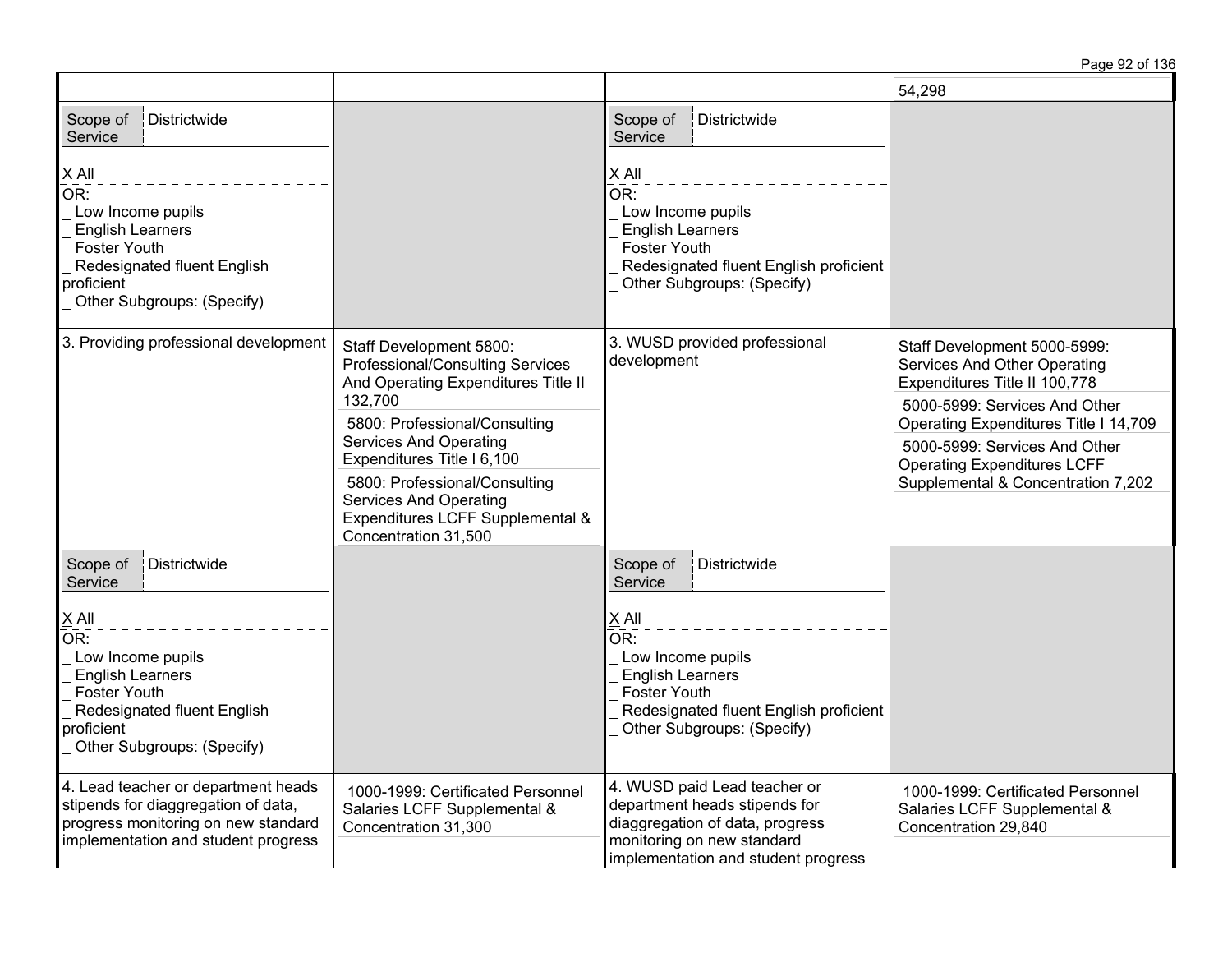| Page 93 of 136 |
|----------------|
|----------------|

| Districtwide<br>Scope of<br>Service<br>$\times$ All<br>OR:<br>Low Income pupils<br><b>English Learners</b><br>Foster Youth<br>Redesignated fluent English<br>proficient<br>Other Subgroups: (Specify)        |                                                                    | Scope of<br>Districtwide<br>Service<br>X All<br>$\overline{\mathsf{OR}}$ :<br>Low Income pupils<br><b>English Learners</b><br><b>Foster Youth</b><br>Redesignated fluent English proficient<br>Other Subgroups: (Specify) |                                                                    |
|--------------------------------------------------------------------------------------------------------------------------------------------------------------------------------------------------------------|--------------------------------------------------------------------|---------------------------------------------------------------------------------------------------------------------------------------------------------------------------------------------------------------------------|--------------------------------------------------------------------|
| 5. Classroom technology support                                                                                                                                                                              | 0000: Unrestricted LCFF<br>Supplemental & Concentration<br>130,459 | 5. WUD provided classroom technology<br>support                                                                                                                                                                           | 0000: Unrestricted LCFF<br>Supplemental & Concentration<br>125,618 |
| Districtwide<br>Scope of<br>Service<br>$\underline{X}$ All<br>OR:<br>Low Income pupils<br><b>English Learners</b><br>Foster Youth<br>Redesignated fluent English<br>proficient<br>Other Subgroups: (Specify) |                                                                    | Scope of<br>Districtwide<br>Service<br>$X$ All<br>OR:<br>Low Income pupils<br><b>English Learners</b><br><b>Foster Youth</b><br>Redesignated fluent English proficient<br>Other Subgroups: (Specify)                      |                                                                    |
| What changes in actions,<br>services, and expenditures will be<br>made as a result of reviewing<br>past progress and/or changes to<br>goals?                                                                 |                                                                    |                                                                                                                                                                                                                           |                                                                    |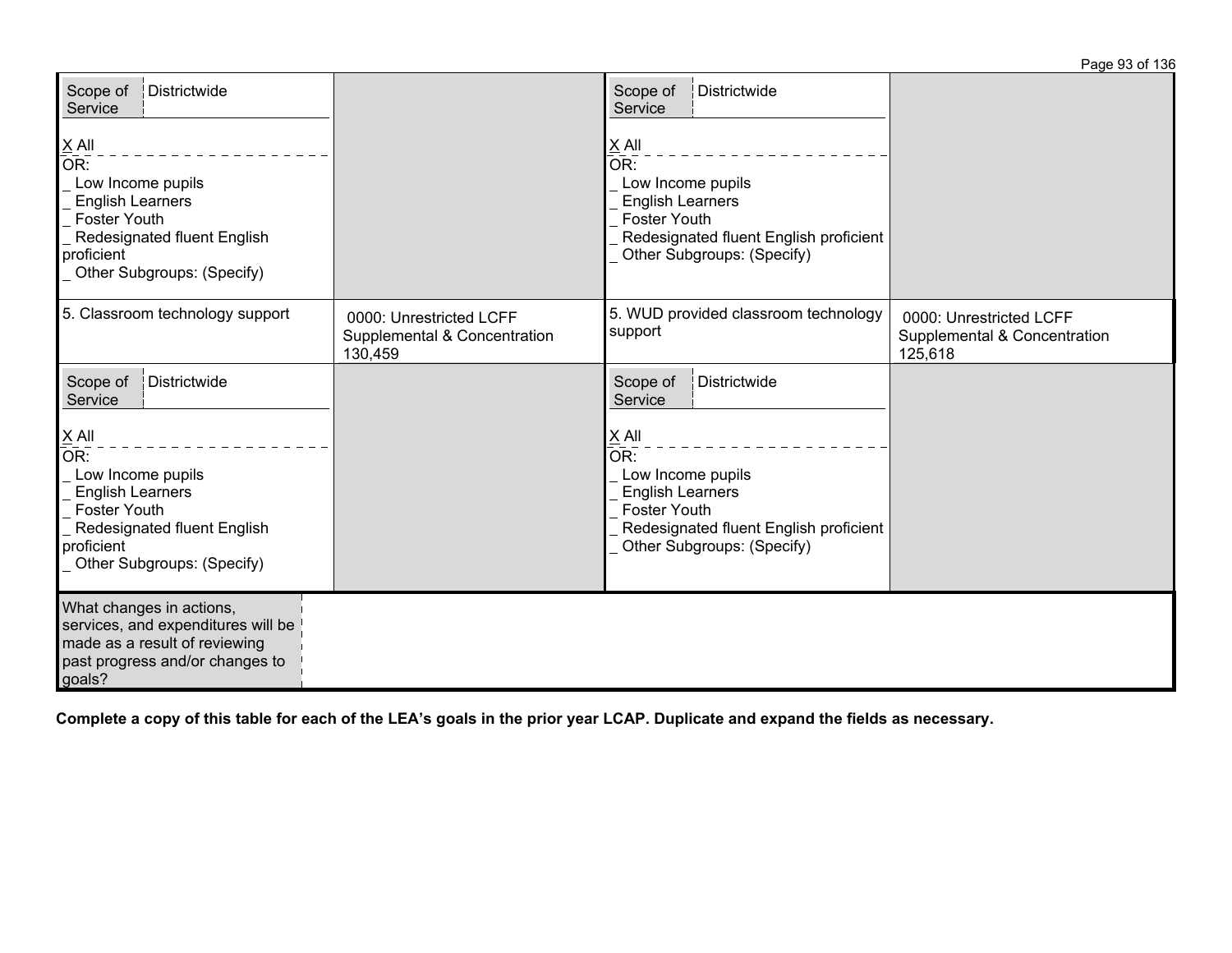| Original Goal 3<br>GOAL 5   WUSD will continue to offer and develop assessments for a broad course of study for 100% of students as well $\vert$ 1 $\vert$ 2 $\leq$ 3 $\vert$ 4 $\vert$ 5 $\vert$ 6 $\vert$ 7 $\leq$ 8 $\leq$<br>from prior as expand opportunities for students to be college and/or career ready.<br>year<br>LCAP:                                                                                                    |                                                                                          |                                                            | Related State and/or Local Priorities:<br>$COE$ only: $9$ 10<br>Local: Specify District Goal 2 & 5,<br>LEAP Goal 2, SPSA Goal 1-2 & 5,<br>WASC recommendation |
|-----------------------------------------------------------------------------------------------------------------------------------------------------------------------------------------------------------------------------------------------------------------------------------------------------------------------------------------------------------------------------------------------------------------------------------------|------------------------------------------------------------------------------------------|------------------------------------------------------------|---------------------------------------------------------------------------------------------------------------------------------------------------------------|
| Goal Applies to:<br>Schools: WUHS & WFMS<br>Applicable Pupil<br><sup>1</sup> Subgroups:                                                                                                                                                                                                                                                                                                                                                 | All students                                                                             |                                                            |                                                                                                                                                               |
| WUSD will maintain that 100% of students have access to a<br>100% of WUSD students had access to a Broad Course of<br>Actual<br>Expected<br>broad course of study that includes all subject areas defined in Ed<br>Annual<br>Study and CTE Pathways as defined by Ed Code 51210 and<br>Annual<br>Measurable Code 51210 and 51220 as measured by master schedules and<br>Measurable 51220.<br>Outcomes:   course offerings.<br>Outcomes: |                                                                                          |                                                            |                                                                                                                                                               |
| LCAP Year: 2015-2016                                                                                                                                                                                                                                                                                                                                                                                                                    |                                                                                          |                                                            |                                                                                                                                                               |
|                                                                                                                                                                                                                                                                                                                                                                                                                                         | <b>Planned Actions/Services</b>                                                          | <b>Actual Actions/Services</b>                             |                                                                                                                                                               |
|                                                                                                                                                                                                                                                                                                                                                                                                                                         | <b>Budgeted Expenditures</b>                                                             |                                                            | <b>Estimated Actual Annual Expenditures</b>                                                                                                                   |
| 1. Maintain full access to courses,<br>electives                                                                                                                                                                                                                                                                                                                                                                                        | Agriculture Career Ed 0000:<br>Unrestricted LCFF Supplemental &<br>Concentration 295,723 | 1. WUSD maintained full access to<br>courses and electives | Agriculture Career Ed 0000:<br>Unrestricted LCFF Supplemental &<br>Concentration 315,517                                                                      |
|                                                                                                                                                                                                                                                                                                                                                                                                                                         | 0000: Unrestricted Carl Perkins<br>55,000                                                |                                                            | 0000: Unrestricted Carl Perkins<br>60,045                                                                                                                     |
|                                                                                                                                                                                                                                                                                                                                                                                                                                         | 0000: Unrestricted ROP 106,000                                                           |                                                            | 0000: Unrestricted ROP 105,087                                                                                                                                |
|                                                                                                                                                                                                                                                                                                                                                                                                                                         | ROP Programs 0000: Unrestricted<br>LCFF Supplemental &<br>Concentration 166,000          |                                                            | ROP Programs 0000: Unrestricted<br><b>LCFF Supplemental &amp; Concentration</b><br>185,047                                                                    |
| Music Ed 0000: Unrestricted LCFF<br>Supplemental & Concentration<br>577,154                                                                                                                                                                                                                                                                                                                                                             |                                                                                          |                                                            | Music Education 0000: Unrestricted<br><b>LCFF Supplemental &amp; Concentration</b><br>713,546                                                                 |
|                                                                                                                                                                                                                                                                                                                                                                                                                                         | Business Ed 0000: Unrestricted<br>LCFF Supplemental &<br>Concentration 131,443           |                                                            | <b>Business Education 0000:</b><br>Unrestricted LCFF Supplemental &<br>Concentration 109,799                                                                  |
| Schoolwide<br>Scope of<br>Service                                                                                                                                                                                                                                                                                                                                                                                                       |                                                                                          | Schoolwide<br>Scope of<br>Service                          |                                                                                                                                                               |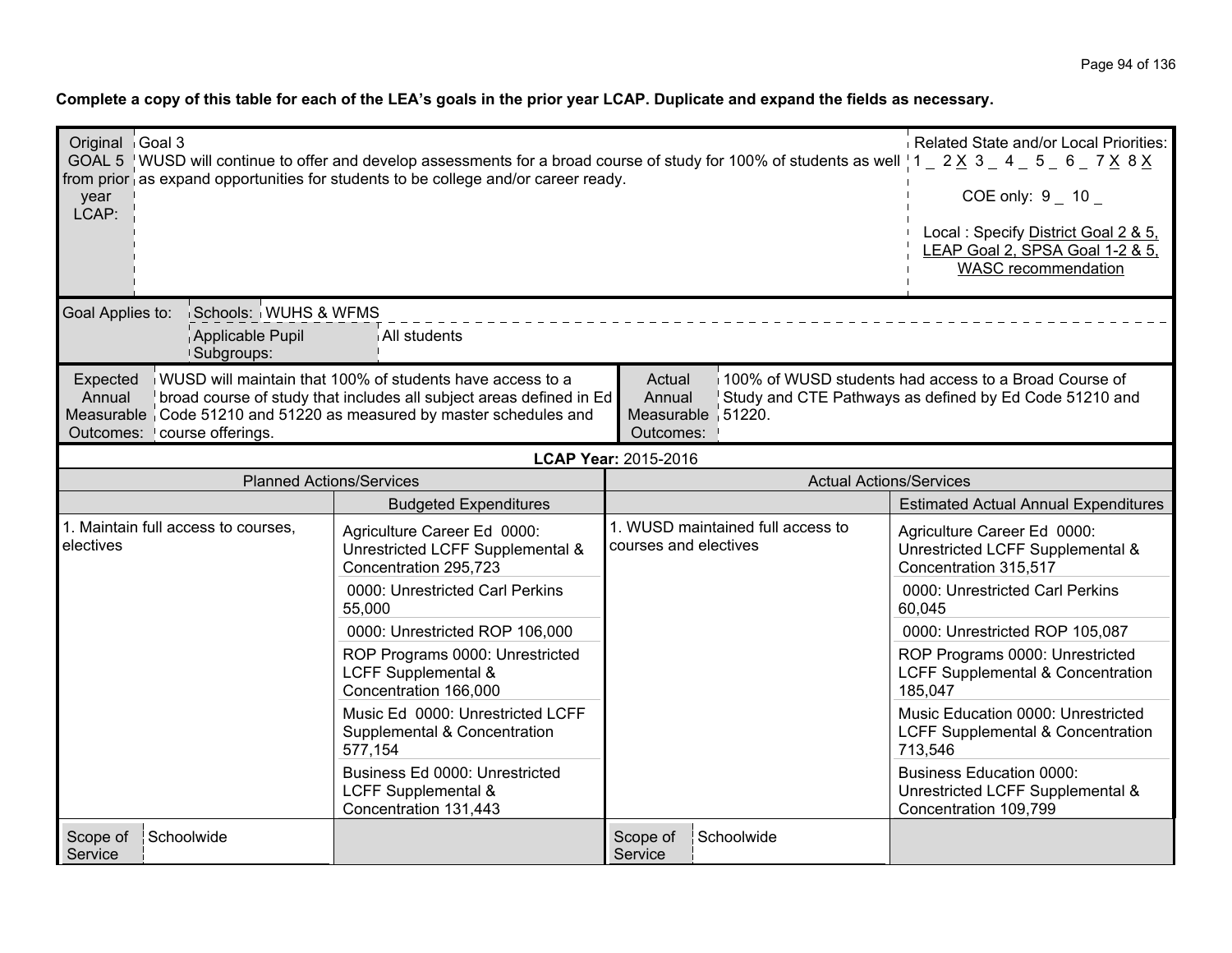| Page 95 of 136 |  |  |
|----------------|--|--|
|                |  |  |

| $X$ All<br>OR:<br>Low Income pupils<br><b>English Learners</b><br><b>Foster Youth</b><br>Redesignated fluent English<br>proficient<br>Other Subgroups: (Specify)      |                                                                                           | X All<br>OR:<br>Low Income pupils<br><b>English Learners</b><br><b>Foster Youth</b><br>Redesignated fluent English proficient<br>Other Subgroups: (Specify) |                                                                                                                           |
|-----------------------------------------------------------------------------------------------------------------------------------------------------------------------|-------------------------------------------------------------------------------------------|-------------------------------------------------------------------------------------------------------------------------------------------------------------|---------------------------------------------------------------------------------------------------------------------------|
| 2. Expand CTE pathways                                                                                                                                                | 0000: Unrestricted HSCG 50,000                                                            | 2. WUSD expand CTE pathways                                                                                                                                 | 0000: Unrestricted HSCG 35,677                                                                                            |
|                                                                                                                                                                       | Health Inst Career Ed 0000:<br>Unrestricted LCFF Supplemental &<br>Concentration 163,707  |                                                                                                                                                             | <b>Health Institute Career Education</b><br>0000: Unrestricted LCFF<br>Supplemental & Concentration                       |
|                                                                                                                                                                       | Industrial Ed Career Ed 0000:<br>Unrestricted LCFF Supplemental &<br>Concentration 72,665 |                                                                                                                                                             | 124,815<br><b>Industrial Education/Career Education</b><br>0000: Unrestricted LCFF<br>Supplemental & Concentration 96,237 |
|                                                                                                                                                                       |                                                                                           |                                                                                                                                                             | CA Career Pathways Trust (CCPT)<br>0000: Unrestricted Other 889,954                                                       |
| Schoolwide<br>Scope of<br>Service                                                                                                                                     |                                                                                           | Schoolwide<br>Scope of<br>Service                                                                                                                           |                                                                                                                           |
| $\times$ All<br>OR:<br>Low Income pupils<br><b>English Learners</b><br><b>Foster Youth</b><br>Redesignated fluent English<br>proficient<br>Other Subgroups: (Specify) |                                                                                           | X All<br>OR:<br>Low Income pupils<br><b>English Learners</b><br><b>Foster Youth</b><br>Redesignated fluent English proficient<br>Other Subgroups: (Specify) |                                                                                                                           |
| What changes in actions,<br>services, and expenditures will be<br>made as a result of reviewing<br>past progress and/or changes to<br>goals?                          |                                                                                           |                                                                                                                                                             |                                                                                                                           |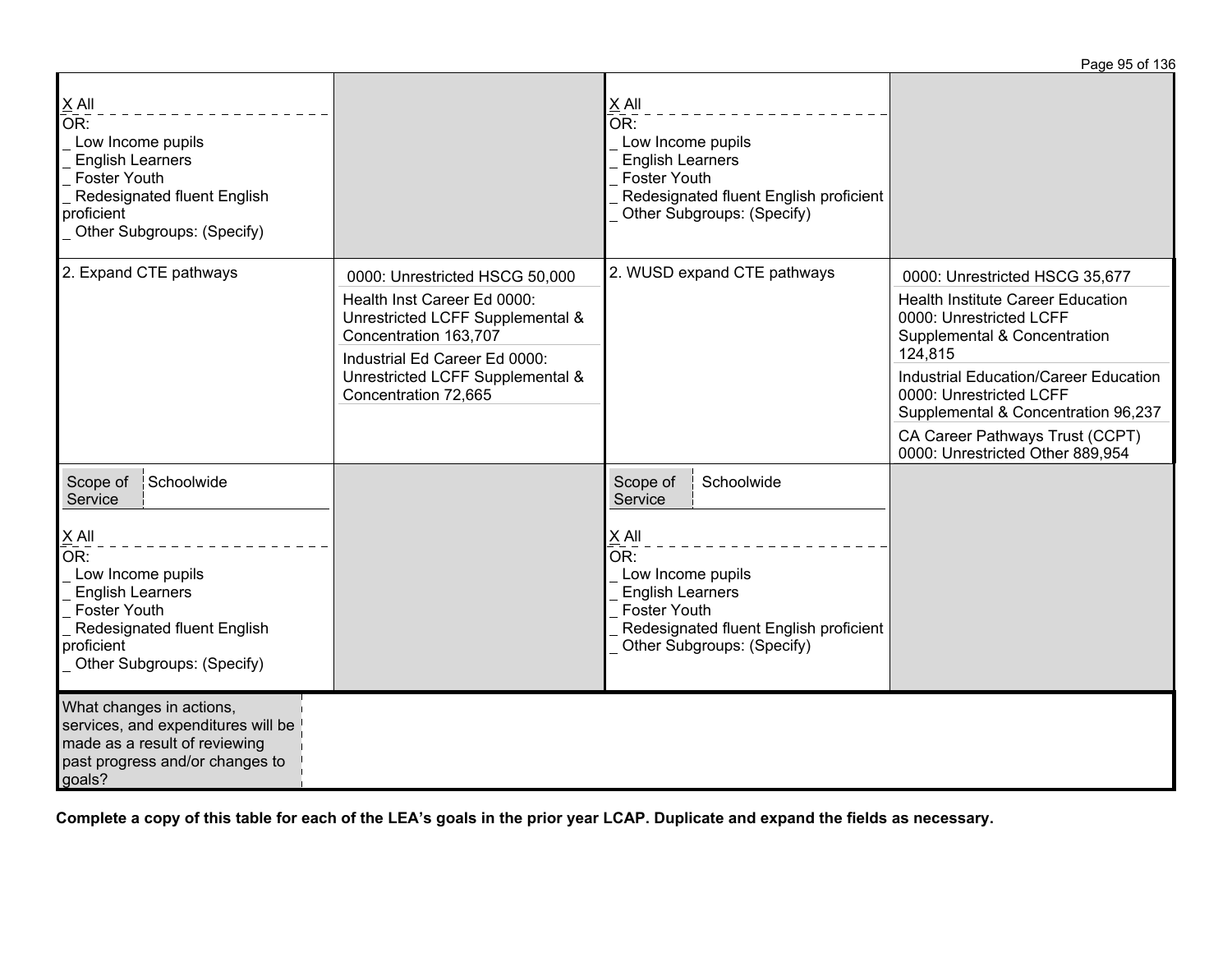| from prior<br>year<br>LCAP:                                                                                                                                                                                                                                                                          | Original Goal 4A<br>Related State and/or Local Priorities:<br>GOAL 6 WUSD will use state and local assessment data to evaluate programs and set academic goals for all students.<br>$1 - 2 \times 3 - 4 \times 5 \times 6 - 7 \times 8$<br>COE only: $9 - 10$<br>Local: Specify District Goal 2 & 5,<br>LEAP Goal 1 & 2 & 5, Tittle III Goal A<br>& B & C, WASC recommendation<br>Schools: All schools<br>Goal Applies to:<br>All students<br>Applicable Pupil<br><sup>1</sup> Subgroups: |                                                                                                                                                                                                                                                                                                                                                                                                                                  |                                              |                                                                              |                                                               |
|------------------------------------------------------------------------------------------------------------------------------------------------------------------------------------------------------------------------------------------------------------------------------------------------------|-------------------------------------------------------------------------------------------------------------------------------------------------------------------------------------------------------------------------------------------------------------------------------------------------------------------------------------------------------------------------------------------------------------------------------------------------------------------------------------------|----------------------------------------------------------------------------------------------------------------------------------------------------------------------------------------------------------------------------------------------------------------------------------------------------------------------------------------------------------------------------------------------------------------------------------|----------------------------------------------|------------------------------------------------------------------------------|---------------------------------------------------------------|
| WUSD will meet proficiency rates established by the state in<br>Expected<br>Actual<br>English Language Arts and Math<br>Annual<br>for students.<br>Annual<br>Measurable<br>Measurable<br>Outcomes: IMET or EXCEEDED ELA standards.<br>Outcomes:<br>2017.<br>Math to gather baseline data.<br>and 11. |                                                                                                                                                                                                                                                                                                                                                                                                                                                                                           | WUSD used state and local assessments to set academic goals<br>State Assessments: 2014-2015 SBAC: 27% of WUSD students<br>2014-2015 SBAC: 15% of WUSD students MET or EXCEEDED<br>Math standards. State Proficiency rates are expected in 2016-<br>Local Assessments: To assess current standards, WUSD<br>developed and administered District Benchmarks in ELA and<br>SBAC ELA and Math Blocks were administered in Grades 4-8 |                                              |                                                                              |                                                               |
|                                                                                                                                                                                                                                                                                                      |                                                                                                                                                                                                                                                                                                                                                                                                                                                                                           |                                                                                                                                                                                                                                                                                                                                                                                                                                  | LCAP Year: 2015-2016                         |                                                                              |                                                               |
|                                                                                                                                                                                                                                                                                                      | <b>Planned Actions/Services</b>                                                                                                                                                                                                                                                                                                                                                                                                                                                           |                                                                                                                                                                                                                                                                                                                                                                                                                                  |                                              | <b>Actual Actions/Services</b>                                               |                                                               |
|                                                                                                                                                                                                                                                                                                      |                                                                                                                                                                                                                                                                                                                                                                                                                                                                                           | <b>Budgeted Expenditures</b>                                                                                                                                                                                                                                                                                                                                                                                                     |                                              |                                                                              | <b>Estimated Actual Annual Expenditures</b>                   |
| 1. Intervention teachers                                                                                                                                                                                                                                                                             |                                                                                                                                                                                                                                                                                                                                                                                                                                                                                           | 1000-1999: Certificated Personnel<br>Salaries Title I 204,478                                                                                                                                                                                                                                                                                                                                                                    |                                              | 1. WUSD used Intervention teachers to<br>support students academic progress. | 1000-1999: Certificated Personnel<br>Salaries Title I 321,146 |
| Scope of<br>Service<br>X All<br>OR:                                                                                                                                                                                                                                                                  | Districtwide                                                                                                                                                                                                                                                                                                                                                                                                                                                                              |                                                                                                                                                                                                                                                                                                                                                                                                                                  | Scope of<br>Service<br>X All<br>OR:          | Districtwide                                                                 |                                                               |
| Low Income pupils<br><b>English Learners</b>                                                                                                                                                                                                                                                         |                                                                                                                                                                                                                                                                                                                                                                                                                                                                                           |                                                                                                                                                                                                                                                                                                                                                                                                                                  | Low Income pupils<br><b>English Learners</b> |                                                                              |                                                               |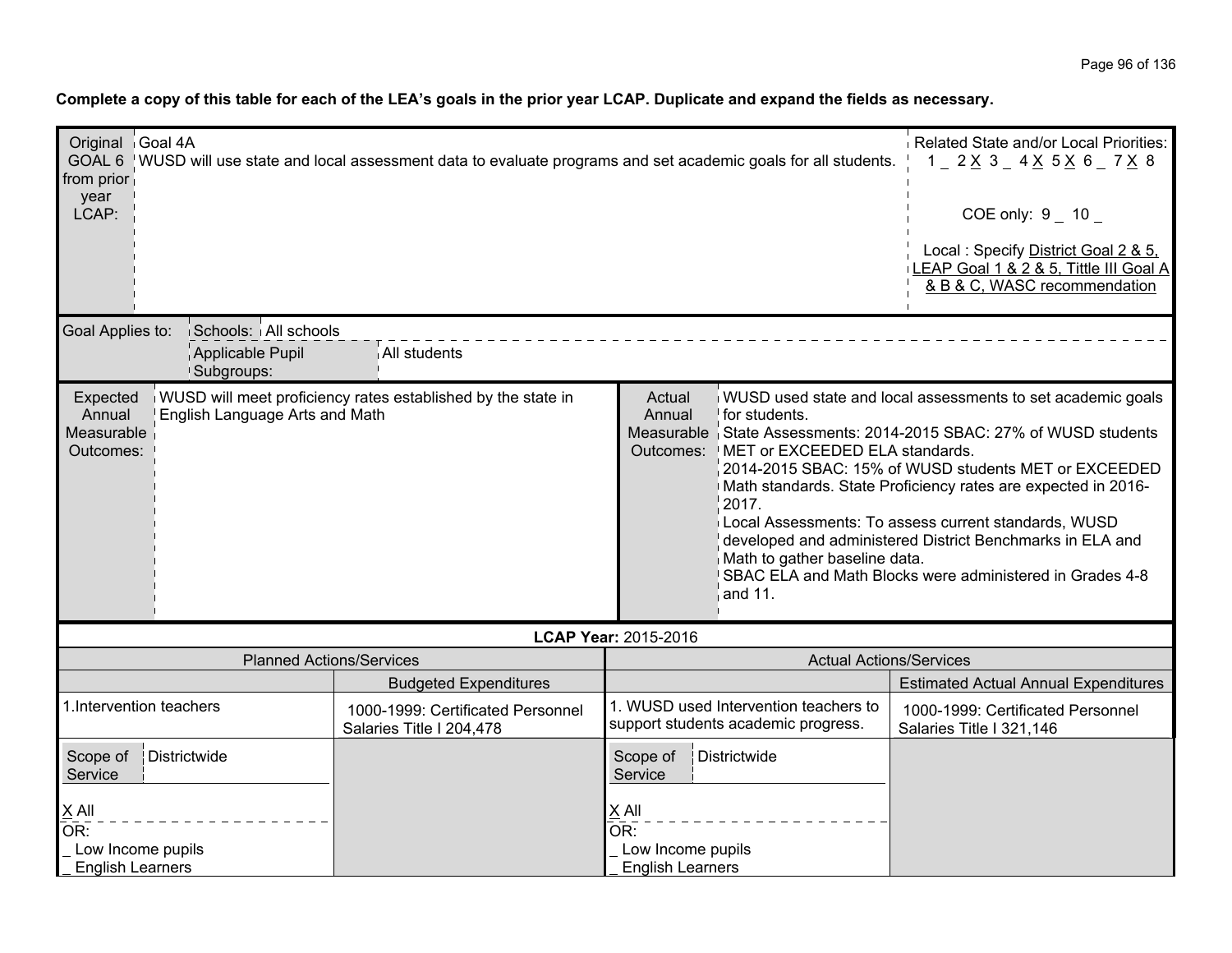|                                                                                                                                                                                  |                                                                                            |                                                                                                                                                                                               | Page 97 of 136                                                                             |
|----------------------------------------------------------------------------------------------------------------------------------------------------------------------------------|--------------------------------------------------------------------------------------------|-----------------------------------------------------------------------------------------------------------------------------------------------------------------------------------------------|--------------------------------------------------------------------------------------------|
| Foster Youth<br>Redesignated fluent English<br>proficient<br>Other Subgroups: (Specify)                                                                                          |                                                                                            | <b>Foster Youth</b><br>Redesignated fluent English proficient<br>Other Subgroups: (Specify)                                                                                                   |                                                                                            |
| 2. Intervention Specialist                                                                                                                                                       | 2000-2999: Classified Personnel<br>Salaries LCFF Supplemental &<br>Concentration 275,774   | 2. WUSD used Intervention Specialists<br>to support students academic progress.                                                                                                               | 2000-2999: Classified Personnel<br>Salaries LCFF Supplemental &<br>Concentration 307,024   |
| Districtwide<br>Scope of<br>Service                                                                                                                                              |                                                                                            | Districtwide<br>Scope of<br>Service                                                                                                                                                           |                                                                                            |
| $\times$ All<br>OR:<br>Low Income pupils<br><b>English Learners</b><br>Foster Youth<br>Redesignated fluent English<br>proficient<br>Other Subgroups: (Specify)                   |                                                                                            | X All<br>$\overline{\mathsf{OR}}$ :<br>Low Income pupils<br><b>English Learners</b><br><b>Foster Youth</b><br>Redesignated fluent English proficient<br>Other Subgroups: (Specify)            |                                                                                            |
| 3. Intervention curriculum                                                                                                                                                       | 4000-4999: Books And Supplies<br>Title I                                                   | 3. WUSD used Intervention curriculum<br>to support student academic progress                                                                                                                  | 4000-4999: Books And Supplies Title<br>128,050                                             |
| Districtwide<br>Scope of<br>Service<br>$X$ All<br>OR:                                                                                                                            |                                                                                            | Scope of<br>Districtwide<br>Service<br>X All<br>OR:                                                                                                                                           |                                                                                            |
| Low Income pupils<br><b>English Learners</b><br>Foster Youth<br>Redesignated fluent English<br>proficient<br>Other Subgroups: (Specify)                                          |                                                                                            | Low Income pupils<br><b>English Learners</b><br><b>Foster Youth</b><br>Redesignated fluent English proficient<br>Other Subgroups: (Specify)                                                   |                                                                                            |
| 4. Learning Directors for academic,<br>social, and behavioral support for<br>students and instructional support for<br>teachers, data disaggregation, and<br>program evaluation. | 1000-1999: Certificated Personnel<br>Salaries LCFF Supplemental &<br>Concentration 824,329 | 4. UUSD used Learning Directors for<br>academic, social, and behavioral<br>support for students and instructional<br>support for teachers, data<br>disaggregation, and program<br>evaluation. | 1000-1999: Certificated Personnel<br>Salaries LCFF Supplemental &<br>Concentration 713,652 |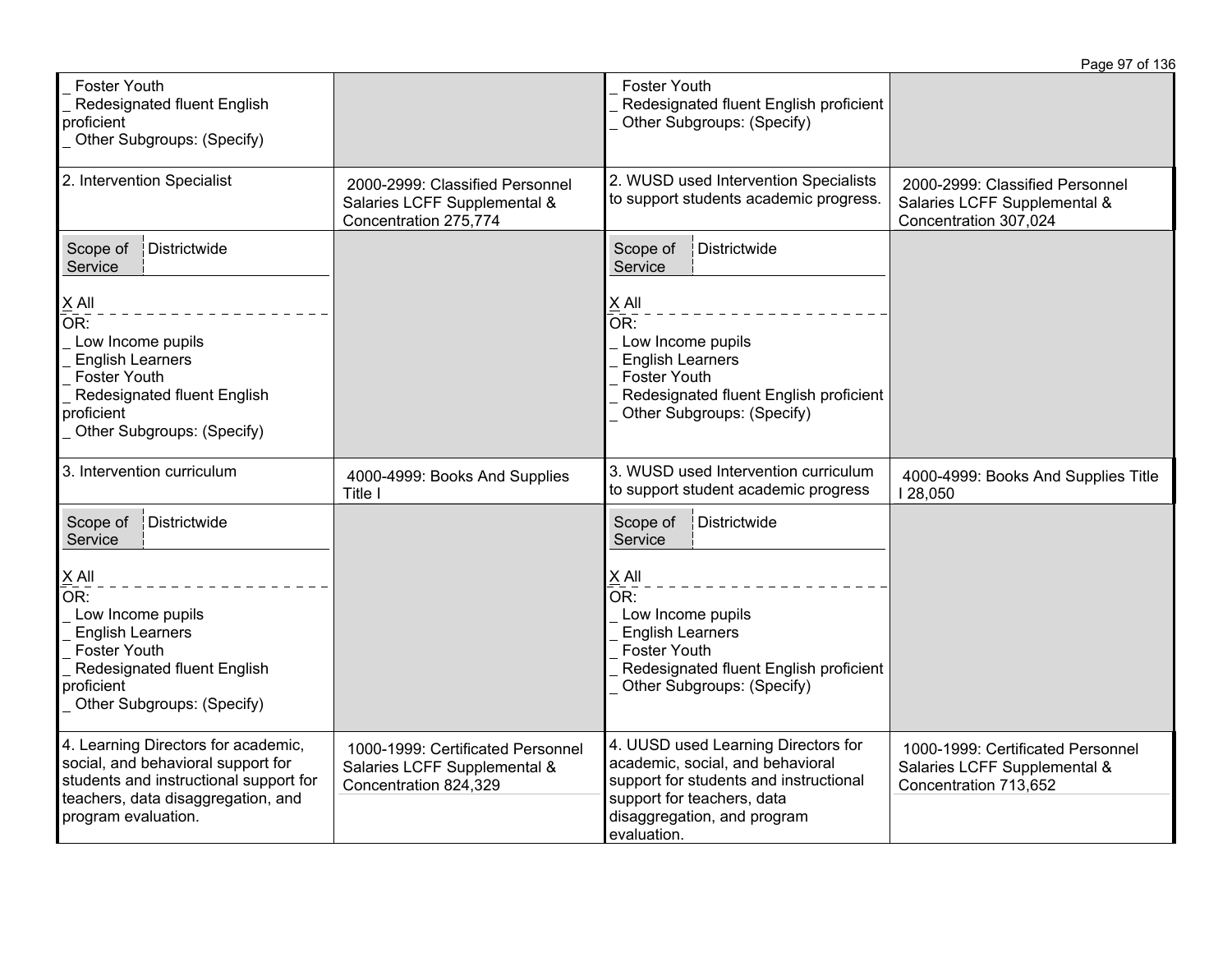| Districtwide<br>Scope of<br>Service                                                                                                                              |                                                                                          | Scope of<br>Districtwide<br>Service                                                                                                                                                  |                                                                                          |
|------------------------------------------------------------------------------------------------------------------------------------------------------------------|------------------------------------------------------------------------------------------|--------------------------------------------------------------------------------------------------------------------------------------------------------------------------------------|------------------------------------------------------------------------------------------|
| $\frac{X}{OR}$ .<br>Low Income pupils<br><b>English Learners</b><br>Foster Youth<br>Redesignated fluent English<br>proficient<br>Other Subgroups: (Specify)      |                                                                                          | $X$ All<br>$\bar{\mathsf{OR}}$ :<br>Low Income pupils<br><b>English Learners</b><br><b>Foster Youth</b><br>Redesignated fluent English proficient<br>Other Subgroups: (Specify)      |                                                                                          |
| 5. Academic coaches                                                                                                                                              | 1000-1999: Certificated Personnel<br>Salaries Title I 87,727                             | 5. WUSD did not use Academic<br>coaches in 2015-2016. Teacher support<br>was provided through external<br>consultants.                                                               | 1000-1999: Certificated Personnel<br>Salaries Title I 0                                  |
| Scope of<br>Districtwide<br>Service                                                                                                                              |                                                                                          | Districtwide<br>Scope of<br>Service                                                                                                                                                  |                                                                                          |
| $X$ All<br>OR:<br>Low Income pupils<br><b>English Learners</b><br><b>Foster Youth</b><br>Redesignated fluent English<br>proficient<br>Other Subgroups: (Specify) |                                                                                          | $X$ All<br>OR:<br>Low Income pupils<br><b>English Learners</b><br><b>Foster Youth</b><br>Redesignated fluent English proficient<br>Other Subgroups: (Specify)                        |                                                                                          |
| 6. Instructional assistants                                                                                                                                      | 2000-2999: Classified Personnel<br>Salaries LCFF Supplemental &<br>Concentration 395,518 | 6. WUSD used Instructional assistants<br>to support student academic progress.                                                                                                       | 2000-2999: Classified Personnel<br>Salaries LCFF Supplemental &<br>Concentration 317,504 |
| Districtwide<br>Scope of<br>Service                                                                                                                              |                                                                                          | Scope of<br>Districtwide<br>Service                                                                                                                                                  |                                                                                          |
| $X$ All<br>OR:<br>Low Income pupils<br><b>English Learners</b><br>Foster Youth<br>Redesignated fluent English<br>proficient<br>Other Subgroups: (Specify)        |                                                                                          | $X$ All<br>$\overline{\mathsf{OR}}$ :<br>Low Income pupils<br><b>English Learners</b><br><b>Foster Youth</b><br>Redesignated fluent English proficient<br>Other Subgroups: (Specify) |                                                                                          |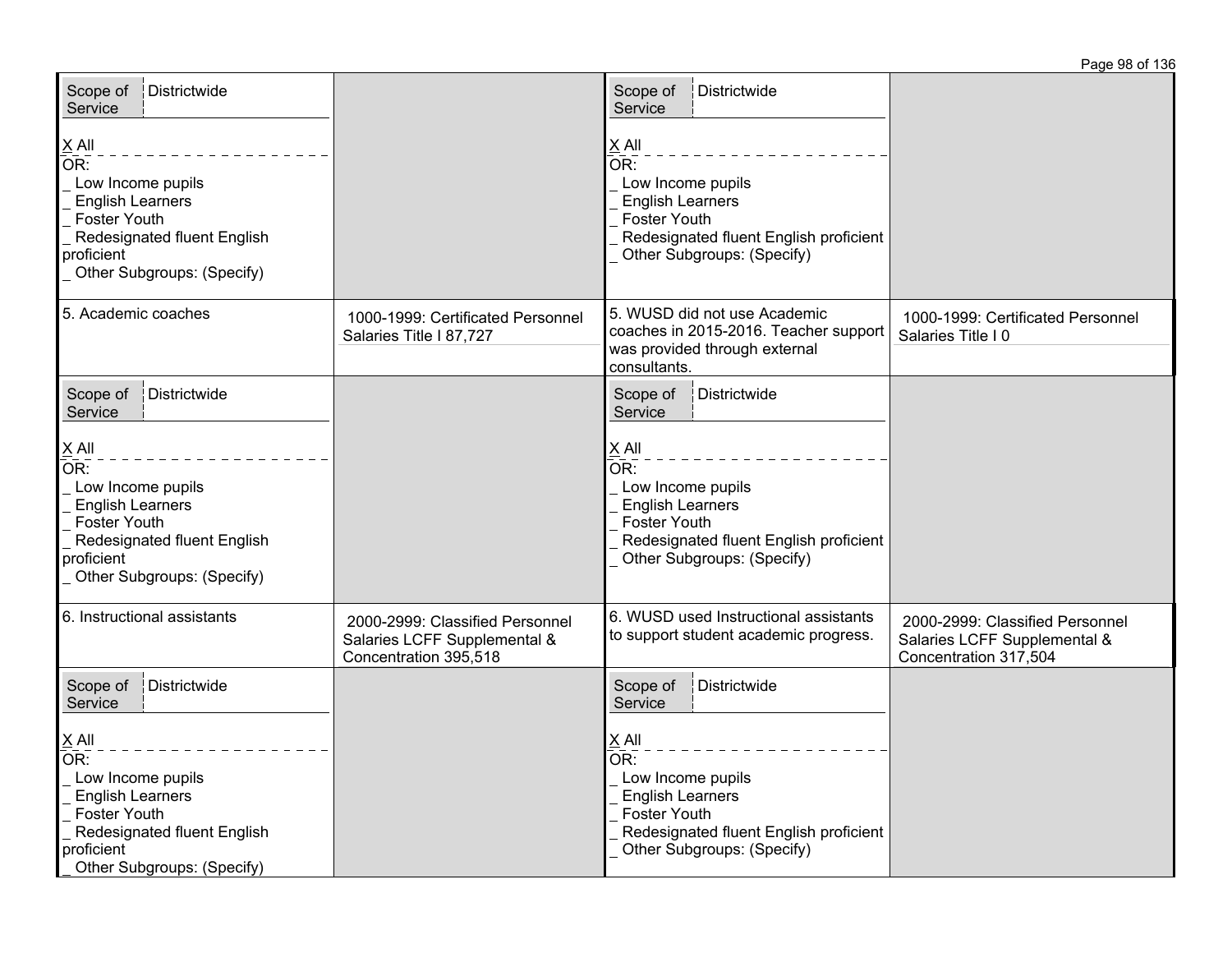|                                              |                                                                                                                                     |                                                         | Page 99 of 136                                                                                                               |
|----------------------------------------------|-------------------------------------------------------------------------------------------------------------------------------------|---------------------------------------------------------|------------------------------------------------------------------------------------------------------------------------------|
| 7. Library media services                    | 2000-2999: Classified Personnel<br>Salaries LCFF Supplemental &<br>Concentration 191,686                                            | 7. WUSD provided Library media<br>services at all sites | 2000-2999: Classified Personnel<br>Salaries LCFF Supplemental &<br>Concentration 182,279                                     |
|                                              | Library Services FCOE 5000-5999:<br><b>Services And Other Operating</b><br>Expenditures LCFF Supplemental &<br>Concentration 20,712 |                                                         | Library Services FCOE 5000-5999:<br>Services And Other Operating<br>Expenditures LCFF Supplemental &<br>Concentration 20,712 |
|                                              |                                                                                                                                     |                                                         | 5000-5999: Services And Other<br>Operating Expenditures Title I 4,932                                                        |
| Districtwide<br>Scope of<br>Service          |                                                                                                                                     | Scope of<br>Districtwide<br>Service                     |                                                                                                                              |
| $\times$ All                                 |                                                                                                                                     | X All                                                   |                                                                                                                              |
| OR:                                          |                                                                                                                                     | OR:                                                     |                                                                                                                              |
| Low Income pupils<br><b>English Learners</b> |                                                                                                                                     | Low Income pupils<br><b>English Learners</b>            |                                                                                                                              |
| <b>Foster Youth</b>                          |                                                                                                                                     | <b>Foster Youth</b>                                     |                                                                                                                              |
| Redesignated fluent English                  |                                                                                                                                     | Redesignated fluent English proficient                  |                                                                                                                              |
| proficient<br>Other Subgroups: (Specify)     |                                                                                                                                     | Other Subgroups: (Specify)                              |                                                                                                                              |
| 8. Accelerated Reading                       | 5000-5999: Services And Other<br><b>Operating Expenditures Title I</b><br>14,280                                                    | 8. WUSD provided Accelerated<br>Reading                 | 5000-5999: Services And Other<br>Operating Expenditures Title I 19,649                                                       |
| Districtwide<br>Scope of<br>Service          |                                                                                                                                     | Districtwide<br>Scope of<br>Service                     |                                                                                                                              |
| $X$ All                                      |                                                                                                                                     | X All                                                   |                                                                                                                              |
| OR:                                          |                                                                                                                                     | OR:                                                     |                                                                                                                              |
| Low Income pupils                            |                                                                                                                                     | Low Income pupils                                       |                                                                                                                              |
| <b>English Learners</b><br>Foster Youth      |                                                                                                                                     | <b>English Learners</b><br><b>Foster Youth</b>          |                                                                                                                              |
| Redesignated fluent English                  |                                                                                                                                     | Redesignated fluent English proficient                  |                                                                                                                              |
| proficient                                   |                                                                                                                                     | Other Subgroups: (Specify)                              |                                                                                                                              |
| Other Subgroups: (Specify)                   |                                                                                                                                     |                                                         |                                                                                                                              |
| 9. Presence Learning                         | 5000-5999: Services And Other<br><b>Operating Expenditures Title I</b><br>13,044                                                    | 9. WUSD provided Presence Learning                      | 5000-5999: Services And Other<br>Operating Expenditures Title I 20,500                                                       |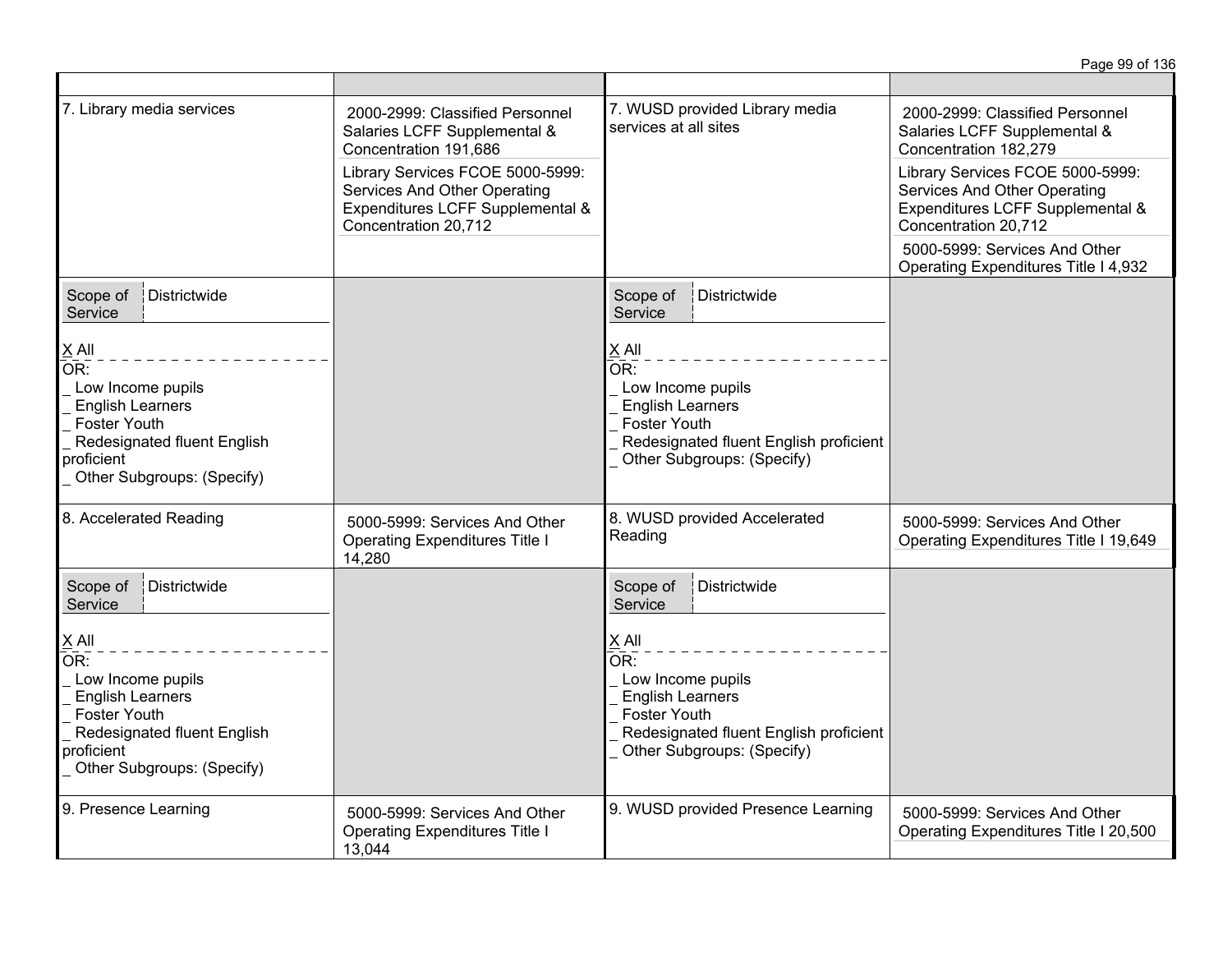| Scope of<br>Districtwide<br>Service<br>$\underline{X}$ All<br>OR:<br>Low Income pupils<br><b>English Learners</b><br><b>Foster Youth</b><br>Redesignated fluent English<br>proficient<br>Other Subgroups: (Specify) |                                                                                                                                                                                       | Scope of<br>Districtwide<br>Service<br>$X$ All<br>$\overline{\mathsf{OR}!}$<br>Low Income pupils<br><b>English Learners</b><br><b>Foster Youth</b><br>Redesignated fluent English proficient<br>Other Subgroups: (Specify) |                                                                                                                                                                                      |
|---------------------------------------------------------------------------------------------------------------------------------------------------------------------------------------------------------------------|---------------------------------------------------------------------------------------------------------------------------------------------------------------------------------------|----------------------------------------------------------------------------------------------------------------------------------------------------------------------------------------------------------------------------|--------------------------------------------------------------------------------------------------------------------------------------------------------------------------------------|
| 10. Online academic support                                                                                                                                                                                         | 5000-5999: Services And Other<br><b>Operating Expenditures LCFF</b><br>Supplemental & Concentration<br>4,335<br>5000-5999: Services And Other<br>Operating Expenditures Title I 9,430 | 10. WUSD provided Online academic<br>support for student academic progress.                                                                                                                                                | 5000-5999: Services And Other<br><b>Operating Expenditures LCFF</b><br>Supplemental & Concentration 16,461<br>5000-5999: Services And Other<br>Operating Expenditures Title I 21,524 |
| Districtwide<br>Scope of<br>Service                                                                                                                                                                                 |                                                                                                                                                                                       | Scope of<br>Districtwide<br>Service                                                                                                                                                                                        |                                                                                                                                                                                      |
| $\underline{X}$ All<br>$\overline{\mathsf{OR}}$ :<br>Low Income pupils<br><b>English Learners</b><br><b>Foster Youth</b><br>Redesignated fluent English<br>proficient<br>Other Subgroups: (Specify)                 |                                                                                                                                                                                       | X All<br>$\overline{\mathsf{OR}!}$<br>Low Income pupils<br><b>English Learners</b><br>Foster Youth<br>Redesignated fluent English proficient<br>Other Subgroups: (Specify)                                                 |                                                                                                                                                                                      |
| 11. AVID Program                                                                                                                                                                                                    | 0000: Unrestricted Title I 57,164                                                                                                                                                     | 11. WUSD supported an AVID Program<br>district wide                                                                                                                                                                        | 0000: Unrestricted Title I 105,304                                                                                                                                                   |
| Scope of<br>Districtwide<br>Service<br>$\times$ All<br>OR:<br>Low Income pupils<br><b>English Learners</b><br><b>Foster Youth</b><br>Redesignated fluent English                                                    |                                                                                                                                                                                       | Scope of<br>Districtwide<br>Service<br>X All<br>OR:<br>Low Income pupils<br><b>English Learners</b><br><b>Foster Youth</b><br>Redesignated fluent English proficient                                                       |                                                                                                                                                                                      |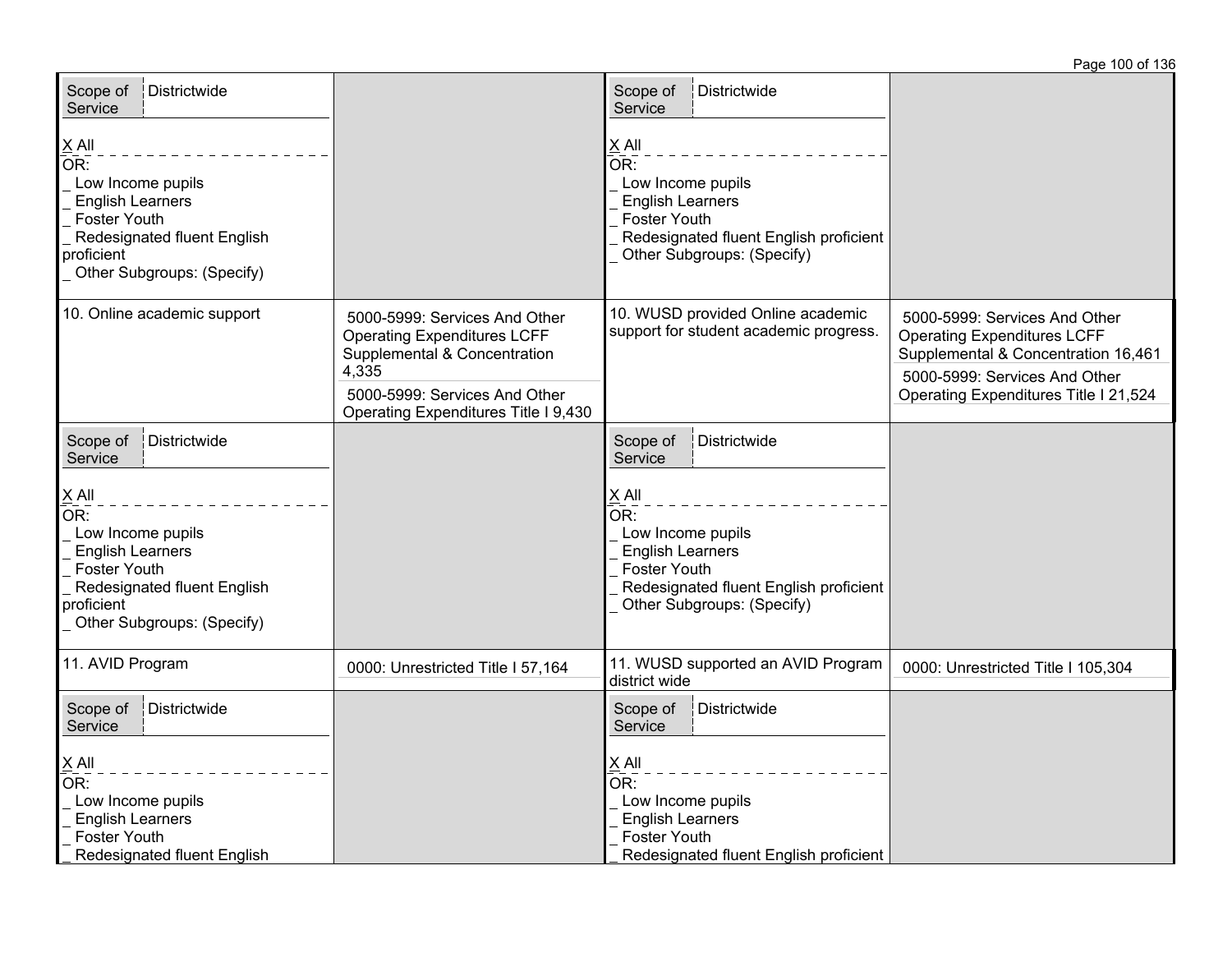|                                                                                                                                                                                                     |                                            |                                                                                                                                                                                                                   | Page 101 of 136                            |
|-----------------------------------------------------------------------------------------------------------------------------------------------------------------------------------------------------|--------------------------------------------|-------------------------------------------------------------------------------------------------------------------------------------------------------------------------------------------------------------------|--------------------------------------------|
| proficient<br>Other Subgroups: (Specify)                                                                                                                                                            |                                            | Other Subgroups: (Specify)                                                                                                                                                                                        |                                            |
| 12. Support staff, services and<br>materials are required to achieve and<br>maintain academic goals                                                                                                 | 0000: Unrestricted LCFF Base<br>1,937,944  | 12. WUSD provided Support staff,<br>services and materials are required to<br>achieve and maintain academic goals                                                                                                 | 0000: Unrestricted LCFF Base<br>2,009,129  |
| All schools<br>Scope of<br>Service                                                                                                                                                                  |                                            | All Schools<br>Scope of<br>Service                                                                                                                                                                                |                                            |
| $\underline{X}$ All<br>OR:<br>Low Income pupils<br><b>English Learners</b><br><b>Foster Youth</b><br>Redesignated fluent English<br>proficient<br>Other Subgroups: (Specify)                        |                                            | $X$ All<br>OR:<br>Low Income pupils<br><b>English Learners</b><br><b>Foster Youth</b><br>Redesignated fluent English proficient<br>Other Subgroups: (Specify)                                                     |                                            |
| 13. In order to meet the academic<br>needs of all students, a highly<br>qualified instructional staff, support<br>staff, materials and services are<br>needed                                       | 0000: Unrestricted LCFF Base<br>10,583,677 | 13. To meet the academic needs of all<br>students, WUSD employed a highly<br>qualified instructional staff, support<br>staff, materials and services are<br>needed                                                | 0000: Unrestricted LCFF Base<br>10,560,998 |
| All schools<br>Scope of<br>Service                                                                                                                                                                  |                                            | All Schools<br>Scope of<br>Service                                                                                                                                                                                |                                            |
| $\underline{X}$ All<br>$\overline{\mathsf{OR}}$ :<br>Low Income pupils<br><b>English Learners</b><br><b>Foster Youth</b><br>Redesignated fluent English<br>proficient<br>Other Subgroups: (Specify) |                                            | X All<br>$\overline{\mathsf{OR}}$ :<br>Low Income pupils<br><b>English Learners</b><br><b>Foster Youth</b><br>Redesignated fluent English proficient<br>Other Subgroups: (Specify)                                |                                            |
| 14. Administration and support staff<br>will implement new state standards,<br>support effective academic and<br>behavioral interventions and involve<br>parents in the educational process         | 0000: Unrestricted LCFF Base<br>1,966,254  | 14. Administration and support staff<br>monitored the implemention of new<br>state standards, supported effective<br>academic and behavioral interventions<br>and involved parents in the educational<br>process. | 0000: Unrestricted LCFF Base<br>2,197,401  |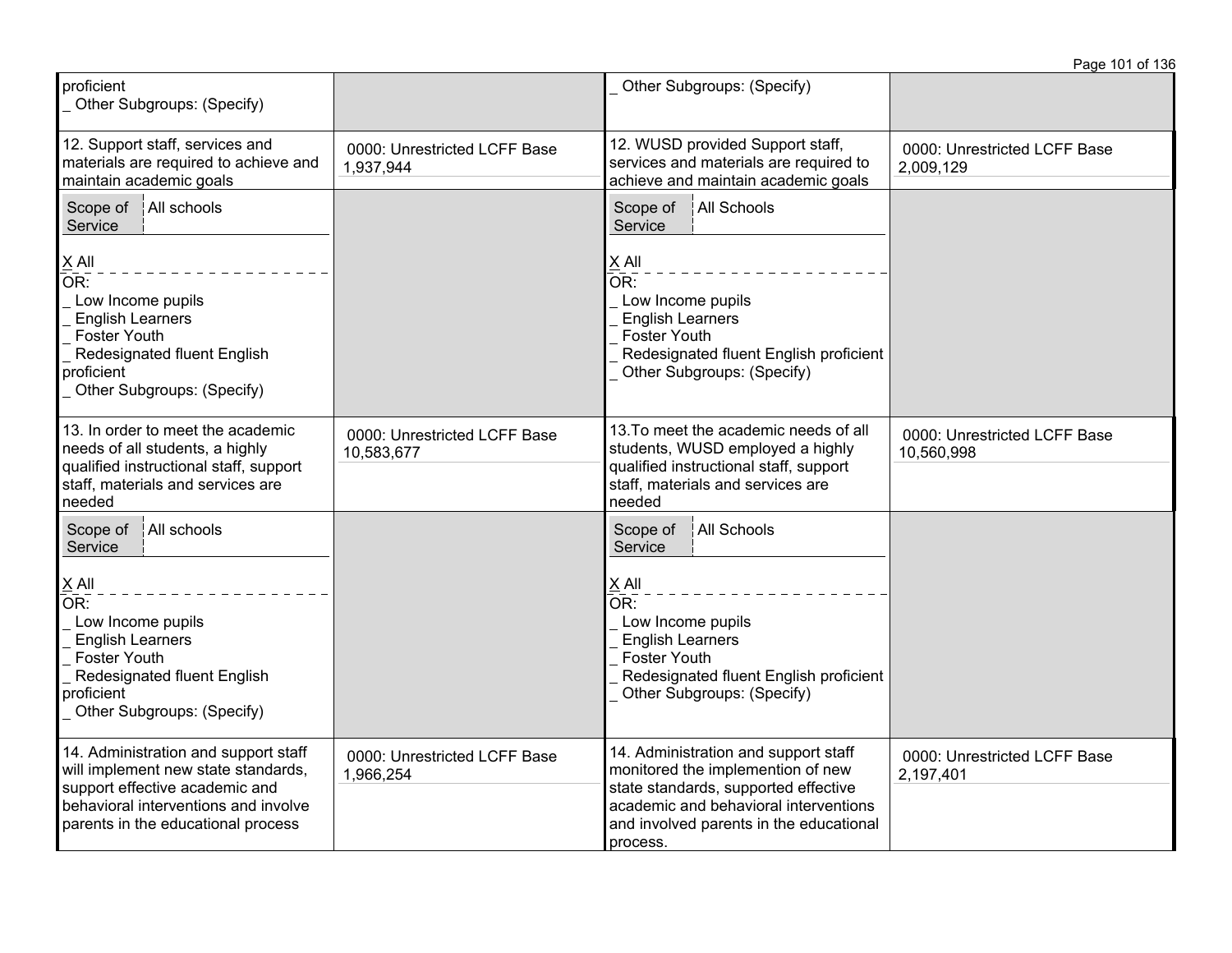| All schools<br>Scope of<br>Service<br>$X$ All<br>OR:<br>Low Income pupils<br><b>English Learners</b><br><b>Foster Youth</b><br>Redesignated fluent English<br>proficient<br>Other Subgroups: (Specify)  |                                                                                                                                             | <b>All Schools</b><br>Scope of<br>Service<br>X All<br>OR:<br>Low Income pupils<br><b>English Learners</b><br><b>Foster Youth</b><br>Redesignated fluent English proficient<br>Other Subgroups: (Specify)                  |                                                                                                                                             |
|---------------------------------------------------------------------------------------------------------------------------------------------------------------------------------------------------------|---------------------------------------------------------------------------------------------------------------------------------------------|---------------------------------------------------------------------------------------------------------------------------------------------------------------------------------------------------------------------------|---------------------------------------------------------------------------------------------------------------------------------------------|
| 15. Supplemental instructional<br>supplies and printing                                                                                                                                                 | 0000: Unrestricted LCFF<br>Supplemental & Concentration<br>122,262                                                                          | 15. WUSD provided supplemental<br>instructional supplies and printed<br>materials.                                                                                                                                        | 4000-4999: Books And Supplies<br><b>LCFF Supplemental &amp; Concentration</b><br>34,865<br>4000-4999: Books And Supplies Title<br>I 110,959 |
| Districtwide<br>Scope of<br>Service<br>$X$ All<br>OR:<br>Low Income pupils<br><b>English Learners</b><br><b>Foster Youth</b><br>Redesignated fluent English<br>proficient<br>Other Subgroups: (Specify) |                                                                                                                                             | Districtwide<br>Scope of<br>Service<br>X All<br>$\overline{\mathsf{OR}}$ :<br>Low Income pupils<br><b>English Learners</b><br><b>Foster Youth</b><br>Redesignated fluent English proficient<br>Other Subgroups: (Specify) |                                                                                                                                             |
| What changes in actions,<br>services, and expenditures will be<br>made as a result of reviewing<br>past progress and/or changes to<br>goals?                                                            | Action 1: An additional intervention teacher was added in 2015-2016.<br>Action 4: One Learning Direction funding source was change to CCPT. | Action 5: WUSD did not use Academic coaches in 2015-2016. Teacher support was provided through external consultants.                                                                                                      |                                                                                                                                             |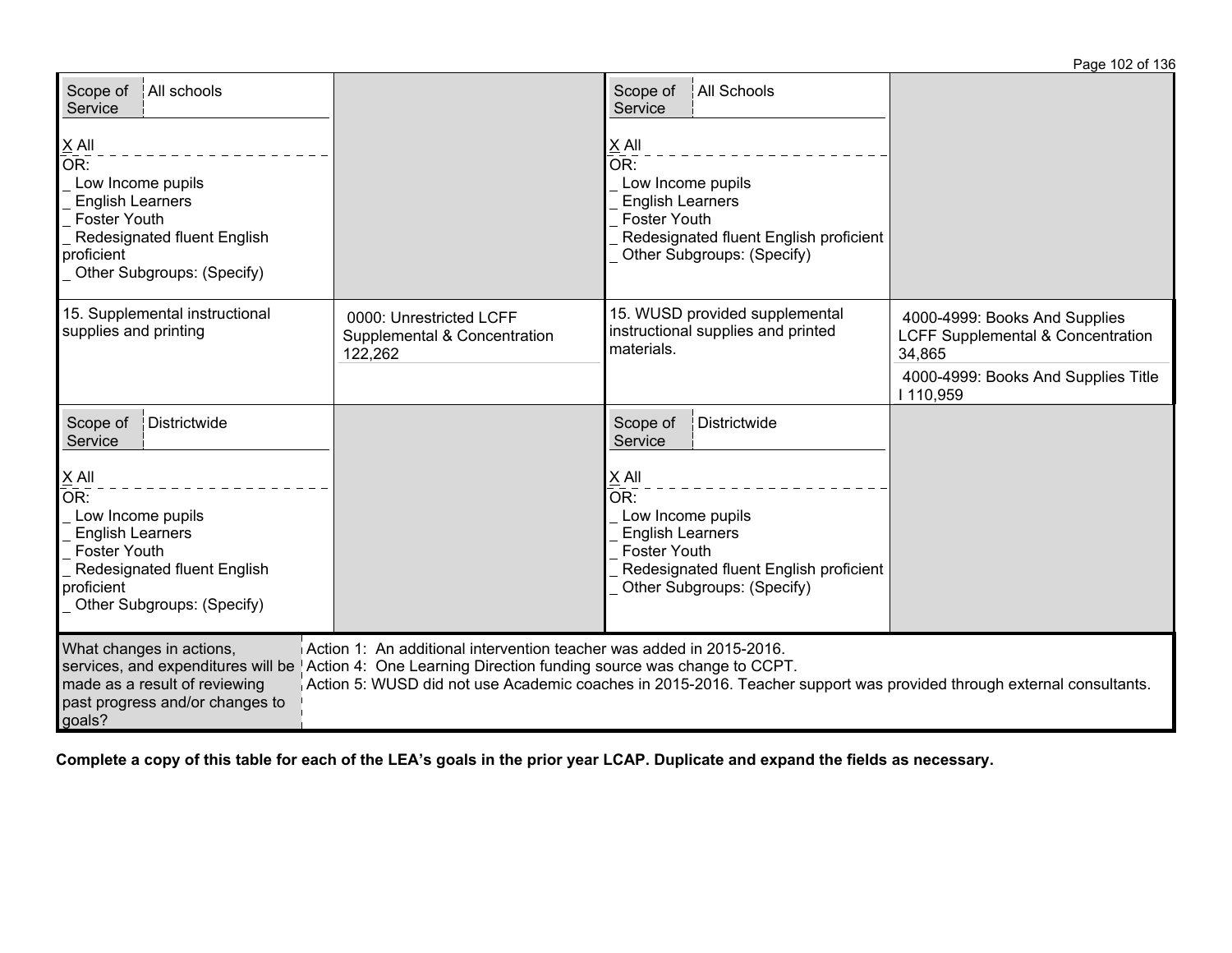| Original Goal 4B<br>GOAL 7   WUSD will implement ELD standards to ensure English Learner students acquire full English proficiency as<br>from prior rapidly and effectively as possible.<br>year<br>LCAP:                                                                                                               | Related State and/or Local Priorities:<br>COE only: $9 - 10$<br>Local: Specify District Goal 2 & 5,<br>LEAP Goal 1 & 2 & 5, Tittle III Goal 2<br>A & B & C, SPSA Goal 1 & 2, WASC<br>recommendation |                                                                                                                                                                                               |                                                                                            |  |
|-------------------------------------------------------------------------------------------------------------------------------------------------------------------------------------------------------------------------------------------------------------------------------------------------------------------------|-----------------------------------------------------------------------------------------------------------------------------------------------------------------------------------------------------|-----------------------------------------------------------------------------------------------------------------------------------------------------------------------------------------------|--------------------------------------------------------------------------------------------|--|
| Schools: All schools<br>Goal Applies to:<br>Applicable Pupil<br><b>English Learners</b><br><sup>1</sup> Subgroups:                                                                                                                                                                                                      |                                                                                                                                                                                                     |                                                                                                                                                                                               |                                                                                            |  |
| EL students will meet AMAO 1, 2a and 2b and as set by the state<br>Expected<br>Actual<br>English Learner students did not meet AMAO targets 1, 2a, or<br>and measured by CELDT results.<br>Annual<br>Annual<br>2b.<br>Measurable AMAO 1: 52.7%<br>Measurable<br>Outcomes: AMAO 2a: 19.5%<br>Outcomes:<br>AMAO 2b: 41.3% |                                                                                                                                                                                                     |                                                                                                                                                                                               |                                                                                            |  |
|                                                                                                                                                                                                                                                                                                                         |                                                                                                                                                                                                     | LCAP Year: 2015-2016                                                                                                                                                                          |                                                                                            |  |
| <b>Planned Actions/Services</b>                                                                                                                                                                                                                                                                                         |                                                                                                                                                                                                     | <b>Actual Actions/Services</b>                                                                                                                                                                |                                                                                            |  |
|                                                                                                                                                                                                                                                                                                                         | <b>Budgeted Expenditures</b>                                                                                                                                                                        |                                                                                                                                                                                               | <b>Estimated Actual Annual Expenditures</b>                                                |  |
| 1. Adminstrative personnel to<br>implement EL program.                                                                                                                                                                                                                                                                  | 1000-1999: Certificated Personnel<br>Salaries LCFF Supplemental &<br>Concentration 161,579                                                                                                          | 1. Adminstrative personnel<br>implemented EL program                                                                                                                                          | 1000-1999: Certificated Personnel<br>Salaries LCFF Supplemental &<br>Concentration 194,080 |  |
| Districtwide<br>Scope of<br>Service<br>All<br>OR:<br>Low Income pupils<br>X English Learners<br><b>Foster Youth</b><br>Redesignated fluent English<br>proficient<br>Other Subgroups: (Specify)                                                                                                                          |                                                                                                                                                                                                     | Scope of<br>Districtwide<br>Service<br>. All<br>OR:<br>Low Income pupils<br>X English Learners<br><b>Foster Youth</b><br>Redesignated fluent English proficient<br>Other Subgroups: (Specify) |                                                                                            |  |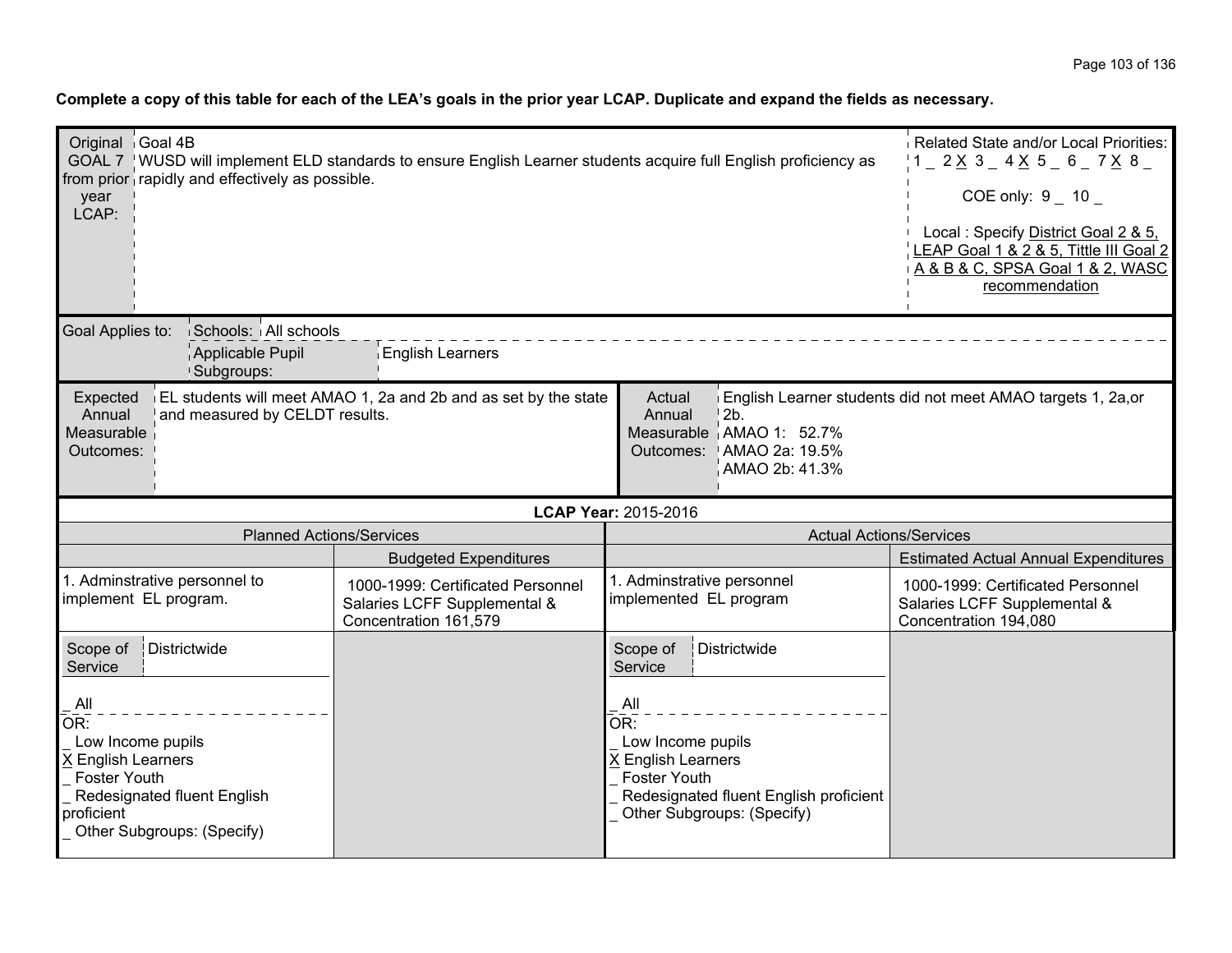Page 104 of 136

| 2. Providing Intervention teachers                                                                                                                                                             | See Goal 4A                                                                                                                         | 2. WUSD providing Intervention<br>teachers                                                                                                                                                                                       | See Goal 6                                                                                                                        |
|------------------------------------------------------------------------------------------------------------------------------------------------------------------------------------------------|-------------------------------------------------------------------------------------------------------------------------------------|----------------------------------------------------------------------------------------------------------------------------------------------------------------------------------------------------------------------------------|-----------------------------------------------------------------------------------------------------------------------------------|
| Scope of<br>Districtwide<br>Service<br>All<br>OR:<br>Low Income pupils<br>X English Learners<br><b>Foster Youth</b><br>Redesignated fluent English<br>proficient<br>Other Subgroups: (Specify) |                                                                                                                                     | Districtwide<br>Scope of<br>Service<br>$\overline{A}$ ll<br>$\overline{\mathsf{OR}}$ :<br>Low Income pupils<br>X English Learners<br><b>Foster Youth</b><br>Redesignated fluent English proficient<br>Other Subgroups: (Specify) |                                                                                                                                   |
| 3. Providing curriculum for EL<br>students                                                                                                                                                     | Online instructional program 5000-<br>5999: Services And Other Operating<br>Expenditures LCFF Supplemental &<br>Concentration 5,450 | 3. WUSD provided curriculum for EL<br>students                                                                                                                                                                                   | Online Instruction Program 5000-<br>5999: Services And Other Operating<br>Expenditures LCFF Supplemental &<br>Concentration 9,184 |
| Districtwide<br>Scope of<br>Service                                                                                                                                                            |                                                                                                                                     | Districtwide<br>Scope of<br>Service                                                                                                                                                                                              |                                                                                                                                   |
| All<br>OR:<br>Low Income pupils<br>X English Learners<br><b>Foster Youth</b><br>Redesignated fluent English<br>proficient<br>Other Subgroups: (Specify)                                        |                                                                                                                                     | All<br>$\overline{\mathsf{OR}}$ :<br>Low Income pupils<br>X English Learners<br><b>Foster Youth</b><br>Redesignated fluent English proficient<br>Other Subgroups: (Specify)                                                      |                                                                                                                                   |
| 4. Providing EL instructional aids                                                                                                                                                             | 2000-2999: Classified Personnel<br>Salaries LCFF Supplemental &<br>Concentration 116,437                                            | 4. WUSD provided EL instructional aids                                                                                                                                                                                           | 2000-2999: Classified Personnel<br>Salaries LCFF Supplemental &<br>Concentration 125,679                                          |
| Scope of<br>Districtwide<br>Service<br>All<br>OR:<br>Low Income pupils<br>X English Learners<br><b>Foster Youth</b>                                                                            |                                                                                                                                     | Scope of<br>Districtwide<br>Service<br>All<br>OR:<br>Low Income pupils<br>X English Learners<br><b>Foster Youth</b>                                                                                                              |                                                                                                                                   |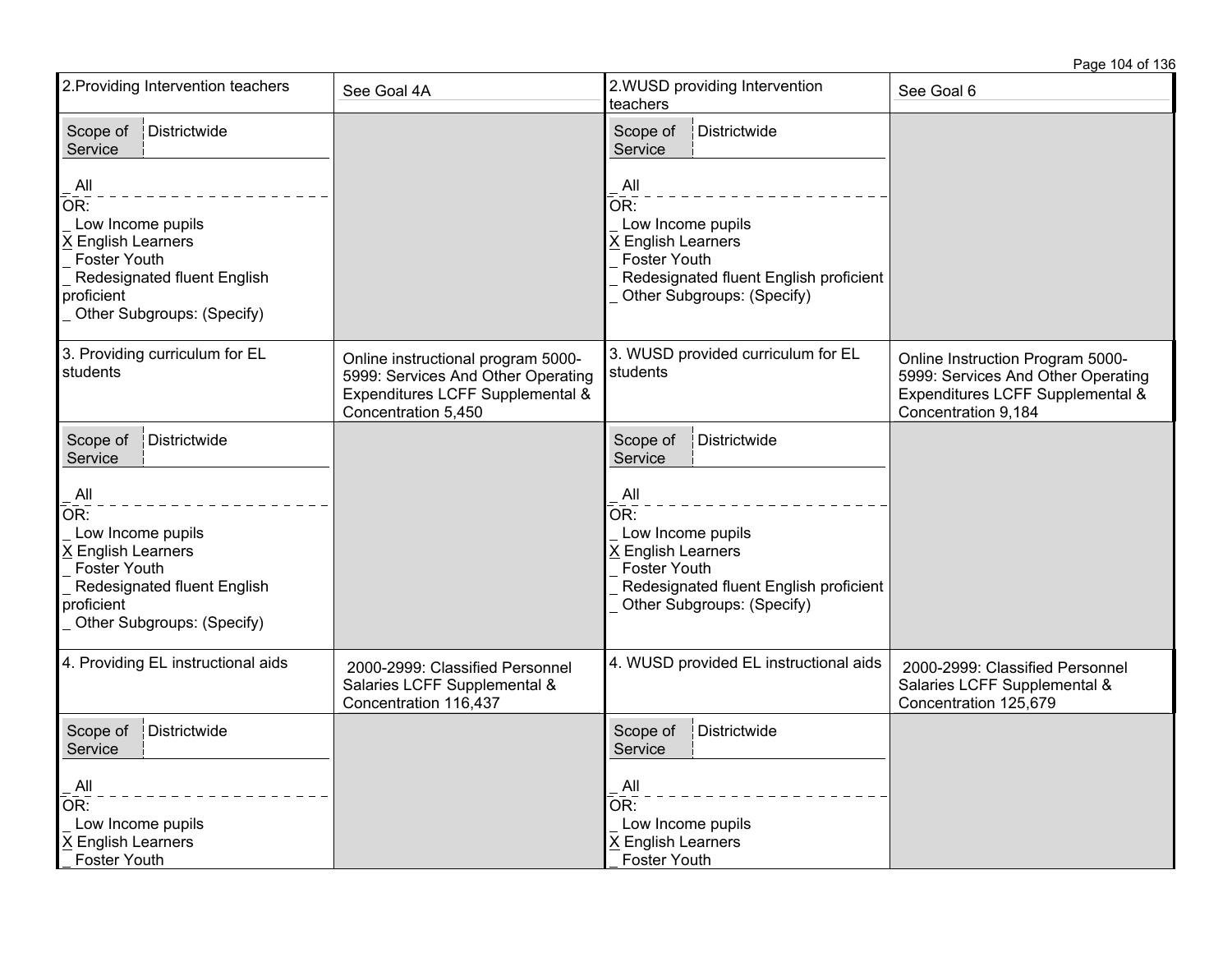| Page 105 of 136 |  |  |  |  |
|-----------------|--|--|--|--|
|-----------------|--|--|--|--|

| <b>Redesignated fluent English</b><br>proficient<br>Other Subgroups: (Specify)                                                               | Redesignated fluent English proficient<br><b>Other Subgroups: (Specify)</b> |  |
|----------------------------------------------------------------------------------------------------------------------------------------------|-----------------------------------------------------------------------------|--|
| What changes in actions,<br>services, and expenditures will be<br>made as a result of reviewing<br>past progress and/or changes to<br>goals? |                                                                             |  |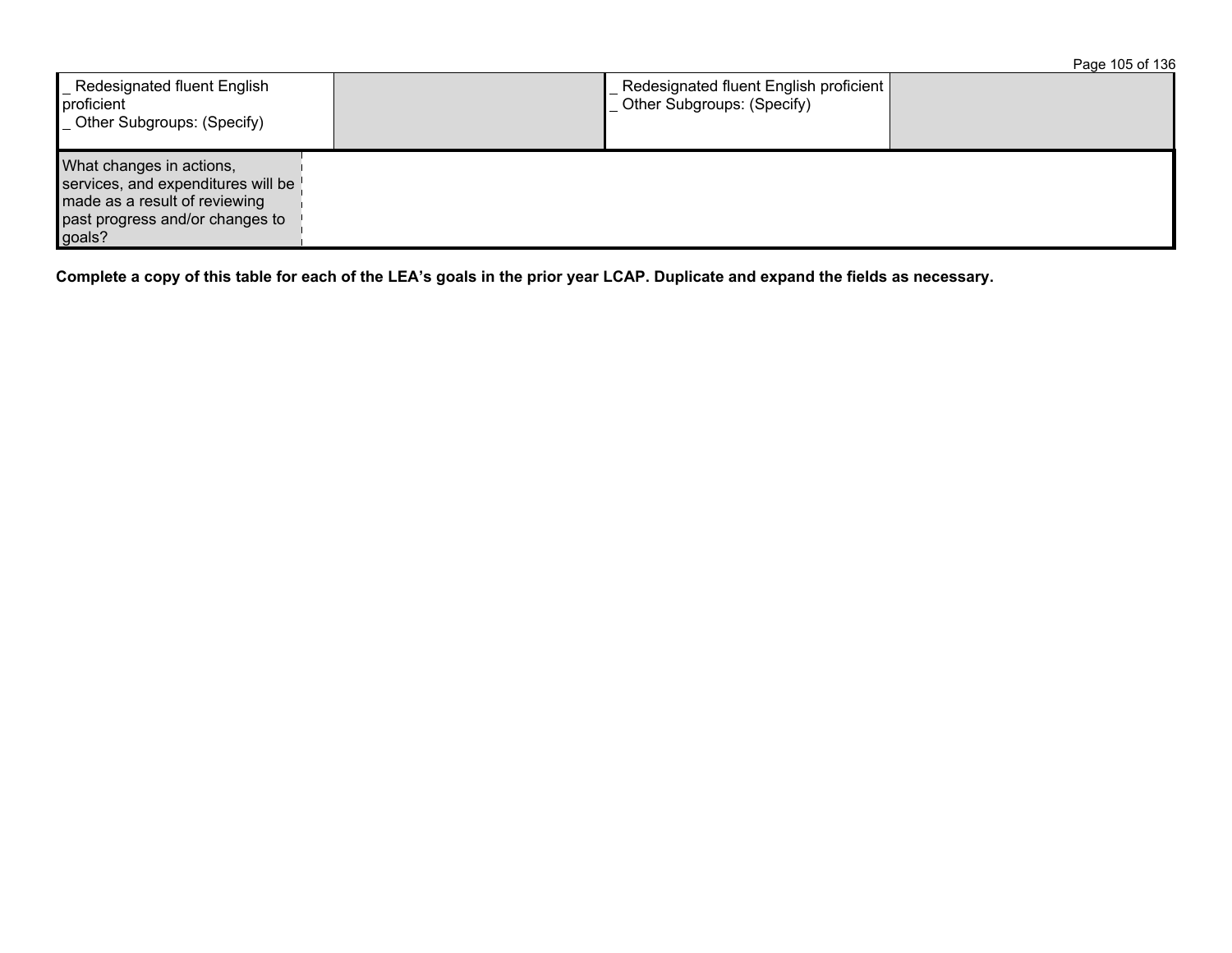| Original Goal 4C<br>GOAL 8   WUSD will implement ELD standards to ensure English Learner students acquire full English proficiency as<br>from prior rapidly and effectively as possible in order to master grade level content standards.<br>vear<br>LCAP: |                                                                                                                                   |                                                                     |                                                                                                                                           | Related State and/or Local Priorities:<br>1 _ 2 <u>X</u> 3 _ 4 <u>X</u> 5 _ 6 7 <u>X</u> 8<br>COE only: $9 - 10 -$<br>Local: Specify District Goal 2,5<br>LEAP Goal 1,2,5 Title III Goals<br>2ABC SPSA Goal 2 WASC<br>recommendation |
|------------------------------------------------------------------------------------------------------------------------------------------------------------------------------------------------------------------------------------------------------------|-----------------------------------------------------------------------------------------------------------------------------------|---------------------------------------------------------------------|-------------------------------------------------------------------------------------------------------------------------------------------|--------------------------------------------------------------------------------------------------------------------------------------------------------------------------------------------------------------------------------------|
| Schools: All schools<br>Goal Applies to:<br>Applicable Pupil<br><b>English Learners</b><br><sup>1</sup> Subgroups:                                                                                                                                         |                                                                                                                                   |                                                                     |                                                                                                                                           |                                                                                                                                                                                                                                      |
| Expected<br>Annual<br>Measurable $1\%$ .<br>Outcomes:                                                                                                                                                                                                      | EL students will meet proficiency targets in ELA as measured by<br>the SBAC results in order to increase EL redesignation rate by | Actual<br>Annual<br>Outcomes: $ EL =$                               | standards on SBAC<br>Measurable $ I-FEP = ELA 61%$<br><b>ELA 10%</b><br>$R$ -FEP= ELA 42%<br>$2013 = 7\%$<br>$2014 = 11\%$<br>$2015 = 5%$ | Percent of English Learner students who MET or EXCEEDED<br>I-FEP = Math $41\%$<br>$EL =$<br>Math 31%<br>$R$ -FEP = Math 23%<br>Rediesignation rate as reported by State Priorities Snapshot                                          |
|                                                                                                                                                                                                                                                            |                                                                                                                                   | LCAP Year: 2015-2016                                                |                                                                                                                                           |                                                                                                                                                                                                                                      |
|                                                                                                                                                                                                                                                            | <b>Planned Actions/Services</b>                                                                                                   |                                                                     | <b>Actual Actions/Services</b>                                                                                                            |                                                                                                                                                                                                                                      |
|                                                                                                                                                                                                                                                            | <b>Budgeted Expenditures</b>                                                                                                      |                                                                     |                                                                                                                                           | <b>Estimated Actual Annual Expenditures</b>                                                                                                                                                                                          |
| 1. District testing coordinator services                                                                                                                                                                                                                   | Coordinator 1000-1999: Certificated<br><b>Personnel Salaries LCFF Base</b><br>33,921                                              | coordinator services                                                | 1. WUSD provided District testing                                                                                                         | Coordinator 1000-1999: Certificated<br><b>Personnel Salaries LCFF</b><br>Supplemental & Concentration<br>212,322                                                                                                                     |
| Scope of<br>All schools<br>Service                                                                                                                                                                                                                         |                                                                                                                                   | Scope of<br>Service                                                 | Districtwide                                                                                                                              |                                                                                                                                                                                                                                      |
| All<br>OR:<br>Low Income pupils<br>X English Learners                                                                                                                                                                                                      |                                                                                                                                   | $\overline{A}$ ll<br>OR:<br>Low Income pupils<br>X English Learners |                                                                                                                                           |                                                                                                                                                                                                                                      |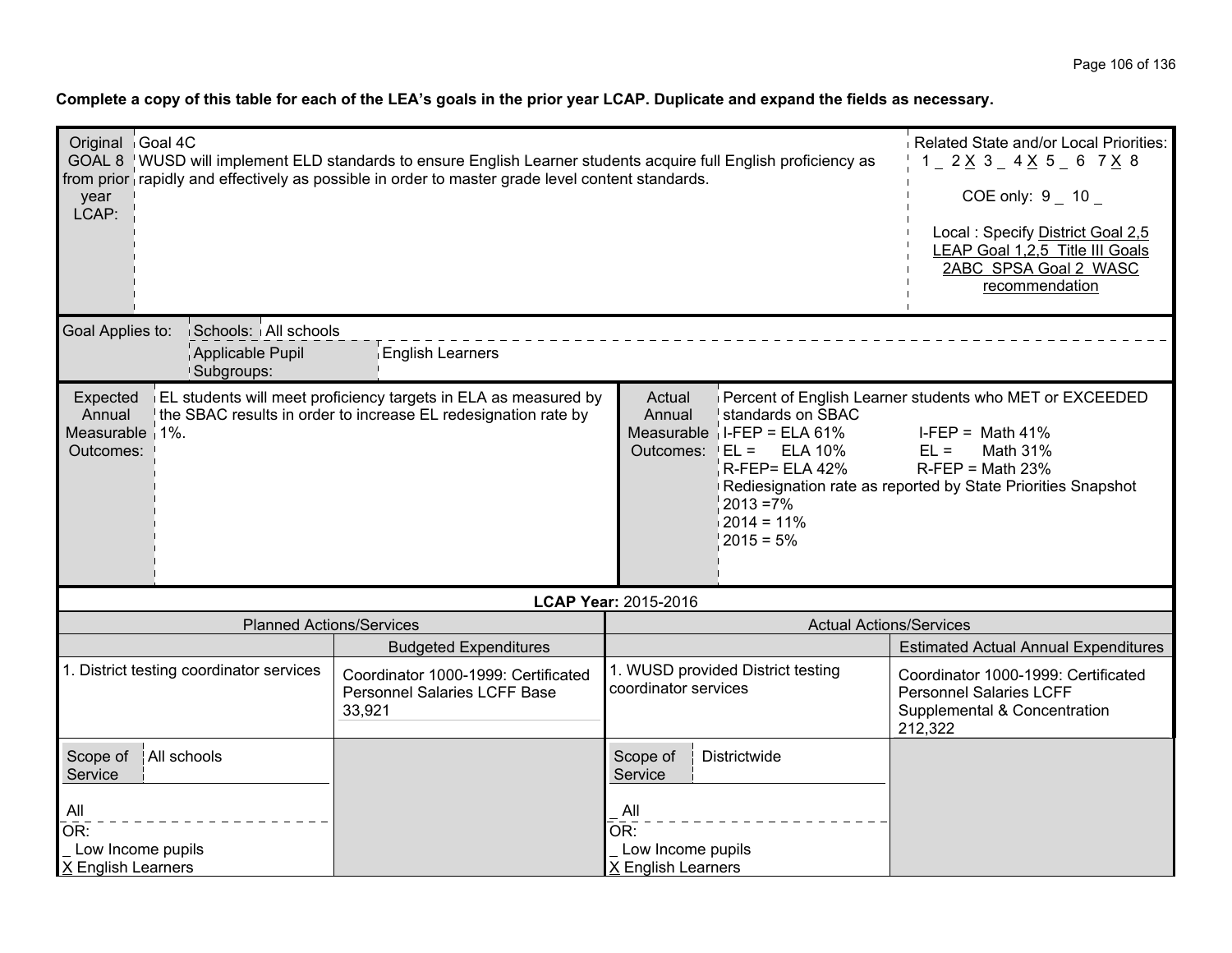| Foster Youth<br>Redesignated fluent English<br>proficient<br>Other Subgroups: (Specify)                                                                                                        |                                                                          | <b>Foster Youth</b><br>Redesignated fluent English proficient<br>Other Subgroups: (Specify)                                                                                          |                                                                         |
|------------------------------------------------------------------------------------------------------------------------------------------------------------------------------------------------|--------------------------------------------------------------------------|--------------------------------------------------------------------------------------------------------------------------------------------------------------------------------------|-------------------------------------------------------------------------|
| 2. EL teachers                                                                                                                                                                                 | Teachers 1000-1999: Certificated<br>Personnel Salaries Title III 182,299 | 2. WUSD provided EL teachers                                                                                                                                                         | Teachers 1000-1999: Certificated<br>Personnel Salaries Title III 67,187 |
|                                                                                                                                                                                                |                                                                          |                                                                                                                                                                                      | 1000-1999: Certificated Personnel<br>Salaries Title I 95,702            |
| Scope of<br>Districtwide<br>Service<br>All<br>OR:<br>Low Income pupils<br>X English Learners<br><b>Foster Youth</b><br>Redesignated fluent English<br>proficient<br>Other Subgroups: (Specify) |                                                                          | Scope of<br>Districtwide<br>Service<br>All<br>OR:<br>Low Income pupils<br>X English Learners<br>Foster Youth<br>Redesignated fluent English proficient<br>Other Subgroups: (Specify) |                                                                         |
| What changes in actions,<br>services, and expenditures will be<br>made as a result of reviewing<br>past progress and/or changes to<br>goals?                                                   | PLC coordination.                                                        | Action 1: Additional staff was added for curriculum, instruction, assessment, professional development, Line of Sight, and                                                           |                                                                         |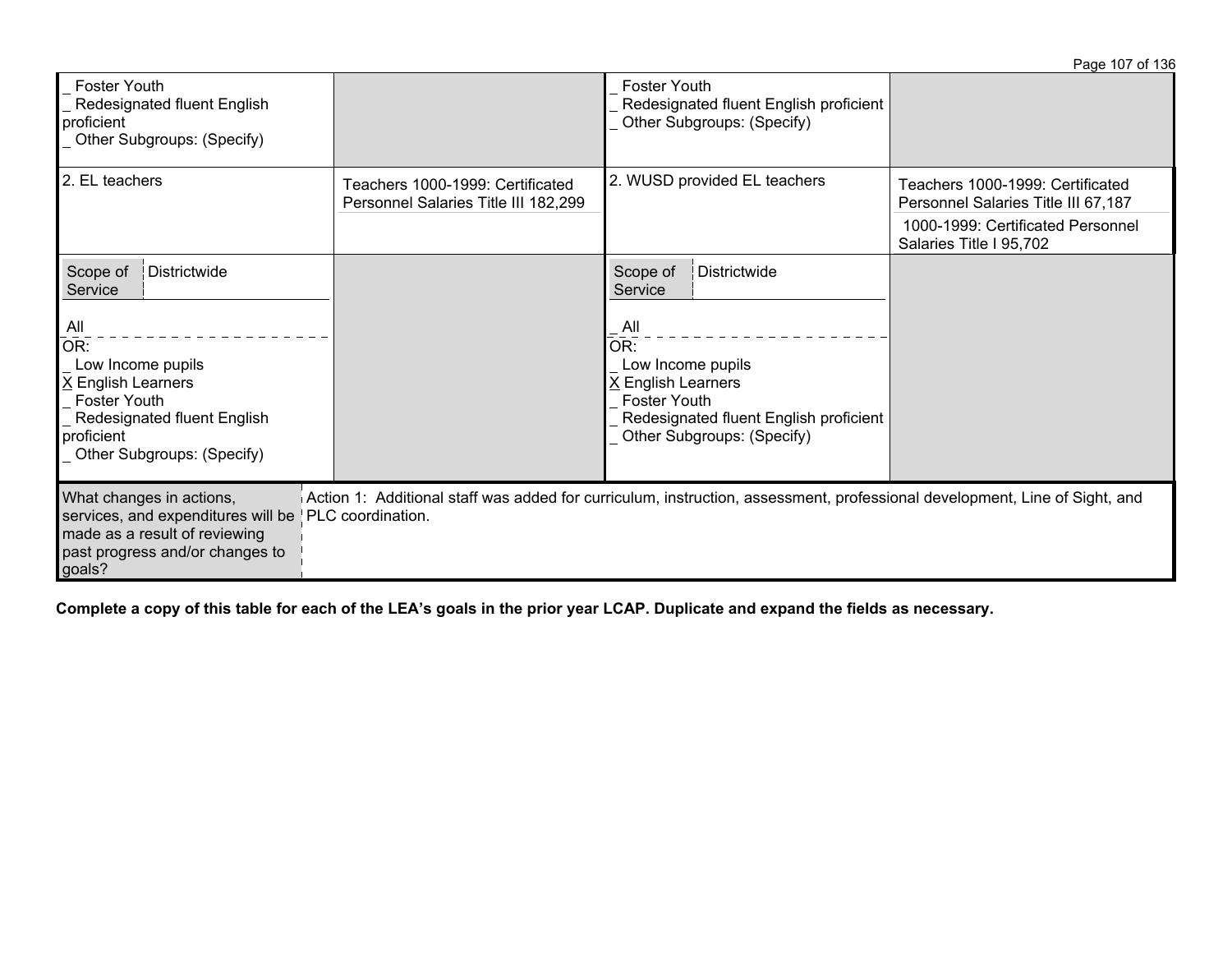| Original Goal 4D<br>GOAL 9   WUSD will increase the rigor of preparatory course offerings in order to improve the passing rate of AP<br>from prior assessments.<br>year<br>LCAP:                           |                                                                                                               |                                                                                                                                                                                                                                | Related State and/or Local Priorities:<br>$1 - 2$ 3 $- 4$ 5 $- 6$ 7 $\times$ 8 $\times$<br>COE only: $9 - 10 -$<br>Local : Specify District Goal 5, LEAP<br>Goal 1 & 2 & 5, Title III Goals 2 A &<br>B & C, SPSA Goal 1 & 5, WASC<br>recommendation |
|------------------------------------------------------------------------------------------------------------------------------------------------------------------------------------------------------------|---------------------------------------------------------------------------------------------------------------|--------------------------------------------------------------------------------------------------------------------------------------------------------------------------------------------------------------------------------|-----------------------------------------------------------------------------------------------------------------------------------------------------------------------------------------------------------------------------------------------------|
| Goal Applies to:<br>Schools: WUHS<br>All students<br>Applicable Pupil<br><sup>1</sup> Subgroups:                                                                                                           |                                                                                                               |                                                                                                                                                                                                                                |                                                                                                                                                                                                                                                     |
| WUSD will increase the AP passing rate by 5% annually.<br>Expected<br>Annual<br>Measurable<br>Outcomes:                                                                                                    |                                                                                                               | The 2013-2014 and the 2014-2015 Advanced Placement (AP)<br>Actual<br>passing rate for WUSD students remained at 18%. This rate did<br>Annual<br>Measurable not meet the expected outcome to increase 5% annually.<br>Outcomes: |                                                                                                                                                                                                                                                     |
| LCAP Year: 2015-2016                                                                                                                                                                                       |                                                                                                               |                                                                                                                                                                                                                                |                                                                                                                                                                                                                                                     |
| <b>Planned Actions/Services</b>                                                                                                                                                                            |                                                                                                               | <b>Actual Actions/Services</b>                                                                                                                                                                                                 |                                                                                                                                                                                                                                                     |
|                                                                                                                                                                                                            | <b>Budgeted Expenditures</b>                                                                                  |                                                                                                                                                                                                                                | <b>Estimated Actual Annual Expenditures</b>                                                                                                                                                                                                         |
| 1. Providing Professional development<br>for AP teachers                                                                                                                                                   | 5000-5999: Services And Other<br><b>Operating Expenditures LCFF</b><br>Supplemental & Concentration<br>11,339 | 1. WUSD provided professional<br>development for AP teachers                                                                                                                                                                   | 5000-5999: Services And Other<br><b>Operating Expenditures LCFF</b><br>Supplemental & Concentration 3,594                                                                                                                                           |
| Schoolwide<br>Scope of<br>Service<br>$\times$ All<br>OR:<br>Low Income pupils<br><b>English Learners</b><br><b>Foster Youth</b><br>Redesignated fluent English<br>proficient<br>Other Subgroups: (Specify) |                                                                                                               | Scope of<br>Schoolwide<br>Service<br>X All<br>OR:<br>Low Income pupils<br><b>English Learners</b><br><b>Foster Youth</b><br>Redesignated fluent English proficient<br>Other Subgroups: (Specify)                               |                                                                                                                                                                                                                                                     |
| 2. Advanced placement testing and                                                                                                                                                                          | 4000-4999: Books And Supplies                                                                                 | 2. WUSD provided Advanced                                                                                                                                                                                                      | 4000-4999: Books And Supplies                                                                                                                                                                                                                       |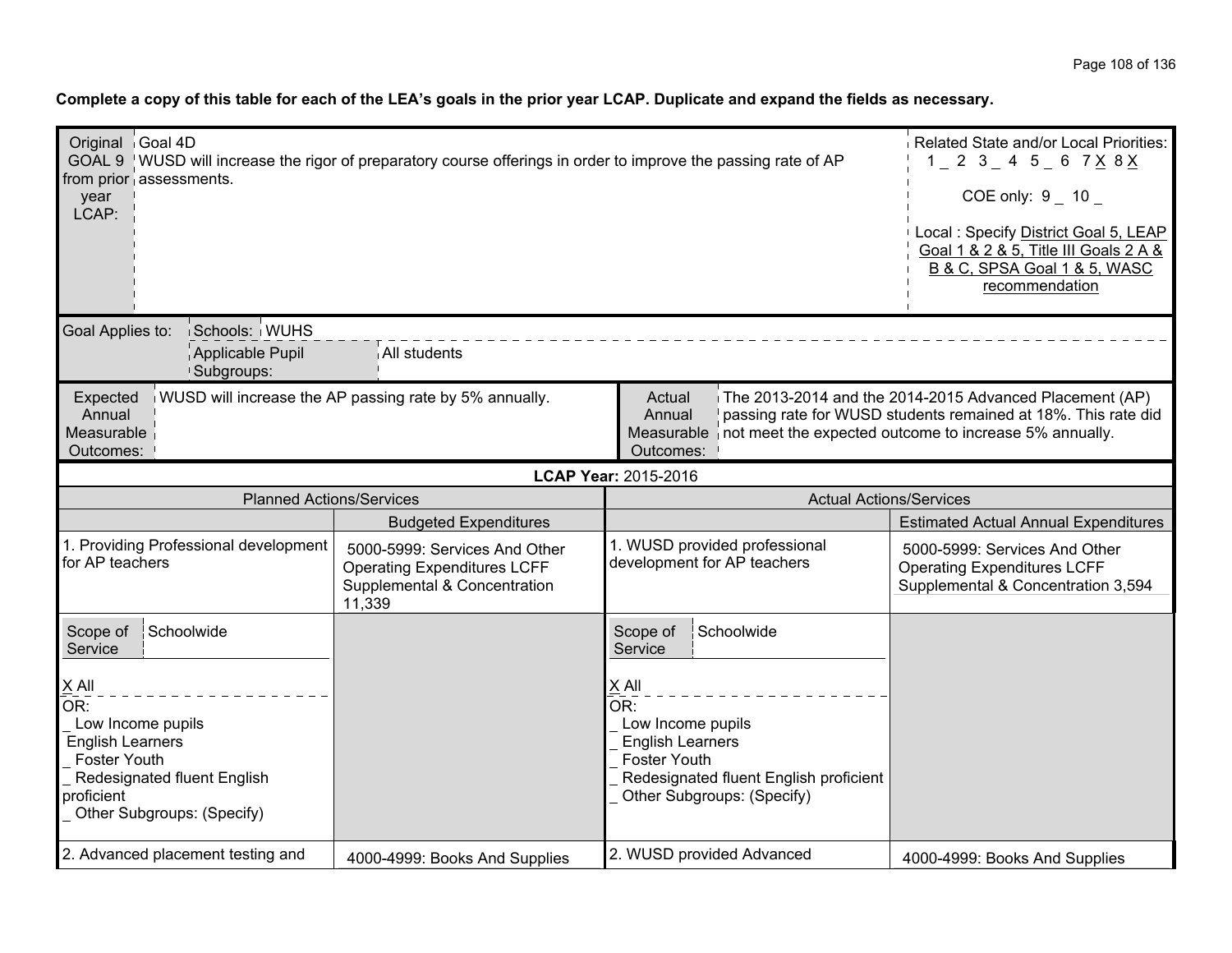Page 109 of 136

| supplies                                                                                                                                                                                                                        | LCFF Supplemental &<br>Concentration 9,432 | placement testing and supplies                                                                                                                                                                                 | <b>LCFF Supplemental &amp; Concentration</b><br>28,575 |
|---------------------------------------------------------------------------------------------------------------------------------------------------------------------------------------------------------------------------------|--------------------------------------------|----------------------------------------------------------------------------------------------------------------------------------------------------------------------------------------------------------------|--------------------------------------------------------|
| Schoolwide<br>Scope of<br>Service<br>$\underline{X}$ All<br>OR:<br>Low Income pupils<br><b>English Learners</b><br><b>Foster Youth</b><br><b>Redesignated fluent English</b><br>proficient<br><b>Other Subgroups: (Specify)</b> |                                            | Schoolwide<br>Scope of<br>Service<br>$\underline{X}$ All<br>OR:<br>Low Income pupils<br><b>English Learners</b><br><b>Foster Youth</b><br>Redesignated fluent English proficient<br>Other Subgroups: (Specify) |                                                        |
| What changes in actions,<br>services, and expenditures will be<br>made as a result of reviewing<br>past progress and/or changes to<br>goals?                                                                                    |                                            |                                                                                                                                                                                                                |                                                        |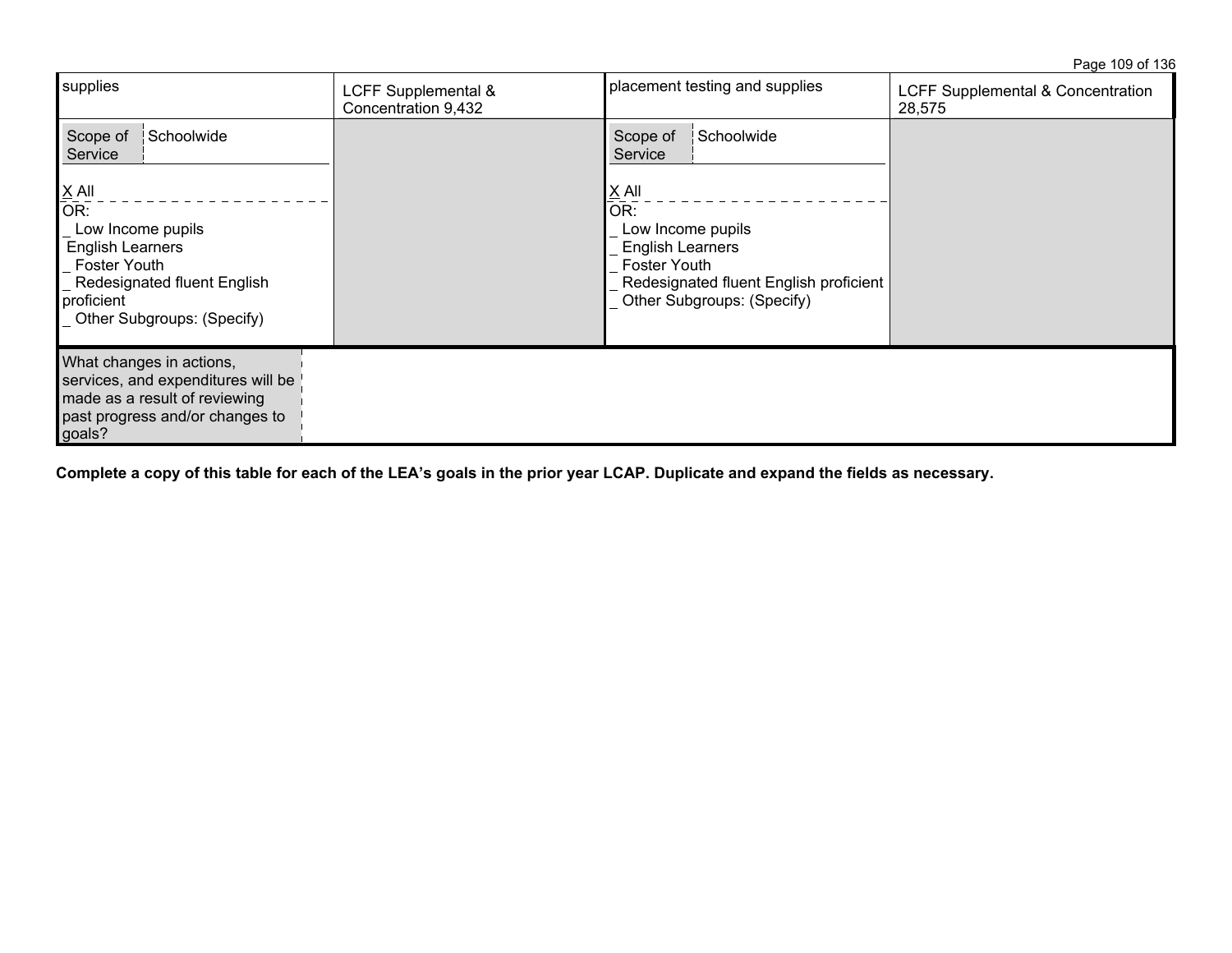| Original Goal 4E<br>GOAL 10 WUSD will increase the rigor of preparatory course offerings in order to improve the percent of students<br>from prior successfully completing A-G requirements.<br>year<br>LCAP:                                                                                                                                                                                                                                                       |                                                                                            |                                                                                                                                                                                                    | Related State and/or Local Priorities:<br>$1 - 2 - 3 - 4 - 5 - 6 - 7 \times 8 \times$<br>COE only: $9 - 10$<br>Local: Specify District Goal 5, LEAP<br>Goal 1 & 2 & 5, Title III Goals 2 A &<br>B & C, SPSA Goals 1, 2 & 5 |
|---------------------------------------------------------------------------------------------------------------------------------------------------------------------------------------------------------------------------------------------------------------------------------------------------------------------------------------------------------------------------------------------------------------------------------------------------------------------|--------------------------------------------------------------------------------------------|----------------------------------------------------------------------------------------------------------------------------------------------------------------------------------------------------|----------------------------------------------------------------------------------------------------------------------------------------------------------------------------------------------------------------------------|
| Goal Applies to:<br>Schools: WUHS<br>Applicable Pupil<br><sup>1</sup> Subgroups:                                                                                                                                                                                                                                                                                                                                                                                    | All students                                                                               |                                                                                                                                                                                                    |                                                                                                                                                                                                                            |
| WUSD will increase the percent of students successfully<br>State Priorities Snapshot reports that A-G completion rate<br>Actual<br>Expected<br>decreased from 30% to 27% between 2013 and 2014. However,<br>completing A-G requirements by a passing rate by 2% annually<br>Annual<br>Annual<br>WUSD believes that errors in the 2013-2014 AERIES database<br>Measurable $(10.55.7%)$<br>Measurable<br>Outcomes:<br>Outcomes:<br>I make comparison data inaccurate. |                                                                                            |                                                                                                                                                                                                    |                                                                                                                                                                                                                            |
|                                                                                                                                                                                                                                                                                                                                                                                                                                                                     |                                                                                            | LCAP Year: 2015-2016                                                                                                                                                                               |                                                                                                                                                                                                                            |
| <b>Planned Actions/Services</b>                                                                                                                                                                                                                                                                                                                                                                                                                                     |                                                                                            | <b>Actual Actions/Services</b>                                                                                                                                                                     |                                                                                                                                                                                                                            |
|                                                                                                                                                                                                                                                                                                                                                                                                                                                                     | <b>Budgeted Expenditures</b>                                                               |                                                                                                                                                                                                    | <b>Estimated Actual Annual Expenditures</b>                                                                                                                                                                                |
| 1. Counselors to provide academic<br>guidance and support for students to<br>meet A-G requirements to ensure<br>College and Career readiness                                                                                                                                                                                                                                                                                                                        | 1000-1999: Certificated Personnel<br>Salaries LCFF Supplemental &<br>Concentration 740,985 | 1. WUSD provided Counselors to<br>provide academic guidance and<br>support for students to meet A-G<br>requirements to ensure College and<br>Career readiness                                      | 1000-1999: Certificated Personnel<br>Salaries LCFF Supplemental &<br>Concentration 735,799                                                                                                                                 |
| Scope of<br>Districtwide<br>Service<br>X All<br>OR:<br>Low Income pupils<br><b>English Learners</b><br><b>Foster Youth</b><br>Redesignated fluent English<br>proficient<br>Other Subgroups: (Specify)                                                                                                                                                                                                                                                               |                                                                                            | Scope of<br>Districtwide<br>Service<br>X All<br>OR:<br>Low Income pupils<br><b>English Learners</b><br><b>Foster Youth</b><br>Redesignated fluent English proficient<br>Other Subgroups: (Specify) |                                                                                                                                                                                                                            |
| 2. Intervention specialists                                                                                                                                                                                                                                                                                                                                                                                                                                         | See Goal 4A                                                                                | 2. Intervention specialists                                                                                                                                                                        | See Goal 6                                                                                                                                                                                                                 |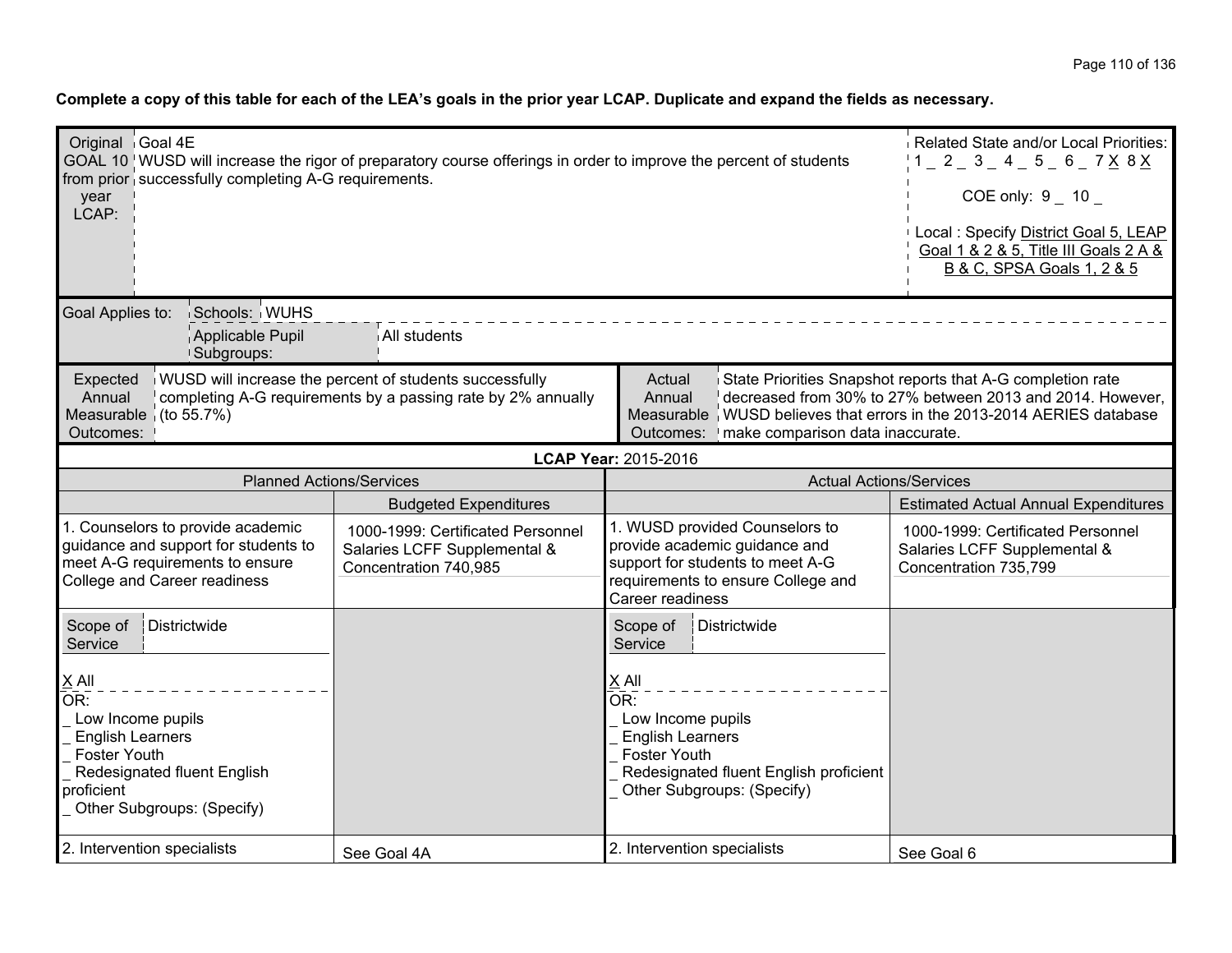| Scope of<br><b>Districtwide</b><br>Service<br>$\underline{X}$ All<br>OR:<br>Low Income pupils<br><b>English Learners</b><br><b>Foster Youth</b><br>Redesignated fluent English<br>proficient<br>Other Subgroups: (Specify) |                                                                   | Scope of<br>Districtwide<br>Service<br>$\underline{X}$ All<br>OR:<br>Low Income pupils<br><b>English Learners</b><br><b>Foster Youth</b><br>Redesignated fluent English proficient<br>Other Subgroups: (Specify) |                                                                    |
|----------------------------------------------------------------------------------------------------------------------------------------------------------------------------------------------------------------------------|-------------------------------------------------------------------|------------------------------------------------------------------------------------------------------------------------------------------------------------------------------------------------------------------|--------------------------------------------------------------------|
| 3. Summer school courses                                                                                                                                                                                                   | 0000: Unrestricted LCFF<br>Supplemental & Concentration<br>68,932 | 3. WUSD provided Summer school<br>courses                                                                                                                                                                        | 0000: Unrestricted LCFF<br>Supplemental & Concentration<br>111,900 |
| Schoolwide<br>Scope of<br>Service<br>$\underline{X}$ All<br>OR:<br>Low Income pupils<br><b>English Learners</b><br><b>Foster Youth</b><br>Redesignated fluent English<br>proficient<br>Other Subgroups: (Specify)          |                                                                   | Scope of<br>Districtwide<br>Service<br>$X$ All<br>OR:<br>Low Income pupils<br><b>English Learners</b><br><b>Foster Youth</b><br>Redesignated fluent English proficient<br>Other Subgroups: (Specify)             |                                                                    |
| What changes in actions,<br>services, and expenditures will be<br>made as a result of reviewing<br>past progress and/or changes to<br>goals?                                                                               |                                                                   |                                                                                                                                                                                                                  |                                                                    |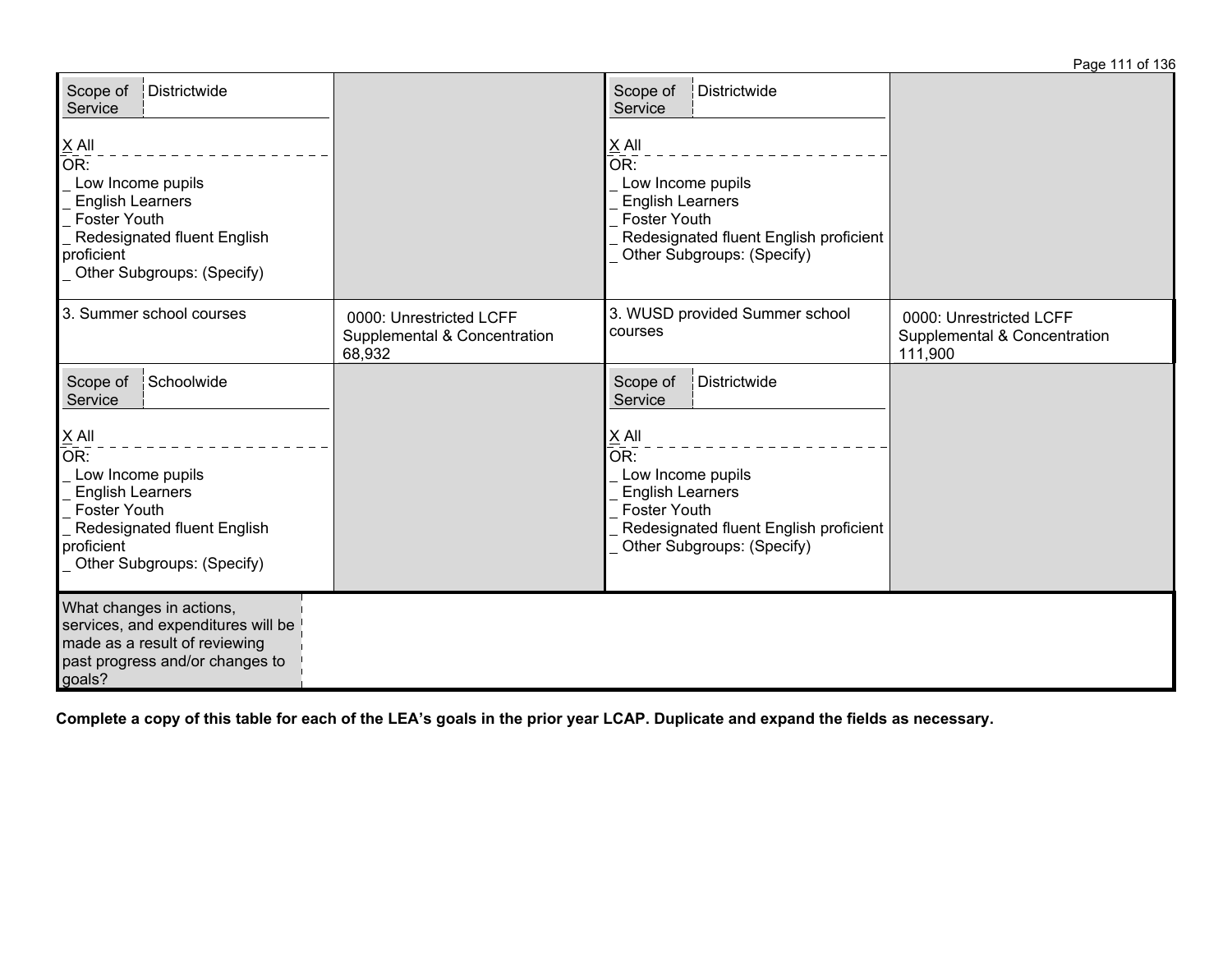| Original Goal 4F<br>GOAL 11 WUSD will increase the rigor of preparatory course offerings in order to improve the percent of students<br>from prior scoring ready for college on the EAP assessment.<br>year<br>LCAP:                                                                                                                               |                                            |                                                                                                                                                                                                                                                               | Related State and/or Local Priorities:<br>$1 - 2 - 3$ 4 - 5 - 6 - 7 $\times$ 8 $\times$<br>COE only: $9 - 10$<br>Local: Specify District Goal 5, LEAP<br>Goal 1 & 2 & 5, Title III Goals 2 A &<br>B & C, SPSA Goal 1 & 2 & 5 |
|----------------------------------------------------------------------------------------------------------------------------------------------------------------------------------------------------------------------------------------------------------------------------------------------------------------------------------------------------|--------------------------------------------|---------------------------------------------------------------------------------------------------------------------------------------------------------------------------------------------------------------------------------------------------------------|------------------------------------------------------------------------------------------------------------------------------------------------------------------------------------------------------------------------------|
| Schools: WUHS<br>Goal Applies to:<br>Applicable Pupil<br><sup>1</sup> Subgroups:                                                                                                                                                                                                                                                                   | All students                               |                                                                                                                                                                                                                                                               |                                                                                                                                                                                                                              |
| WUSD will increase the percent of students scoring ready for<br>As measured by the SBAC, WUSD student imbedded EAP<br>Actual<br>Expected<br>score increased from 28% to 36% in ELA and declined from<br>college by 2% annually (to 10%)<br>Annual<br>Annual<br>Measurable $\frac{1}{24\%}$ to 11% in math.<br>Measurable<br>Outcomes:<br>Outcomes: |                                            |                                                                                                                                                                                                                                                               |                                                                                                                                                                                                                              |
| LCAP Year: 2015-2016                                                                                                                                                                                                                                                                                                                               |                                            |                                                                                                                                                                                                                                                               |                                                                                                                                                                                                                              |
| <b>Planned Actions/Services</b>                                                                                                                                                                                                                                                                                                                    |                                            | <b>Actual Actions/Services</b>                                                                                                                                                                                                                                |                                                                                                                                                                                                                              |
|                                                                                                                                                                                                                                                                                                                                                    | <b>Budgeted Expenditures</b>               |                                                                                                                                                                                                                                                               | <b>Estimated Actual Annual Expenditures</b>                                                                                                                                                                                  |
| 1. Counselors                                                                                                                                                                                                                                                                                                                                      | 1. See Goal 4E                             | 1. WUSD provided Counselors                                                                                                                                                                                                                                   | See Goal 10                                                                                                                                                                                                                  |
| Districtwide<br>Scope of<br>Service<br>$\times$ All<br>OR:<br>Low Income pupils<br><b>English Learners</b><br><b>Foster Youth</b><br>Redesignated fluent English<br>proficient<br>Other Subgroups: (Specify)<br>2. After School program                                                                                                            |                                            | Scope of<br>Districtwide<br>Service<br>X All<br>$\overline{\mathsf{OR}}$ :<br>Low Income pupils<br><b>English Learners</b><br><b>Foster Youth</b><br>Redesignated fluent English proficient<br>Other Subgroups: (Specify)<br>2. WUSD provided an After School |                                                                                                                                                                                                                              |
|                                                                                                                                                                                                                                                                                                                                                    | 0000: Unrestricted 21st Century<br>236,905 | program at all sites                                                                                                                                                                                                                                          | 0000: Unrestricted 21st Century<br>236,905                                                                                                                                                                                   |
| Scope of<br>Schoolwide<br>Service                                                                                                                                                                                                                                                                                                                  |                                            | Schoolwide<br>Scope of<br>Service                                                                                                                                                                                                                             |                                                                                                                                                                                                                              |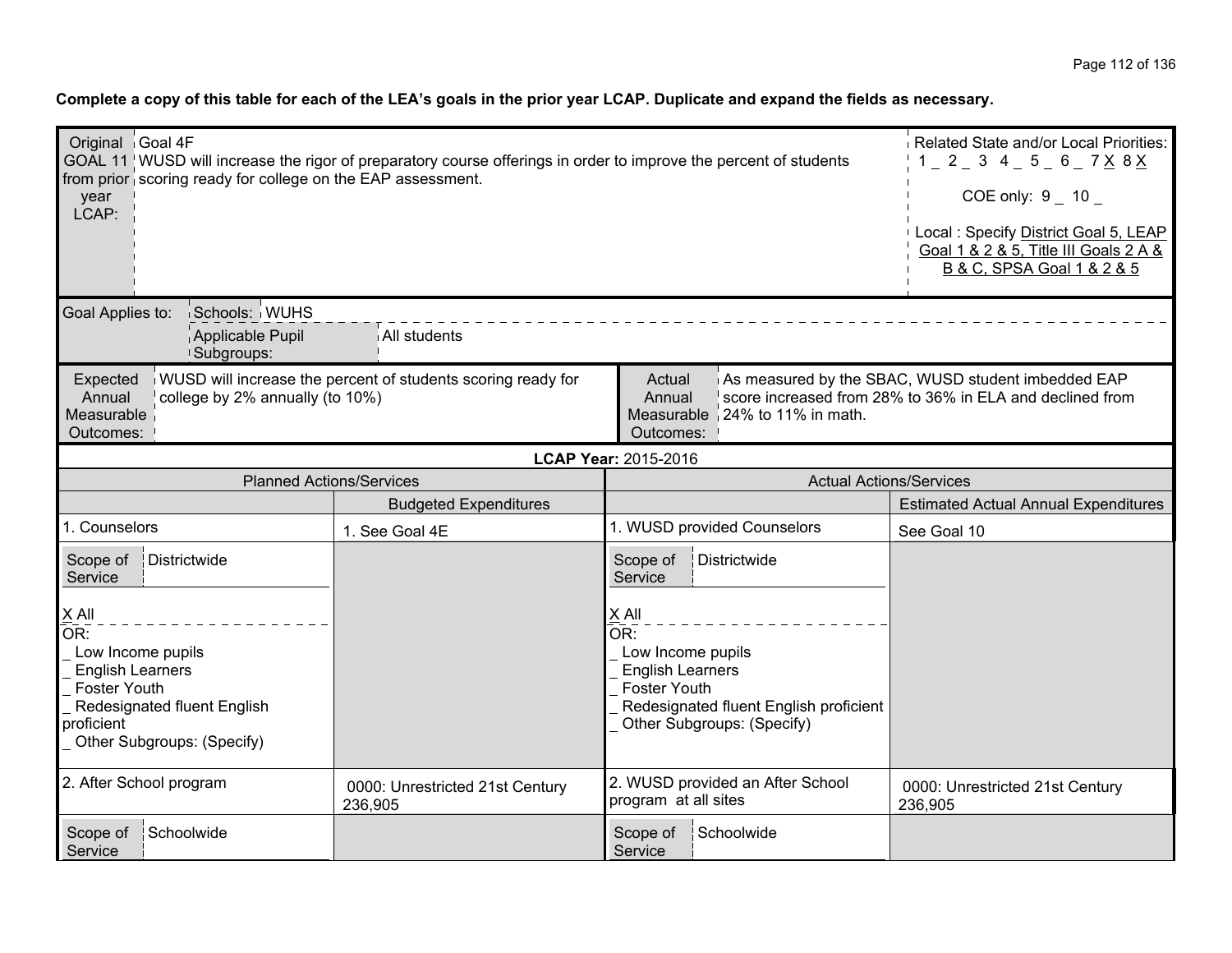Page 113 of 136

| $X$ All<br>$\overline{OR}$ :<br>Low Income pupils<br><b>English Learners</b><br><b>Foster Youth</b><br>Redesignated fluent English<br>proficient<br>_ Other Subgroups: (Specify) | X All<br>OR:<br>Low Income pupils<br><b>English Learners</b><br><b>Foster Youth</b><br>Redesignated fluent English proficient<br>Other Subgroups: (Specify) |  |
|----------------------------------------------------------------------------------------------------------------------------------------------------------------------------------|-------------------------------------------------------------------------------------------------------------------------------------------------------------|--|
| What changes in actions,<br>services, and expenditures will be<br>made as a result of reviewing<br>past progress and/or changes to<br>goals?                                     |                                                                                                                                                             |  |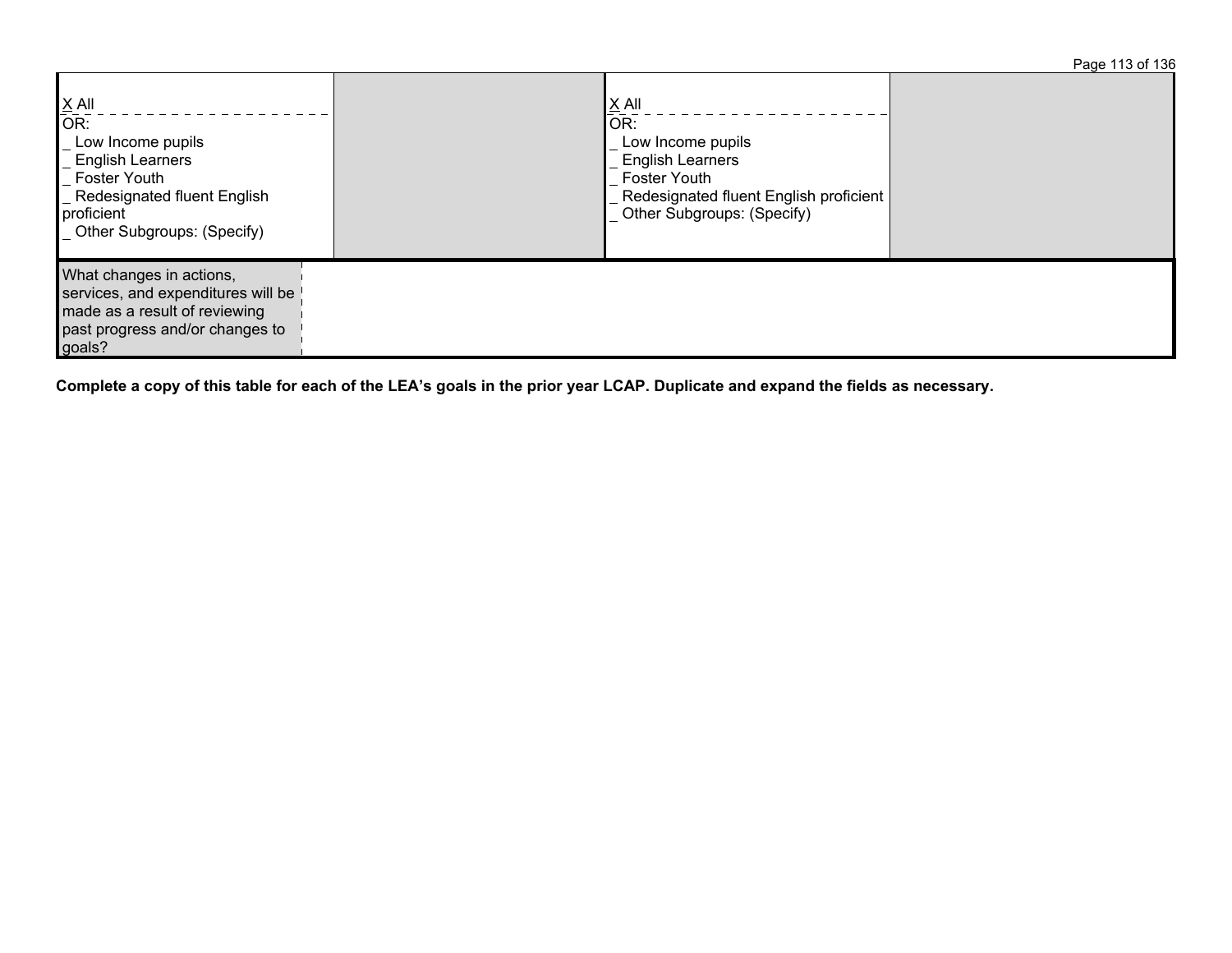| Original Goal 4G<br>GOAL 12 WUSD will develop assessments to determine academic progress in courses defined in Ed Code 51210 and<br>from prior $51220$ .<br>year<br>LCAP: |                                                                                                                               |                                                                                                                                                             | Related State and/or Local Priorities:<br>$1 - 2 - 3$ 4 = 5 6 = 7 $\times$ 8 =<br>COE only: 9 10<br>Local: Specify District Goal 2, 5<br>EAP Goal 2,5 Title III Goal 2ABC,<br>SPSA Goals 2,5 |
|---------------------------------------------------------------------------------------------------------------------------------------------------------------------------|-------------------------------------------------------------------------------------------------------------------------------|-------------------------------------------------------------------------------------------------------------------------------------------------------------|----------------------------------------------------------------------------------------------------------------------------------------------------------------------------------------------|
| Schools: All schools<br>Goal Applies to:<br>Applicable Pupil<br><sup>1</sup> Subgroups:                                                                                   | All students                                                                                                                  |                                                                                                                                                             |                                                                                                                                                                                              |
| Expected<br>Annual<br>Measurable Code 51210 and 51220 and increase by 2% students who<br>successfully complete CTE programs.<br>Outcomes:                                 | WUSD will develop local assessments to determine baseline data<br>and set academic achievement goals in courses defined by Ed | Actual<br>Annual<br>Measurable Assessments in other content areas are being developed to<br>determine student progress.<br>Outcomes:<br>CTE pathway.        | WUSD developed district benchmarks in ELA and Math that<br>align with the current state standards. Common Formative<br>2014-2015 - 97% of WUSD seniors students completed their              |
|                                                                                                                                                                           |                                                                                                                               | LCAP Year: 2015-2016                                                                                                                                        |                                                                                                                                                                                              |
| <b>Planned Actions/Services</b>                                                                                                                                           |                                                                                                                               | <b>Actual Actions/Services</b>                                                                                                                              |                                                                                                                                                                                              |
|                                                                                                                                                                           | <b>Budgeted Expenditures</b>                                                                                                  |                                                                                                                                                             | <b>Estimated Actual Annual Expenditures</b>                                                                                                                                                  |
| 1. Directors of Curriculum, Instruction,<br><b>Assessment services</b>                                                                                                    | Directors services 1000-1999:<br><b>Certificated Personnel Salaries</b><br><b>LCFF Base 212,826</b>                           | 1. Directors of Curriculum, Instruction,<br><b>Assessment services</b>                                                                                      | See Goal 7                                                                                                                                                                                   |
| Scope of<br>All schools<br>Service                                                                                                                                        |                                                                                                                               | All Schools<br>Scope of<br>Service                                                                                                                          |                                                                                                                                                                                              |
| $\times$ All<br>OR:<br>Low Income pupils<br><b>English Learners</b><br><b>Foster Youth</b><br>Redesignated fluent English<br>proficient<br>Other Subgroups: (Specify)     |                                                                                                                               | X All<br>OR:<br>Low Income pupils<br><b>English Learners</b><br><b>Foster Youth</b><br>Redesignated fluent English proficient<br>Other Subgroups: (Specify) |                                                                                                                                                                                              |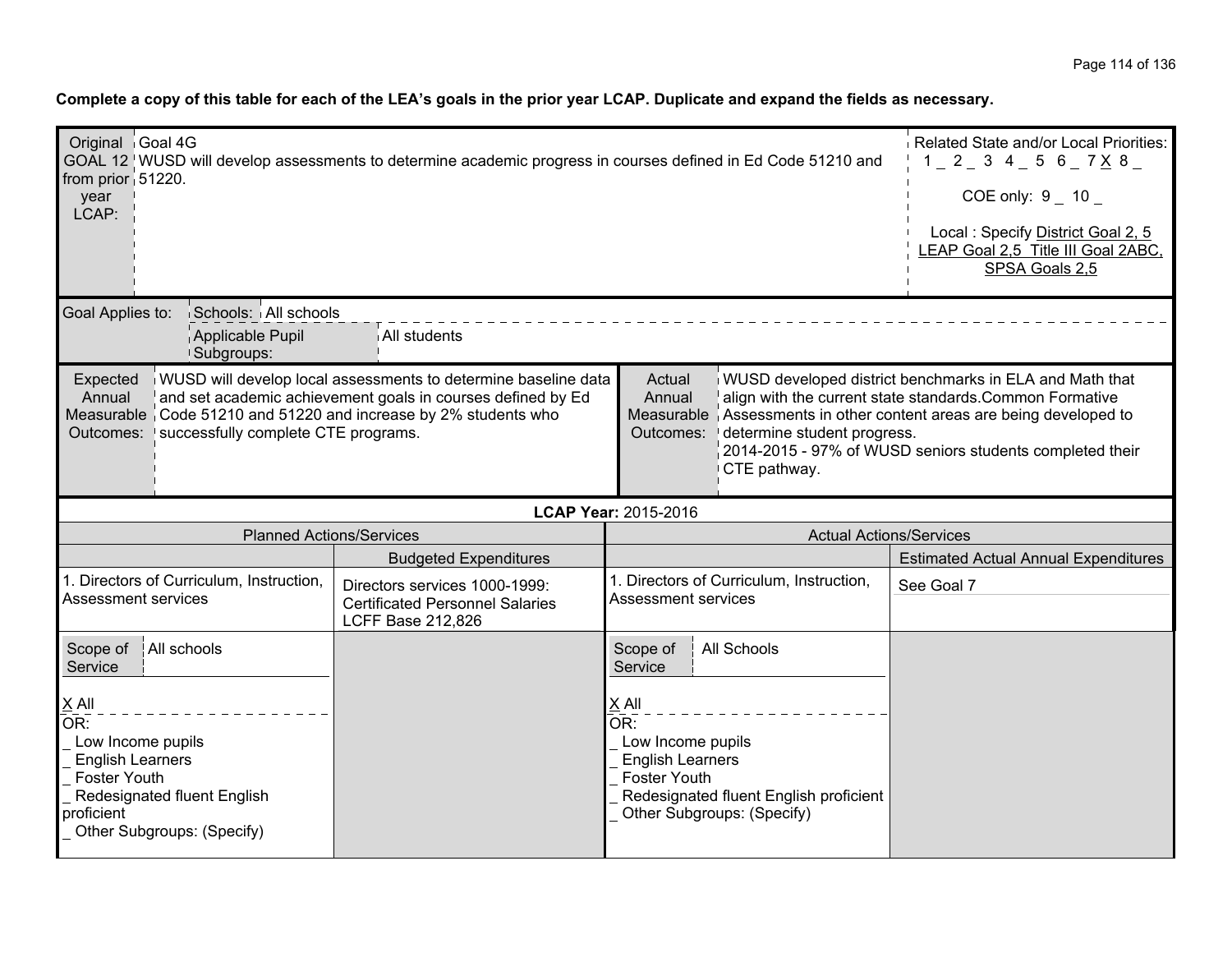| What changes in actions,           | Action 1: The amount expended for Directors of Curriculum, Instruction, Assessment services is reflected in Goal 7. |
|------------------------------------|---------------------------------------------------------------------------------------------------------------------|
| services, and expenditures will be |                                                                                                                     |
| made as a result of reviewing      |                                                                                                                     |
| past progress and/or changes to    |                                                                                                                     |
| goals?                             |                                                                                                                     |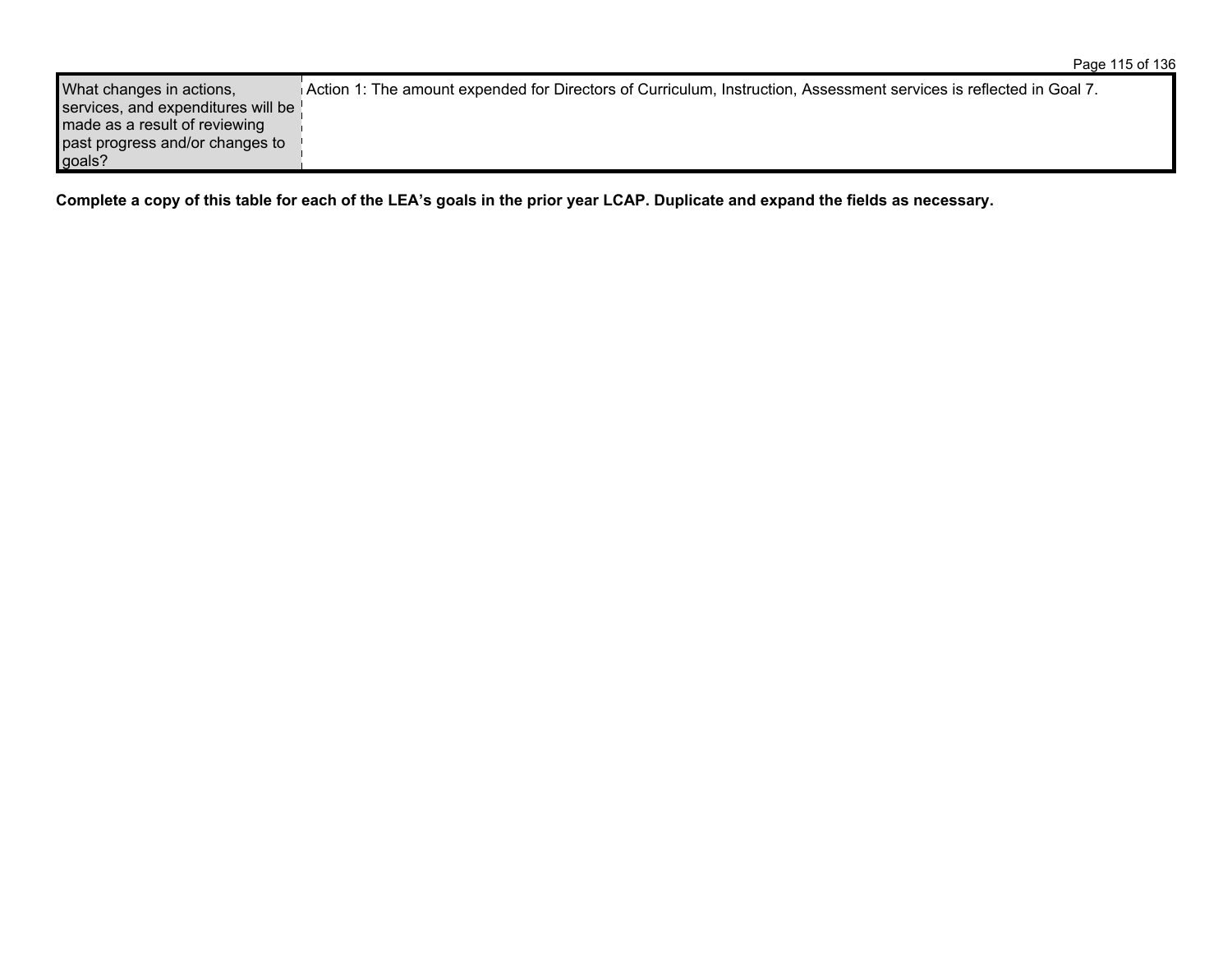| Original Goal 5<br>GOAL 13 WUSD will continue to increase opportunities for parents to provide input and participate in programs.<br>from prior                                                                                                                                                                                                                                                                                                                                                                                                                                             |                                                                                                |                                                                                                                                                             | Related State and/or Local Priorities:<br>$1_{2}$ $2_{3}$ $3$ $3$ $4_{5}$ $5$ $6_{7}$ $7$ $8$  |  |  |
|---------------------------------------------------------------------------------------------------------------------------------------------------------------------------------------------------------------------------------------------------------------------------------------------------------------------------------------------------------------------------------------------------------------------------------------------------------------------------------------------------------------------------------------------------------------------------------------------|------------------------------------------------------------------------------------------------|-------------------------------------------------------------------------------------------------------------------------------------------------------------|------------------------------------------------------------------------------------------------|--|--|
| year                                                                                                                                                                                                                                                                                                                                                                                                                                                                                                                                                                                        |                                                                                                |                                                                                                                                                             | $COE$ only: $9$ 10                                                                             |  |  |
| LCAP:                                                                                                                                                                                                                                                                                                                                                                                                                                                                                                                                                                                       |                                                                                                |                                                                                                                                                             | Local : Specify District Goal 4, SPSA<br>Goal 1 & 2, Title                                     |  |  |
| Goal Applies to:<br>Applicable Pupil<br><sup>1</sup> Subgroups:                                                                                                                                                                                                                                                                                                                                                                                                                                                                                                                             | Schools: All schools<br>All students                                                           |                                                                                                                                                             |                                                                                                |  |  |
| WUSD will continue to gather baseline data on parent<br>Through sign-in sheets and a GOOGLE DOCS template,<br>Expected<br>Actual<br>participation and input as measured by sign in sheets,<br>Annual<br>WUSD gathered data on parent participation and input at school<br>Annual<br>Measurable participation and attendance rates at School Site Council, English<br>Measurable $\frac{1}{2}$ events. WUSD is in the process of evaluating data in order to<br>Outcomes:   Learner Advisory Council, Literacy Night and parent conferences.<br>establish a measurable outcome.<br>Outcomes: |                                                                                                |                                                                                                                                                             |                                                                                                |  |  |
|                                                                                                                                                                                                                                                                                                                                                                                                                                                                                                                                                                                             |                                                                                                | LCAP Year: 2015-2016                                                                                                                                        |                                                                                                |  |  |
| <b>Planned Actions/Services</b>                                                                                                                                                                                                                                                                                                                                                                                                                                                                                                                                                             |                                                                                                | <b>Actual Actions/Services</b>                                                                                                                              |                                                                                                |  |  |
|                                                                                                                                                                                                                                                                                                                                                                                                                                                                                                                                                                                             | <b>Budgeted Expenditures</b>                                                                   |                                                                                                                                                             | <b>Estimated Actual Annual Expenditures</b>                                                    |  |  |
| 1. Increased communication                                                                                                                                                                                                                                                                                                                                                                                                                                                                                                                                                                  | Blackboard Connect 5000-5999:<br>Services And Other Operating<br>Expenditures Title I 6,700    | 1. WUSD Increased communication for<br>parent input and participation.                                                                                      | Blackboard Connect 5000-5999:<br>Services And Other Operating<br>Expenditures Title I 13,960   |  |  |
|                                                                                                                                                                                                                                                                                                                                                                                                                                                                                                                                                                                             | School newsletters 5000-5999:<br>Services And Other Operating<br>Expenditures LCFF Base 12,529 |                                                                                                                                                             | School newsletters 5000-5999:<br>Services And Other Operating<br>Expenditures LCFF Base 14,278 |  |  |
| All schools<br>Scope of<br>Service                                                                                                                                                                                                                                                                                                                                                                                                                                                                                                                                                          |                                                                                                | All Schools<br>Scope of<br>Service                                                                                                                          |                                                                                                |  |  |
| X All<br>OR:<br>Low Income pupils<br><b>English Learners</b><br><b>Foster Youth</b><br>Redesignated fluent English<br>proficient<br>Other Subgroups: (Specify)                                                                                                                                                                                                                                                                                                                                                                                                                              |                                                                                                | X All<br>OR:<br>Low Income pupils<br><b>English Learners</b><br><b>Foster Youth</b><br>Redesignated fluent English proficient<br>Other Subgroups: (Specify) |                                                                                                |  |  |
| 2. Providing Advisory Committee                                                                                                                                                                                                                                                                                                                                                                                                                                                                                                                                                             | Provided by district personnel-no                                                              | 2. WUSD provided Advisory Committee                                                                                                                         | Provided by district personnel-no cost                                                         |  |  |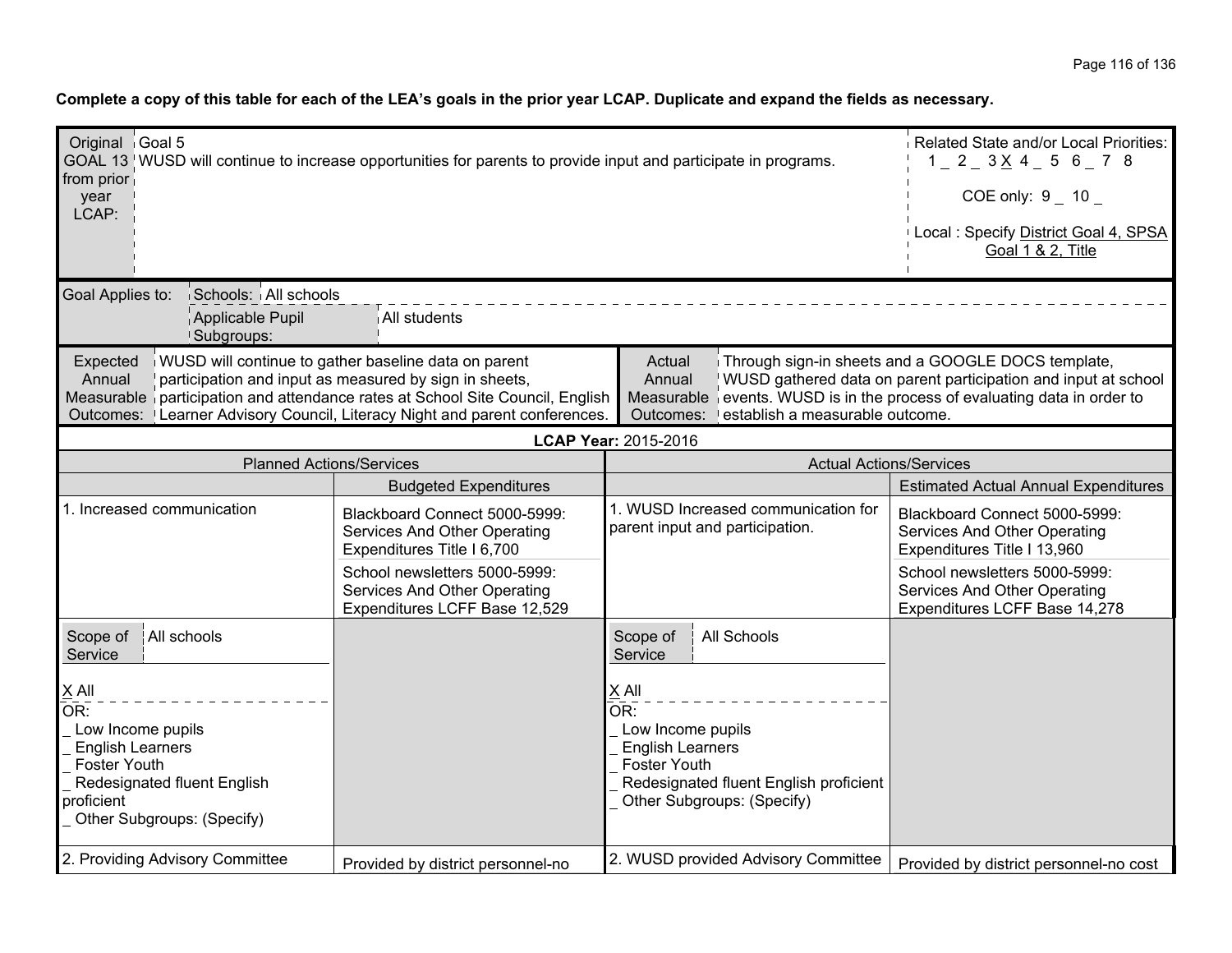|                                                                                                                                                                  |                                                        |                                                                                                                                                             | Page 117 of 136                                                                                                           |
|------------------------------------------------------------------------------------------------------------------------------------------------------------------|--------------------------------------------------------|-------------------------------------------------------------------------------------------------------------------------------------------------------------|---------------------------------------------------------------------------------------------------------------------------|
| training                                                                                                                                                         | cost 0                                                 | training in 2014-2015 for advisory<br>committee office holders. Training will<br>be repeated in 2016-2017/                                                  | $\mathbf 0$                                                                                                               |
| All Schools<br>Scope of<br>Service                                                                                                                               |                                                        | All Schools<br>Scope of<br>Service                                                                                                                          |                                                                                                                           |
| $X$ All<br>OR:<br>Low Income pupils<br><b>English Learners</b><br><b>Foster Youth</b><br>Redesignated fluent English<br>proficient<br>Other Subgroups: (Specify) |                                                        | X All<br>OR:<br>Low Income pupils<br><b>English Learners</b><br><b>Foster Youth</b><br>Redesignated fluent English proficient<br>Other Subgroups: (Specify) |                                                                                                                           |
| 3. Providing ABI training for parents                                                                                                                            | Provided by district personnel-no<br>cost <sub>0</sub> | 3. WUSD providing ABI training for<br>parents                                                                                                               | Provided by district personnel-no cost<br>0                                                                               |
| All schools<br>Scope of<br>Service<br>$X$ All<br>OR:<br>Low Income pupils<br><b>English Learners</b><br>Foster Youth                                             |                                                        | All Schools<br>Scope of<br>Service<br>X All<br>OR:<br>Low Income pupils<br><b>English Learners</b><br><b>Foster Youth</b>                                   |                                                                                                                           |
| Redesignated fluent English<br>proficient<br>Other Subgroups: (Specify)                                                                                          |                                                        | Redesignated fluent English proficient<br>Other Subgroups: (Specify)                                                                                        |                                                                                                                           |
| 4. Offering Parenting classes                                                                                                                                    | Provided by district personnel-no<br>cost 0            | 4. WUSD offering parenting classes                                                                                                                          | PBS Parent Classes 5000-5999:<br>Services And Other Operating<br>Expenditures LCFF Supplemental &<br>Concentration 18,000 |
| All schools<br>Scope of<br>Service                                                                                                                               |                                                        | All Schools<br>Scope of<br>Service                                                                                                                          |                                                                                                                           |
| $\underline{X}$ All<br>OR:<br>Low Income pupils<br><b>English Learners</b><br><b>Foster Youth</b>                                                                |                                                        | X All<br>OR:<br>Low Income pupils<br><b>English Learners</b><br><b>Foster Youth</b>                                                                         |                                                                                                                           |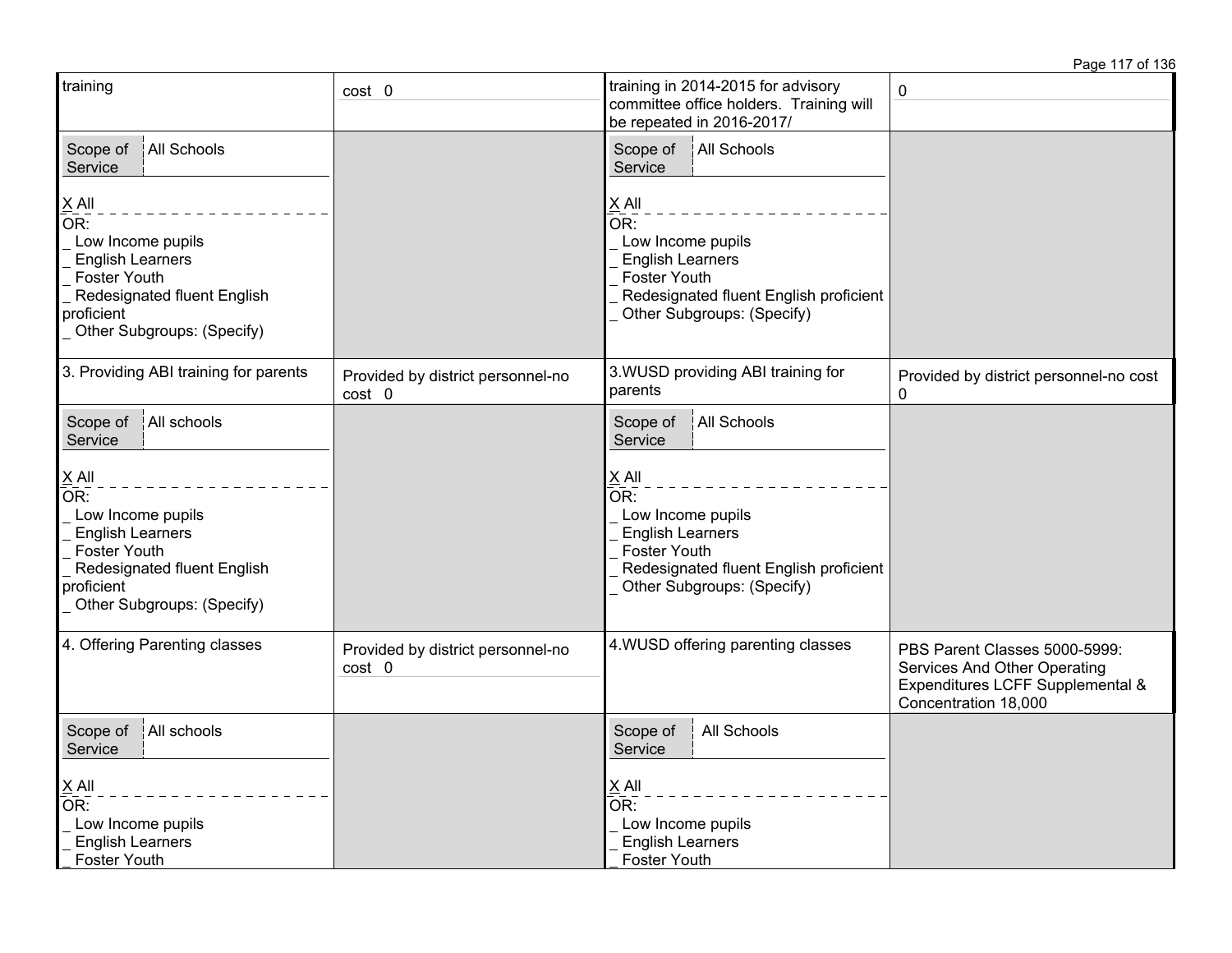|                                                                                                                                                                              |                                                                                          |                                                                                                                                                                                    | Page 118 of 136                                                                          |
|------------------------------------------------------------------------------------------------------------------------------------------------------------------------------|------------------------------------------------------------------------------------------|------------------------------------------------------------------------------------------------------------------------------------------------------------------------------------|------------------------------------------------------------------------------------------|
| Redesignated fluent English<br>proficient<br>Other Subgroups: (Specify)                                                                                                      |                                                                                          | Redesignated fluent English proficient<br>Other Subgroups: (Specify)                                                                                                               |                                                                                          |
| 5. Offering English acquisition classes                                                                                                                                      | 5000-5999: Services And Other<br><b>Operating Expenditures LCFF Base</b><br>4,200        | 5. WUSD did not offer English<br>acquisition classes in 2015-2016.                                                                                                                 | 5000-5999: Services And Other<br>Operating Expenditures LCFF Base 0                      |
| All schools<br>Scope of<br>Service                                                                                                                                           |                                                                                          | Scope of<br><b>All Schools</b><br>Service                                                                                                                                          |                                                                                          |
| $\underline{X}$ All<br>OR:<br>Low Income pupils<br><b>English Learners</b><br><b>Foster Youth</b><br>Redesignated fluent English<br>proficient<br>Other Subgroups: (Specify) |                                                                                          | $X$ All<br>OR:<br>Low Income pupils<br><b>English Learners</b><br><b>Foster Youth</b><br>Redesignated fluent English proficient<br>Other Subgroups: (Specify)                      |                                                                                          |
| 6. Continuing Community/school<br>events                                                                                                                                     | 1000-1999: Certificated Personnel<br>Salaries LCFF Supplemental &<br>Concentration 3,319 | 6. WUSD continued to provide<br>Community/school events                                                                                                                            | 1000-1999: Certificated Personnel<br>Salaries LCFF Supplemental &<br>Concentration 3,245 |
| Scope of<br>Districtwide<br>Service                                                                                                                                          |                                                                                          | Scope of<br>Districtwide<br>Service                                                                                                                                                |                                                                                          |
| $X$ All<br>OR:<br>Low Income pupils<br><b>English Learners</b><br>Foster Youth<br>Redesignated fluent English<br>proficient<br>Other Subgroups: (Specify)                    |                                                                                          | X All<br>$\overline{\mathsf{OR}}$ :<br>Low Income pupils<br><b>English Learners</b><br><b>Foster Youth</b><br>Redesignated fluent English proficient<br>Other Subgroups: (Specify) |                                                                                          |
| What changes in actions,<br>services, and expenditures will be<br>made as a result of reviewing<br>past progress and/or changes to<br>goals?                                 |                                                                                          |                                                                                                                                                                                    |                                                                                          |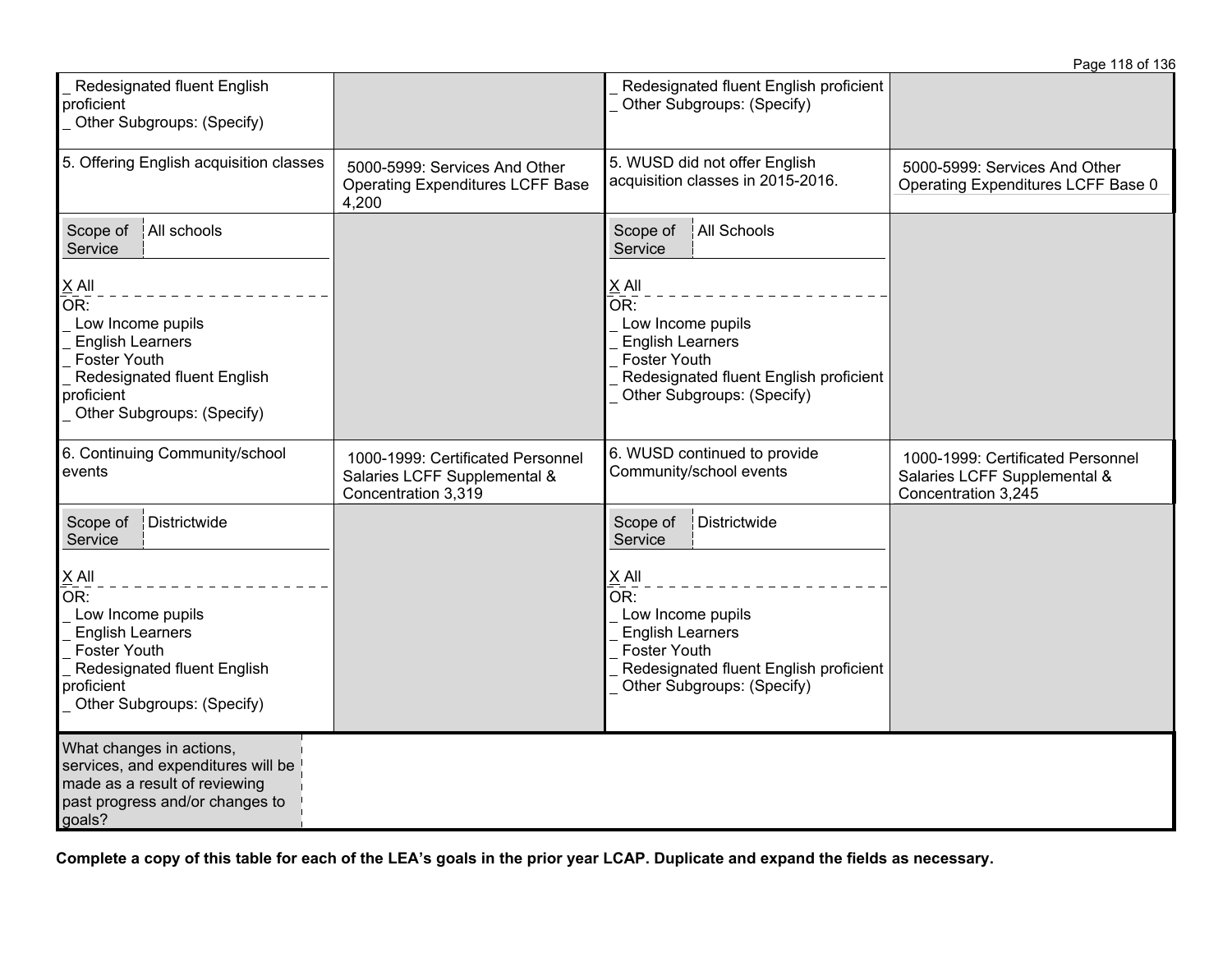Page 119 of 136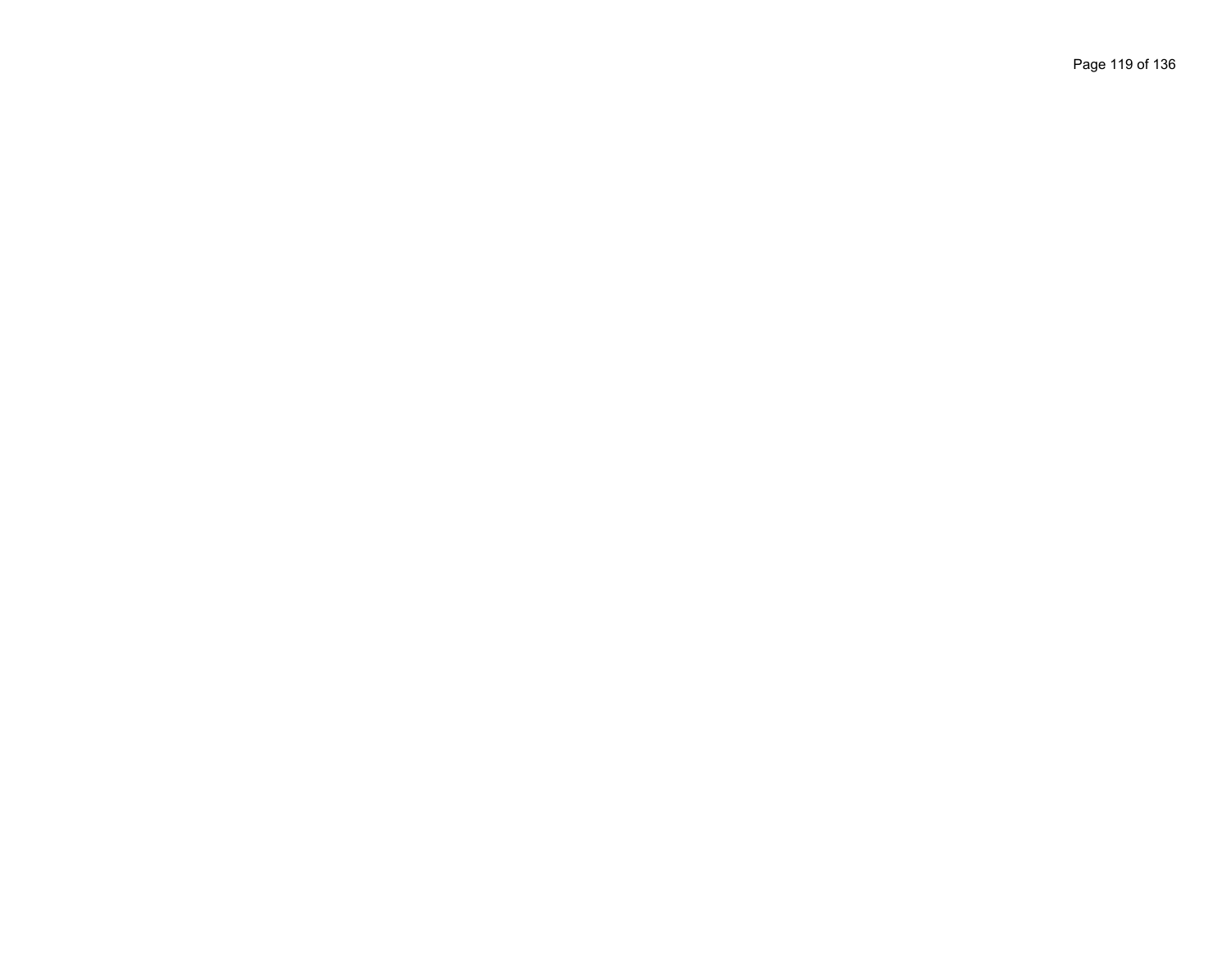| Original Goal 6<br>GOAL 14 WUSD will continue to monitor attendance in order to increase Average Daily Attendance<br>from prior<br>year<br>LCAP:        |                                                                                                              |                                                                                                                                                             | Related State and/or Local Priorities:<br>$1 - 2 - 3$ 4 - 5 $\times$ 6 - 7 - 8 -<br>COE only: $9 - 10 -$<br>Local: Specify District 1 |
|---------------------------------------------------------------------------------------------------------------------------------------------------------|--------------------------------------------------------------------------------------------------------------|-------------------------------------------------------------------------------------------------------------------------------------------------------------|---------------------------------------------------------------------------------------------------------------------------------------|
| Schools: All schools<br>Goal Applies to:<br>Applicable Pupil<br><sup>1</sup> Subgroups:                                                                 | All students                                                                                                 |                                                                                                                                                             |                                                                                                                                       |
| WUSD will improve attendance rate to 94.5%<br>Expected<br>Annual<br>Measurable<br>Outcomes:                                                             |                                                                                                              | Actual<br>Annual<br>Measurable<br>Outcomes:                                                                                                                 | The 2015-2016 attendance rate for WUSD was 95%                                                                                        |
|                                                                                                                                                         |                                                                                                              | LCAP Year: 2015-2016                                                                                                                                        |                                                                                                                                       |
| <b>Planned Actions/Services</b>                                                                                                                         |                                                                                                              | <b>Actual Actions/Services</b>                                                                                                                              |                                                                                                                                       |
|                                                                                                                                                         | <b>Budgeted Expenditures</b>                                                                                 |                                                                                                                                                             | <b>Estimated Actual Annual Expenditures</b>                                                                                           |
| 1. Provide District Student Support<br>Services coordinating district efforts<br>to improve attendance as listed in<br>actions 2-6.                     | 1000-1999: Certificated Personnel<br>Salaries LCFF Supplemental &<br>Concentration 48,648                    | 1. WUSD provided District Student<br>Support Services coordinating district<br>efforts to improve attendance as listed<br>in actions 2-6.                   | 1000-1999: Certificated Personnel<br>Salaries LCFF Supplemental &<br>Concentration 49,362                                             |
| Scope of<br>Districtwide<br>Service                                                                                                                     |                                                                                                              | Scope of<br>Districtwide<br>Service                                                                                                                         |                                                                                                                                       |
| X All<br>OR:<br>Low Income pupils<br><b>English Learners</b><br>Foster Youth<br>Redesignated fluent English<br>proficient<br>Other Subgroups: (Specify) |                                                                                                              | X All<br>OR:<br>Low Income pupils<br><b>English Learners</b><br><b>Foster Youth</b><br>Redesignated fluent English proficient<br>Other Subgroups: (Specify) |                                                                                                                                       |
| 2. Participating in the TIP/SARB<br>Program                                                                                                             | 5000-5999: Services And Other<br><b>Operating Expenditures LCFF</b><br>Supplemental & Concentration<br>8,804 | 2. WUSD participated in the TIP/SARB<br>Program                                                                                                             | 5000-5999: Services And Other<br><b>Operating Expenditures LCFF</b><br>Supplemental & Concentration 8,804                             |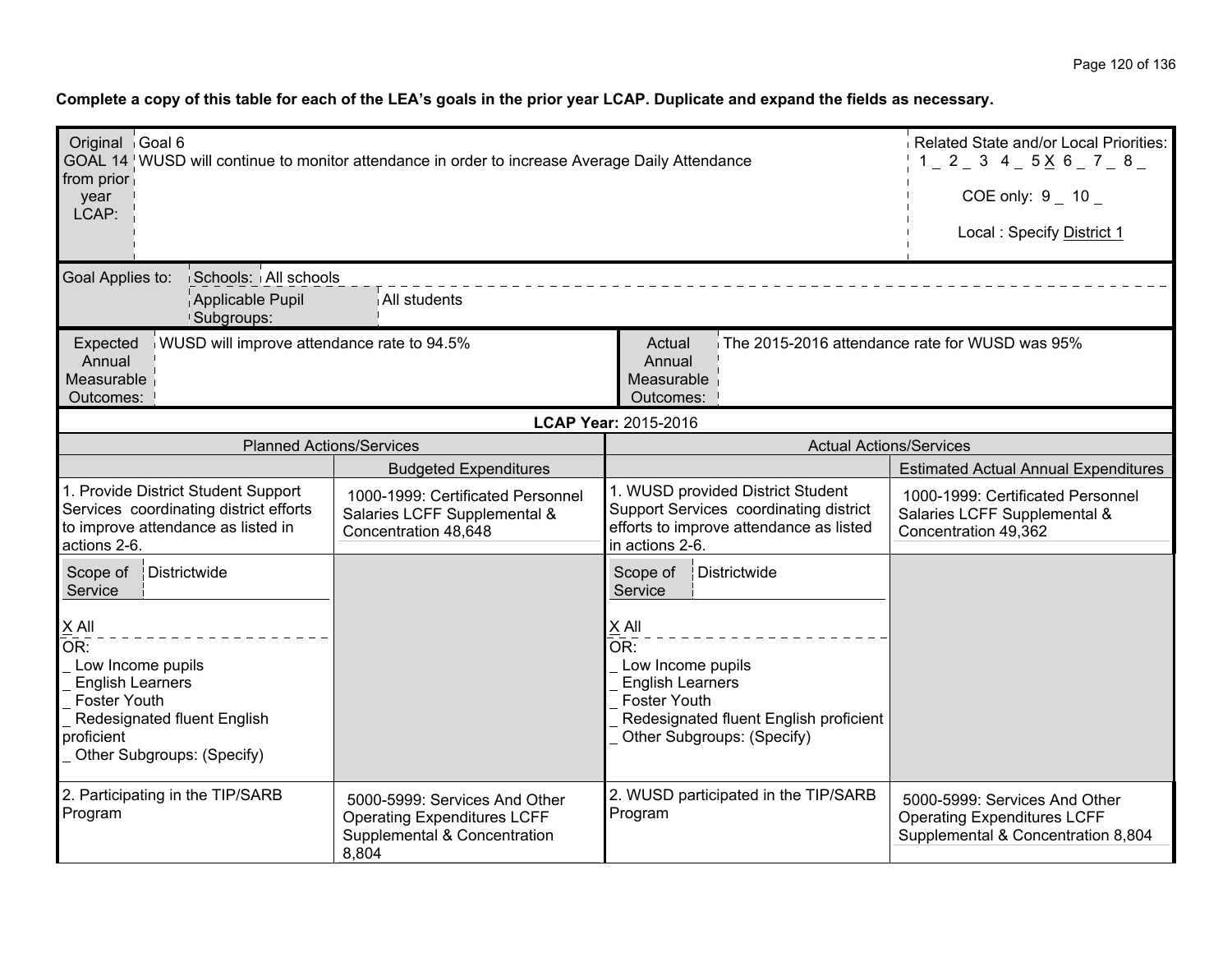| Districtwide<br>Scope of<br>Service                                                                                                                              |                                                                                          | Scope of<br>Districtwide<br>Service                                                                                                                                                                |                                                                                          |
|------------------------------------------------------------------------------------------------------------------------------------------------------------------|------------------------------------------------------------------------------------------|----------------------------------------------------------------------------------------------------------------------------------------------------------------------------------------------------|------------------------------------------------------------------------------------------|
| $X$ All<br>OR:<br>Low Income pupils<br><b>English Learners</b><br><b>Foster Youth</b><br>Redesignated fluent English<br>proficient<br>Other Subgroups: (Specify) |                                                                                          | $\underline{X}$ All<br>$\overline{OR}$ :<br>Low Income pupils<br><b>English Learners</b><br><b>Foster Youth</b><br>Redesignated fluent English proficient<br>Other Subgroups: (Specify)            |                                                                                          |
| 3. Using School liaisons                                                                                                                                         | 2000-2999: Classified Personnel<br>Salaries LCFF Supplemental &<br>Concentration 119,195 | 3. WUSD used School liaisons to<br>monitor attendance and truancy.                                                                                                                                 | 2000-2999: Classified Personnel<br>Salaries LCFF Supplemental &<br>Concentration 117,483 |
| Districtwide<br>Scope of<br>Service                                                                                                                              |                                                                                          | Districtwide<br>Scope of<br>Service                                                                                                                                                                |                                                                                          |
| $X$ All<br>OR:<br>Low Income pupils<br><b>English Learners</b><br><b>Foster Youth</b><br>Redesignated fluent English<br>proficient<br>Other Subgroups: (Specify) |                                                                                          | $X$ All<br>OR:<br>Low Income pupils<br><b>English Learners</b><br><b>Foster Youth</b><br>Redesignated fluent English proficient<br>Other Subgroups: (Specify)                                      |                                                                                          |
| 4. Providing reliable safe home to<br>school transportation for all students                                                                                     | 5000-5999: Services And Other<br><b>Operating Expenditures LCFF Base</b><br>1,314,100    | 4. WUSD provided reliable safe home<br>to school transportation for all students                                                                                                                   | 5000-5999: Services And Other<br><b>Operating Expenditures LCFF Base</b><br>1,336,258    |
| All schools<br>Scope of<br>Service                                                                                                                               |                                                                                          | Scope of<br>All Schools<br>Service                                                                                                                                                                 |                                                                                          |
| $X$ All<br>OR:<br>Low Income pupils<br><b>English Learners</b><br><b>Foster Youth</b><br>Redesignated fluent English<br>proficient<br>Other Subgroups: (Specify) |                                                                                          | $\underline{X}$ All<br>$\overline{\overline{OR}}$ :<br>Low Income pupils<br><b>English Learners</b><br><b>Foster Youth</b><br>Redesignated fluent English proficient<br>Other Subgroups: (Specify) |                                                                                          |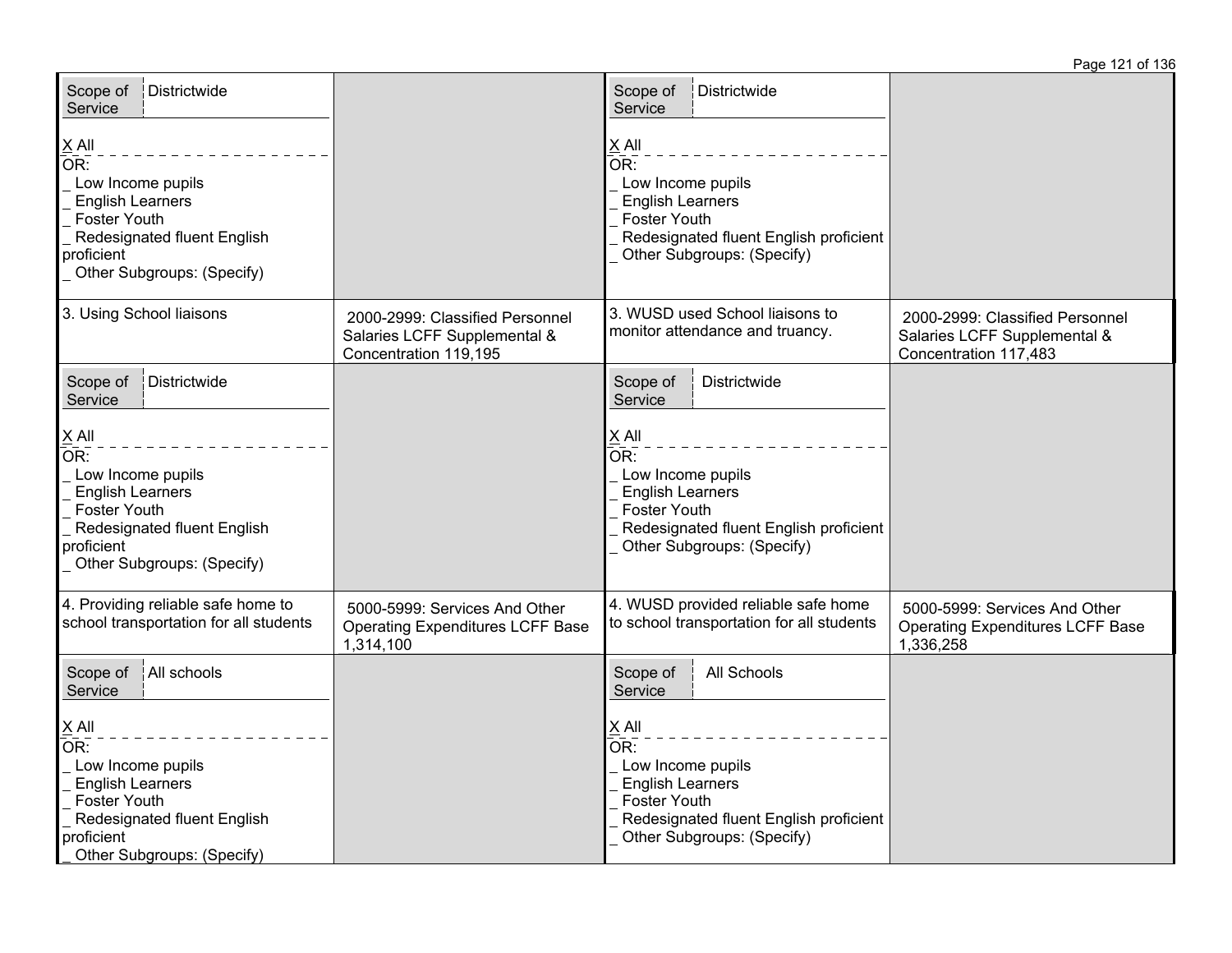5. Provide student health services, staff and supplies 0000: Unrestricted LCFF Supplemental & Concentration 107,605 5. WUSD provided student health services, staff and supplies 0000: Unrestricted LCFF Supplemental & Concentration 115,116 Scope of Service Districtwide X All  $OR:$  Low Income pupils English Learners Foster Youth Redesignated fluent English proficient Other Subgroups: (Specify) Scope of Service Districtwide X All  $OR:$  Low Income pupils English Learners Foster Youth Redesignated fluent English proficient Other Subgroups: (Specify) 6. School site activities supplies, staff and services 0000: Unrestricted LCFF Supplemental & Concentration 55,599 6. WUSD s provided school site activities supplies, staff and services 0000: Unrestricted LCFF Supplemental & Concentration 56,689 Scope of **Service** Districtwide X All  $\overline{\mathsf{OR}^+}$  Low Income pupils English Learners Foster Youth Redesignated fluent English proficient Other Subgroups: (Specify) Scope of Service **Districtwide** X All  $OR:$  Low Income pupils English Learners Foster Youth Redesignated fluent English proficient Other Subgroups: (Specify) What changes in actions, services, and expenditures will be made as a result of reviewing past progress and/or changes to goals?

Page 122 of 136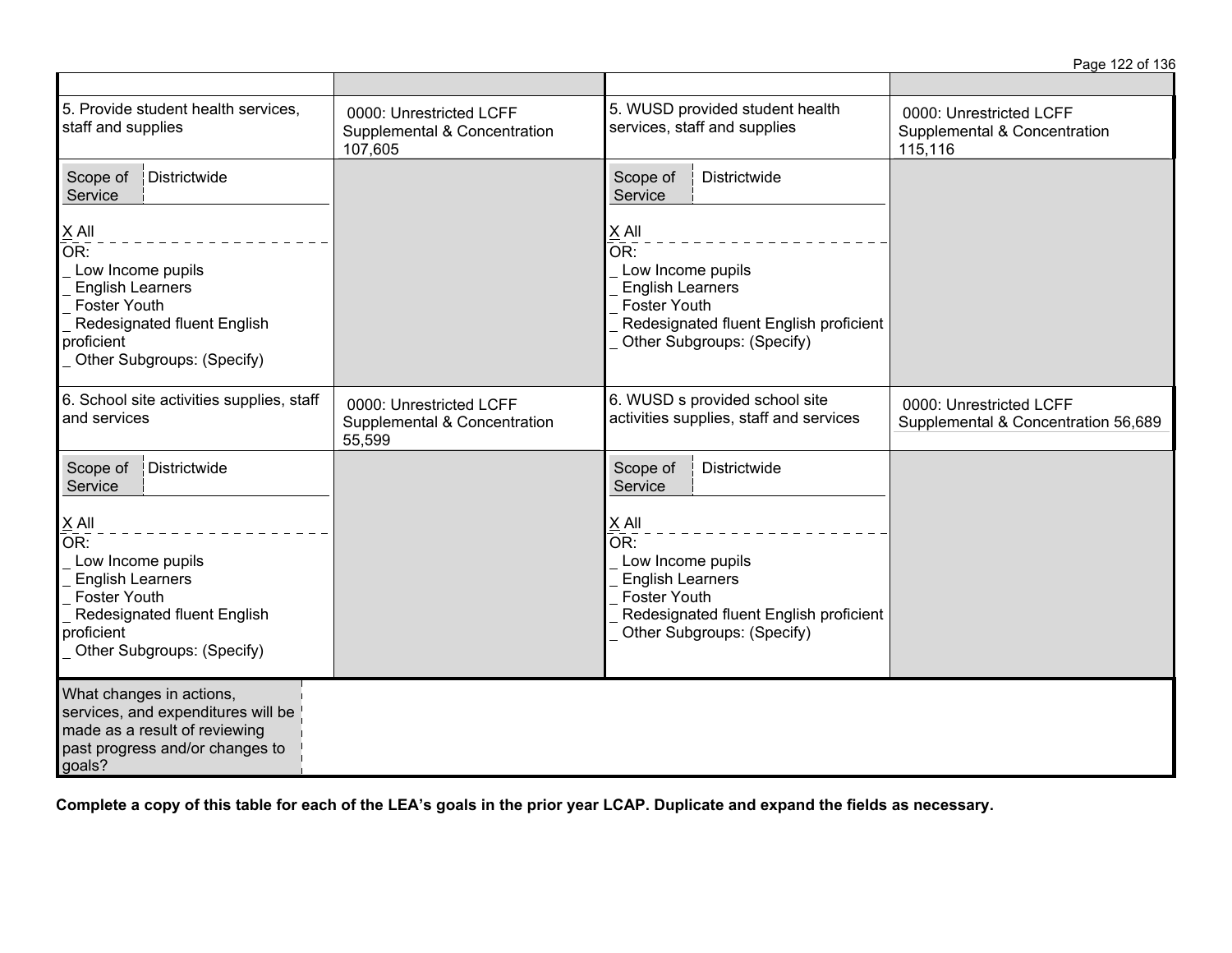| Original Goal 7<br>GOAL 15 WUSD will increase the percent of students who graduate from high school.<br>from prior<br>year<br>LCAP:                                                                     | Related State and/or Local Priorities:<br>$1$ $-$ 2 3 $-$ 4 5 $\times$ 6 7 8 $-$<br>COE only: $9 - 10$                                                                                                         |                                                                                                                                                                                                                                                                                                                                                                                                                        |                                             |  |  |  |
|---------------------------------------------------------------------------------------------------------------------------------------------------------------------------------------------------------|----------------------------------------------------------------------------------------------------------------------------------------------------------------------------------------------------------------|------------------------------------------------------------------------------------------------------------------------------------------------------------------------------------------------------------------------------------------------------------------------------------------------------------------------------------------------------------------------------------------------------------------------|---------------------------------------------|--|--|--|
| Local : Specify District Goal 1, LEAP<br>Goal 5, SPSA Goal 1 & 2 & 5                                                                                                                                    |                                                                                                                                                                                                                |                                                                                                                                                                                                                                                                                                                                                                                                                        |                                             |  |  |  |
| Goal Applies to:<br>Applicable Pupil<br>Subgroups:                                                                                                                                                      | Schools: WUHS & WFMS<br>All students                                                                                                                                                                           |                                                                                                                                                                                                                                                                                                                                                                                                                        |                                             |  |  |  |
| Expected<br>Annual<br>dropout rate by .05%<br>Outcomes:                                                                                                                                                 | WUSD will determine the middle school dropout rate for baseline<br>data, and continue to exceed the state High School graduation<br>Measurable requirements as set by CDE, as well as decrease the High School | The most recent LCFF Snap Shot indicates:<br>Actual<br>West Fresno Middle School dropout rate = 0%<br>Annual<br>Washington Union High School dropout rate = $4.7\%$<br>Measurable<br>Washington Union High School graduation rate = 92.4%<br>Outcomes:<br>District dropout rate = 16.9%<br>District graduation rate is 76.4%<br>District graduation rate decreased by 1.3%<br>District drop out rate increased by 2.4% |                                             |  |  |  |
| LCAP Year: 2015-2016                                                                                                                                                                                    |                                                                                                                                                                                                                |                                                                                                                                                                                                                                                                                                                                                                                                                        |                                             |  |  |  |
| <b>Planned Actions/Services</b>                                                                                                                                                                         |                                                                                                                                                                                                                |                                                                                                                                                                                                                                                                                                                                                                                                                        | <b>Actual Actions/Services</b>              |  |  |  |
|                                                                                                                                                                                                         | <b>Budgeted Expenditures</b>                                                                                                                                                                                   |                                                                                                                                                                                                                                                                                                                                                                                                                        | <b>Estimated Actual Annual Expenditures</b> |  |  |  |
| 1.Counselors                                                                                                                                                                                            | See Goal 4D                                                                                                                                                                                                    | 1.Counselors                                                                                                                                                                                                                                                                                                                                                                                                           | See Goal 10                                 |  |  |  |
| Districtwide<br>Scope of<br>Service                                                                                                                                                                     |                                                                                                                                                                                                                | Scope of<br>Districtwide<br>Service                                                                                                                                                                                                                                                                                                                                                                                    |                                             |  |  |  |
| $X$ All<br>X All<br>OR:<br>OR:<br>Low Income pupils<br><b>English Learners</b><br><b>Foster Youth</b><br><b>Foster Youth</b><br>Redesignated fluent English<br>proficient<br>Other Subgroups: (Specify) |                                                                                                                                                                                                                | Low Income pupils<br><b>English Learners</b><br>Redesignated fluent English proficient<br>Other Subgroups: (Specify)                                                                                                                                                                                                                                                                                                   |                                             |  |  |  |
| 2. Intervention specialists                                                                                                                                                                             | See Goal 4A                                                                                                                                                                                                    | 2. Intervention specialists                                                                                                                                                                                                                                                                                                                                                                                            | See Goal 6                                  |  |  |  |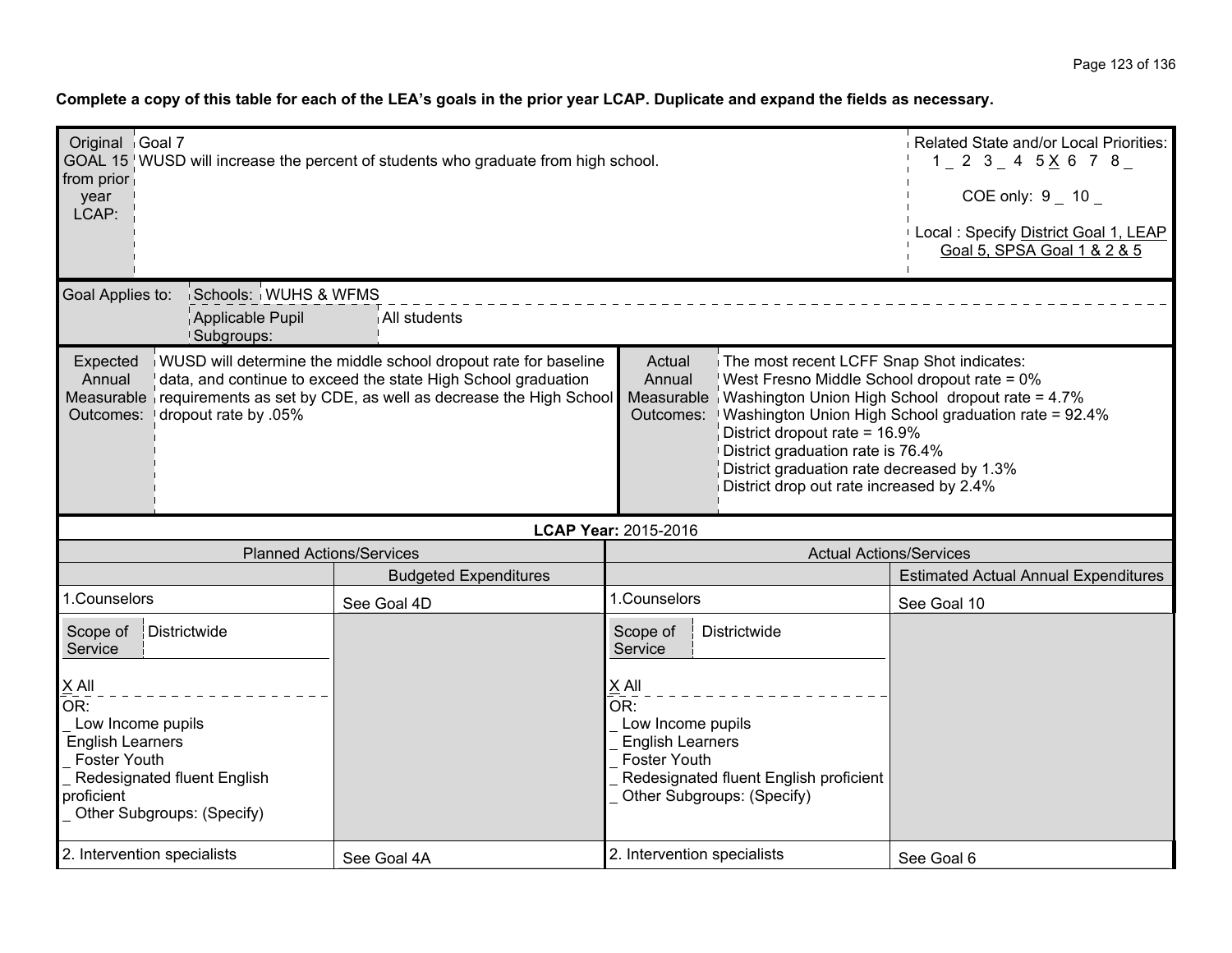Page 124 of 136

| Districtwide<br>Scope of<br>Service                                                                                                                      | Districtwide<br>Scope of<br>Service                                                                                                                         |
|----------------------------------------------------------------------------------------------------------------------------------------------------------|-------------------------------------------------------------------------------------------------------------------------------------------------------------|
| $\frac{X}{OR}$<br>Low Income pupils<br>English Learners<br>- Foster Youth<br>_ Redesignated fluent English<br>proficient<br>_ Other Subgroups: (Specify) | X All<br>OR:<br>Low Income pupils<br><b>English Learners</b><br><b>Foster Youth</b><br>Redesignated fluent English proficient<br>Other Subgroups: (Specify) |
| What changes in actions,<br>services, and expenditures will be<br>made as a result of reviewing<br>past progress and/or changes to<br>goals?             |                                                                                                                                                             |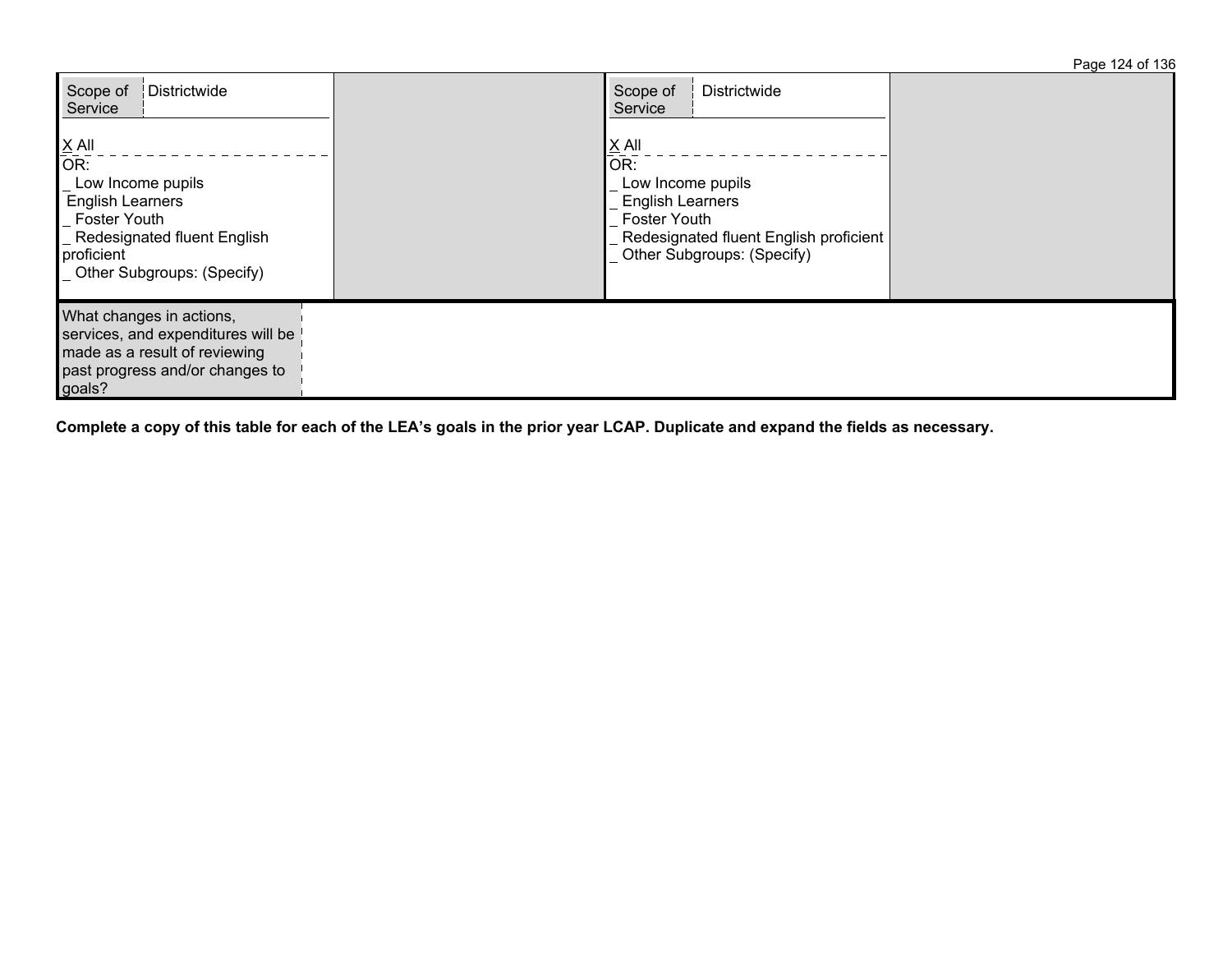| Original Goal 8<br>GOAL 16 WUSD will reduce chronic absenteeism through continued use of the student support services<br>from prior<br>year                           | Related State and/or Local Priorities:<br>$1 - 2 - 3 - 4 - 5 \times 6 - 7 - 8$<br>COE only: $9 - 10 -$                                                                                                                                                                      |                                                                                                                                                                                    |                                             |  |  |  |
|-----------------------------------------------------------------------------------------------------------------------------------------------------------------------|-----------------------------------------------------------------------------------------------------------------------------------------------------------------------------------------------------------------------------------------------------------------------------|------------------------------------------------------------------------------------------------------------------------------------------------------------------------------------|---------------------------------------------|--|--|--|
| LCAP:<br>Local : Specify District Goal 1, LEAP<br>Goal 5                                                                                                              |                                                                                                                                                                                                                                                                             |                                                                                                                                                                                    |                                             |  |  |  |
| Schools: All schools<br>Goal Applies to:<br>Applicable Pupil<br><sup>1</sup> Subgroups:                                                                               | All students                                                                                                                                                                                                                                                                |                                                                                                                                                                                    |                                             |  |  |  |
| Expected<br>Annual<br>Measurable<br>Outcomes:                                                                                                                         | WUSD will decrease the percent of students with chronic<br>Actual<br>The percent of WUSD students whose state defined absentee<br>absenteeism by .25% annually.<br>Annual<br>rate of 90% or higher increased in 2014-2015 from 12.5% to<br>Measurable $15.0\%$<br>Outcomes: |                                                                                                                                                                                    |                                             |  |  |  |
| LCAP Year: 2015-2016                                                                                                                                                  |                                                                                                                                                                                                                                                                             |                                                                                                                                                                                    |                                             |  |  |  |
| <b>Planned Actions/Services</b><br><b>Actual Actions/Services</b>                                                                                                     |                                                                                                                                                                                                                                                                             |                                                                                                                                                                                    |                                             |  |  |  |
|                                                                                                                                                                       | <b>Budgeted Expenditures</b>                                                                                                                                                                                                                                                |                                                                                                                                                                                    | <b>Estimated Actual Annual Expenditures</b> |  |  |  |
| 1. Providing Student Services                                                                                                                                         | See Goal 6                                                                                                                                                                                                                                                                  | 1WUSD provided Student Services                                                                                                                                                    | See Goal 14                                 |  |  |  |
| Scope of<br>Districtwide<br>Service                                                                                                                                   |                                                                                                                                                                                                                                                                             | Scope of<br>Districtwide<br>Service                                                                                                                                                |                                             |  |  |  |
| $\times$ All<br>OR:<br>Low Income pupils<br><b>English Learners</b><br><b>Foster Youth</b><br>Redesignated fluent English<br>proficient<br>Other Subgroups: (Specify) |                                                                                                                                                                                                                                                                             | X All<br>$\overline{\mathsf{OR}}$ :<br>Low Income pupils<br><b>English Learners</b><br><b>Foster Youth</b><br>Redesignated fluent English proficient<br>Other Subgroups: (Specify) |                                             |  |  |  |
| 2. Participating in TIP/SARB                                                                                                                                          | See Goal 6                                                                                                                                                                                                                                                                  | 2. WUSD participating in TIP/SARB                                                                                                                                                  | See Goal 14                                 |  |  |  |
| Districtwide<br>Scope of<br>Service                                                                                                                                   |                                                                                                                                                                                                                                                                             | Districtwide<br>Scope of<br>Service                                                                                                                                                |                                             |  |  |  |
| $\underline{X}$ All                                                                                                                                                   |                                                                                                                                                                                                                                                                             | X All                                                                                                                                                                              |                                             |  |  |  |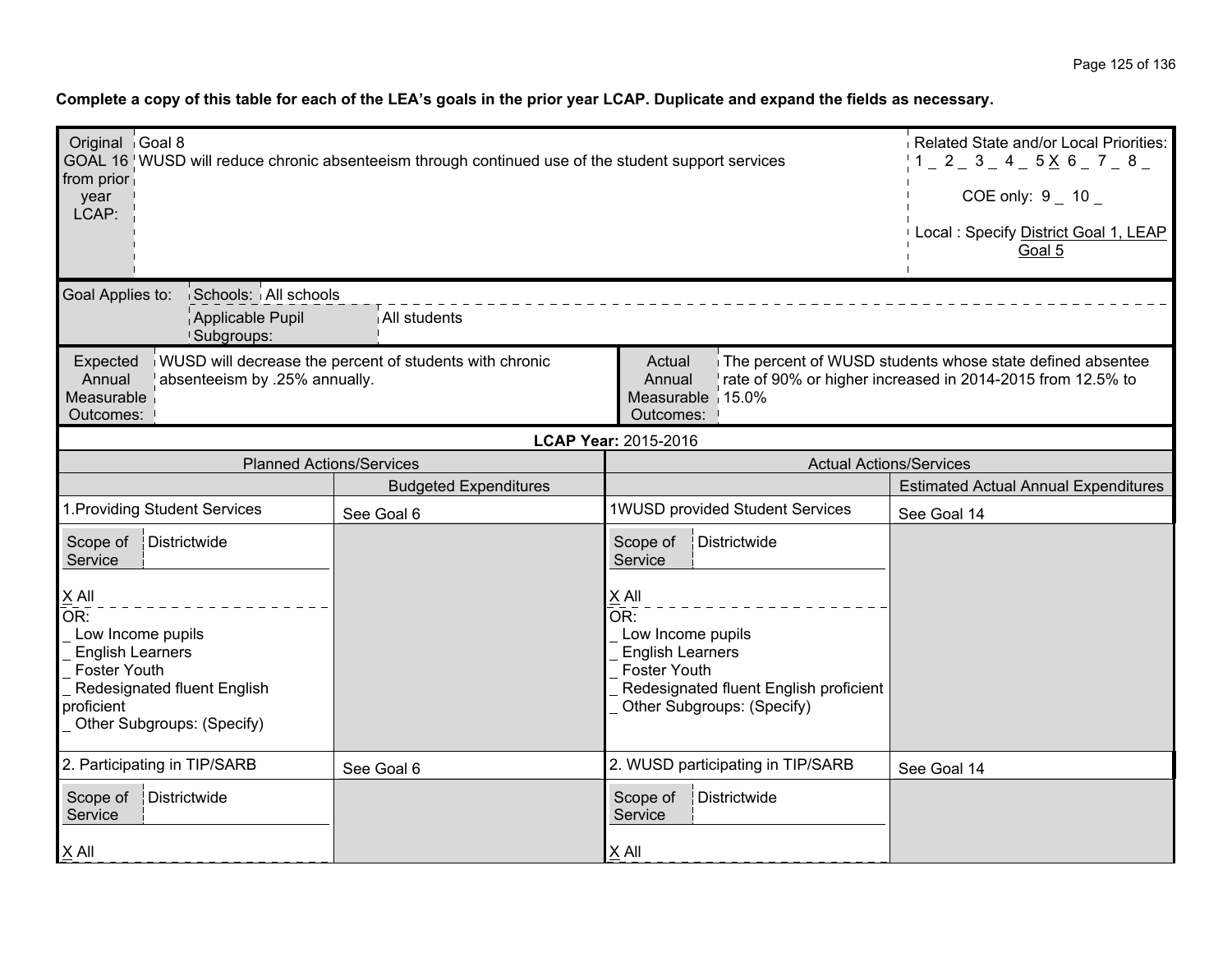|                                                                                                                                                                                                       |                                                                                  |                                                                                                                                                                                                             | Page 126 of 136                                                        |
|-------------------------------------------------------------------------------------------------------------------------------------------------------------------------------------------------------|----------------------------------------------------------------------------------|-------------------------------------------------------------------------------------------------------------------------------------------------------------------------------------------------------------|------------------------------------------------------------------------|
| OR:<br>Low Income pupils<br><b>English Learners</b><br><b>Foster Youth</b><br>Redesignated fluent English<br>proficient<br>Other Subgroups: (Specify)                                                 |                                                                                  | OR:<br>Low Income pupils<br><b>English Learners</b><br><b>Foster Youth</b><br>Redesignated fluent English proficient<br>Other Subgroups: (Specify)                                                          |                                                                        |
| 3. Social Worker services                                                                                                                                                                             | 1000-1999: Certificated Personnel<br>Salaries Title I 104,174                    | 3. WUSD provided a Social Worker to<br>work with students with chronic<br>absenteeism.                                                                                                                      | 1000-1999: Certificated Personnel<br>Salaries Title I 108,299          |
| Districtwide<br>Scope of<br>Service                                                                                                                                                                   |                                                                                  | Scope of<br>Districtwide<br>Service                                                                                                                                                                         |                                                                        |
| $\times$ All<br>OR:<br>Low Income pupils<br><b>English Learners</b><br>Foster Youth<br>Redesignated fluent English<br>proficient<br>Other Subgroups: (Specify)                                        |                                                                                  | X All<br>OR:<br>Low Income pupils<br><b>English Learners</b><br><b>Foster Youth</b><br>Redesignated fluent English proficient<br>Other Subgroups: (Specify)                                                 |                                                                        |
| 4. Providing On Site Counseling                                                                                                                                                                       | 5000-5999: Services And Other<br><b>Operating Expenditures Title I</b><br>22,400 | 4. WUSD provided On-Site Counseling                                                                                                                                                                         | 5000-5999: Services And Other<br>Operating Expenditures Title I 22,400 |
| Districtwide<br>Scope of<br>Service<br>$\times$ All<br>OR:<br>Low Income pupils<br><b>English Learners</b><br>Foster Youth<br>Redesignated fluent English<br>proficient<br>Other Subgroups: (Specify) |                                                                                  | Districtwide<br>Scope of<br>Service<br>$X$ All<br>$\overline{OR}$ :<br>Low Income pupils<br><b>English Learners</b><br>Foster Youth<br>Redesignated fluent English proficient<br>Other Subgroups: (Specify) |                                                                        |
| What changes in actions,<br>services, and expenditures will be<br>made as a result of reviewing                                                                                                       |                                                                                  |                                                                                                                                                                                                             |                                                                        |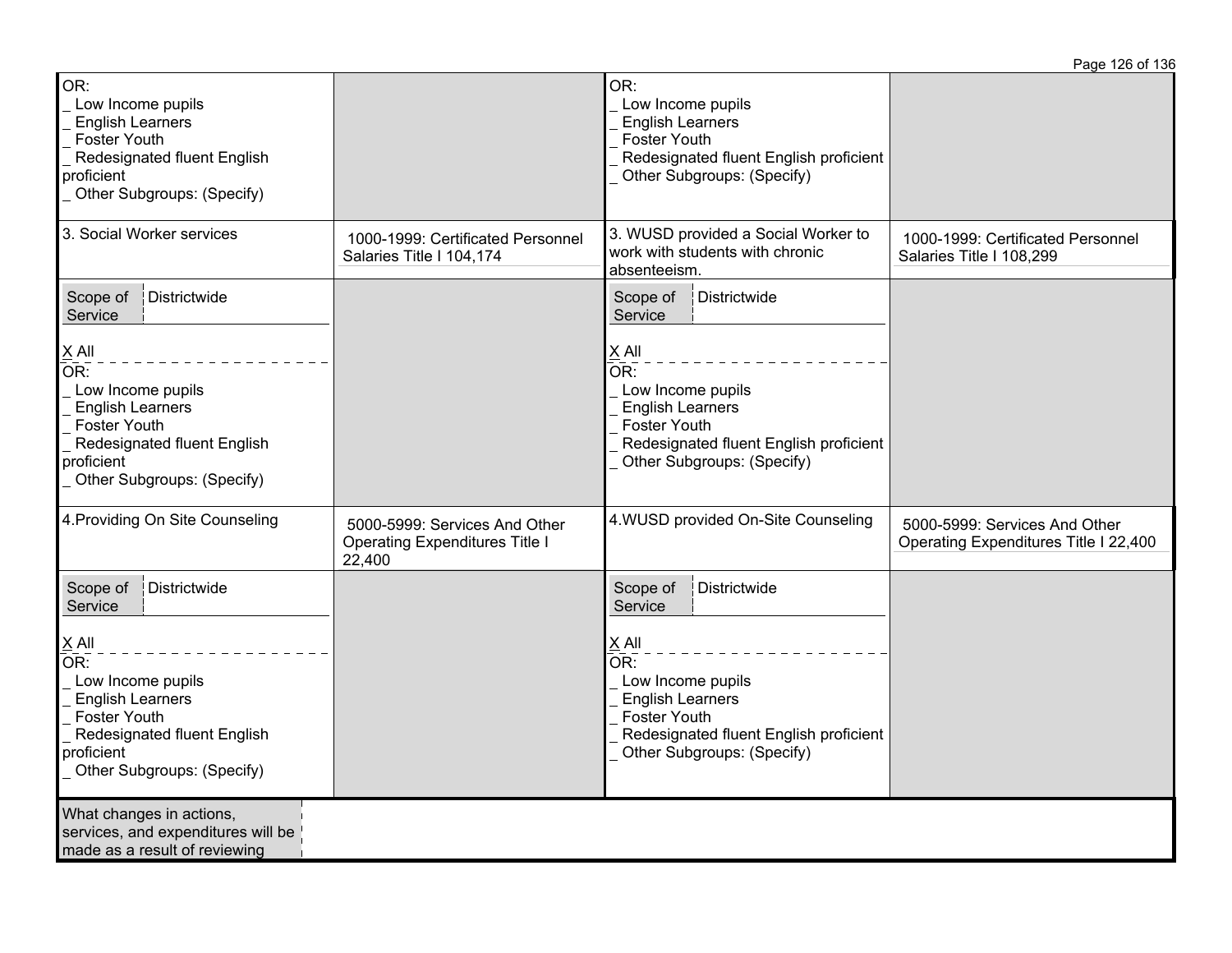| past progress and/or changes to |  |
|---------------------------------|--|
| goals?                          |  |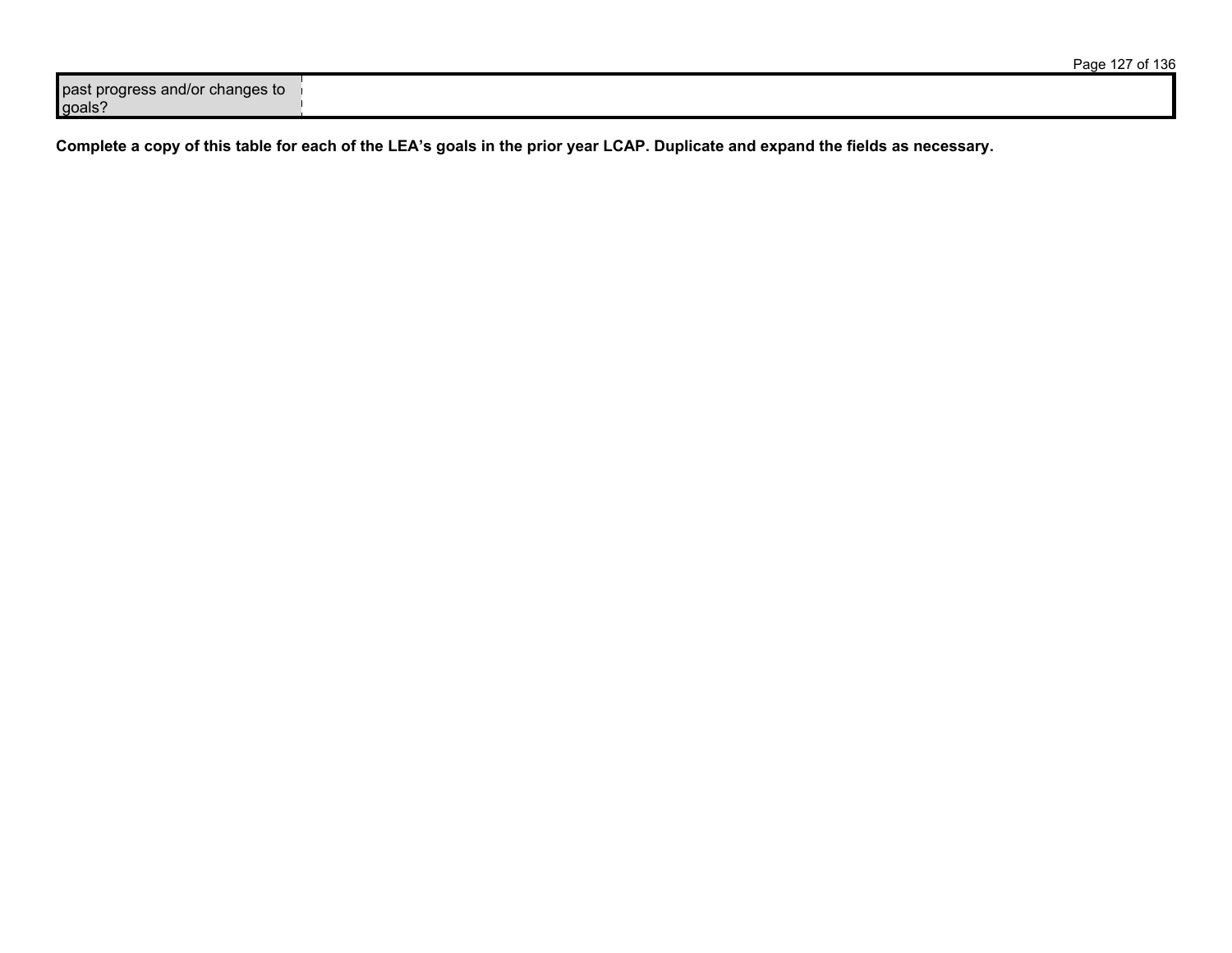| Original Goal 9<br>GOAL 17 WUSD will decrease the number and percentage of students suspended and/or expelled from school.                           | Related State and/or Local Priorities:<br>$1 - 2 - 3 - 4 - 5 6 \times 7 - 8$                                              |                                                               |              |                                                             |  |  |
|------------------------------------------------------------------------------------------------------------------------------------------------------|---------------------------------------------------------------------------------------------------------------------------|---------------------------------------------------------------|--------------|-------------------------------------------------------------|--|--|
| from prior Goal 9<br>WUSD will decrease the number and percentage of students suspended and/or expelled from school.<br>COE only: $9 - 10 -$<br>year |                                                                                                                           |                                                               |              |                                                             |  |  |
| LCAP:<br>Local : Specify District Goal 3, LEAP<br>Goal 4, SPSA Goal 4                                                                                |                                                                                                                           |                                                               |              |                                                             |  |  |
| Goal Applies to:<br>Schools: All schools                                                                                                             |                                                                                                                           |                                                               |              |                                                             |  |  |
| Applicable Pupil<br>Subgroups:                                                                                                                       | All students                                                                                                              |                                                               |              |                                                             |  |  |
| Expected                                                                                                                                             | WUSD will reduce the percent of students suspended/expelled                                                               | Actual                                                        |              | The percent of WUSD students expelled in 2014-2015 is below |  |  |
| Measurable                                                                                                                                           | from school by .5% annually.<br>Annual<br>Annual<br>.5%<br>Measurable The percent of WUSD students suspended in 2014-2015 |                                                               |              |                                                             |  |  |
| Outcomes:                                                                                                                                            |                                                                                                                           | decreased by 1.1% from 10.5% to 9.4%                          |              |                                                             |  |  |
| LCAP Year: 2015-2016                                                                                                                                 |                                                                                                                           |                                                               |              |                                                             |  |  |
| <b>Planned Actions/Services</b><br><b>Actual Actions/Services</b>                                                                                    |                                                                                                                           |                                                               |              |                                                             |  |  |
|                                                                                                                                                      | <b>Budgeted Expenditures</b>                                                                                              | <b>Estimated Actual Annual Expenditures</b>                   |              |                                                             |  |  |
| 1. Counselors                                                                                                                                        | See Goal 4D                                                                                                               | 1. Counselors                                                 |              | See Goal 10                                                 |  |  |
| Scope of<br>Districtwide<br>Service                                                                                                                  |                                                                                                                           | Scope of<br>Service                                           | Districtwide |                                                             |  |  |
| $X$ All                                                                                                                                              |                                                                                                                           | X All                                                         |              |                                                             |  |  |
| OR:                                                                                                                                                  |                                                                                                                           | $\overline{\overline{\text{OR}}}$ :                           |              |                                                             |  |  |
| Low Income pupils                                                                                                                                    |                                                                                                                           | Low Income pupils                                             |              |                                                             |  |  |
| <b>English Learners</b>                                                                                                                              |                                                                                                                           | <b>English Learners</b>                                       |              |                                                             |  |  |
| <b>Foster Youth</b><br>Redesignated fluent English                                                                                                   |                                                                                                                           | <b>Foster Youth</b><br>Redesignated fluent English proficient |              |                                                             |  |  |
| proficient                                                                                                                                           |                                                                                                                           | Other Subgroups: (Specify)                                    |              |                                                             |  |  |
| Other Subgroups: (Specify)                                                                                                                           |                                                                                                                           |                                                               |              |                                                             |  |  |
| 2. Intervention Specialists                                                                                                                          | See Goal 4A                                                                                                               | 2. Intervention Specialists                                   |              | See Goal 6                                                  |  |  |
| Districtwide<br>Scope of<br>Service                                                                                                                  |                                                                                                                           | Scope of<br>Districtwide<br>Service                           |              |                                                             |  |  |
|                                                                                                                                                      |                                                                                                                           |                                                               |              |                                                             |  |  |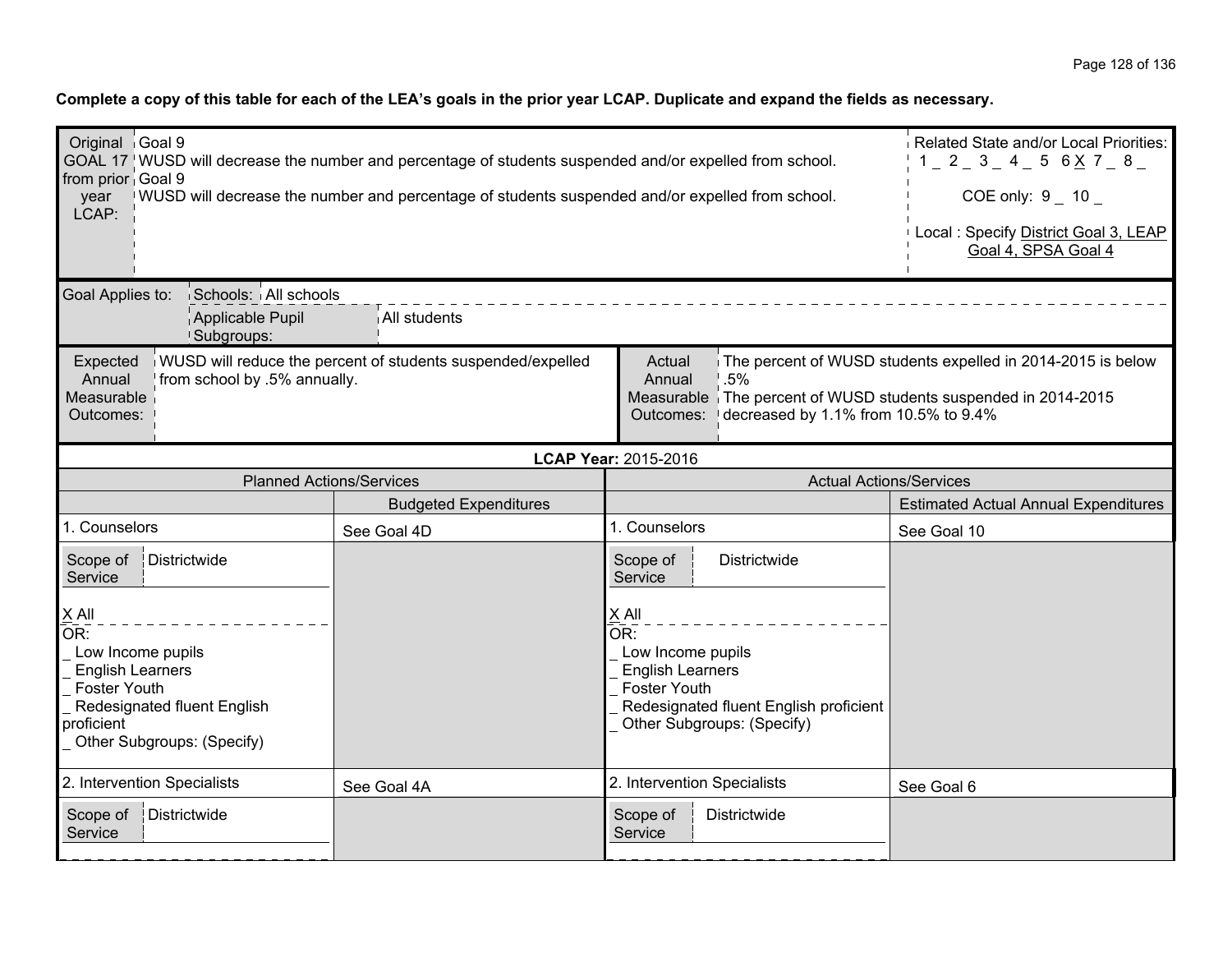|  | Page 129 of 136 |  |  |  |
|--|-----------------|--|--|--|
|--|-----------------|--|--|--|

| $\underline{X}$ All<br>OR:<br>Low Income pupils<br><b>English Learners</b><br><b>Foster Youth</b><br>Redesignated fluent English<br>proficient<br>Other Subgroups: (Specify)                          |                                                                   | $\underline{X}$ All<br>$\overline{\mathsf{OR}!}$<br>Low Income pupils<br><b>English Learners</b><br><b>Foster Youth</b><br>Redesignated fluent English proficient<br>Other Subgroups: (Specify)                     |                                                                |
|-------------------------------------------------------------------------------------------------------------------------------------------------------------------------------------------------------|-------------------------------------------------------------------|---------------------------------------------------------------------------------------------------------------------------------------------------------------------------------------------------------------------|----------------------------------------------------------------|
| 3. LINK Crew (a school transition<br>program that provided student with<br>transition strategies to welcome and<br>make them feel comfortable<br>throughout the first year in High<br>School)         | 0000: Unrestricted LCFF<br>Supplemental & Concentration<br>22,372 | 3. WUSD provided LINK Crew (a<br>school transition program that provided<br>student with transition strategies to<br>welcome and make them feel<br>comfortable throughout the first year in<br>High School)         | 0000: Unrestricted LCFF<br>Supplemental & Concentration 21,053 |
| Schoolwide<br>Scope of<br>Service<br>$X$ All<br>OR:<br>Low Income pupils<br><b>English Learners</b><br><b>Foster Youth</b><br>Redesignated fluent English<br>proficient<br>Other Subgroups: (Specify) |                                                                   | Schoolwide<br>Scope of<br>Service<br>$\times$ All<br>OR:<br>Low Income pupils<br><b>English Learners</b><br><b>Foster Youth</b><br>Redesignated fluent English proficient<br>Other Subgroups: (Specify)             |                                                                |
| 4. WEB program (a school transition<br>program that provided student with<br>transition strategies to welcome and<br>make them feel comfortable<br>throughout the first year in Middle<br>School)     | 0000: Unrestricted LCFF<br>Supplemental & Concentration<br>5,678  | 4. WUSD provided the WEB program (a<br>school transition program that provided<br>student with transition strategies to<br>welcome and make them feel<br>comfortable throughout the first year in<br>Middle School) | 0000: Unrestricted LCFF<br>Supplemental & Concentration 8,799  |
| Schoolwide<br>Scope of<br>Service<br>$\underline{X}$ All<br>OR:<br>Low Income pupils<br><b>English Learners</b><br><b>Foster Youth</b><br><b>Redesignated fluent English</b>                          |                                                                   | Schoolwide<br>Scope of<br>Service<br>$X$ All<br>OR:<br>Low Income pupils<br><b>English Learners</b><br><b>Foster Youth</b><br>Redesignated fluent English proficient                                                |                                                                |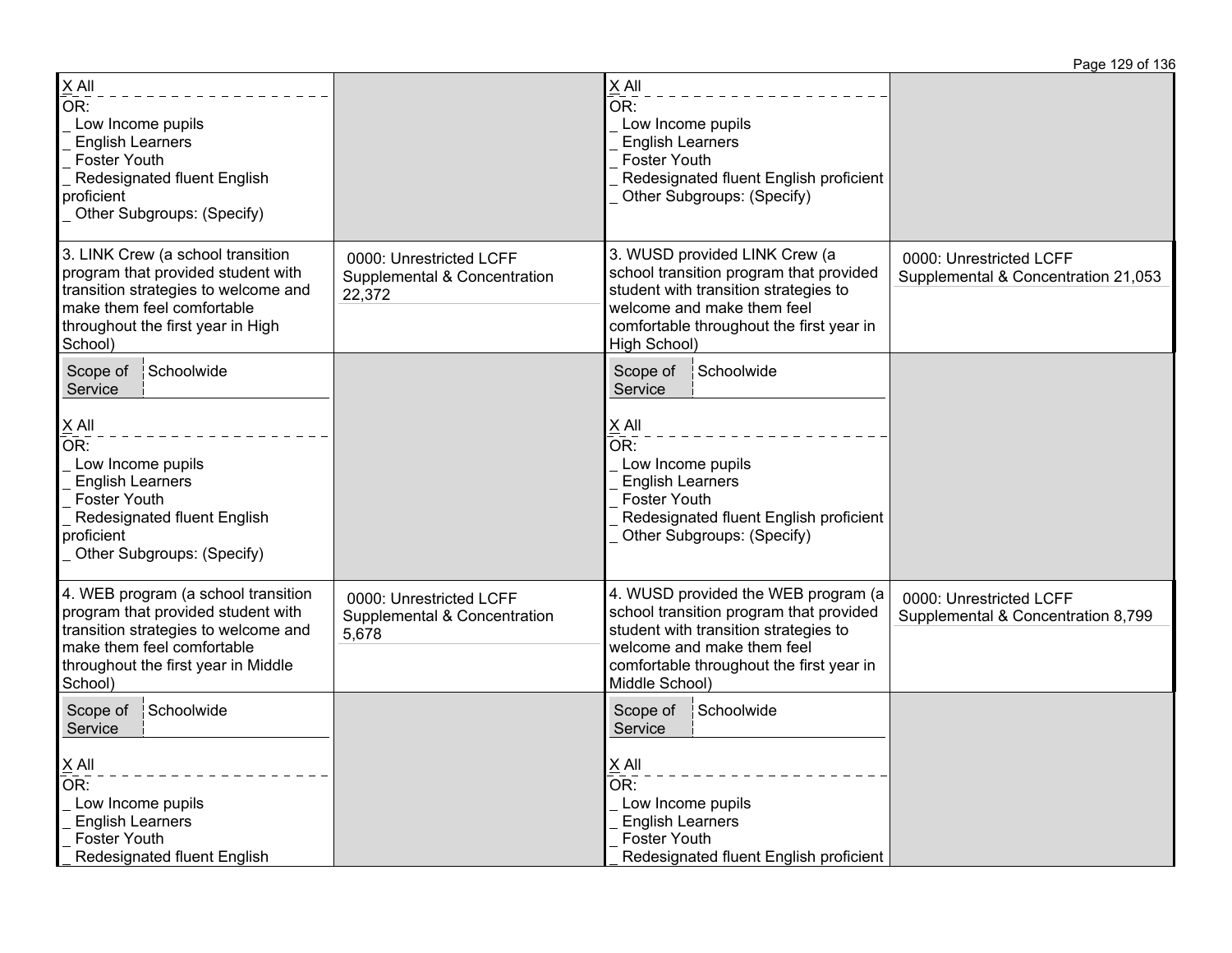| Page 130 of 136 |  |  |
|-----------------|--|--|
|                 |  |  |

| proficient<br>Other Subgroups: (Specify)                                                                                                                         |                                                                    | Other Subgroups: (Specify)                                                                                                                                                                  |                                                                    |
|------------------------------------------------------------------------------------------------------------------------------------------------------------------|--------------------------------------------------------------------|---------------------------------------------------------------------------------------------------------------------------------------------------------------------------------------------|--------------------------------------------------------------------|
| 5. On site counseling                                                                                                                                            | See Goal 8                                                         | 5. On site counseling                                                                                                                                                                       | See Goal 16                                                        |
| Districtwide<br>Scope of<br>Service                                                                                                                              |                                                                    | Districtwide<br>Scope of<br>Service                                                                                                                                                         |                                                                    |
| $X$ All<br>OR:<br>Low Income pupils<br><b>English Learners</b><br><b>Foster Youth</b><br>Redesignated fluent English<br>proficient<br>Other Subgroups: (Specify) |                                                                    | $\underline{X}$ All<br>$\overline{\overline{OR}}$ :<br>Low Income pupils<br><b>English Learners</b><br>Foster Youth<br>Redesignated fluent English proficient<br>Other Subgroups: (Specify) |                                                                    |
| 6. School safety and security services,<br>staff and supplies                                                                                                    | 0000: Unrestricted LCFF<br>Supplemental & Concentration<br>302,696 | 6. WUSD provided school safety and<br>security services, staff and supplies                                                                                                                 | 0000: Unrestricted LCFF<br>Supplemental & Concentration<br>353,178 |
| Scope of<br>Districtwide<br>Service                                                                                                                              |                                                                    | Scope of<br>Districtwide<br>Service                                                                                                                                                         |                                                                    |
| $X$ All<br>OR:<br>Low Income pupils<br><b>English Learners</b><br><b>Foster Youth</b><br>Redesignated fluent English<br>proficient<br>Other Subgroups: (Specify) |                                                                    | X All<br>$\overline{\mathsf{OR}}$ :<br>Low Income pupils<br><b>English Learners</b><br><b>Foster Youth</b><br>Redesignated fluent English proficient<br>Other Subgroups: (Specify)          |                                                                    |
| What changes in actions,<br>services, and expenditures will be<br>made as a result of reviewing<br>past progress and/or changes to<br>goals?                     |                                                                    |                                                                                                                                                                                             |                                                                    |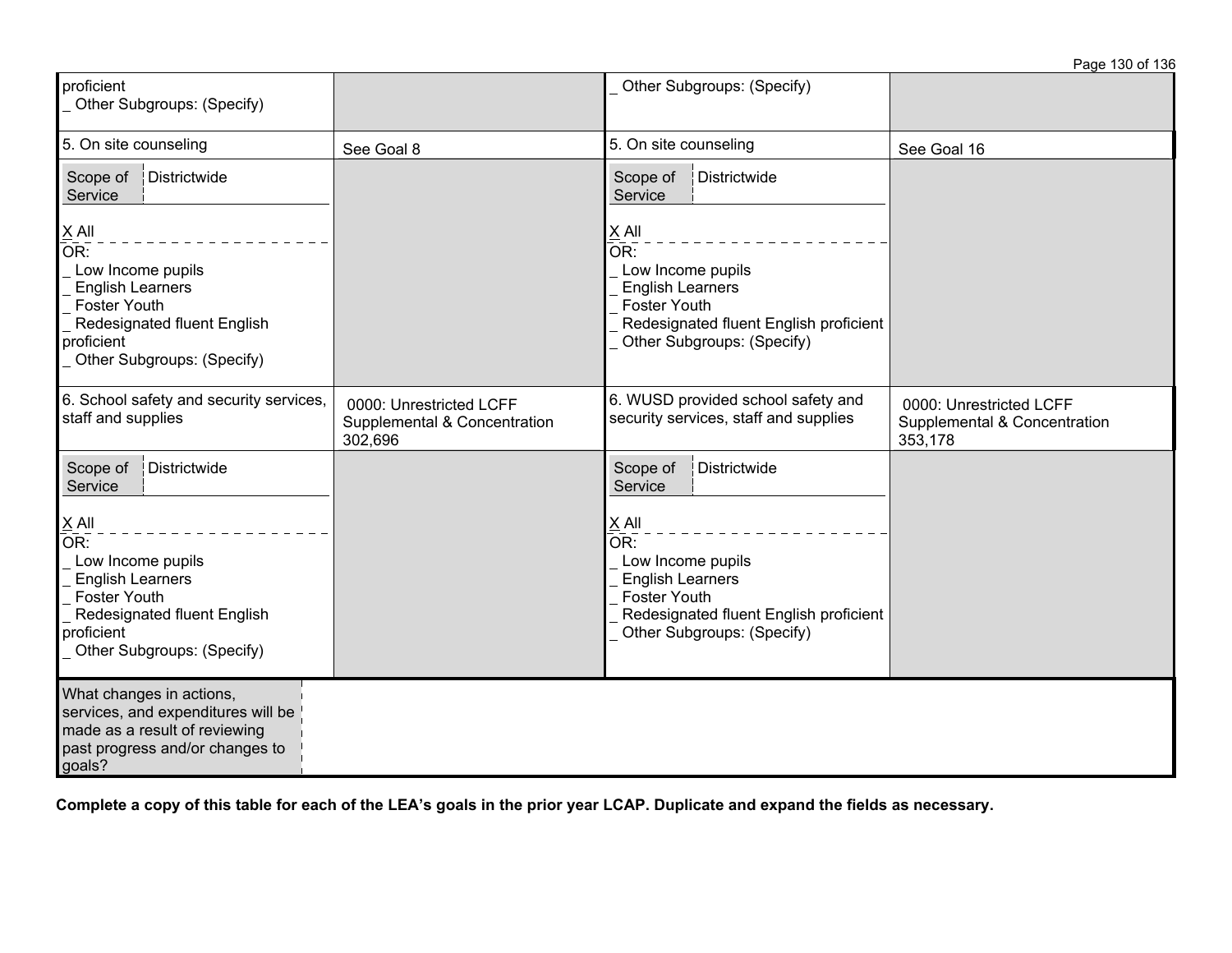## **Section 3: Use of Supplemental and Concentration Grant funds and Proportionality**

A. In the box below, identify the amount of funds in the LCAP year calculated on the basis of the number and concentration of low income, foster youth, and English learner pupils as determined pursuant to 5 CCR 15496(a)(5).

Describe how the LEA is expending these funds in the LCAP year. Include a description of, and justification for, the use of any funds in a districtwide, schoolwide, countywide, or charterwide manner as specified in 5 CCR 15496.

For school districts with below 55 percent of enrollment of unduplicated pupils in the district or below 40 percent of enrollment of unduplicated pupils at a schoolsite in the LCAP year, when using supplemental and concentration funds in a districtwide or schoolwide manner, the school district must additionally describe how the services provided are the most effective use of funds to meet the district's goals for unduplicated pupils in the state and any local priority areas. (See 5 CCR 15496(b) for guidance.)

Total amount of Supplemental and Concentration grant funds calculated: \$6,280,306 Supplemental and concentration funds will be used to recruit and retain staff, provide professional development, increase data analysis, provide a broad course of study, student intervention support, library services, supplemental services, English Learner programs and support, counseling support, general support services and transition programs. All actions and expenditures of Supplemental and Concentration funds were taken with the needs of our unduplicated population in mind based on careful analysis of data and input from our stakeholders. Given that more than 90% of our student population is unduplicated , the most efficient delivery of services is a districtwide implementation.

B. In the box below, identify the percentage by which services for unduplicated pupils must be increased or improved as compared to the services provided to all pupils in the LCAP year as calculated pursuant to 5 CCR 15496(a).

Consistent with the requirements of 5 CCR 15496, demonstrate how the services provided in the LCAP year for low income pupils, foster youth, and English learners provide for increased or improved services for these pupils in proportion to the increase in funding provided for such pupils in that year as calculated pursuant to 5 CCR 15496(a)(7). An LEA shall describe how the proportionality percentage is met using a quantitative and/or qualitative description of the increased and/or improved services for unduplicated pupils as compared to the services provided to all pupils.

## 30.8 % 7

Using the calculation tool provided by the state, Washington Unified School District (WUSD) has calculated that it will receive \$6,280,306 in Supplemental and Concentration funding under the Local Control Funding Formula (LCFF). In addition using the same calculation tool the proportionality percentage has been calculated at 30.87%. WUSD has demonstrated that it has met the proportionality percentage by expending all Supplemental and Concentration funds allocated to the district on services for the unduplicated student populations as detailed in this plan in section 2.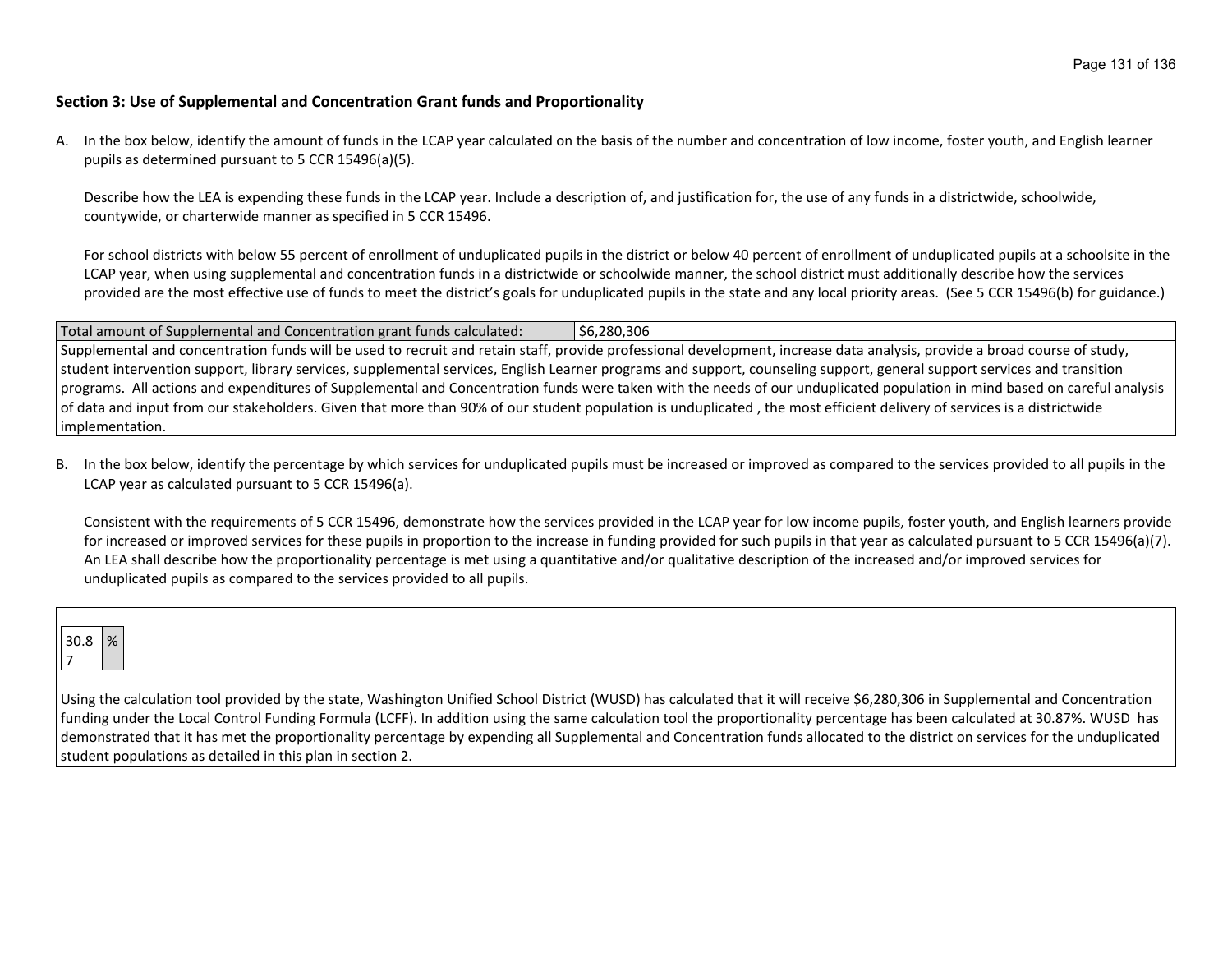## **Section 4: Expenditure Summary**

| <b>Total Expenditures by Funding Source</b> |                                                                |                                                              |                          |                          |                          |                                       |  |
|---------------------------------------------|----------------------------------------------------------------|--------------------------------------------------------------|--------------------------|--------------------------|--------------------------|---------------------------------------|--|
| <b>Funding Source</b>                       | 2015-2016<br><b>Annual</b><br><b>Update</b><br><b>Budgeted</b> | 2015-2016<br><b>Annual</b><br><b>Update</b><br><b>Actual</b> | 2016-2017                | 2017-2018                | 2018-19                  | 2016-2017-<br>2018-19<br><b>Total</b> |  |
| All Funding Sources                         | 26,285,795.0<br>0                                              | 27,086,495.0<br>0                                            | 27,459,064.0<br>0        | 27,454,114.0<br>0        | 27,041,594.0<br>0        | 81,954,772.0<br>0                     |  |
|                                             | 0.00                                                           | 0.00                                                         | 0.00                     | 0.00                     | 0.00                     | 0.00                                  |  |
| 21st Century                                | 236,905.00                                                     | 236,905.00                                                   | 236,905.00               | 236,905.00               | 236,905.00               | 710,715.00                            |  |
| Carl Perkins                                | 55,000.00                                                      | 60,045.00                                                    | 56,030.00                | 56,030.00                | 56,030.00                | 168,090.00                            |  |
| <b>Categorical Funds</b>                    | 0.00                                                           | 0.00                                                         | 0.00                     | 0.00                     | 0.00                     | 0.00                                  |  |
| Common Core                                 | 0.00                                                           | 0.00                                                         | 0.00                     | 0.00                     | 0.00                     | 0.00                                  |  |
| <b>HSCG</b>                                 | 50,000.00                                                      | 35,677.00                                                    | 35,677.00                | 35,677.00                | 35,677.00                | 107,031.00                            |  |
| <b>LCFF Base</b>                            | 18,398,731.0<br>0                                              | 18,162,763.0<br>$\Omega$                                     | 18,251,326.0<br>$\Omega$ | 18,251,776.0<br>$\Omega$ | 18,251,776.0<br>$\Omega$ | 54,754,878.0<br>$\Omega$              |  |
| LCFF Supplemental & Concentration           | 5,223,467.00                                                   | 5,527,278.00                                                 | 6,567,311.00             | 6,567,311.00             | 6,565,387.00             | 19,700,009.0<br>0                     |  |
| Lottery                                     | 211,000.00                                                     | 125,449.00                                                   | 126,000.00               | 126,000.00               | 126,000.00               | 378,000.00                            |  |
| Other                                       | 0.00                                                           | 889,954.00                                                   | 410,596.00               | 410,596.00               | 0.00                     | 821,192.00                            |  |
| <b>ROP</b>                                  | 106,000.00                                                     | 105,087.00                                                   | 105,087.00               | 105,087.00               | 105,087.00               | 315,261.00                            |  |
| Routine Maintenance Fund                    | 911,694.00                                                     | 706,141.00                                                   | 739,437.00               | 739,437.00               | 739,437.00               | 2,218,311.00                          |  |
| Title I                                     | 729,497.00                                                     | 1,020,399.00                                                 | 730,491.00               | 725,091.00               | 725,091.00               | 2,180,673.00                          |  |
| Title II                                    | 181,202.00                                                     | 149,610.00                                                   | 150,110.00               | 150,110.00               | 150,110.00               | 450,330.00                            |  |
| Title III                                   | 182,299.00                                                     | 67,187.00                                                    | 50,094.00                | 50,094.00                | 50,094.00                | 150,282.00                            |  |
|                                             |                                                                |                                                              |                          |                          |                          | 150,282.00                            |  |

| <b>Total Expenditures by Object Type</b>                             |                                                  |                                                |                   |                   |                   |                                       |  |
|----------------------------------------------------------------------|--------------------------------------------------|------------------------------------------------|-------------------|-------------------|-------------------|---------------------------------------|--|
| <b>Object Type</b>                                                   | 2015-2016<br>Annual<br>Update<br><b>Budgeted</b> | 2015-2016<br>Annual<br><b>Update</b><br>Actual | 2016-2017         | 2017-2018         | 2018-19           | 2016-2017-<br>2018-19<br><b>Total</b> |  |
| All Expenditure Types                                                | 26,285,795.0<br>0                                | 27,086,495.0<br>0                              | 27,459,064.0<br>0 | 27,454,114.0<br>0 | 27,041,594.0<br>0 | 81,954,772.0<br>0                     |  |
|                                                                      | 0.00                                             | 0.00                                           | 0.00              | 0.00              | 0.00              | 0.00                                  |  |
| 0000: Unrestricted                                                   | 20,460,213.0<br>0                                | 21,286,124.0<br>0                              | 22,632,985.0<br>0 | 22,632,985.0<br>0 | 23,296,303.0<br>0 | 68,562,273.0<br>0                     |  |
| 0001-0999: Unrestricted: Locally Defined                             | 0.00                                             | 0.00                                           | 0.00              | 0.00              | 0.00              | 0.00                                  |  |
| 1000-1999: Certificated Personnel Salaries                           | 2,684,087.00                                     | 2,579,466.00                                   | 1,823,500.00      | 1,818,100.00      | 742,262.00        | 4,383,862.00                          |  |
| 2000-2999: Classified Personnel Salaries                             | 1,098,610.00                                     | 1,049,969.00                                   | 883,020.00        | 883,020.00        | 883,020.00        | 2,649,060.00                          |  |
| 4000-4999: Books And Supplies                                        | 424,432.00                                       | 515,461.00                                     | 341,613.00        | 341,613.00        | 341,613.00        | 1,024,839.00                          |  |
| 5000-5999: Services And Other Operating<br>Expenditures              | 1,448,153.00                                     | 1,655,475.00                                   | 1,777,946.00      | 1,778,396.00      | 1,778,396.00      | 5,334,738.00                          |  |
| 5800: Professional/Consulting Services<br>And Operating Expenditures | 170,300.00                                       | 0.00                                           | 0.00              | 0.00              | 0.00              | 0.00                                  |  |
| 6000-6999: Capital Outlay                                            | 0.00                                             | 0.00                                           | 0.00              | 0.00              | 0.00              | 0.00                                  |  |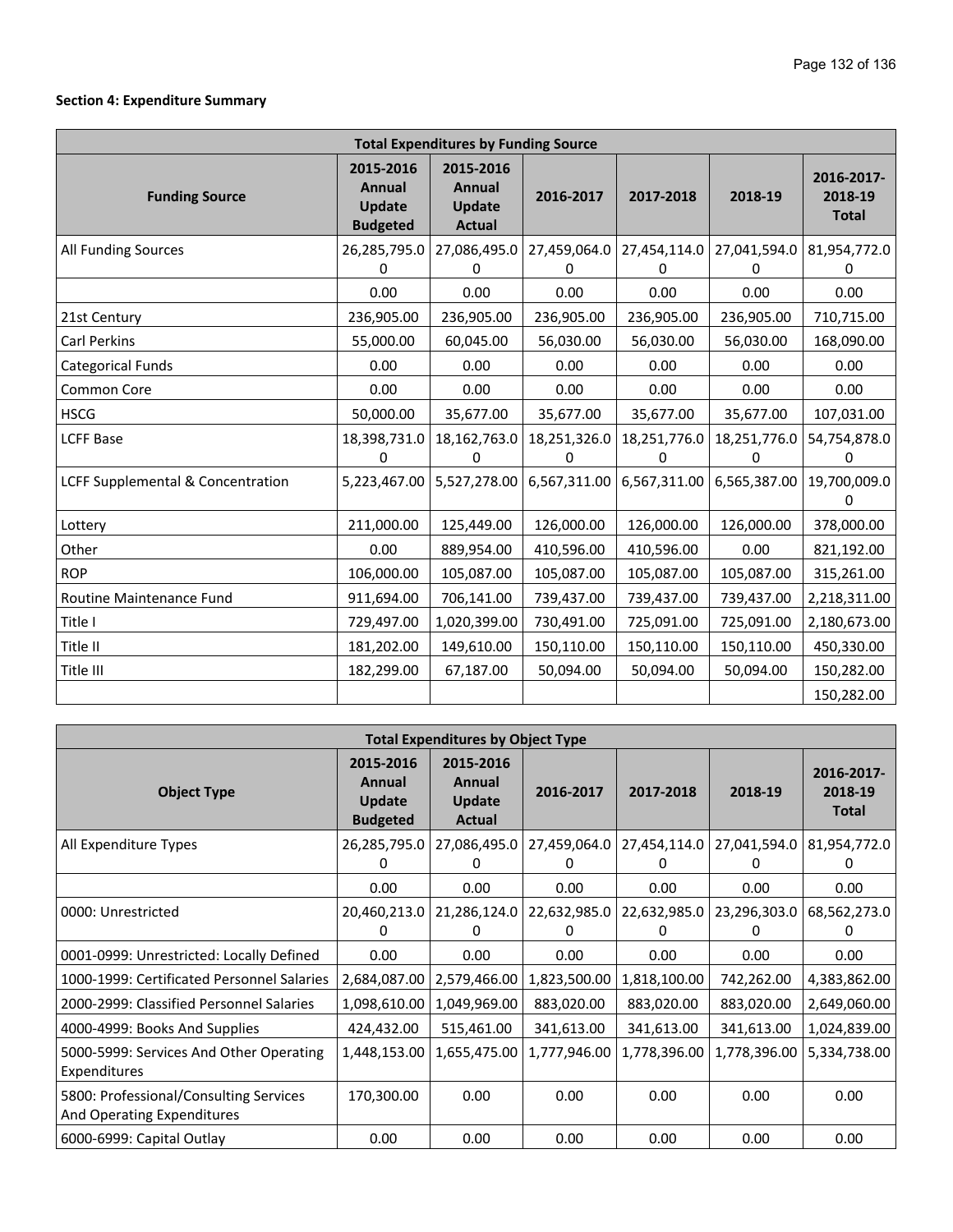| <b>Total Expenditures by Object Type and Funding Source</b> |                                      |                                                         |                                                       |                   |                   |                   |                                       |  |  |  |  |  |
|-------------------------------------------------------------|--------------------------------------|---------------------------------------------------------|-------------------------------------------------------|-------------------|-------------------|-------------------|---------------------------------------|--|--|--|--|--|
| <b>Object Type</b>                                          | <b>Funding Source</b>                | 2015-2016<br>Annual<br><b>Update</b><br><b>Budgeted</b> | 2015-2016<br><b>Annual</b><br>Update<br><b>Actual</b> | 2016-2017         | 2017-2018         | 2018-19           | 2016-2017-<br>2018-19<br><b>Total</b> |  |  |  |  |  |
| All Expenditure Types                                       | All Funding Sources                  | 26,285,795.<br>00                                       | 27,086,495.<br>00                                     | 27,459,064.<br>00 | 27,454,114.<br>00 | 27,041,594.<br>00 | 81,954,772.<br>00                     |  |  |  |  |  |
|                                                             |                                      | 0.00                                                    | 0.00                                                  | 0.00              | 0.00              | 0.00              | 0.00                                  |  |  |  |  |  |
| 0000: Unrestricted                                          | 21st Century                         | 236,905.00                                              | 236,905.00                                            | 236,905.00        | 236,905.00        | 236,905.00        | 710,715.00                            |  |  |  |  |  |
| 0000: Unrestricted                                          | <b>Carl Perkins</b>                  | 55,000.00                                               | 60,045.00                                             | 56,030.00         | 56,030.00         | 56,030.00         | 168,090.00                            |  |  |  |  |  |
| 0000: Unrestricted                                          | <b>HSCG</b>                          | 50,000.00                                               | 35,677.00                                             | 35,677.00         | 35,677.00         | 35,677.00         | 107,031.00                            |  |  |  |  |  |
| 0000: Unrestricted                                          | <b>LCFF Base</b>                     | 16,821,155.<br>00                                       | 16,809,697.<br>00                                     | 16,885,994.<br>00 | 16,885,994.<br>00 | 16,885,994.<br>00 | 50,657,982.<br>$00\,$                 |  |  |  |  |  |
| 0000: Unrestricted                                          | LCFF Supplemental &<br>Concentration | 2,222,295.0<br>0                                        | 2,337,314.0<br>0                                      | 4,163,259.0<br>0  | 4,163,259.0<br>0  | 4,915,427.0<br>0  | 13,241,945.<br>00                     |  |  |  |  |  |
| 0000: Unrestricted                                          | Other                                | 0.00                                                    | 889,954.00                                            | 410,596.00        | 410,596.00        | 0.00              | 821,192.00                            |  |  |  |  |  |
| 0000: Unrestricted                                          | <b>ROP</b>                           | 106,000.00                                              | 105,087.00                                            | 105,087.00        | 105,087.00        | 105,087.00        | 315,261.00                            |  |  |  |  |  |
| 0000: Unrestricted                                          | Routine Maintenance<br>Fund          | 911,694.00                                              | 706,141.00                                            | 739,437.00        | 739,437.00        | 739,437.00        | 2,218,311.0<br>0                      |  |  |  |  |  |
| 0000: Unrestricted                                          | Title I                              | 57,164.00                                               | 105,304.00                                            | 0.00              | 0.00              | 321,746.00        | 321,746.00                            |  |  |  |  |  |
| 0001-0999:<br>Unrestricted: Locally<br>Defined              | Title III                            | 0.00                                                    | 0.00                                                  | 0.00              | 0.00              | 0.00              | 0.00                                  |  |  |  |  |  |
| 1000-1999: Certificated<br><b>Personnel Salaries</b>        | <b>Categorical Funds</b>             | 0.00                                                    | 0.00                                                  | 0.00              | 0.00              | 0.00              | 0.00                                  |  |  |  |  |  |
| 1000-1999: Certificated<br><b>Personnel Salaries</b>        | <b>LCFF Base</b>                     | 246,747.00                                              | 0.00                                                  | 0.00              | 0.00              | 0.00              | 0.00                                  |  |  |  |  |  |
| 1000-1999: Certificated<br><b>Personnel Salaries</b>        | LCFF Supplemental &<br>Concentration | 1,810,160.0<br>0                                        | 1,938,300.0<br>0                                      | 1,299,685.0<br>0  | 1,299,685.0<br>0  | 545,593.00        | 3,144,963.0<br>0                      |  |  |  |  |  |
| 1000-1999: Certificated<br><b>Personnel Salaries</b>        | Title I                              | 396,379.00                                              | 525,147.00                                            | 439,389.00        | 433,989.00        | 112,243.00        | 985,621.00                            |  |  |  |  |  |
| 1000-1999: Certificated<br><b>Personnel Salaries</b>        | Title II                             | 48,502.00                                               | 48,832.00                                             | 34,332.00         | 34,332.00         | 34,332.00         | 102,996.00                            |  |  |  |  |  |
| 1000-1999: Certificated<br><b>Personnel Salaries</b>        | Title III                            | 182,299.00                                              | 67,187.00                                             | 50,094.00         | 50,094.00         | 50,094.00         | 150,282.00                            |  |  |  |  |  |
| 2000-2999: Classified<br><b>Personnel Salaries</b>          | 21st Century                         | 0.00                                                    | 0.00                                                  | 0.00              | 0.00              | 0.00              | 0.00                                  |  |  |  |  |  |
| 2000-2999: Classified<br><b>Personnel Salaries</b>          | <b>Categorical Funds</b>             | 0.00                                                    | 0.00                                                  | 0.00              | 0.00              | 0.00              | 0.00                                  |  |  |  |  |  |
| 2000-2999: Classified<br><b>Personnel Salaries</b>          | LCFF Supplemental &<br>Concentration | 1,098,610.0<br>0                                        | 1,049,969.0<br>0                                      | 883,020.00        | 883,020.00        | 883,020.00        | 2,649,060.0<br>0                      |  |  |  |  |  |
| 4000-4999: Books And<br><b>Supplies</b>                     | Common Core                          | 0.00                                                    | 0.00                                                  | 0.00              | 0.00              | 0.00              | 0.00                                  |  |  |  |  |  |
| 4000-4999: Books And<br><b>Supplies</b>                     | <b>LCFF Base</b>                     | 0.00                                                    | 0.00                                                  | 0.00              | 0.00              | 0.00              | 0.00                                  |  |  |  |  |  |
| 4000-4999: Books And<br><b>Supplies</b>                     | LCFF Supplemental &<br>Concentration | 9,432.00                                                | 117,738.00                                            | 54,298.00         | 54,298.00         | 54,298.00         | 162,894.00                            |  |  |  |  |  |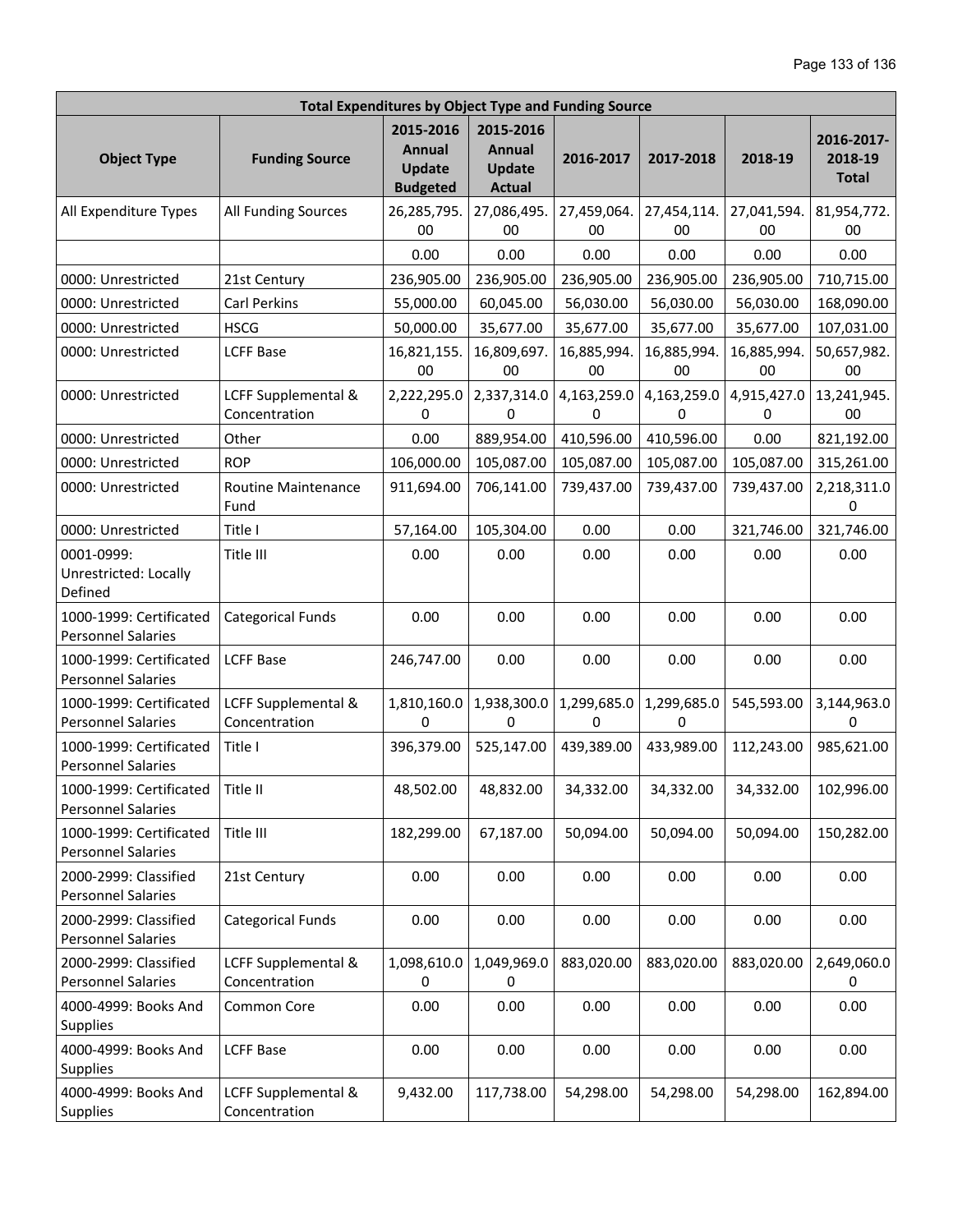| <b>Total Expenditures by Object Type and Funding Source</b>                       |                                      |                                                         |                                                              |                  |                  |                  |                                       |  |  |  |  |  |
|-----------------------------------------------------------------------------------|--------------------------------------|---------------------------------------------------------|--------------------------------------------------------------|------------------|------------------|------------------|---------------------------------------|--|--|--|--|--|
| <b>Object Type</b>                                                                | <b>Funding Source</b>                | 2015-2016<br>Annual<br><b>Update</b><br><b>Budgeted</b> | 2015-2016<br><b>Annual</b><br><b>Update</b><br><b>Actual</b> | 2016-2017        | 2017-2018        | 2018-19          | 2016-2017-<br>2018-19<br><b>Total</b> |  |  |  |  |  |
| 4000-4999: Books And<br><b>Supplies</b>                                           | Lottery                              | 211,000.00                                              | 125,449.00                                                   | 126,000.00       | 126,000.00       | 126,000.00       | 378,000.00                            |  |  |  |  |  |
| 4000-4999: Books And<br><b>Supplies</b>                                           | Title I                              | 204,000.00                                              | 272,274.00                                                   | 161,315.00       | 161,315.00       | 161,315.00       | 483,945.00                            |  |  |  |  |  |
| 5000-5999: Services<br>And Other Operating<br>Expenditures                        | <b>Categorical Funds</b>             | 0.00                                                    | 0.00                                                         | 0.00             | 0.00             | 0.00             | 0.00                                  |  |  |  |  |  |
| 5000-5999: Services<br>And Other Operating<br>Expenditures                        | Common Core                          | 0.00                                                    | 0.00                                                         | 0.00             | 0.00             | 0.00             | 0.00                                  |  |  |  |  |  |
| 5000-5999: Services<br>And Other Operating<br>Expenditures                        | <b>LCFF Base</b>                     | 1,330,829.0<br>0                                        | 1,353,066.0<br>0                                             | 1,365,332.0<br>0 | 1,365,782.0<br>0 | 1,365,782.0<br>0 | 4,096,896.0<br>0                      |  |  |  |  |  |
| 5000-5999: Services<br>And Other Operating<br>Expenditures                        | LCFF Supplemental &<br>Concentration | 51,470.00                                               | 83,957.00                                                    | 167,049.00       | 167,049.00       | 167,049.00       | 501,147.00                            |  |  |  |  |  |
| 5000-5999: Services<br>And Other Operating<br>Expenditures                        | Title I                              | 65,854.00                                               | 117,674.00                                                   | 129,787.00       | 129,787.00       | 129,787.00       | 389,361.00                            |  |  |  |  |  |
| 5000-5999: Services<br>And Other Operating<br>Expenditures                        | Title II                             | 0.00                                                    | 100,778.00                                                   | 115,778.00       | 115,778.00       | 115,778.00       | 347,334.00                            |  |  |  |  |  |
| 5000-5999: Services<br>And Other Operating<br>Expenditures                        | Title III                            | 0.00                                                    | 0.00                                                         | 0.00             | 0.00             | 0.00             | 0.00                                  |  |  |  |  |  |
| 5800:<br>Professional/Consulting<br><b>Services And Operating</b><br>Expenditures | LCFF Supplemental &<br>Concentration | 31,500.00                                               | 0.00                                                         | 0.00             | 0.00             | 0.00             | 0.00                                  |  |  |  |  |  |
| 5800:<br>Professional/Consulting<br><b>Services And Operating</b><br>Expenditures | Title I                              | 6,100.00                                                | 0.00                                                         | 0.00             | 0.00             | 0.00             | 0.00                                  |  |  |  |  |  |
| 5800:<br>Professional/Consulting<br><b>Services And Operating</b><br>Expenditures | Title II                             | 132,700.00                                              | 0.00                                                         | 0.00             | 0.00             | 0.00             | 0.00                                  |  |  |  |  |  |
| 6000-6999: Capital<br>Outlay                                                      | Other                                | 0.00                                                    | 0.00                                                         | 0.00             | 0.00             | 0.00             | 0.00                                  |  |  |  |  |  |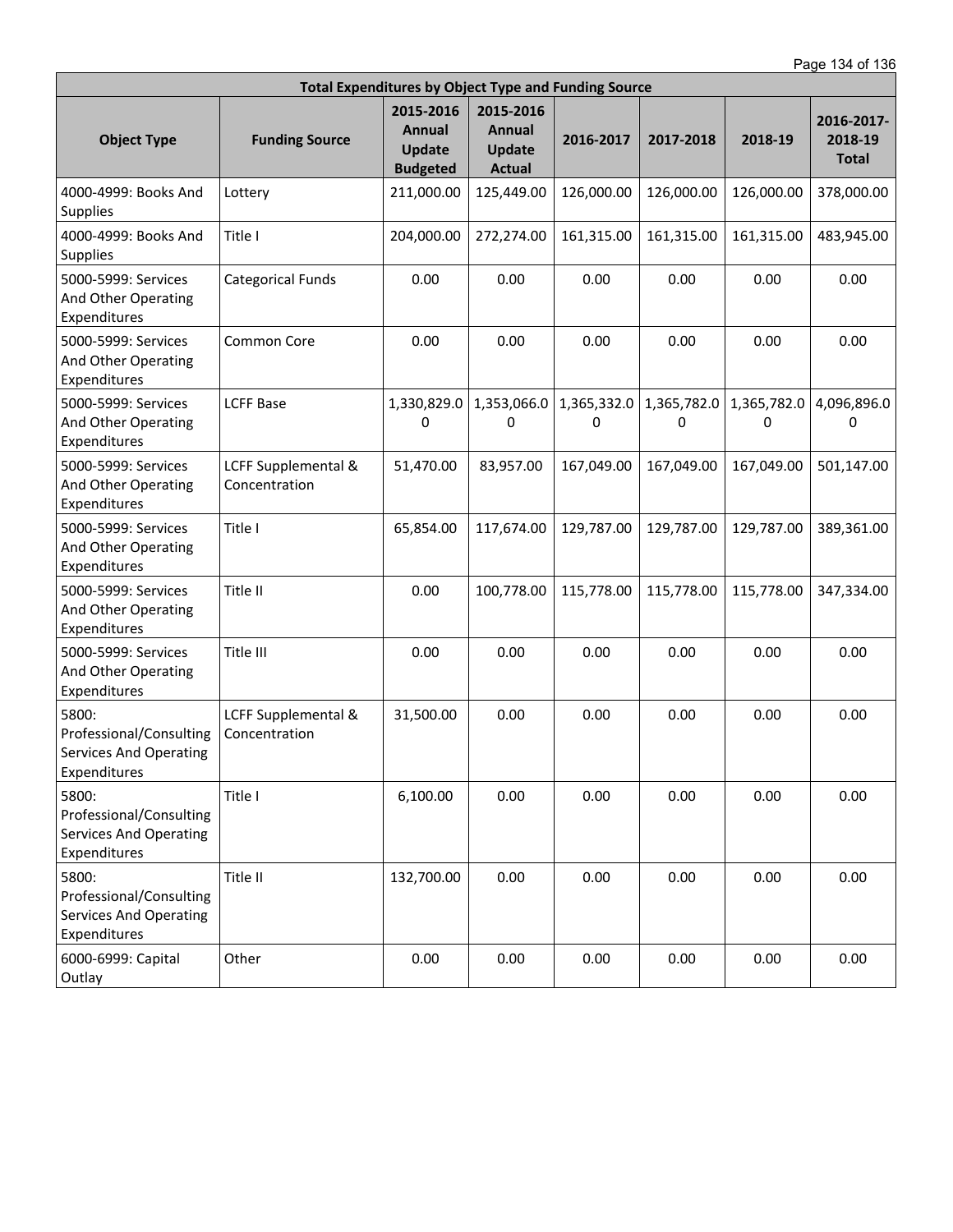## **LOCAL CONTROL AND ACCOUNTABILITY PLAN AND ANNUAL UPDATE APPENDIX**

For the purposes of completing the LCAP in reference to the state priorities under Education Code sections 52060 and 52066, the following shall apply:

- (a) "Chronic absenteeism rate" shall be calculated as follows:
	- (1) The number of pupils with a primary, secondary, or short-term enrollment during the academic year (July 1 June 30) who are chronically absent where "chronic absentee" means a pupil who is absent 10 percent or more of the schooldays in the school year when the total number of days a pupil is absent is divided by the total number of days the pupil is enrolled and school was actually taught in the total number of days the pupil is enrolled and school was actually taught in the regular day schools of the district, exclusive of Saturdays and Sundays.
	- (2) The unduplicated count of pupils with a primary, secondary, or short-term enrollment during the academic year (July 1 June 30).
	- (3) Divide (1) by (2).
- (b) "Middle School dropout rate" shall be calculated as set forth in California Code of Regulations, title 5, section 1039.1.
- (c) "High school dropout rate" shall be calculated as follows:
	- (1) The number of cohort members who dropout by the end of year 4 in the cohort where "cohort" is defined as the number of first-time grade 9 pupils in year 1 (starting cohort) plus pupils who transfer in, minus pupils who transfer out, emigrate, or die during school years 1, 2, 3, and 4.
	- (2) The total number of cohort members.
	- (3) Divide (1) by (2).
- (d) "High school graduation rate" shall be calculated as follows:
	- (1) The number of cohort members who earned a regular high school diploma [or earned an adult education high school diploma or passed the California High School Proficiency Exam] by the end of year 4 in the cohort where "cohort" is defined as the number of first-time grade 9 pupils in year 1 (starting cohort) plus pupils who transfer in, minus pupils who transfer out, emigrate, or die during school years 1, 2, 3, and 4.
	- (2) The total number of cohort members.
	- (3) Divide (1) by (2).